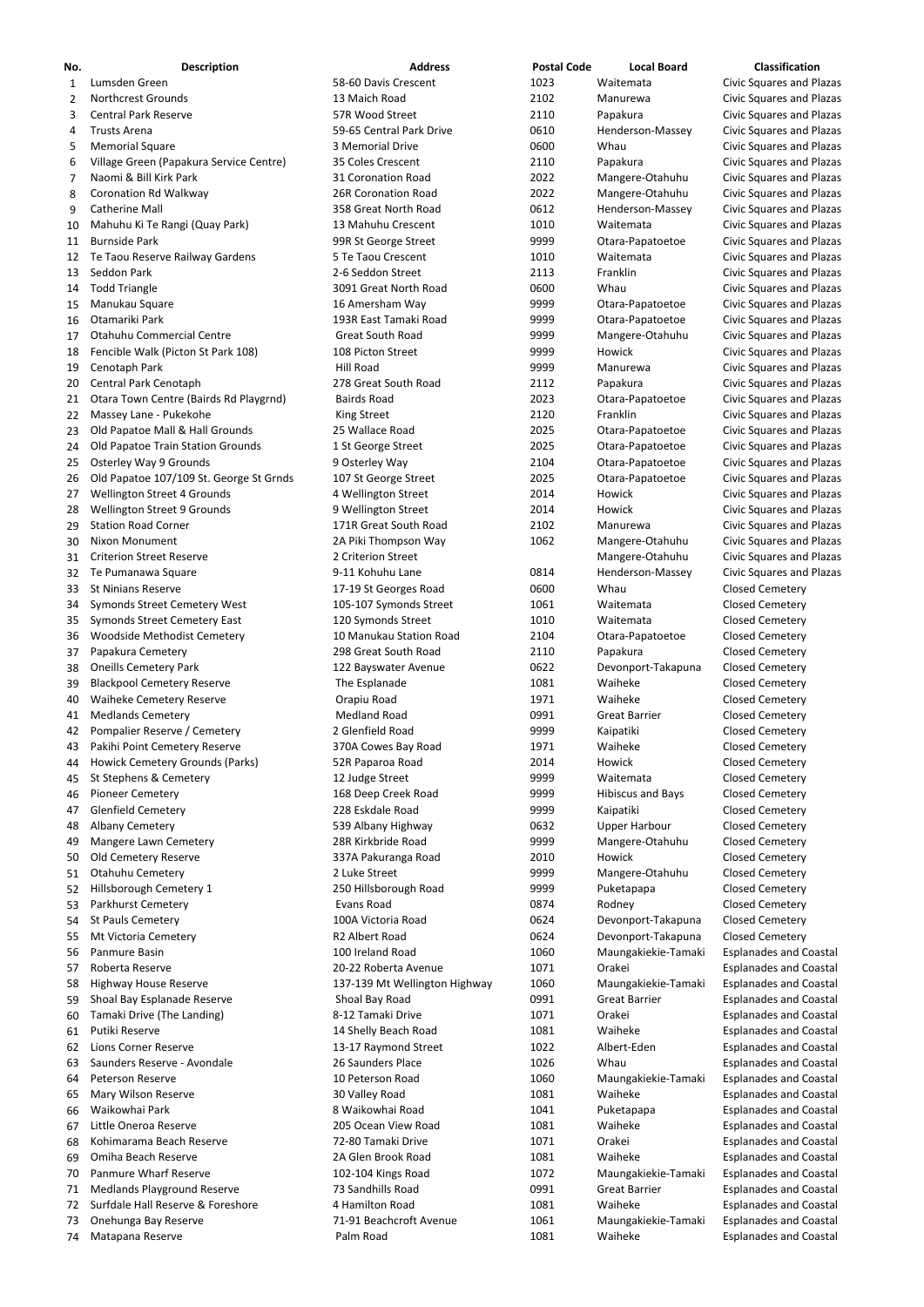| No. | <b>Description</b>                          | <b>Address</b>                             | <b>Postal Code</b> | <b>Local Board</b>      | <b>Classification</b>         |
|-----|---------------------------------------------|--------------------------------------------|--------------------|-------------------------|-------------------------------|
| 75  | <b>Blockhouse Bay Beach Reserve</b>         | 69-79 Endeavour Street                     | 0600               | Whau                    | <b>Esplanades and Coastal</b> |
| 76  | Palm Beach Reserve                          | 53 Palm Road                               | 1081               | Waiheke                 | <b>Esplanades and Coastal</b> |
| 77  | Korora Road Reserve                         | 24 B Korora Road                           | 1081               | Waiheke                 | <b>Esplanades and Coastal</b> |
| 78  | <b>Harbour View Reserve</b>                 | 56-92 Harbour View Road                    | 1022               | Albert-Eden             | <b>Esplanades and Coastal</b> |
| 79  | Hudsons Beach Esplanade Reserve             | Hudson Road                                | 2684               | Franklin                | <b>Esplanades and Coastal</b> |
| 80  | Tamakae Reserve                             | 15 King Street                             | 2123               | Franklin                | <b>Esplanades and Coastal</b> |
| 81  | Clarks Beach Boat Ramp                      | <b>Torkar Road</b>                         | 2122               | Franklin                | <b>Esplanades and Coastal</b> |
| 82  | <b>Grahams Beach Road Reserve</b>           | 344 Grahams Beach Road                     | 2684               | Franklin                | <b>Esplanades and Coastal</b> |
| 83  | Glenbrook Beach Boat Ramp Reserve           | McLarin Road                               | 2681               | Franklin                | <b>Esplanades and Coastal</b> |
| 84  | Karioitahi Reserve                          | 685 Karioitahi Road                        | 2682               | Regional - Franklin     | <b>Esplanades and Coastal</b> |
| 85  | Hamiltons Gap (West Coast Rd, Awhitu)       | West Coast Road                            | 2684               | Franklin                | <b>Esplanades and Coastal</b> |
| 86  | Shelly Bay Reserve                          | 1R Pohutukawa Road                         | 2018               | Franklin                | <b>Esplanades and Coastal</b> |
| 87  | <b>Whitford Point Reserve</b>               | 1482R Clevedon Kawakawa Road               | 2582               | Franklin                | <b>Esplanades and Coastal</b> |
| 88  | Hazards Road Foreshore                      | 29R Greers Road                            | 2103               | Manurewa                | <b>Esplanades and Coastal</b> |
|     |                                             | 21 Ara Tai                                 | 2012               | Howick                  |                               |
| 89  | Ara Tai Esplanade Reserve                   |                                            |                    |                         | <b>Esplanades and Coastal</b> |
| 90  | Greenmount Drainage Reserve                 | 49R Greenmount Drive                       | 2013               | Howick                  | <b>Esplanades and Coastal</b> |
| 91  | Kawakawa Coast Rd Reserve                   | 39R Kawakawa Bay Coast Road                | 2582               | Franklin                | <b>Esplanades and Coastal</b> |
| 92  | <b>Hazards Road Foreshore</b>               | 18R Hazards Road                           | 2103               | Manurewa                | <b>Esplanades and Coastal</b> |
| 93  | Omana Esplanade                             | 26R Omana Esplanade                        | 2018               | Franklin                | <b>Esplanades and Coastal</b> |
| 94  | Sunkist Bay Reserve                         | 52R First View Avenue                      | 2018               | Franklin                | <b>Esplanades and Coastal</b> |
| 95  | Howick Beach                                | 4R Granger Road                            | 2014               | Howick                  | <b>Esplanades and Coastal</b> |
| 96  | Waiomanu Reserve (aka Magazine Bay)         | 15R Maraetai Coast Road                    | 2582               | Franklin                | <b>Esplanades and Coastal</b> |
| 97  | <b>Mellons Bay</b>                          | 181R Mellons Bay Road                      | 2014               | Howick                  | <b>Esplanades and Coastal</b> |
| 98  | Tiraumea Park                               | 120R Tiraumea Drive                        | 2010               | Howick                  | <b>Esplanades and Coastal</b> |
| 99  | Kiwi Esplanade (Boat Ramp)                  | 32R Kiwi Esplanade                         | 2022               | Mangere-Otahuhu         | <b>Esplanades and Coastal</b> |
| 100 | Waiti Bay Reserve                           | 182 Kawakawa Bay Coast Road                | 2585               | Franklin                | <b>Esplanades and Coastal</b> |
| 101 | Jack Lachlan Drive Esplanade Reserve        | 230R Jack Lachlan Drive                    | 2571               | Franklin                | <b>Esplanades and Coastal</b> |
| 102 | <b>Bramley Drive Reserve</b>                | 94R Bramley Drive                          | 2012               | Howick                  | <b>Esplanades and Coastal</b> |
|     | 103 Maraetai Park                           | 194 Maraetai Drive                         | 2018               | Franklin                | <b>Esplanades and Coastal</b> |
|     | 104 Maraetai Foreshore                      | 1R Maraetai Coast Road                     | 2018               | Franklin                | <b>Esplanades and Coastal</b> |
|     | 105 Eastern Beach Playground Park           | 34R The Esplanade                          | 2012               | Howick                  | <b>Esplanades and Coastal</b> |
|     | 106 Bucklands Beach                         | 56R Junior Sailing Centre The Parade       | 2012               | Howick                  | <b>Esplanades and Coastal</b> |
|     | 107 Keith Park                              | 20R Roys Road                              | 2103               | Manurewa                | <b>Esplanades and Coastal</b> |
|     | 108 Cockle Bay Reserve                      | 47R Shelly Beach Parade                    | 2014               | Howick                  | <b>Esplanades and Coastal</b> |
|     | 109 Strathfield Lane Esplanade Reserve      | 27R Strathfield Lane                       | 2571               | Franklin                | <b>Esplanades and Coastal</b> |
|     | 110 Wattle Farm Ponds Reserve               | 39R Wattle Farm Road                       | 2103               | Manurewa                | <b>Esplanades and Coastal</b> |
|     | 111 Umupuia Coastal Reserve                 | 181 Maraetai Coast Road                    | 2582               | Franklin                | <b>Esplanades and Coastal</b> |
|     | 112 Kauri Point Reserve                     | 18R Moor Park                              |                    |                         |                               |
|     |                                             | 1R Great South Road                        |                    | Manurewa                | <b>Esplanades and Coastal</b> |
|     | 113 Longford Park Esplanade Reserve         |                                            | 2110               | Papakura                | <b>Esplanades and Coastal</b> |
|     | 114 Pahurehure Esplanade Reserve            | 21R Cliff Road                             | 2110               | Papakura                | <b>Esplanades and Coastal</b> |
|     | 115 Riverpark Reserve                       | 7 Riverpark Crescent                       | 0610               | Henderson-Massey        | <b>Esplanades and Coastal</b> |
|     | 116 Sandys Parade                           | Sandys Parade                              | 0604               | <b>Waitakere Ranges</b> | <b>Esplanades and Coastal</b> |
|     | 117 Cranwell Esplanade                      | 17 Sel Peacock Drive                       | 0610               | Henderson-Massey        | <b>Esplanades and Coastal</b> |
|     | 118 Titirangi Beach                         | 104-108 Park Road                          | 0604               | <b>Waitakere Ranges</b> | <b>Esplanades and Coastal</b> |
|     | 119 Te Henga Park                           | 257 Bethells Road                          | 0614               | <b>Waitakere Ranges</b> | <b>Esplanades and Coastal</b> |
|     | 120 Whau Bridge Reserve                     | 3001 Great North Road                      | 0600               | Whau                    | <b>Esplanades and Coastal</b> |
| 121 | Kowhai Reserve                              | 28 Withers Road                            | 0602               | <b>Waitakere Ranges</b> | <b>Esplanades and Coastal</b> |
|     | 122 Span Farm Esplanade                     | 36 Bancroft Crescent                       | 0602               | Whau                    | <b>Esplanades and Coastal</b> |
|     | 123 Swanson Stream Esplanade Reser          | 21 Church Street                           | 0612               | <b>Waitakere Ranges</b> | <b>Esplanades and Coastal</b> |
|     | 124 Coletta Esplanade                       | <b>Central Park Drive</b>                  | 0610               | Henderson-Massey        | <b>Esplanades and Coastal</b> |
|     | 125 Chapman Strand                          | 11 Chapman Road                            | 0610               | Henderson-Massey        | <b>Esplanades and Coastal</b> |
|     | 126 Les Waygood Park                        | 2A North Piha Road                         |                    | <b>Waitakere Ranges</b> | <b>Esplanades and Coastal</b> |
| 127 | Harbourview - Orangihina                    | 19 Longbush Road (aka 465 Te Atatu Rd 0610 |                    | Henderson-Massey        | <b>Esplanades and Coastal</b> |
|     | 128 Opanuku Reserve                         | 1B Henderson Valley Road                   | 0612               | Henderson-Massey        | <b>Esplanades and Coastal</b> |
|     | 129 Hilders Park                            | 1 Beach Haven Road                         | 0626               | Kaipatiki               | <b>Esplanades and Coastal</b> |
|     | 130 Sulphur Beach Reserve                   | 2 Sulphur Beach Road                       | 0627               | Kaipatiki               | <b>Esplanades and Coastal</b> |
|     | 131 Stanley Bay Beach Reserve               | 147 Calliope Road                          | 0624               | Devonport-Takapuna      | <b>Esplanades and Coastal</b> |
|     | 132 Balmain Reserve                         | 18 Oxford Terrace                          | 0624               | Devonport-Takapuna      | <b>Esplanades and Coastal</b> |
|     | 133 Matakawau Point Reserve                 | Matakawau Road                             | 2864               | Franklin                | <b>Esplanades and Coastal</b> |
|     | 134 Bath Street Reserve                     | 2 Bath Street                              | 0624               | Devonport-Takapuna      | <b>Esplanades and Coastal</b> |
|     | 135 Kiwi Esplanade (Bird Refuge & Pump Hse) | 86R Kiwil Esplanade                        | 2022               | Mangere-Otahuhu         | <b>Esplanades and Coastal</b> |
|     | 136 Clarks Beach-Wilson Beach Access        | <b>Torkar Road</b>                         | 2122               | Franklin                | <b>Esplanades and Coastal</b> |
|     |                                             |                                            | 2010               |                         |                               |
| 137 | Dayspring Way Esplanade Reserve             | 7R Dayspring Way<br>201R Wattle Farm Road  |                    | Howick                  | <b>Esplanades and Coastal</b> |
|     | 138 Wattle Downs Esplanade Reserve          |                                            | 9999               | Manurewa                | <b>Esplanades and Coastal</b> |
|     | 139 Favona Road Reserve                     | 141R Favona Road                           | 9999               | Mangere-Otahuhu         | <b>Esplanades and Coastal</b> |
|     | 140 Waiau Pa Esplanades                     | <b>Channel View Road</b>                   | 9999               | Franklin                | <b>Esplanades and Coastal</b> |
| 141 | Waipipi Wharf Esplanade Reserve             | Waipipi Wharf Road                         | 9999               | Franklin                | <b>Esplanades and Coastal</b> |
|     | 142 Waitete Pa - DOC                        | Wharf Road                                 | 9999               | Franklin                | <b>Esplanades and Coastal</b> |
|     | 143 Waitangi Falls Esplanade Reserve        | Waitangi Falls Road                        | 9999               | Franklin                | <b>Esplanades and Coastal</b> |
|     | 144 Waka Aranga Creek Reserve               | 103R Prince Regent Drive                   | 2012               | Howick                  | <b>Esplanades and Coastal</b> |
|     | 145 Waokauri Place Esplanade 5r             | 5R Waokauri Place                          | 9999               | Mangere-Otahuhu         | <b>Esplanades and Coastal</b> |
|     | 146 Colbeck Rd Esplanade                    | Awhitu Central Road                        | 9999               | Franklin                | <b>Esplanades and Coastal</b> |
|     | 147 Coulthards Reserve                      | Dodd Road                                  | 9999               | Franklin                | <b>Esplanades and Coastal</b> |
|     | 148 Conifer Grove Esplanade Reserve         | 159ER Walter Strevens Drive                | 9999               | Papakura                | <b>Esplanades and Coastal</b> |

- 
- 
- 
- 
- 
- 
- 
- 
- 
- 
- 
- 
-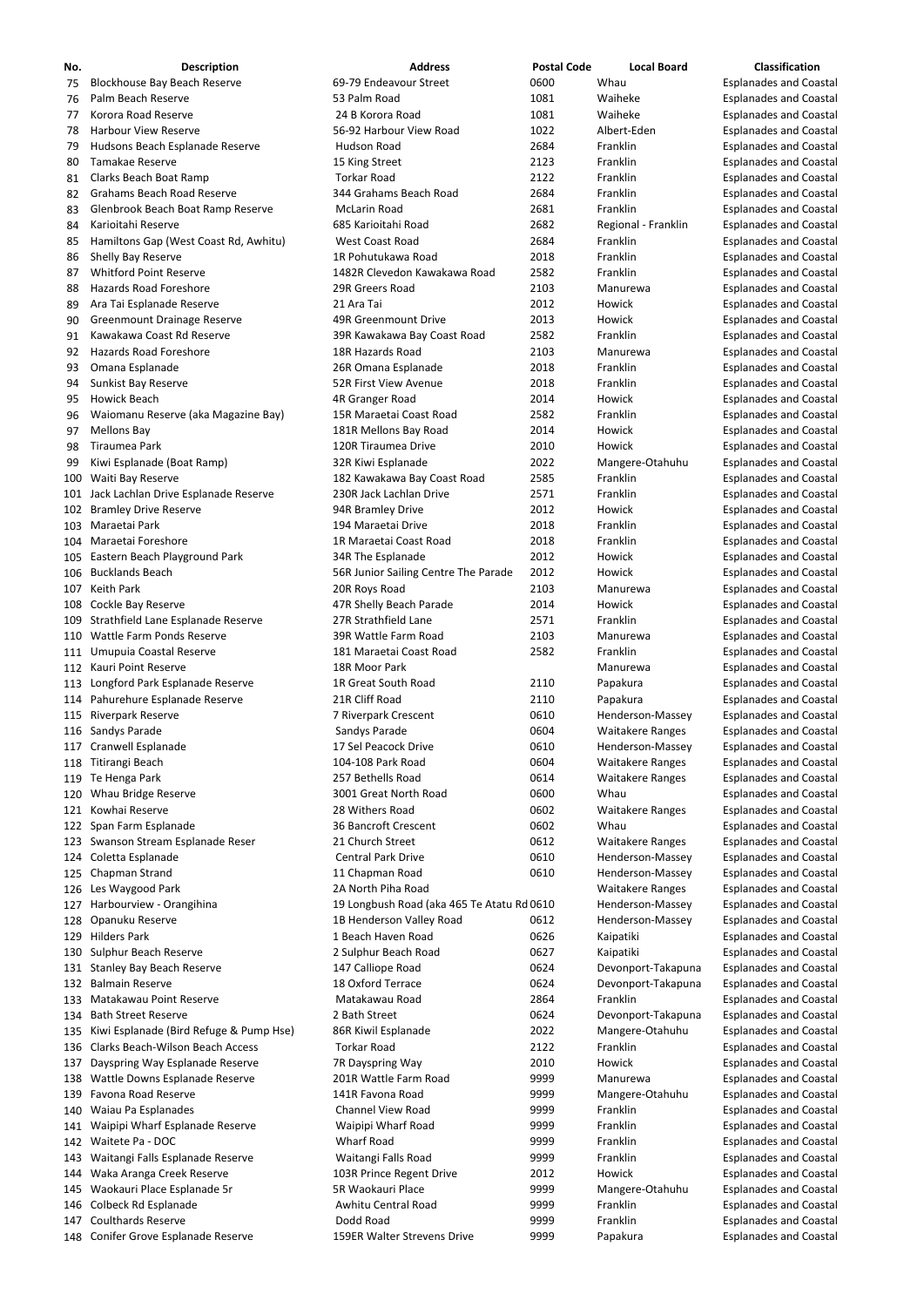| No. | <b>Description</b>                         | <b>Address</b>                 | <b>Postal Code</b> | <b>Local Board</b>       | <b>Classification</b>         |
|-----|--------------------------------------------|--------------------------------|--------------------|--------------------------|-------------------------------|
|     | 149 Compass Point Reserve                  | 54R Compass Point Way          | 2012               | Howick                   | <b>Esplanades and Coastal</b> |
|     | 150 Hellyers Esplanade Reserve             | 145 Upper Harbour Drive        | 0632               | <b>Upper Harbour</b>     | <b>Esplanades and Coastal</b> |
|     | 151 Convoy Lane Reserve                    | Convoy Lane                    | 1062               | Mangere-Otahuhu          | <b>Esplanades and Coastal</b> |
|     | 152 Convoy Lane Esplanade Reserve 1        | Joe F Stanley Place            | 9999               | Mangere-Otahuhu          | <b>Esplanades and Coastal</b> |
|     | 153 Convoy Lane Esplanade Reserve 2        | Convoy Lane                    | 9999               | Mangere-Otahuhu          | <b>Esplanades and Coastal</b> |
|     | 154 Cooper Rd Esplanade Reserve            | Cooper Road                    | 9999               | Franklin                 | <b>Esplanades and Coastal</b> |
|     | 155 Curacao Place Esplanade Reserve        | 15R Curacao Place              | 2012               | Howick                   | <b>Esplanades and Coastal</b> |
|     | 156 Curlew Bay Foreshore Reserve           | Curlew Bay Road                | 9999               | Mangere-Otahuhu          | <b>Esplanades and Coastal</b> |
|     | 157 Clevedon Kawakawa Road Esplanade 1477r | 1477R Clevedon Kawakawa Road   | 9999               | Franklin                 | <b>Esplanades and Coastal</b> |
|     | 158 Clevedon Kawakawa Road Esplanade 300r  | 300R Clevedon Kawakawa Road    | 9999               | Franklin                 | <b>Esplanades and Coastal</b> |
|     | 159 Clevedon Kawakawa Road Eplanade 342r   | 342R Clevedon Kawakawa Road    | 9999               | Franklin                 | <b>Esplanades and Coastal</b> |
|     | 160 Hope Farm Avenue Esplanade Reserve     | 53R Hope Farm Avenue           | 2010               | Howick                   | <b>Esplanades and Coastal</b> |
|     | 161 Clevedon Kawakawa Road Esplanade 368r  | 368R Clevedon Kawakawa Road    | 9999               | Franklin                 | <b>Esplanades and Coastal</b> |
|     |                                            | 730R Clevedon Kawakawa Road    | 9999               | Franklin                 |                               |
|     | 162 Clevedon Kawakawa Road Esplanade 730r  |                                |                    |                          | <b>Esplanades and Coastal</b> |
|     | 163 Hudsons Beach Recreation Reserve       | Hudson Road                    | 9999               | Franklin                 | <b>Esplanades and Coastal</b> |
|     | 164 Clevedon Kawakawa Road Esplanade 852r  | 852R Clevedon Kawakawa Road    | 9999               | Franklin                 | <b>Esplanades and Coastal</b> |
|     | 165 Hunua Road Esplanade Reserves          | Hunua Road                     | 2110               | Franklin                 | <b>Esplanades and Coastal</b> |
|     | 166 Clovelly Road Walkway No 1             | 38R Clovelly Road              | 2012               | Howick                   | <b>Esplanades and Coastal</b> |
|     | 167 Clovelly Road Walkway No 2             | 76R Clovelly Road              | 2012               | Howick                   | <b>Esplanades and Coastal</b> |
|     | 168 Clovelly Road Walkway No 3             | 116R Clovelly Road             | 9999               | Howick                   | <b>Esplanades and Coastal</b> |
|     | 169 Clarks Beach Rd Esplanade Reserves     | <b>Clarks Beach Road</b>       | 2122               | Franklin                 | <b>Esplanades and Coastal</b> |
|     | 170 Hyland Place Esplanade Reserve         | <b>Hyland Place</b>            | 9999               | Franklin                 | <b>Esplanades and Coastal</b> |
| 171 | Wiri Stream Reserve                        | 39R Kerrs Road                 | 9999               | Manurewa                 | <b>Esplanades and Coastal</b> |
|     | 172 Ingram Rd Esplanade Reserve            | Ingram Road                    | 9999               | Franklin                 | <b>Esplanades and Coastal</b> |
| 173 | Wright Rd Esplanade Reserve                | <b>Wright Road</b>             | 9999               | Franklin                 | <b>Esplanades and Coastal</b> |
|     | 174 Whitford Wharf Road Reserve            | 12R Whitford Wharf Road        | 2014               | Franklin                 | <b>Esplanades and Coastal</b> |
|     | 175 Hingaia Esplanade                      | 21ER Hayfield Way              | 2580               | Papakura                 | <b>Esplanades and Coastal</b> |
|     | 176 Hingaia Reserve                        | 380ER Hingaia Road             | 9999               | Papakura                 | <b>Esplanades and Coastal</b> |
|     | 177 Sentinel Road Reserve                  | <b>Sentinel Road</b>           | 1011               | Waitemata                | <b>Esplanades and Coastal</b> |
|     | 178 Coxs Bay Esplanade                     | 322 Jervois Road               | 9999               | Waitemata                | <b>Esplanades and Coastal</b> |
|     | 179 Hingaia Stream Esplanade Reserve       | 100ER Brookfield Road          | 9999               | Papakura                 | <b>Esplanades and Coastal</b> |
|     | 180 Kiernan Esplanade                      | 36 Cobham Crescent             | 0602               | Whau                     | <b>Esplanades and Coastal</b> |
|     | 181 Kellys Bridge Esplanade                | Kellys Road                    | 0604               | <b>Waitakere Ranges</b>  | <b>Esplanades and Coastal</b> |
|     | 182 Hibernia Stream Esplanade              | Glendale Road                  | 0602               | <b>Waitakere Ranges</b>  | <b>Esplanades and Coastal</b> |
|     | 183 Endeavour Park                         | 35 James Cook Crescent         | 1050               | Waitemata                | <b>Esplanades and Coastal</b> |
|     | 184 Te Whau Esplanade Reserve 1            | O'Brien Road                   | 1081               | Waiheke                  | <b>Esplanades and Coastal</b> |
|     |                                            | 9 Kelvin Crescent              | 0610               |                          |                               |
|     | 185 Kelvin Strand                          |                                |                    | Henderson-Massey         | <b>Esplanades and Coastal</b> |
|     | 186 Kingsway Reserve                       | Kingsway Road                  | 0618               | <b>Upper Harbour</b>     | <b>Esplanades and Coastal</b> |
|     | 187 Onetangi Beach Strand                  | The Strand                     | 1081               | Waiheke                  | <b>Esplanades and Coastal</b> |
|     | 188 Gordon Rd Esplanade 1                  | Gordon Road                    | 9999               | Franklin                 | <b>Esplanades and Coastal</b> |
|     | 189 Kowhai Beach Reserve                   | 21A Ferry Parade               | 0618               | <b>Upper Harbour</b>     | <b>Esplanades and Coastal</b> |
|     | 190 Gordon Rd Esplanade 2                  | Gordon Road                    | 9999               | Franklin                 | <b>Esplanades and Coastal</b> |
|     | 191 The Esplanade Blackpool                | The Esplanade                  | 1081               | Waiheke                  | <b>Esplanades and Coastal</b> |
|     | 192 Enclosure Bay                          | <b>Great Barrier Road</b>      | 1081               | Waiheke                  | <b>Esplanades and Coastal</b> |
|     | 193 Grahams Beach Esplanade Reserve        | <b>Grahams Beach Road</b>      | 9999               | Franklin                 | <b>Esplanades and Coastal</b> |
|     | 194 Lagoon Way Reserve                     | 54 Lagoon Way                  | 0618               | <b>Upper Harbour</b>     | <b>Esplanades and Coastal</b> |
|     | 195 Great South Rd Esplanade Reserve       | 626R Great South Road          | 9999               | Otara-Papatoetoe         | <b>Esplanades and Coastal</b> |
|     | 196 Green Bay Reserve                      | 31R Puriri Road                | 9999               | Franklin                 | <b>Esplanades and Coastal</b> |
| 197 | Piritaha Esplanade Reserve                 | 88G Church Bay Road            | 1081               | Waiheke                  | <b>Esplanades and Coastal</b> |
|     | 198 Holmes Reserve                         | 7 Holmes Drive South           | 0614               | Henderson-Massey         | <b>Esplanades and Coastal</b> |
|     | 199 Hepburn Esplanade Reserve              | Hepburn Road                   | 0602               | Henderson-Massey         | <b>Esplanades and Coastal</b> |
|     | 200 Hughes Esplanade                       | Matipo Road                    | 0610               | Henderson-Massey         | <b>Esplanades and Coastal</b> |
|     | 201 Glenross Drive Foreshore               | 15R Gairloch Place             | 2103               | Manurewa                 | <b>Esplanades and Coastal</b> |
|     | 202 Hunterville Reserve                    | 77 Hunterville Road            | 1971               | Waiheke                  | <b>Esplanades and Coastal</b> |
|     | 203 Huruhuru Esplanade                     | Huruhuru Road                  | 0614               | Henderson-Massey         | <b>Esplanades and Coastal</b> |
|     | 204 Awanohi Reserve Redvale                | 1393 East Coast Road           | 9999               | <b>Hibiscus and Bays</b> | <b>Esplanades and Coastal</b> |
|     | 205 Oneroa Beach Reserve                   | <b>Beach Parade</b>            | 1081               | Waiheke                  | <b>Esplanades and Coastal</b> |
|     | 206 Oneroa Beach Reserve Accessway         | Oneroa Beach Reserve Accessway | 9999               | Waiheke                  |                               |
|     |                                            |                                |                    |                          | <b>Esplanades and Coastal</b> |
|     | 207 Inaka Esplanade                        | 9 Inaka Place                  | 0604               | <b>Waitakere Ranges</b>  | <b>Esplanades and Coastal</b> |
|     | 208 Gaye Crescent/Eccles Place Esp Reserve | 26R Gaye Crescent              | 2023               | Otara-Papatoetoe         | <b>Esplanades and Coastal</b> |
|     | 209 Jaemont Strand                         | Jaemont Avenue                 | 0610               | Henderson-Massey         | <b>Esplanades and Coastal</b> |
|     | 210 John Webster Reserve                   | 6 John Webster Place           | 0602               | <b>Waitakere Ranges</b>  | <b>Esplanades and Coastal</b> |
|     | 211 Sea View Esplanade Reserve A           | 322B Sea View Road             | 1081               | Waiheke                  | <b>Esplanades and Coastal</b> |
|     | 212 Landing Reserve                        | The Terrace                    | 0618               | <b>Upper Harbour</b>     | <b>Esplanades and Coastal</b> |
|     | 213 Tavern Rd, Silverdale T/Ship Espl Rsve | Tavern Road                    | 9999               | <b>Hibiscus and Bays</b> | <b>Esplanades and Coastal</b> |
|     | 214 Kauri Plant Reserve                    | 781 West Coast Road            | 0604               | <b>Waitakere Ranges</b>  | <b>Esplanades and Coastal</b> |
|     | 215 Karekare Reserve                       | 2 Karekare Road                | 0772               | <b>Waitakere Ranges</b>  | <b>Esplanades and Coastal</b> |
|     | 216 Glenbrook Taihiki Esplanade Reserves   | Glenbrook Beach Road           | 2123               | Franklin                 | <b>Esplanades and Coastal</b> |
|     | 217 Natzka Road Foreshore                  | Natzka Road                    | 1081               | Waiheke                  | <b>Esplanades and Coastal</b> |
|     | 218 Glenbrook Beach Beachfront             | <b>Beach Road</b>              | 2123               | Franklin                 | <b>Esplanades and Coastal</b> |
|     | 219 Karaka Park                            | 235A Portage Road              | 0604               | Whau                     | <b>Esplanades and Coastal</b> |
|     | 220 Kauri Esplanade                        | 196 Kauri Road                 | 0618               | <b>Upper Harbour</b>     | <b>Esplanades and Coastal</b> |
|     | 221 Mulberry Grove Reserve & School        | 271 Shoal Bay Road             | 0991               | <b>Great Barrier</b>     | <b>Esplanades and Coastal</b> |
|     | 222 Katrina Esplanade                      | 23 Katrina Place               | 0614               | Henderson-Massey         | <b>Esplanades and Coastal</b> |
|     |                                            |                                |                    |                          |                               |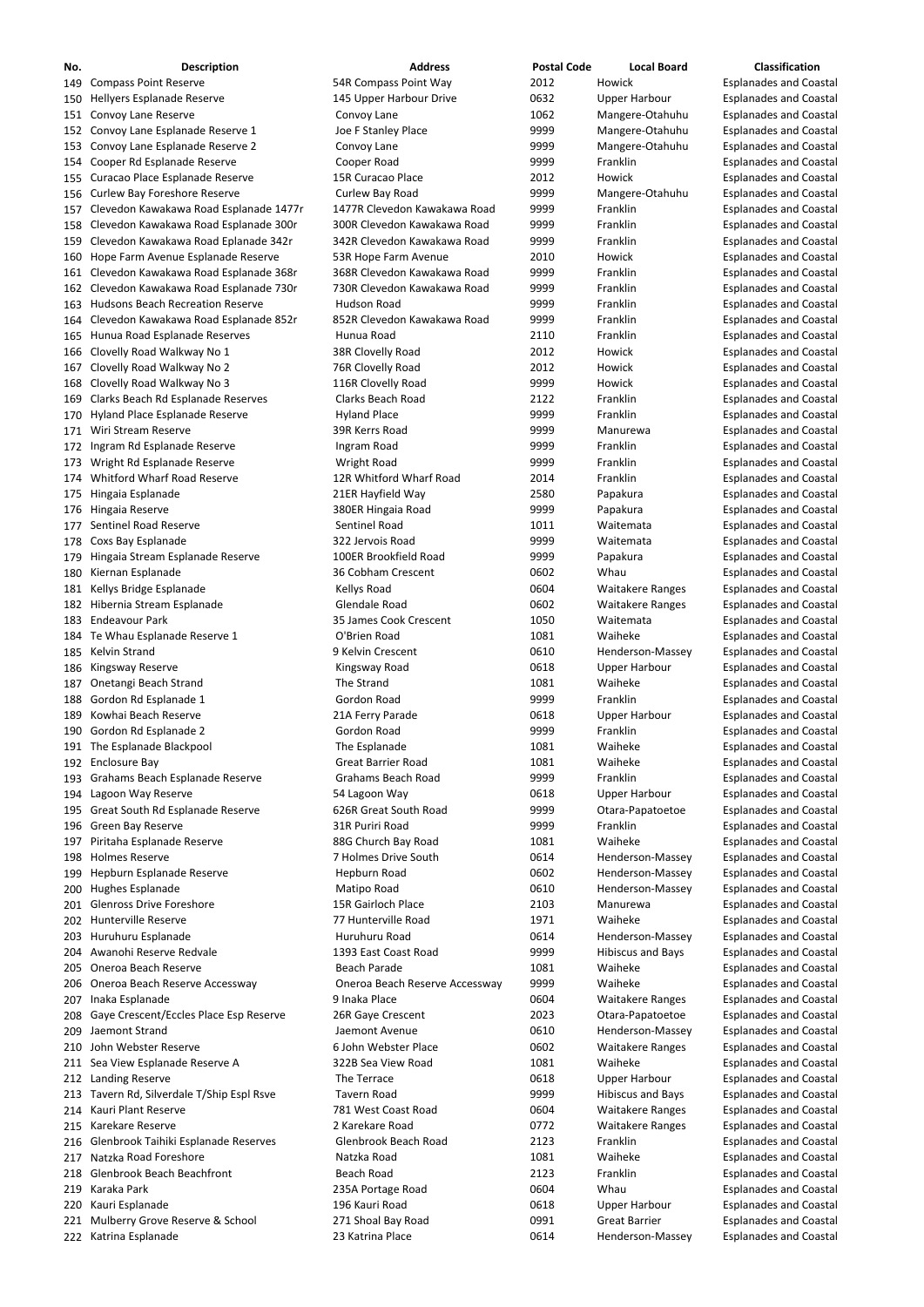| No. | <b>Description</b>                      | <b>Address</b>            | <b>Postal Code</b> | <b>Local Board</b>      | <b>Classification</b>         |
|-----|-----------------------------------------|---------------------------|--------------------|-------------------------|-------------------------------|
|     | 223 Greers Road Foreshore               | 41R Estuary Road          | 2103               | Manurewa                | <b>Esplanades and Coastal</b> |
|     | 224 Henderson Valley Green              | 309 Henderson Valley Road | 0612               | Henderson-Massey        | <b>Esplanades and Coastal</b> |
|     | 225 Motairehe 1                         | Motairehe Road            | 9999               | <b>Great Barrier</b>    | <b>Esplanades and Coastal</b> |
|     | 226 Pa Point Reserve                    | 458 Shoal Bay Road        | 0991               | <b>Great Barrier</b>    | <b>Esplanades and Coastal</b> |
|     | 227 Awana Road Reserve                  | Aotea Road                | 0991               | <b>Great Barrier</b>    | <b>Esplanades and Coastal</b> |
|     | 228 Hastie Avenue Reserve               | 90R Hastie Avenue         | 2022               | Mangere-Otahuhu         | <b>Esplanades and Coastal</b> |
|     | 229 Hawke Crescent Esplanade 21r        | 21R Hawke Crescent        | 2018               | Franklin                | <b>Esplanades and Coastal</b> |
|     | 230 Mcleod Esplanade                    | <b>Mcleod Road</b>        | 0612               | Henderson-Massey        | <b>Esplanades and Coastal</b> |
|     | 231 Meadow Glade                        | 10 Meadow Crescent        | 0602               | Henderson-Massey        | <b>Esplanades and Coastal</b> |
|     | 232 Hays Creek Esplanade Reserve        | 151ER Boundary Road       | 2023               | Papakura                | <b>Esplanades and Coastal</b> |
|     | 233 Westmere Lemington Esplanade        | 30 Sunny Brae Crescent    | 1022               | Waitemata               | <b>Esplanades and Coastal</b> |
|     | 234 Millbrook Esplanade                 | Millbrook Road            | 0612               | Henderson-Massey        | <b>Esplanades and Coastal</b> |
|     | 235 Fairlands Reserve Esplanade         | 44C Fairlands Avenue      | 1026               | Albert-Eden             | <b>Esplanades and Coastal</b> |
|     | 236 Helvetia Road Esplanade Reserve     | Helvetia Road             | 2113               | Franklin                | <b>Esplanades and Coastal</b> |
|     | 237 Miha Road Reserve                   | Okewa Road                | 0604               | <b>Waitakere Ranges</b> | <b>Esplanades and Coastal</b> |
|     | 238 Minnehaha Reserve                   | 22A Minnehaha Avenue      | 0604               | <b>Waitakere Ranges</b> | <b>Esplanades and Coastal</b> |
|     | 239 Harania/Marys Foreshore Reserve     | 38R Harania Avenue        | 2024               | Mangere-Otahuhu         | <b>Esplanades and Coastal</b> |
|     | 240 Miro Esplanade                      | Miro Street               | 0600               | Whau                    | <b>Esplanades and Coastal</b> |
|     | 241 Manukau Margin Reserve              | <b>Cliff View Drive</b>   | 0604               | Whau                    | <b>Esplanades and Coastal</b> |
|     | 242 Church Bay Esplanade Reserve        | 4 Ocean View Road         | 1081               | Waiheke                 | <b>Esplanades and Coastal</b> |
|     | 243 Great South Road Esplanade 320r     | 320R Great South Road     | 2025               | Manurewa                | <b>Esplanades and Coastal</b> |
|     | 244 Marsh Esplanade                     | <b>Mcleod Road</b>        | 0612               | Henderson-Massey        | <b>Esplanades and Coastal</b> |
|     | 245 Laureston/Halcyon Esplanade Reserve | 21R Laureston Avenue      | 9999               | Otara-Papatoetoe        | <b>Esplanades and Coastal</b> |
|     | 246 Gooseberry Flat                     | 418 Shoal Bay Road        | 9999               | <b>Great Barrier</b>    | <b>Esplanades and Coastal</b> |
|     | 247 Laingholm Drive Esplanade           | Laingholm Drive           | 0604               | <b>Waitakere Ranges</b> | <b>Esplanades and Coastal</b> |
|     | 248 Clarks Beach-Halls Beach Access     | <b>Torkar Road</b>        | 2122               | Franklin                | <b>Esplanades and Coastal</b> |
|     | 249 Lake Wainamu Scenic Reserve         | <b>Bethells Road</b>      | 0614               | <b>Waitakere Ranges</b> | <b>Esplanades and Coastal</b> |
|     | 250 Little Huia Beach                   | Huia Road                 | 0604               | <b>Waitakere Ranges</b> | <b>Esplanades and Coastal</b> |
|     | 251 Hamilton Rd Esplanade Reserve       | <b>Hamilton Road</b>      | 9999               | Franklin                | <b>Esplanades and Coastal</b> |
|     | 252 Taylors Bay Road Reserve            | <b>Bluff Terrace</b>      | 1042               | Puketapapa              | <b>Esplanades and Coastal</b> |
|     | 253 Little Muddy Creek                  | Laingholm Drive           | 0604               | <b>Waitakere Ranges</b> | <b>Esplanades and Coastal</b> |
|     | 254 Esmonde Road Reserve                | 43 Esmonde Road           | 0622               | Devonport-Takapuna      | <b>Esplanades and Coastal</b> |
|     | 255 Hanford Place Foreshore             | 24R Hanford Place         | 9999               | Manurewa                | <b>Esplanades and Coastal</b> |
|     | 256 Highbrook Park (100R) (LEASED)      | 100R Highbrook Drive      | 9999               | Howick                  | <b>Esplanades and Coastal</b> |
|     | 257 Clifton Road Esplanade 339r         | 339R Clifton Road         | 9999               | Franklin                | <b>Esplanades and Coastal</b> |
|     | 258 Clifton Rd Esplanade 415r           | 415R Clifton Road         | 9999               | Franklin                | <b>Esplanades and Coastal</b> |
|     | 259 Landing Road Reserve                | Huia Road                 | 0604               | <b>Waitakere Ranges</b> | <b>Esplanades and Coastal</b> |
|     | 260 Clifton Rd Esplanade 371r           | 371R Clifton Road         | 9999               | Franklin                | <b>Esplanades and Coastal</b> |
|     | 261 Lynwood Esplanade Reserve           | 125 Lynwood Road          | 0600               | Whau                    | <b>Esplanades and Coastal</b> |
|     | 262 Chisbury Terrace Reserve            | 8R Chisbury Terrace       | 2014               | Howick                  | <b>Esplanades and Coastal</b> |
|     | 263 Manutewhau Walk                     | 13 Jadewynn Drive         | 0614               | Henderson-Massey        | <b>Esplanades and Coastal</b> |
|     | 264 Marina Esplanade                    | 38 Seacrest Drive         | 0618               | <b>Upper Harbour</b>    | <b>Esplanades and Coastal</b> |
|     | 265 Mountain Road Esplanade Reserv      | <b>Mountain Road</b>      | 0612               | <b>Waitakere Ranges</b> | <b>Esplanades and Coastal</b> |
|     | 266 Wickstead Strand                    | 14 Wickstead Place        | 0614               | Henderson-Massey        | <b>Esplanades and Coastal</b> |
|     | 267 Clark Rd Esplanade Reserve          | Clark Road                | 9999               | Franklin                | <b>Esplanades and Coastal</b> |
|     | 268 Wiseley Esplanade                   | <b>Bannings Way</b>       | 0618               | <b>Upper Harbour</b>    | <b>Esplanades and Coastal</b> |
|     | 269 Taumanu Reserve                     | <b>Orpheus Drive</b>      | 1042               | Maungakiekie-Tamaki     | <b>Esplanades and Coastal</b> |
|     | 270 Railside Esplanade Reserve          | 120 Railside Avenue       | 0612               | Henderson-Massey        | <b>Esplanades and Coastal</b> |
|     | 271 Olive Grove                         | Verdale Circle            | 0602               | <b>Waitakere Ranges</b> | <b>Esplanades and Coastal</b> |
|     | 272 Belle Terrace Foreshore Reserve     | 57 Belle Terrace          | 1971               | Waiheke                 | <b>Esplanades and Coastal</b> |
|     | 273 Te Matuku Bay Esplanade Res 1       | Orapiu Road               | 1971               | Waiheke                 | <b>Esplanades and Coastal</b> |
|     | 274 Awaawaroa Esplanade Reserve         | 215 Awaawaroa Road        | 9999               | Waiheke                 | <b>Esplanades and Coastal</b> |
|     | 275 Durrant Place Reserve               | 10 Durrant Place          | 0600               | Whau                    | <b>Esplanades and Coastal</b> |
|     | 276 Driving Esplanade                   | Forest Hill Road          | 0612               | <b>Waitakere Ranges</b> | <b>Esplanades and Coastal</b> |
|     | 277 Drury Street Esplanade              | <b>Drury Street</b>       | 0600               | Whau                    | <b>Esplanades and Coastal</b> |
|     | 278 Wharf Road Esplanade Reserve        | <b>Wharf Road</b>         | 1081               | Waiheke                 | <b>Esplanades and Coastal</b> |
|     | 279 Wharf Road Esplanade                | 2 Twin Wharf Road         | 0618               | <b>Upper Harbour</b>    | <b>Esplanades and Coastal</b> |
|     |                                         |                           |                    |                         |                               |

 Home Bay Beach Reserve 57 Wallace Street 9999 Waitemata Esplanades and Coastal 281 Herne Bay Beach **Herne Bay Road** 1011 Waitemata Esplanades and Coastal bases and Coastal 282 Whau Esplanade **1983** Portage Road 1986 Coastal Coastal Esplanades and Coastal 283 Valron Esplanade 14 Valron Road 14 Valron Road 14 Valron Road 14 Valron Road 2002 Henderson-Massey Esplanades and Coastal 284 Great Barrier Foreshore Reserve 51A Great Barrier Road 1081 Waiheke Esplanades and Coastal 285 Arkles Strand Esplanade Reserve **Arkles Strand** 1999 9999 Hibiscus and Bays Esplanades and Coastal 286 Vintage Reserve **Vintage Drive** Vintage Drive **Communist Constructs Accord Massey** Esplanades and Coastal 287 Blind Bay Esplanade Reserve **Blind Bay Road** 6991 Great Barrier Esplanades and Coastal 288 Okupu Reserve 2 **Computer Constructs Constructs Constructs** Blind Bay Road **Constructs Constructs Constructs** Coastal 289 Vitasovich Esplanade Sand Coastal Vitasovich Avenue Coastal Coastal Henderson-Massey Esplanades and Coastal 290 Great Barrier Road Esplanade Res 687B Great Barrier Road 1081 Waiheke Esplanades and Coastal 291 47 Waimarie Road Esplanade Res **47 Waimarie Road 1988 1988 Upper Harbour** Esplanades and Coastal 292 Sandy Bay Esplanade Reserve **119 Great Barrier Road** 1081 Waiheke Esplanades and Coastal 293 Waikomiti Esplanade **Notalla Explanation Coastal** Woodlands Park Road **1986** UG604 Waitakere Ranges Esplanades and Coastal 294 Hekerua Bay Foreshore Reserve 1 6 Newton Road 1081 Waiheke Esplanades and Coastal 295 Waimanu Bay Reserve The Maimanu Bay Drive The Coast Menderson-Massey Esplanades and Coastal 296 Wilma Foreshore Reserve **1B Wilma Road** 1081 Waiheke Esplanades and Coastal

| 1011 | Waitemata           |
|------|---------------------|
| 0600 | Whau                |
| 0602 | Henderson-I         |
| 1081 | Waiheke             |
| 9999 | Hibiscus anc        |
| 0612 | Henderson-l         |
| 0991 | <b>Great Barrie</b> |
| 0991 | <b>Great Barrie</b> |
| 0612 | Henderson-I         |
| 1081 | Waiheke             |
| 0618 | <b>Upper Harbo</b>  |
| 1081 | Waiheke             |
| 0604 | Waitakere R         |
| 1081 | Waiheke             |
| 0610 | Henderson-I         |
| 1081 | Waiheke             |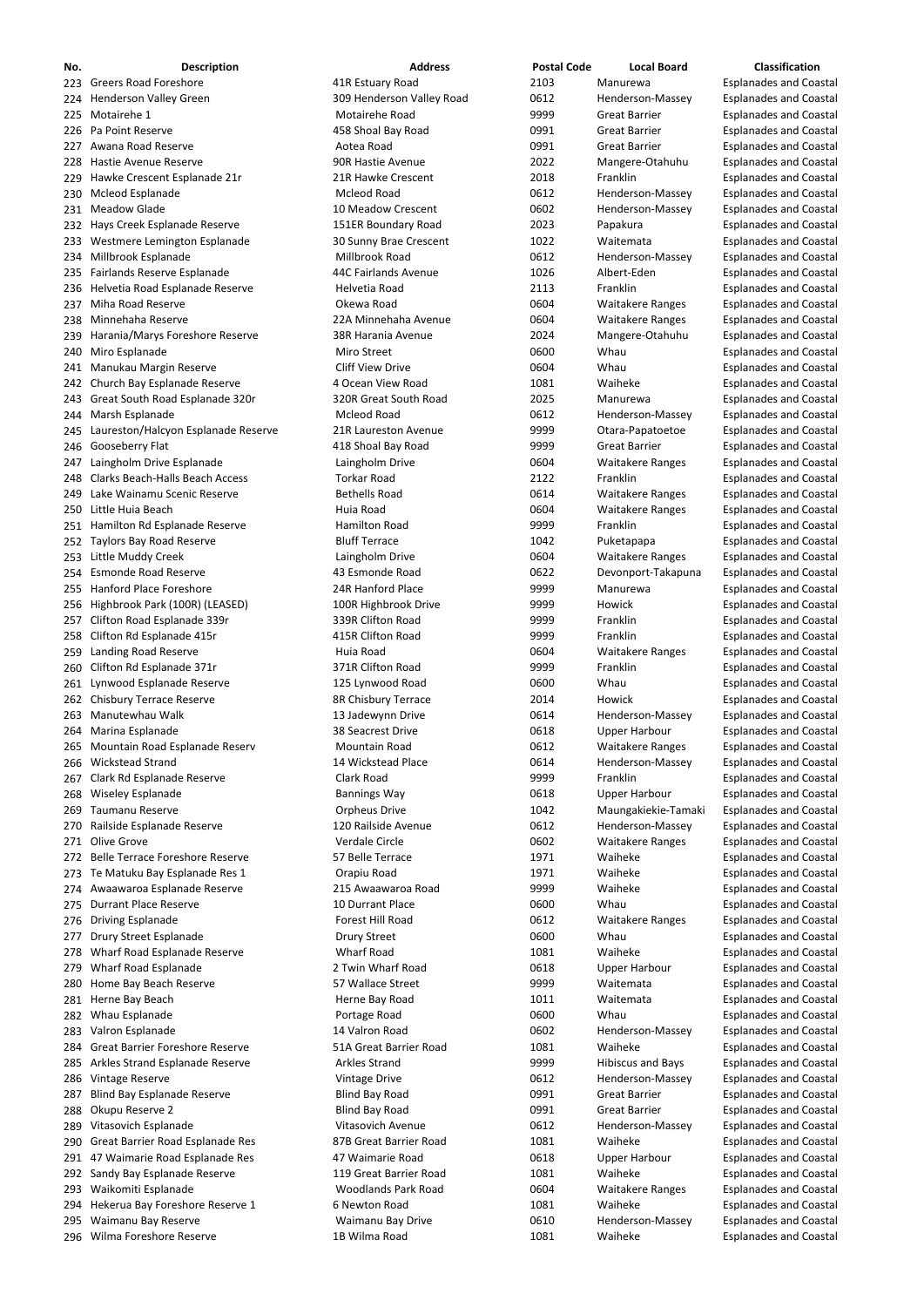| No. | <b>Description</b>                    | <b>Address</b>             | <b>Postal Code</b> | <b>Local Board</b>      | <b>Classification</b>         |
|-----|---------------------------------------|----------------------------|--------------------|-------------------------|-------------------------------|
|     | 297 Christine Esplanade               | <b>Holdens Road</b>        | 0612               | <b>Waitakere Ranges</b> | <b>Esplanades and Coastal</b> |
|     | 298 25 Waimarie Road Esplanade Res    | 25A Waimarie Road          | 0618               | <b>Upper Harbour</b>    | <b>Esplanades and Coastal</b> |
|     | 299 Park Point Walkway                | Cable Bay Lane             | 1081               | Waiheke                 | <b>Esplanades and Coastal</b> |
|     | 300 Warner Park                       | 92 Warner Park Avenue      | 0604               | <b>Waitakere Ranges</b> | <b>Esplanades and Coastal</b> |
|     | 301 Wood Bay Reserve                  | Wood Bay Road              | 0604               | <b>Waitakere Ranges</b> | <b>Esplanades and Coastal</b> |
|     | 302 Alverston Street Esplanade Reser  | 84A Alverston Street       | 1026               | Albert-Eden             | <b>Esplanades and Coastal</b> |
|     | 303 Harbour View Esplanade Reserve    | 32B Harbour View Road      | 1022               | Albert-Eden             | <b>Esplanades and Coastal</b> |
|     | 304 Seaside Avenue Esplanade Res A    | 37B Seaside Avenue         | 1026               | Albert-Eden             | <b>Esplanades and Coastal</b> |
|     | 305 Wainui Esplanade Reserve          | Wainui Avenue              | 1022               | Albert-Eden             | <b>Esplanades and Coastal</b> |
|     | 306 Wekatahi Reserve                  | 100 Garden Road            | 0772               | <b>Waitakere Ranges</b> | <b>Esplanades and Coastal</b> |
|     | 307 Frederick Street Esplanade Res 1  | <b>Frederick Street</b>    | 1042               | Puketapapa              | <b>Esplanades and Coastal</b> |
|     | 308 Waikopou Bay Esplanade Reserve    | 518 Cowes Bay Road         | 1971               | Waiheke                 | <b>Esplanades and Coastal</b> |
|     | 309 Finn Place Esplanade Reserve      | 25 Finn Place              | 1060               | Maungakiekie-Tamaki     | <b>Esplanades and Coastal</b> |
|     | 310 Hobson Bay Esplanade Reserve      | 12A Crescent Road          | 1052               | Waitemata               | <b>Esplanades and Coastal</b> |
|     | 311 Davies Bay Reserve                | 37 Mceldowney Road         | 0604               | <b>Waitakere Ranges</b> | <b>Esplanades and Coastal</b> |
|     | 312 Anzac Bay Reserve                 | Calais Terrace             | 1081               | Waiheke                 | <b>Esplanades and Coastal</b> |
|     | 313 Te Matuku Stockyard Reserve       | 516 Orapiu Road            | 1971               | Waiheke                 | <b>Esplanades and Coastal</b> |
|     | 314 Arran Bay Esplanade Reserve       | 192B Cowes Bay Road        | 9999               | Waiheke                 | <b>Esplanades and Coastal</b> |
|     | 315 Cowes Bay Esplanade Reserve       | 258D Cowes Bay Road        | 1971               | Waiheke                 | <b>Esplanades and Coastal</b> |
|     | 316 Bowden Foreshore Reserve 1        | 16A Bowden Road            | 1060               | Maungakiekie-Tamaki     | <b>Esplanades and Coastal</b> |
|     | 317 Laurieston Park                   | 92 Glen Marine Parade      | 0602               | Henderson-Massey        | <b>Esplanades and Coastal</b> |
|     | 318 Woodside Bay Esplanade Walkway    | Woodside Bay Road          | 1081               | Waiheke                 | <b>Esplanades and Coastal</b> |
|     | 319 Green Bay Beach                   | 235 Portage Road           | 0604               | Whau                    | <b>Esplanades and Coastal</b> |
|     | 320 Hamblyn Reserve                   | 3 Hamblyn Place            | 0612               | Henderson-Massey        | <b>Esplanades and Coastal</b> |
|     | 321 Harbour Reserve                   | Avenger Place              | 0602               | Whau                    | <b>Esplanades and Coastal</b> |
|     | 322 Sykes Road Foreshore              | 142R Sykes Road            | 2103               | Manurewa                | <b>Esplanades and Coastal</b> |
|     | 323 Helena Park                       | 1 Sunline Avenue           | 0614               | Henderson-Massey        | <b>Esplanades and Coastal</b> |
|     | 324 Herald Island Domain - Access     | Ferry Parade               | 0618               | <b>Upper Harbour</b>    | <b>Esplanades and Coastal</b> |
|     | 325 Herrings Cove                     | <b>Herrings Cove Place</b> | 0604               | <b>Waitakere Ranges</b> | <b>Esplanades and Coastal</b> |
|     | 326 Takutai Avenue Esplanade Reserve  | 25W Takutai Avenue         | 9999               | Howick                  | <b>Esplanades and Coastal</b> |
|     | 327 Gill Esplanade                    | Landing Road               | 0604               | <b>Waitakere Ranges</b> | <b>Esplanades and Coastal</b> |
|     | 328 Tamaki Bay Drive Reserve          | 30R Tamaki Bay Drive       | 9999               | Howick                  | <b>Esplanades and Coastal</b> |
|     | 329 Epping Esplanade                  | <b>Epping Road</b>         | 0610               | Henderson-Massey        | <b>Esplanades and Coastal</b> |
|     | 330 Andromeda Crescent Esplanade 30r  | 30R Andromeda Crescent     | 2013               | Howick                  | <b>Esplanades and Coastal</b> |
|     | 331 Te Naupata Reserve                | 12R Musick Point Road      | 9999               | <b>Howick</b>           | <b>Esplanades and Coastal</b> |
|     | 332 Fawcett Esplanade                 | <b>Fawcett Road</b>        | 0604               | <b>Waitakere Ranges</b> | <b>Esplanades and Coastal</b> |
|     | 333 Fawcett Scenic Reserve            | <b>Fawcett Road</b>        | 0604               | <b>Waitakere Ranges</b> | <b>Esplanades and Coastal</b> |
|     | 334 Whangapoua Esplanade Reserve      | 767 Mabey Road             | 0991               | <b>Great Barrier</b>    | <b>Esplanades and Coastal</b> |
|     | 335 Ferry Parade Plt Reserve          | 73 Ferry Parade            | 0618               | <b>Upper Harbour</b>    | <b>Esplanades and Coastal</b> |
|     | 336 Te Toro Recreation Reserve        | Te Toro Road               | 9999               | Franklin                | <b>Esplanades and Coastal</b> |
|     | 337 Flanshaw Esplanade Reserve        | 141 Flanshaw Road          | 0610               | Henderson-Massey        | <b>Esplanades and Coastal</b> |
|     | 338 The Cascades                      | 159R Aviemore Drive        | 2010               | Howick                  | <b>Esplanades and Coastal</b> |
|     | 339 Kaiaraara Bay Esplanade Res 1     | 188 Kaiaraara Bay Road     | 0991               | <b>Great Barrier</b>    | <b>Esplanades and Coastal</b> |
|     | 340 Sweetcorn Place Esplanade Reserve | Sweetcorn Place            | 2113               | Franklin                | <b>Esplanades and Coastal</b> |
|     | 341 Foster Bay Reserve                | 9A Foster Avenue           | 0604               | <b>Waitakere Ranges</b> | <b>Esplanades and Coastal</b> |
|     | 342 Whangaparapa Esplanade Reserve    | Whangaparapara Road        | 0991               | <b>Great Barrier</b>    | <b>Esplanades and Coastal</b> |
|     | 343 The Sandspit                      | 197R Sandspit Road         | 2014               | Howick                  | <b>Esplanades and Coastal</b> |
|     | 344 Arwen Place Esplanade 26r         | 24R Arwen Place            | 9999               | Howick                  | <b>Esplanades and Coastal</b> |
|     | 345 Stringers Point Reserve           | Ronaki Road                | 9999               | Mangere-Otahuhu         | <b>Esplanades and Coastal</b> |
|     | 346 Foster Strand                     | 25 Foster Avenue           | 0604               | <b>Waitakere Ranges</b> | <b>Esplanades and Coastal</b> |
|     | 347 Slippery Creek Esplanade Reserve  | 256ER Sutton Road          | 2110               | Papakura                | <b>Esplanades and Coastal</b> |
|     | 348 French Bay Esplanade              | 52 Valley Road             | 0604               | <b>Waitakere Ranges</b> | <b>Esplanades and Coastal</b> |
|     | 349 Slippery Creek Reserve            | 135 Great South Road       | 2110               | Papakura                | <b>Esplanades and Coastal</b> |
|     | 350 Snapper Rock Reserve              | Pohutukawa Road            | 2018               | Franklin                | <b>Esplanades and Coastal</b> |
|     | 351 Aulyn Dr Esplanade Reserve        | <b>Aulyn Drive</b>         | 9999               | Franklin                | <b>Esplanades and Coastal</b> |
|     | 352 Averton Place Esplanade 12r       | <b>5R Avertom Place</b>    | 9999               | Howick                  | <b>Esplanades and Coastal</b> |
|     | 353 Marama Plantation Reserve         | 37 Whatipu Road            | 0604               | <b>Waitakere Ranges</b> | <b>Esplanades and Coastal</b> |

354 Leigh Auton Reserve-Spinnaker Bay **115R Third View Avenue** 2018 Franklin Franklin Esplanades and Coastal 355 Paremuka Esplanade Reserve **81 Mihini Road** 6612 Henderson-Massey Esplanades and Coastal Burtons Drive Reserve 11 Burtons Drive 0614 Waitakere Ranges Esplanades and Coastal 357 St Annes Foreshore **15R St Annes Cresent** 9999 Manurewa Esplanades and Coastal Clarks Lane Reserve Clarks Lane 0618 Upper Harbour Esplanades and Coastal 359 Lincoln Park Esplanade Reserve 57 Hewlett Road 19614 Henderson-Massey Esplanades and Coastal 360 Stone Rd Esplanade Reserve **Stone Road** Stone Road Stone Road Stone Road Stone Stone and Coastal Adams Drive Esplanade 19 Adams Drive 2113 Franklin Esplanades and Coastal 362 Stonedon Drive Esplanade Reserve 54R Stonedon Drive 5999 9999 Howick Esplanades and Coastal 363 Taroa Stream Esplanade **Rata Street** Rata Street 6600 Whau Esplanades and Coastal 364 Kaurimu Stream Reserve - Central 132 Shaw Road 132 Shaw Road 132 Shaw Road 20604 Waitakere Ranges Esplanades and Coastal 365 Aerovista Place Reserve **350R Puhinui Road** 350R Puhinui Road 9999 Otara-Papatoetoe Esplanades and Coastal Tudor Park Drive Esplanade Reserve 124R Broomsfield Road 2016 Franklin Esplanades and Coastal 367 Momotu Stream Reserve **Birdwood Road** 19614 Unital Maitakere Ranges Esplanades and Coastal 368 Avenue Road East Esplanade Reserve **Avenue Road Mangere** 9999 Mangere-Otahuhu Esplanades and Coastal 369 Umupuia Foreshore (Waimanu To Duders) Maraetai Coast Road 2018 Franklin Esplanades and Coastal 370 Awhitu Reserve - Wattle Bay **Awhitu Gully Road** 1999 9999 Franklin Esplanades and Coastal

| 0612 | Hendersor  |
|------|------------|
| 0614 | Waitakere  |
| 9999 | Manurewa   |
| 0618 | Upper Har  |
| 0614 | Hendersor  |
| 9999 | Franklin   |
| 2113 | Franklin   |
| 9999 | Howick     |
| 0600 | Whau       |
| 0604 | Waitakere  |
| 9999 | Otara-Papa |
| 2016 | Franklin   |
| 0614 | Waitakere  |
| 9999 | Mangere-C  |
| 2018 | Franklin   |
| 9999 | Franklin   |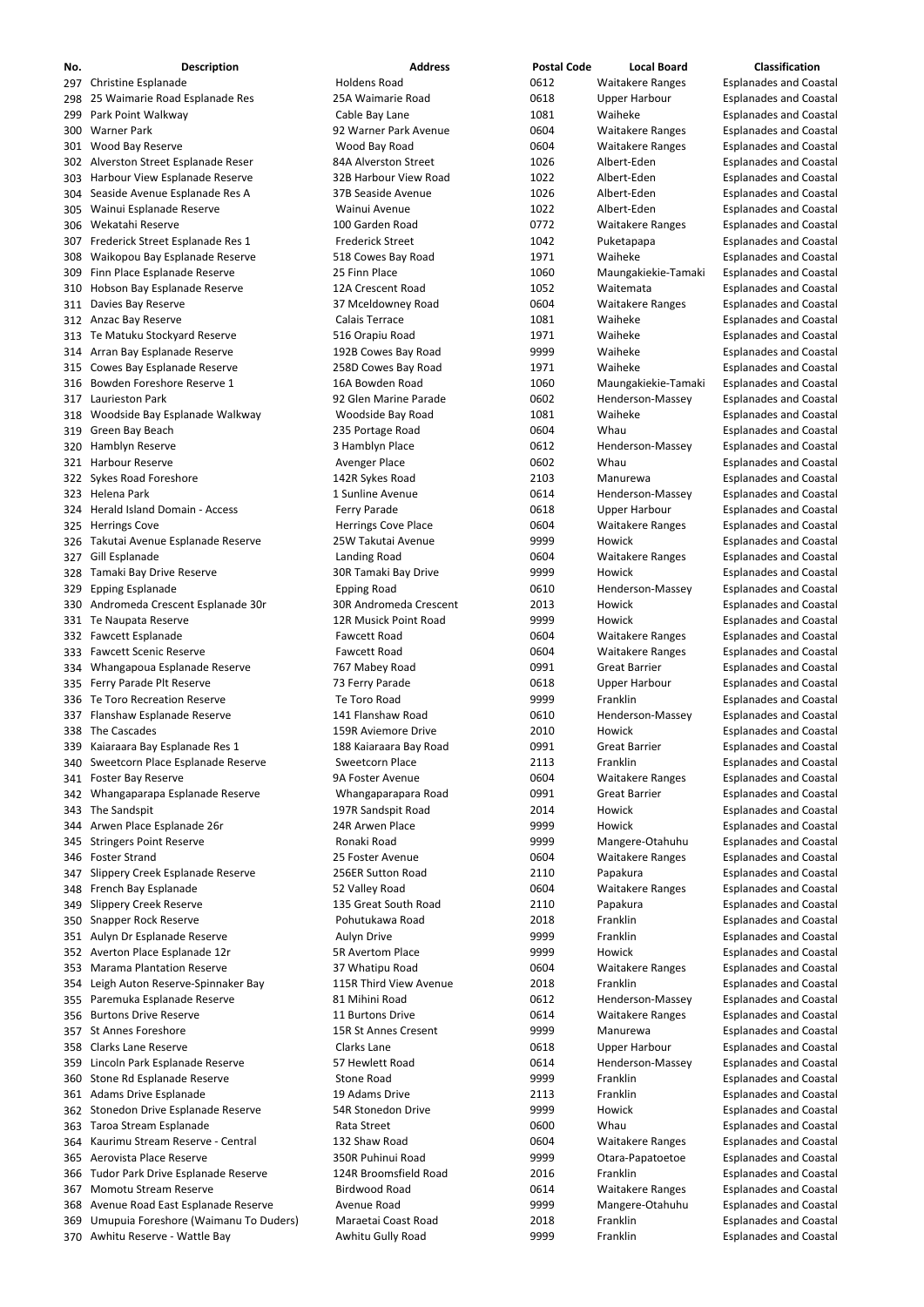| No. | <b>Description</b>                         | <b>Address</b>              | <b>Postal Code</b> | <b>Local Board</b>      | Classification                |
|-----|--------------------------------------------|-----------------------------|--------------------|-------------------------|-------------------------------|
|     | 371 Cascade Walkway No 3 (Gosford)         | 51R Gosford Drive           | 9999               | Howick                  | <b>Esplanades and Coastal</b> |
|     | 372 Urquhart Rd Esplanade Reserve          | <b>Urquhart Road</b>        | 2113               | Franklin                | <b>Esplanades and Coastal</b> |
|     | 373 Cascade Walkway No 4 (Kookaburra)      | 14R Kookaburra Place        | 9999               | Howick                  | <b>Esplanades and Coastal</b> |
|     | 374 Cascade Walkway No 5 (Millhouse)       | 129 Millhouse Drive         | 2013               | Howick                  | <b>Esplanades and Coastal</b> |
|     | 375 Cascade Walkway No 6 (Kurnell)         | 47R Kurnell Drive           | 9999               | Howick                  | <b>Esplanades and Coastal</b> |
|     | 376 Cascade Walkway No 7 (Orinda Cnr)      | 76R Whitford Road           | 2014               | Howick                  | <b>Esplanades and Coastal</b> |
|     | 377 Volante Park                           | 13R Volante Avenue          | 2103               | Manurewa                | <b>Esplanades and Coastal</b> |
|     | 378 Cascade Walkway No 2 (Marbeth)         | 155R Botany Road            | 2010               | Howick                  | <b>Esplanades and Coastal</b> |
|     | 379 Cascade Walkway No 1 (De Quincey)      | 101R Aviemore Drive         | 2010               | Howick                  | <b>Esplanades and Coastal</b> |
|     | 380 Cochran Stream Esplanade               | 583 West Coast Road         | 0604               | <b>Waitakere Ranges</b> | <b>Esplanades and Coastal</b> |
|     | 381 Wades Road Esplanade 150r              | 150R Wades Road             | 2016               | Franklin                | <b>Esplanades and Coastal</b> |
|     | 382 Cascade Rd Esplanade Reserve           | Cascade Road                | 9999               | Franklin                | <b>Esplanades and Coastal</b> |
|     | 383 Duke Esplanade                         | 7 Upper Harbour Drive       | 0618               | <b>Upper Harbour</b>    | <b>Esplanades and Coastal</b> |
|     | 384 Carnoustie Drive Foreshore             | <b>46R Carnoustie Drive</b> | 2103               | Manurewa                | <b>Esplanades and Coastal</b> |
|     | 385 Waiau Beach Esplanade Reserve          | Keven Road                  | 9999               | Franklin                | <b>Esplanades and Coastal</b> |
|     | 386 Trugood Esplanade Reserve              | 9R Trugood Drive            | 9999               | Howick                  | <b>Esplanades and Coastal</b> |
|     | 387 Cochran Esplanade                      | <b>Carter Road</b>          | 0604               | <b>Waitakere Ranges</b> | <b>Esplanades and Coastal</b> |
|     | 388 Hillsborough Reserve 1                 | 250 Hillsborough Road       | 1041               | Puketapapa              | <b>Esplanades and Coastal</b> |
| 389 | <b>Big Bay Reserve</b>                     | Big Bay Road                | 9999               | Franklin                | <b>Esplanades and Coastal</b> |
|     | 390 Riverglade Esplanade                   | Riverglade Parkway          | 0610               | Henderson-Massey        | <b>Esplanades and Coastal</b> |
|     | 391 Billington Esplanade Reserve           | 84R Wymondley Road          | 2025               | Otara-Papatoetoe        | <b>Esplanades and Coastal</b> |
|     | 392 Kuaka Place Esplanade                  | 19 Kuaka Place              | 0600               | Whau                    | <b>Esplanades and Coastal</b> |
|     | 393 Cartmel Reserve                        | 115 Triangle Road           | 0614               | Henderson-Massey        | <b>Esplanades and Coastal</b> |
|     | 394 Bleakhouse Road Promontory Reserve     | 247R Bleakhouse Road        | 2014               | Howick                  | <b>Esplanades and Coastal</b> |
|     | 395 Wolverton Esplanade                    | 75A Wolverton Street        | 0600               | Whau                    | <b>Esplanades and Coastal</b> |
|     | 396 Bluewater Place Foreshore              | <b>40R Bluewater Place</b>  | 9999               | Manurewa                | <b>Esplanades and Coastal</b> |
|     | 397 Copsey Reserve                         | 50A Copsey Place            | 1026               | Whau                    | <b>Esplanades and Coastal</b> |
|     | 398 Beihlers Road Esplanade 31r            | 31R Beihlers Road           | 2103               | Manurewa                | <b>Esplanades and Coastal</b> |
|     | 399 Rosebank Esplanade Reserve             | Rosebank Road               | 1026               | Whau                    | <b>Esplanades and Coastal</b> |
|     | 400 Beihlers Road Foreshore                | 29R Hazards Road            | 2103               | Manurewa                | <b>Esplanades and Coastal</b> |
|     | 401 Te Kou Reserve                         | Rosebank Road               | 1026               | Whau                    | <b>Esplanades and Coastal</b> |
|     | 402 Wattle Bay                             | 34A Canberra Avenue         | 1042               | Puketapapa              | <b>Esplanades and Coastal</b> |
|     | 403 Timothy Reserve                        | Rosebank Road               | 1026               | Whau                    | <b>Esplanades and Coastal</b> |
|     | 404 Wesley Bay Glade                       | 2 Wesley Bay Glade          | 1042               | Puketapapa              | <b>Esplanades and Coastal</b> |
|     | 405 Te Pene Reserve (Aka Tracey'S Walkway) | 2R Sea View Terrace         | 2018               | Franklin                | <b>Esplanades and Coastal</b> |
|     | 406 Lidcombe Reserve                       | 88L Eastdale Road           | 1026               | Whau                    | <b>Esplanades and Coastal</b> |
|     | 407 White Bluff Reserve                    | 10 Bluff Terrace            | 9999               | Puketapapa              | <b>Esplanades and Coastal</b> |
|     | 408 Arawhata Reserve                       | <b>Wingate Street</b>       | 0600               | Whau                    | <b>Esplanades and Coastal</b> |
|     | 409 Ash Reserve                            | 102B Ash Street             | 1026               | Whau                    | <b>Esplanades and Coastal</b> |
|     | 410 Fremlin Reserve                        | 64 Fremlin Place            | 1026               | Whau                    | <b>Esplanades and Coastal</b> |
|     | 411 Sinclair Rd Esplanade Reserve          | Sinclair Road               | 9999               | Franklin                | <b>Esplanades and Coastal</b> |
|     | 412 Honan Reserve                          | 47 Honan Place              | 1026               | Whau                    | <b>Esplanades and Coastal</b> |
|     | 413 Holly Street Esplanade Reserve         | 63 Holly Street             | 1026               | Whau                    | <b>Esplanades and Coastal</b> |
|     | 414 Ulster Road Esplanade Reserve          | <b>Ulster Road</b>          | 0600               | Whau                    | <b>Esplanades and Coastal</b> |
|     | 415 Marae O Rehia Rd Esplanade Reserve     | Marae O Rehia Road          | 9999               | Franklin                | <b>Esplanades and Coastal</b> |
|     | 416 Whio Reserve                           | 2134B Great North Road      | 0600               | Whau                    | <b>Esplanades and Coastal</b> |
|     | 417 Patiki Reserve Esplanade               | 2A Patiki Road              | 1026               | Whau                    | <b>Esplanades and Coastal</b> |
|     | 418 Rentons Beach                          | <b>Renton Road</b>          | 9999               | Mangere-Otahuhu         | <b>Esplanades and Coastal</b> |
|     | 419 Rizal Reserve                          | 96 Wingate Street           | 9999               | Whau                    | <b>Esplanades and Coastal</b> |
|     | 420 Kurt Brehmer Walkway                   | 20 Charann Place            | 9999               | Whau                    | <b>Esplanades and Coastal</b> |
|     | 421 Riverina Place Esplanade Reserve       | Riverina Avenue             | 0622               | Howick                  | <b>Esplanades and Coastal</b> |
|     | 422 Taunton Terrace                        | <b>Endeavour Street</b>     | 0600               | Whau                    | <b>Esplanades and Coastal</b> |
|     | 423 Beach Road Reserve                     | 32R Beach Road              | 9999               | Mangere-Otahuhu         | <b>Esplanades and Coastal</b> |
|     | 424 Beach Rd Esplanade 8r                  | 8R Beach Road               | 9999               | Mangere-Otahuhu         | <b>Esplanades and Coastal</b> |
|     | 425 Avondale West Reserve                  | 191 Avondale Road           | 0600               | Whau                    | <b>Esplanades and Coastal</b> |
|     | 426 Bamfield Reserve                       | 1A Bamfield Place           | 1042               | Puketapapa              | <b>Esplanades and Coastal</b> |
|     | 427 Grannys Bay Reserve                    | 4 Filgate Street            | 9999               | Puketapapa              | <b>Esplanades and Coastal</b> |

- 
- Burundi Ave Foreshore 99R Finlayson Avenue 2103 Manurewa Esplanades and Coastal
- 431 Rotary Reserve (Bus Stop Reserve) 96R Pakuranga Road 9999 Howick Esplanades and Coastal
- 432 Puriri Rd Esplanade 9r **1988 Coastal Struck Australia 12018** Franklin Franklin Esplanades and Coastal
- 433 Racecourse Road Esplanade Reserve **Racecourse Road** 1999 9999 Franklin 1999 Esplanades and Coastal
- 434 Burtt Rd Esplanade Reserve **Burtt Road** Burtt Road **1999** Franklin Esplanades and Coastal
- 435 Raewyn Place Esplanade Reserve **33R Edgewater Drive** 2010 Howick Esplanades and Coastal
- 
- 
- 
- 439 Rata Vine Stream Reserve **1988 Manurewa** A1 Rata Vine Drive **1999 Manurewa Manurewa** Esplanades and Coastal
- 
- 
- 442 Piha South Road Reserve **Marine Parade South** 0772 Waitakere Ranges Esplanades and Coastal
- 443 Burswood Esplanade Reserve **1R Burswood Drive** 18 80 1999 Howick Esplanades and Coastal
- 444 Piha Esplanade Reserve **169 Marine Parade North** 0772 Waitakere Ranges Esplanades and Coastal

428 Tony Segedin Esplanade Reserve **45 Tony Segedin Drive** 19999 9999 Whau Esplanades and Coastal 429 Halsey Esplanade Reserve **Halsey Drive Halsey Drive Halsey Drive** 1042 Puketapapa Esplanades and Coastal 436 Pahiki Reserve **19 Access 2018** 9 Twin Wharf Road 1996 Upper Harbour 20618 Upper Harbour Esplanades and Coastal 437 Pareira Esplanade **Mountain Road** 137 Mountain Road 20612 Waitakere Ranges Esplanades and Coastal 438 Pareira Reserve **120 Computer 100 Mountain Road** 138 Mountain 19612 Waitakere Ranges Esplanades and Coastal 440 Paturoa Esplanade **Paturoa Road** Paturoa Road 6604 Waitakere Ranges Esplanades and Coastal 441 Penfold Park 132 Universal Drive 132 Universal Drive 6610 Henderson-Massey Esplanades and Coastal

| 1042 | Puketapa  |
|------|-----------|
| 2103 | Manurev   |
| 9999 | Howick    |
| 2018 | Franklin  |
| 9999 | Franklin  |
| 9999 | Franklin  |
| 2010 | Howick    |
| 0618 | Upper Ha  |
| 0612 | Waitaker  |
| 0612 | Waitaker  |
| 9999 | Manurev   |
| 0604 | Waitaker  |
| 0610 | Henderso  |
| 0772 | Waitaker  |
| 9999 | Howick    |
| กรรว | u/aitakar |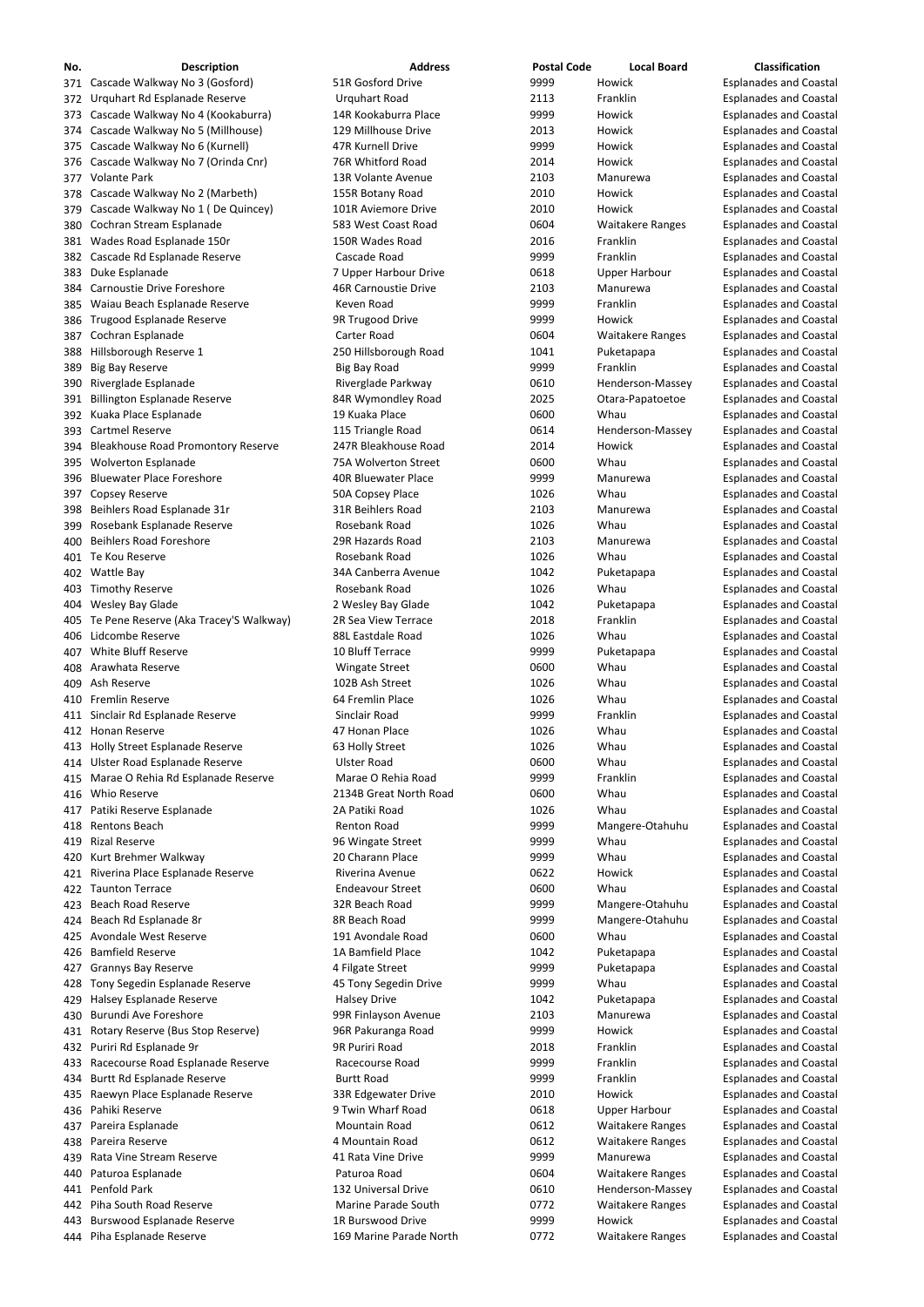| No.  | <b>Description</b>                       | <b>Address</b>               | <b>Postal Code</b> | <b>Local Board</b>      | <b>Classification</b>         |
|------|------------------------------------------|------------------------------|--------------------|-------------------------|-------------------------------|
|      | 445 Plumer Domain                        | <b>Keeling Road</b>          | 0612               | Henderson-Massey        | <b>Esplanades and Coastal</b> |
| 446  | Pohutukawa Esplanade - 1                 | Pohutukawa Road              | 0618               | <b>Upper Harbour</b>    | <b>Esplanades and Coastal</b> |
| 447  | <b>Bottletop Bay Esplanade</b>           | 206ER Oakland Road           | 9999               | Papakura                | <b>Esplanades and Coastal</b> |
| 448  | Pohutukawa Esplanade - 2                 | <b>Waimarie Road</b>         | 0618               | <b>Upper Harbour</b>    | <b>Esplanades and Coastal</b> |
| 449  | Judges Bay Reserve                       | 12 Judge Street              | 9999               | Waitemata               | <b>Esplanades and Coastal</b> |
| 450  | Portage Road Esplanade                   | Portage Road                 | 0600               | Whau                    | <b>Esplanades and Coastal</b> |
| 451  | Queen Mary Reserve                       | Queen Mary Avenue            | 0600               | Whau                    | <b>Esplanades and Coastal</b> |
| 452  | Boyd Rd Esplanade                        | Boyd Road                    | 9999               | Franklin                | <b>Esplanades and Coastal</b> |
| 453  | <b>Clarks Beach-Bradley Beach Access</b> | 20 Crisp Road                | 2122               | Franklin                | <b>Esplanades and Coastal</b> |
|      |                                          |                              | 9999               | Franklin                |                               |
| 454  | Brook Road Esplanade Reserve             | <b>Brook Road</b>            |                    |                         | <b>Esplanades and Coastal</b> |
| 455  | Palomino Esplanade                       | <b>Sturges Road</b>          | 0610               | Henderson-Massey        | <b>Esplanades and Coastal</b> |
| 456  | <b>Broomfields Point Reserve</b>         | 296R Broomsfields Road       | 2016               | Franklin                | <b>Esplanades and Coastal</b> |
| 457  | Seymour Road Esplanade Reserve           | 43R Seymour Road             | 0612               | Howick                  | <b>Esplanades and Coastal</b> |
| 458  | <b>Neweys Corner</b>                     | <b>Great North Road</b>      | 0612               | Henderson-Massey        | <b>Esplanades and Coastal</b> |
| 459  | Nimrod Esplanade                         | <b>Scott Road</b>            | 0618               | <b>Upper Harbour</b>    | <b>Esplanades and Coastal</b> |
| 460  | Bremner Esplanade Reserve                | <b>Bremner Road</b>          | 9999               | Papakura                | <b>Esplanades and Coastal</b> |
| 461  | North Piha Esplanade                     | 101 North Piha Road          | 0772               | <b>Waitakere Ranges</b> | <b>Esplanades and Coastal</b> |
|      | 462 Signal Station Reserve               | Manukau Heads Road           | 9999               | Franklin                | <b>Esplanades and Coastal</b> |
| 463  | North Piha Strand                        | Marine Parade North          | 0772               | <b>Waitakere Ranges</b> | <b>Esplanades and Coastal</b> |
|      | 464 Schroffs Reserve                     | 172 Avenue Road East         | 9999               | Mangere-Otahuhu         | <b>Esplanades and Coastal</b> |
|      | 465 St Heliers Bay Beach Reserve         | 384 Tamaki Drive             | 1071               | Orakei                  | <b>Esplanades and Coastal</b> |
| 466  | Okewa Reserve & Beach                    | Aydon Road                   | 0604               | <b>Waitakere Ranges</b> | <b>Esplanades and Coastal</b> |
| 467  | <b>Cliff Road</b>                        | 1 Cliff Road                 | 1071               | Orakei                  | <b>Esplanades and Coastal</b> |
| 468  | <b>Ennis Avenue Reserve</b>              | 52R Gossamer Drive           | 2010               | Howick                  | <b>Esplanades and Coastal</b> |
| 469  | The Esplanade 23r                        | 23R The Esplanade            | 9999               | Howick                  | <b>Esplanades and Coastal</b> |
| 470  | Opanuku Esplanade                        | Henderson Valley Road        | 0612               | <b>Waitakere Ranges</b> | <b>Esplanades and Coastal</b> |
|      |                                          |                              |                    |                         |                               |
| 471  | Estuary View Rd Esplanade Reserve        | <b>Estuary View Road</b>     | 9999               | Franklin                | <b>Esplanades and Coastal</b> |
| 472  | Opanuku Marginal Strip Reserve           | <b>Henderson Valley Road</b> | 0612               | <b>Waitakere Ranges</b> | <b>Esplanades and Coastal</b> |
| 473  | Opanuku Stream Reserve                   | 55 Garelja Road              | 0612               | Henderson-Massey        | <b>Esplanades and Coastal</b> |
| 474  | Opou Reserve                             | 42 Opou Road                 | 0604               | <b>Waitakere Ranges</b> | <b>Esplanades and Coastal</b> |
|      | 475 Runciman Rd Esplanade Reserve        | Runciman Road                | 9999               | Franklin                | <b>Esplanades and Coastal</b> |
| 476  | Oratia Esplanade                         | 40 Newham Place              | 0612               | <b>Waitakere Ranges</b> | <b>Esplanades and Coastal</b> |
| 477  | Rata Street Esplanade                    | 62 Rata Street               | 0600               | Whau                    | <b>Esplanades and Coastal</b> |
| 478  | Realm Esplanade                          | 366 Royal Road               | 0614               | Henderson-Massey        | <b>Esplanades and Coastal</b> |
| 479  | Rewarewa Esplanade                       | Caspian Close                | 0600               | Whau                    | <b>Esplanades and Coastal</b> |
| 480  | Sanctuary Drive Esplanade Reserve        | <b>Sanctuary Drive</b>       | 9999               | Franklin                | <b>Esplanades and Coastal</b> |
| 481  | Sandspit Rd Esplanade Reserve            | Sandspit Road                | 9999               | Franklin                | <b>Esplanades and Coastal</b> |
| 482  | Sandspit Reserve - Waiuku                | 15 Rangiwhea Road            | 2123               | Franklin                | <b>Esplanades and Coastal</b> |
| 483  | <b>Woodside Reserve</b>                  | 28 Woodside Road             | 0614               | Henderson-Massey        | <b>Esplanades and Coastal</b> |
| 484  | Waiarohia Esplanade                      | Kauri Road                   | 0618               | <b>Upper Harbour</b>    | <b>Esplanades and Coastal</b> |
|      | Kaurimu Stream Reserve                   | 132 Shaw Road                | 0602               |                         |                               |
| 485  |                                          |                              |                    | <b>Waitakere Ranges</b> | <b>Esplanades and Coastal</b> |
| 486  | Bayview/Elsie Drive Esplanade Reserve    | <b>Elsie Drive</b>           | 2123               | Franklin                | <b>Esplanades and Coastal</b> |
| 487  | 537 West Coast Road Esplanade            | 537 West Coast Road          | 0604               | <b>Waitakere Ranges</b> | <b>Esplanades and Coastal</b> |
| 488  | Ellet Rd Esplanade Reserve               | <b>Ellett Road</b>           | 9999               | Franklin                | <b>Esplanades and Coastal</b> |
| 489  | Saddleton Rd Esplanade Reserve           | Saddleton Road               | 9999               | Franklin                | <b>Esplanades and Coastal</b> |
| 490  | Drury Esplanade Reserve                  | 280ER Hingaia Road           | 9999               | Papakura                | <b>Esplanades and Coastal</b> |
| 491  | Drury Hills Esplanade Reserve            | 331ER Drury Hills Road       | 9999               | Papakura                | <b>Esplanades and Coastal</b> |
| 492  | Dyke Rd Esplanade Reserve                | Dyke Road                    | 9999               | Franklin                | <b>Esplanades and Coastal</b> |
| 493  | Waikitiroa Reserve                       | 25R Stevenson Way            | 2014               | Howick                  | <b>Esplanades and Coastal</b> |
|      | 494 Ellets Beach                         | Ihumatao Road                | 9999               | Mangere-Otahuhu         | <b>Esplanades and Coastal</b> |
|      | 495 Eastern Beach Caravan Park           | 67R The Esplanade            | 2012               | Howick                  | <b>Esplanades and Coastal</b> |
| 496  | Corban Estate Esplanade                  | Mt Lebanon Lane              | 0612               | Henderson-Massey        | <b>Esplanades and Coastal</b> |
| 497  | Hobsonville Esplanade                    | <b>Buckley Avenue</b>        | 0618               | <b>Upper Harbour</b>    | <b>Esplanades and Coastal</b> |
| 498  | Edgewater Drive Esplanade Reserve        | 33R Edgewater Drive          | 2010               | Howick                  | <b>Esplanades and Coastal</b> |
|      | 499 Sun Place Esplanade Reserve          | 17 Sun Place                 | 0612               | Henderson-Massey        | <b>Esplanades and Coastal</b> |
|      | 500 Electrocorp 1                        | 2R Waipapa Crescent          | 2023               | Otara-Papatoetoe        | <b>Esplanades and Coastal</b> |
|      | Urlich Esplanade Reserve                 | Urlich Drive                 | 0612               | Henderson-Massey        | <b>Esplanades and Coastal</b> |
| 501  |                                          |                              |                    |                         |                               |
|      | 502 Eastern Beach                        | 49R The Esplanade            | 2012               | Howick                  | <b>Esplanades and Coastal</b> |
| 503  | Reid Esplanade                           | <b>Reid Road</b>             | 0600               | Whau                    | <b>Esplanades and Coastal</b> |
|      | 504 Fisher Parade Esplanade Reserve      | 18R Bramley Drive            | 2010               | Howick                  | <b>Esplanades and Coastal</b> |
|      | 505 Renata Esplanade                     | 24 Renata Crescent           | 0610               | Henderson-Massey        | <b>Esplanades and Coastal</b> |
|      | 506 Rimu Esplanade                       | Rimu Road                    | 0604               | <b>Waitakere Ranges</b> | <b>Esplanades and Coastal</b> |
| 507. | <b>Roberts Field</b>                     | 111 Roberts Road             | 0610               | Henderson-Massey        | <b>Esplanades and Coastal</b> |
| 508  | Frank Nobilo Esplanade Reserve           | 68R Frank Nobilo Drive       | 2013               | Howick                  | <b>Esplanades and Coastal</b> |
| 509  | Rurawaru Esplanade                       | Mckean Road                  | 0618               | <b>Upper Harbour</b>    | <b>Esplanades and Coastal</b> |
|      | 510 Fremantle Place Esplanade Reserve    | 159R Edgewater Drive         | 9999               | Howick                  | <b>Esplanades and Coastal</b> |
| 511  | Rerewai Reserve                          | 82 Sabulite Road             | 0602               | Whau                    | <b>Esplanades and Coastal</b> |
|      | 512 Frank Grey Esplanade Reserve         | 185A Princes Street East     | 1062               | Mangere-Otahuhu         | <b>Esplanades and Coastal</b> |
|      | 513 Scott Esplanade                      | Scott Road                   | 0618               | <b>Upper Harbour</b>    | <b>Esplanades and Coastal</b> |
|      | 514 Paremoremo Creek Esplanade Reserve   | 75 Iona Avenue               | 9999               | <b>Upper Harbour</b>    | <b>Esplanades and Coastal</b> |
| 515  | Omaha Blk Access Road Espl Reserve       | Omaha Block Access Road      | 9999               | Rodney                  | <b>Esplanades and Coastal</b> |
|      |                                          | 9 Rosemount Road             |                    |                         |                               |
|      | 516 Rosemount Rd Esplanade Reserve       |                              | 0910               | Rodney                  | <b>Esplanades and Coastal</b> |
| 517  | Sharpe Road Matakana Esplanade Reserve   | Sharp Road                   | 0910               | Rodney                  | <b>Esplanades and Coastal</b> |
|      | 518 Valerie Close Esplanade Reserve      | Valerie Close                | 0920               | Rodney                  | <b>Esplanades and Coastal</b> |

- 
- 
- 
- 
- 
- 
- 
- 
-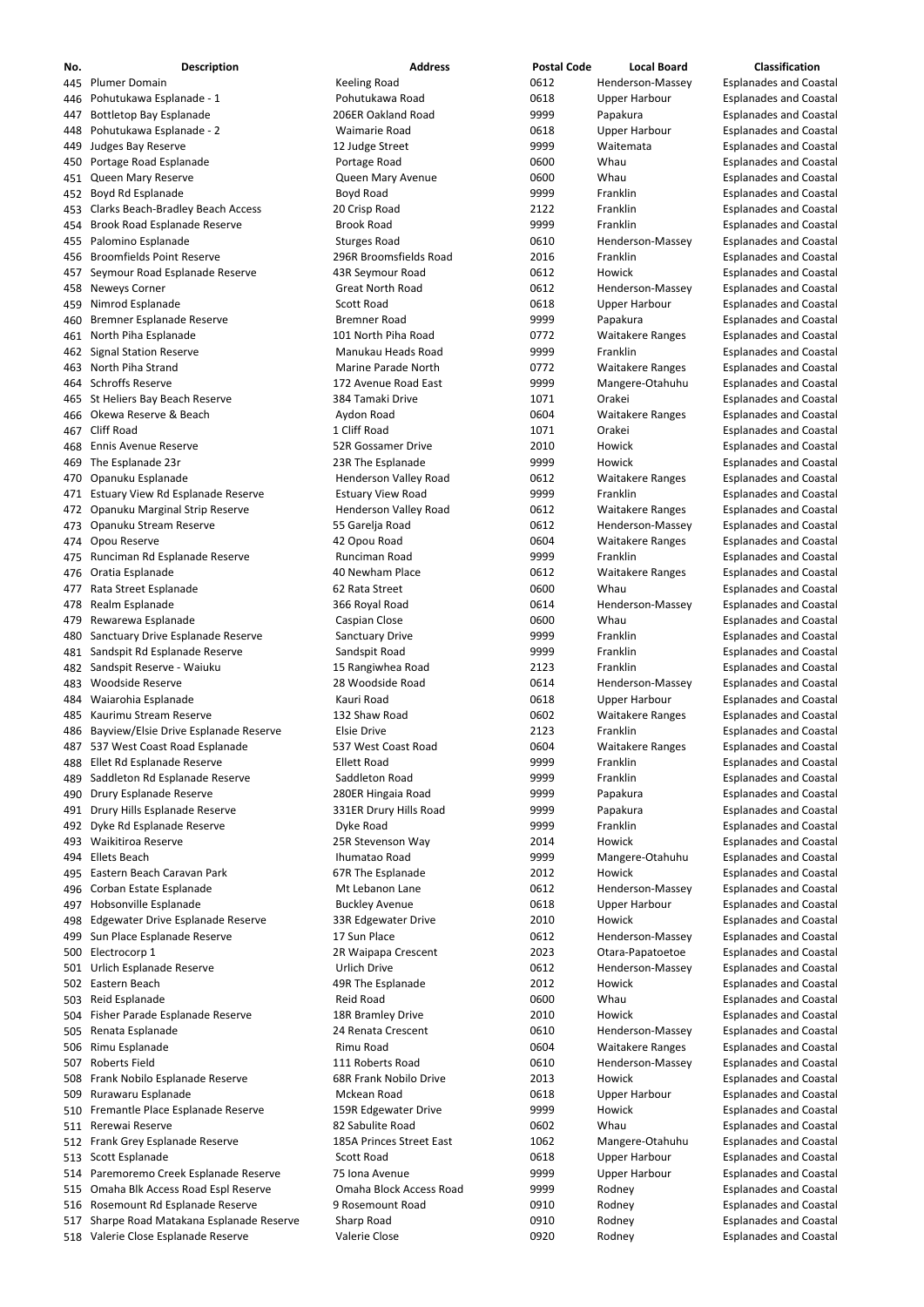| No. | <b>Description</b>                           | <b>Address</b>               | <b>Postal Code</b> | <b>Local Board</b>      | <b>Classification</b>         |
|-----|----------------------------------------------|------------------------------|--------------------|-------------------------|-------------------------------|
|     | 519 Weymouth Foreshore                       | 44R Mcinnes Road             | 2103               | Manurewa                | <b>Esplanades and Coastal</b> |
| 520 | Whitford Road Esplanade 284r                 | 280 Whitford Road            | 9999               | Franklin                | <b>Esplanades and Coastal</b> |
|     | 521 Whitford Village Green - Pohutakawa Park | 22R Whitford-Maraetai Road   | 2016               | Franklin                | <b>Esplanades and Coastal</b> |
|     | 522 Whitford-Maraetai Road Esplanade 104r    | 104R Whitford-Maraetai Road  | 2016               | Franklin                | <b>Esplanades and Coastal</b> |
|     | 523 Whitecliffs Dr Esplanade Reserve         | <b>Whitecliffs Drive</b>     | 2113               | Franklin                | <b>Esplanades and Coastal</b> |
|     | 524 Whangaripo Valley Rd Espl Reserve        | Whangaripo Valley Road       | 0900               | Rodney                  | <b>Esplanades and Coastal</b> |
| 525 | Williams Avenue Esplanade Reserve            | 21R Williams Avenue          | 2010               | Howick                  | <b>Esplanades and Coastal</b> |
|     | 526 Silver Hill Rd Esplanade Reserve         | Silver Hill Road             | 0900               | Rodney                  | <b>Esplanades and Coastal</b> |
| 527 | Waimanu Rd Te Hana                           | 28 Waimanu Road              | 0975               | Rodney                  | <b>Esplanades and Coastal</b> |
|     | 528 Tapu Bush Esplanade Reserve              | 34 Tapu Bush Road            | 9999               | Rodney                  | <b>Esplanades and Coastal</b> |
|     |                                              | 920 Old North Road           | 9999               |                         |                               |
|     | 529 Old North Road Waikoukou Val Esp         |                              |                    | Rodney                  | <b>Esplanades and Coastal</b> |
| 530 | Mill Rd Esplanade Reserve Helensville        | 101A Mill Road               | 9999               | Rodney                  | <b>Esplanades and Coastal</b> |
|     | 531 Carter Road Esplanade                    | Carter Road                  | 0604               | <b>Waitakere Ranges</b> | <b>Esplanades and Coastal</b> |
|     | 532 Dawnhaven Esplanade                      | 28 Dawnhaven Drive           | 0610               | Henderson-Massey        | <b>Esplanades and Coastal</b> |
|     | 533 Daytona Strand                           | 28 Daytona Road              | 0610               | Henderson-Massey        | <b>Esplanades and Coastal</b> |
|     | 534 Delta Esplanade                          | Delta Avenue                 | 0600               | Regional - Whau         | <b>Esplanades and Coastal</b> |
|     | 535 Sherrybrooke Esplanade                   | Sherrybrooke Place           | 0612               | <b>Waitakere Ranges</b> | <b>Esplanades and Coastal</b> |
|     | 536 Shona Esplanade Reserve                  | 10 Palomino Drive            | 0612               | Henderson-Massey        | <b>Esplanades and Coastal</b> |
|     | 537 Sherwood Park                            | Sherwood Avenue              | 0610               | Henderson-Massey        | <b>Esplanades and Coastal</b> |
|     | 538 Henderson Creek Esplanade                | <b>Central Park Drive</b>    | 0610               | Henderson-Massey        | <b>Esplanades and Coastal</b> |
|     | 539 Catherine Esplanade                      | <b>Catherine Street</b>      | 0612               | Henderson-Massey        | <b>Esplanades and Coastal</b> |
|     | 540 Chilcott Brae                            | 19 Chilcott Road             | 0612               | Henderson-Massey        | <b>Esplanades and Coastal</b> |
|     | 541 Chorley Reserve                          | <b>Triangle Road</b>         | 0614               | Henderson-Massey        | <b>Esplanades and Coastal</b> |
|     | 542 Clark Street Common                      | <b>Clark Street</b>          | 0600               | Whau                    | <b>Esplanades and Coastal</b> |
|     | 543 Cobham Reserve                           | 66 Cobham Crescent           | 0602               | Whau                    | <b>Esplanades and Coastal</b> |
|     | 544 The Concourse Strand                     | The Concourse                | 0610               | Henderson-Massey        | <b>Esplanades and Coastal</b> |
| 545 | <b>Brighams Esplanade</b>                    | Kauri Road                   | 0618               | <b>Upper Harbour</b>    | <b>Esplanades and Coastal</b> |
|     | 546 Springbank Esplanade                     | 14 Springbank Lane           | 0610               | Henderson-Massey        | <b>Esplanades and Coastal</b> |
|     | 547 Taumatarea Esplanade                     | 105 Kauri Point Road         | 0604               | <b>Waitakere Ranges</b> | <b>Esplanades and Coastal</b> |
|     | 548 Tawa Esplanade                           | 2 Wharf Road                 | 0610               | Henderson-Massey        | <b>Esplanades and Coastal</b> |
|     | 549 Tiroroa Esplanade                        | Wairata Place                | 0610               | Henderson-Massey        | <b>Esplanades and Coastal</b> |
|     |                                              |                              | 0618               |                         |                               |
|     | 550 Totara Road Esplanade Reserve            | 12A Totara Road              |                    | <b>Upper Harbour</b>    | <b>Esplanades and Coastal</b> |
|     | 551 Totara Esplanade                         | <b>Totara Road</b>           | 0618               | <b>Upper Harbour</b>    | <b>Esplanades and Coastal</b> |
|     | 552 Trading Esplanade                        | <b>Great North Road</b>      | 0612               | Henderson-Massey        | <b>Esplanades and Coastal</b> |
|     | 553 Tui Glen Esplanade                       | <b>Edmonton Road</b>         | 0612               | Henderson-Massey        | <b>Esplanades and Coastal</b> |
|     | 554 Takaranga Reserve                        | 15 Staley Road               | 0604               | <b>Waitakere Ranges</b> | <b>Esplanades and Coastal</b> |
|     | 555 South Titirangi Reserve                  | 547 South Titirangi Road     | 0604               | <b>Waitakere Ranges</b> | <b>Esplanades and Coastal</b> |
|     | 556 Paremuka Esplanade                       | Gendo Avenue                 | 0612               | Henderson-Massey        | <b>Esplanades and Coastal</b> |
|     | 557 Sunline Esplanade                        | 16 Sunline Avenue            | 0614               | Henderson-Massey        | <b>Esplanades and Coastal</b> |
|     | 558 Spinnaker Strand                         | 49 Spinnaker Drive           | 0610               | Henderson-Massey        | <b>Esplanades and Coastal</b> |
|     | 559 Swanson Stream Reserve                   | Church Street                | 0612               | <b>Waitakere Ranges</b> | <b>Esplanades and Coastal</b> |
|     | 560 Serwayne Walk                            | 14 Serwayne Place            | 0612               | Henderson-Massey        | <b>Esplanades and Coastal</b> |
|     | 561 Taitapu Park                             | 25 Taitapu Street            | 0614               | Henderson-Massey        | <b>Esplanades and Coastal</b> |
| 562 | <b>Bristol Road Esplanade Reserve</b>        | 24 Bristol Road              | 0618               | <b>Upper Harbour</b>    | <b>Esplanades and Coastal</b> |
|     | 563 Bendalls Esplanade                       | <b>Bush Road</b>             | 0604               | <b>Waitakere Ranges</b> | <b>Esplanades and Coastal</b> |
|     | 564 Berneckers Landing                       | 38A Marguerita Place         | 0618               | <b>Upper Harbour</b>    | <b>Esplanades and Coastal</b> |
| 565 | Bethells Road Esplanade Reserv               | <b>Bethells Road</b>         | 0781               | <b>Waitakere Ranges</b> | <b>Esplanades and Coastal</b> |
|     | 566 Birdwood Park                            | <b>Birdwood Road</b>         | 0614               | Henderson-Massey        | <b>Esplanades and Coastal</b> |
| 567 | <b>Big Muddy Creek Landing</b>               | 601 Huia Road                | 0604               | <b>Waitakere Ranges</b> | <b>Esplanades and Coastal</b> |
|     | 568 Border Road Esplanade                    | 20 Taranui Place             | 0612               | Henderson-Massey        | <b>Esplanades and Coastal</b> |
|     | 569 Brandon Reserve - Green Bay              | 100 Godley Road              | 0604               | Whau                    | <b>Esplanades and Coastal</b> |
|     | 570 Armour Bay Reserve                       | 2 Armour Road                | 0604               | <b>Waitakere Ranges</b> | <b>Esplanades and Coastal</b> |
|     | 571 Akatea Park                              | 22 Akatea Road               | 0602               | Whau                    | <b>Esplanades and Coastal</b> |
|     | 572 Alex Jenkins Memorial                    | 806 South Titirangi Road     | 0604               | <b>Waitakere Ranges</b> | <b>Esplanades and Coastal</b> |
|     |                                              |                              |                    |                         |                               |
|     | 573 Armada Reserve                           | 5 Armada Drive               | 0612               | Henderson-Massey        | <b>Esplanades and Coastal</b> |
|     | 574 Aronui Esplanade                         | 14 Aronui Terrace            | 0602               | Whau                    | <b>Esplanades and Coastal</b> |
|     | 575 Arapito Foreshore Reserve                | 51 Arapito Road              | 0604               | <b>Waitakere Ranges</b> | <b>Esplanades and Coastal</b> |
| 576 | King Street Esplanade Reserve                | <b>King Street</b>           | 9999               | Franklin                | <b>Esplanades and Coastal</b> |
| 577 | Kiwi Esplanade (Stone Wall Foreshore)        | 1R Kiwi Esplanade            | 2022               | Mangere-Otahuhu         | <b>Esplanades and Coastal</b> |
|     | 578 Kawakawa Coast Road Esplanade 38r        | 38R Kawakawa Bay Coast Road  | 9999               | Franklin                | <b>Esplanades and Coastal</b> |
|     | 579 Kawakawa Bay Coast Road Stream           | 26R Kawakawa Bay Coast Road  | 9999               | Franklin                | <b>Esplanades and Coastal</b> |
|     | 580 Kawakawa Bay Foreshore                   | Kawakawa Bay Coast Road      | 0900               | Franklin                | <b>Esplanades and Coastal</b> |
| 581 | Kiwi Esplanade (Open Foreshore)              | 70R Kiwi Esplanade           | 2022               | Mangere-Otahuhu         | <b>Esplanades and Coastal</b> |
| 582 | Kiwi Esplanade (Old House Site 9r)           | 9R Kiwi Esplanade            | 2022               | Mangere-Otahuhu         | <b>Esplanades and Coastal</b> |
| 583 | Kerwyn Avenue Esplanade 88r                  | 88R Kerwyn Avenue            | 9999               | Howick                  | <b>Esplanades and Coastal</b> |
|     | 584 Kawakawa Coast Road Esplanade 193r       | 193R Kawakawa Bay Coast Road | 9999               | Franklin                | <b>Esplanades and Coastal</b> |
| 585 | Luke Street East Esplanade Reserve 2         | 139 Luke Street East         | 9999               | Mangere-Otahuhu         | <b>Esplanades and Coastal</b> |
|     | 586 Mahunga Drive Esplanade 40r              | 40R Mahunga Drive            | 9999               | Mangere-Otahuhu         | <b>Esplanades and Coastal</b> |
| 587 | Luke Street East Esplanade Reserve 1         | 132 Luke Street East         | 9999               | Mangere-Otahuhu         | <b>Esplanades and Coastal</b> |
| 588 | Laxon Esplanade Reserve                      | 28R Laxon Avenue             | 2025               | Otara-Papatoetoe        | <b>Esplanades and Coastal</b> |
| 589 | Lenore Foreshore Reserve                     | 81R Archboyd Avenue          | 2024               | Mangere-Otahuhu         | <b>Esplanades and Coastal</b> |
| 590 | Linwood Rd Esplanade Reserve                 | Linwood Road                 | 9999               | Franklin                | <b>Esplanades and Coastal</b> |
|     | 591 Kawakawa Orere Rd Esplanade 600r         | 600R Kawakawa-Orere Road     | 9999               | Franklin                | <b>Esplanades and Coastal</b> |
|     | 592 Karaka North Rd Esplanade Reserve        | Karaka North Road            | 9999               | Franklin                | <b>Esplanades and Coastal</b> |
|     |                                              |                              |                    |                         |                               |

- 
-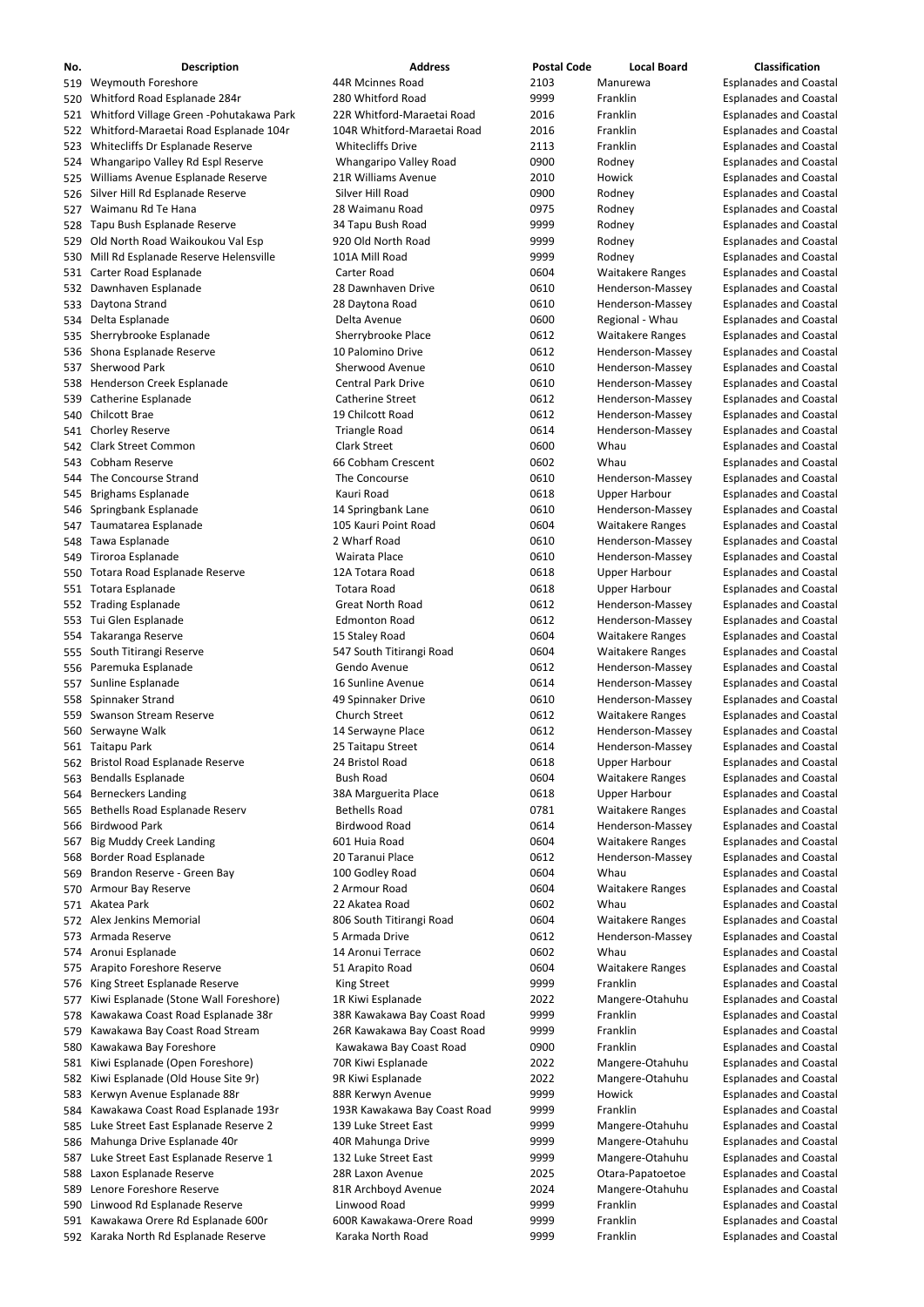| No. | <b>Description</b>                         | <b>Address</b>                          | <b>Postal Code</b> | <b>Local Board</b>   | <b>Classification</b>         |
|-----|--------------------------------------------|-----------------------------------------|--------------------|----------------------|-------------------------------|
|     | 593 Karaka Point Esplanade Reserve         | Karaka North Road                       | 9999               | Franklin             | <b>Esplanades and Coastal</b> |
|     | 594 Katavic Park                           | 21 Coles Crescent                       | 9999               | Papakura             | <b>Esplanades and Coastal</b> |
|     | 595 Joe F Stanley Park                     | Joe F Stanley Place                     | 9999               | Mangere-Otahuhu      | <b>Esplanades and Coastal</b> |
|     | 596 Manu Street Esplanade 9r               | 9R Manu Street                          | 9999               | Mangere-Otahuhu      | <b>Esplanades and Coastal</b> |
| 597 | James Bright Lane/Kitchener Rd Espl Res    | James Bright Lane                       | 2123               | Franklin             | <b>Esplanades and Coastal</b> |
| 598 | James Fletcher Esplanade                   | 178R James Fletcher Drive               | 9999               | Mangere-Otahuhu      | <b>Esplanades and Coastal</b> |
|     | 599 Maraetai Dressing Sheds Reserve        | 1R Maraetai Drive                       | 2018               | Franklin             | <b>Esplanades and Coastal</b> |
|     |                                            |                                         |                    |                      |                               |
|     | 600 Otara Creek Reserve                    | 158R East Tamaki Road                   | 9999               | Otara-Papatoetoe     | <b>Esplanades and Coastal</b> |
|     | 601 Otara Creek (North)                    | 74R Hills Road                          | 9999               | Otara-Papatoetoe     | <b>Esplanades and Coastal</b> |
|     | 602 Otara Creek Reserve South              | 205R East Tamaki Road                   | 9999               | Otara-Papatoetoe     | <b>Esplanades and Coastal</b> |
|     | 603 Pandora Place Esplanade Reserve        | 35R Pandora Place                       | 9999               | Howick               | <b>Esplanades and Coastal</b> |
|     | 604 Papakura Stream Esplanade Reserve      | 200ER Takanini School Road              | 9999               | Papakura             | <b>Esplanades and Coastal</b> |
|     | 605 Patullo Road Esplanade Reserve         | Patullo Road                            | 9999               | Franklin             | <b>Esplanades and Coastal</b> |
|     | 606 Pavilion Park No1                      | 11R Pavilion Drive                      | 9999               | Mangere-Otahuhu      | <b>Esplanades and Coastal</b> |
|     | 607 Orere Point Beach Reserve              | 29R Howard Road                         | 2252               | Franklin             | <b>Esplanades and Coastal</b> |
|     | 608 Orua Bay Reserves                      | Orua Bay Beach Road                     | 9999               | Franklin             | <b>Esplanades and Coastal</b> |
| 609 | <b>Pavilion Park No2</b>                   | <b>11R Pavilion Drive</b>               | 9999               | Mangere-Otahuhu      | <b>Esplanades and Coastal</b> |
|     | 610 Pavilion Park No3                      | 11R Pavilion Drive                      | 9999               | Mangere-Otahuhu      | <b>Esplanades and Coastal</b> |
|     | 611 Porterfield Road Esplanade Reserve     | 74R Porterfield Road                    | 2016               | Franklin             | <b>Esplanades and Coastal</b> |
|     | 612 Potts Road Esplanade Reserve           | 58R Potts Road                          | 9999               | Franklin             | <b>Esplanades and Coastal</b> |
|     |                                            | Pratts Road                             | 9999               | Franklin             | <b>Esplanades and Coastal</b> |
|     | 613 Pratt Rd Esplanade Reserve             |                                         |                    |                      |                               |
|     | 614 Princes Street East Esplanade Reserve  | 163R Princes Street East                | 1062               | Mangere-Otahuhu      | <b>Esplanades and Coastal</b> |
|     | 615 Puhinui Stream (Plunket Ave)           | 69 Plunket Avenue                       | 9999               | Otara-Papatoetoe     | <b>Esplanades and Coastal</b> |
|     | 616 Pukaki Road Esplanade 145r             | 145R Pukaki Road                        | 9999               | Mangere-Otahuhu      | <b>Esplanades and Coastal</b> |
|     | 617 Peninsula Point Reserve                | 28R Cyclamen Road                       | 2022               | Mangere-Otahuhu      | <b>Esplanades and Coastal</b> |
|     | 618 Pitt Avenue Foreshore                  | 140R Palmers Road                       | 9999               | Manurewa             | <b>Esplanades and Coastal</b> |
|     | 619 Pohutukawa Avenue Esplanade Reserve    | 63R Pohutukawa Avenue                   | 2014               | Howick               | <b>Esplanades and Coastal</b> |
|     | 620 North Road Esplanade 781r              | 781R North Road                         | 2105               | Franklin             | <b>Esplanades and Coastal</b> |
|     | 621 North Road Esplanade 261r              | 261R North Road                         | 2105               | Franklin             | <b>Esplanades and Coastal</b> |
|     | 622 Mcrobbie Rd Esplanade Reserve          | Mcrobbie Road                           | 9999               | Franklin             | <b>Esplanades and Coastal</b> |
|     | 623 Mckenzie Rd Esplanade Reserve          | Mckenzie Road                           | 9999               | Franklin             | <b>Esplanades and Coastal</b> |
|     | 624 Marine Parade Esplanade Reserve        | Marine Parade                           | 2014               | Howick               | <b>Esplanades and Coastal</b> |
|     | 625 Martyn Farm Estate Esplanade Reserve   | <b>Great South Road</b>                 | 2113               | Franklin             | <b>Esplanades and Coastal</b> |
|     |                                            | 17R Mattson Road                        | 9999               | Howick               | <b>Esplanades and Coastal</b> |
|     | 626 Mattson Road Esplanade Reserve         |                                         |                    |                      |                               |
| 627 | Mayhead Rd Esplanade Reserve               | Mayhead Road                            | 9999               | Franklin             | <b>Esplanades and Coastal</b> |
|     | 628 Millen Avenue Esplanade Reserve        | 43R Millen Avenue                       | 9999               | Howick               | <b>Esplanades and Coastal</b> |
|     | 629 Naylors Esplanade Reserve              | 73R Naylors Drive                       | 9999               | Mangere-Otahuhu      | <b>Esplanades and Coastal</b> |
|     | 630 Ngakaroa Stream Esplanade Reserve      | 11ER Pitt Road                          | 9999               | Papakura             | <b>Esplanades and Coastal</b> |
|     | 631 North Road Esplanade 205r              | 205R North Road                         | 2105               | Franklin             | <b>Esplanades and Coastal</b> |
|     | 632 North Road Esplanade 224r              | 224R North Road                         | 2105               | Franklin             | <b>Esplanades and Coastal</b> |
|     | 633 Musick Point Esplanade Reserve         | 38R Clovelly Road                       | 2012               | Howick               | <b>Esplanades and Coastal</b> |
|     | 634 Murdoch Foreshore                      | 16 Murdoch Street                       | 9999               | Mangere-Otahuhu      | <b>Esplanades and Coastal</b> |
|     | 635 Millbrook Drive Esplanade Reserve      | Millbrook Drive                         | 9999               | Franklin             | <b>Esplanades and Coastal</b> |
|     | 636 Mill Rd Esplanade Reserve              | Mill Road                               | 9999               | Franklin             | <b>Esplanades and Coastal</b> |
| 637 | North Road Esplanade 286r                  | 286R North Road                         | 2105               | Franklin             | <b>Esplanades and Coastal</b> |
|     | 638 Heron Point Reserve                    | 12R Montego Place                       | 2103               | Manurewa             | <b>Esplanades and Coastal</b> |
|     | 639 Moumoukai Rd Esplanade Reserve         | Moumoukai Road                          | 9999               | Franklin             | <b>Esplanades and Coastal</b> |
|     | 640 Kopupaka Stream Reserve                | 55 Claverdon Drive                      | 0614               | Henderson-Massey     | <b>Esplanades and Coastal</b> |
|     | 641 Tihema Stream Reserve                  | 46 Westgate Drive                       | 0614               | Henderson-Massey     | <b>Esplanades and Coastal</b> |
|     |                                            |                                         |                    |                      |                               |
|     | 642 Himalaya Reserve                       | 10A Fairsea Place                       | 1042               | Puketapapa           | <b>Esplanades and Coastal</b> |
|     | 643 Seacliffe Road Foreshore Reserve       | 32A Seacliffe Road                      | 1042               | Puketapapa           | <b>Esplanades and Coastal</b> |
|     | 644 Sylvania Crescent Esplanade Rese       | 41 Sylvania Crescent                    | 1042               | Puketapapa           | <b>Esplanades and Coastal</b> |
|     | 645 Lynfield Cove Reserve                  | 38 Strathnaver Crescent                 | 1042               | Puketapapa           | <b>Esplanades and Coastal</b> |
|     | 646 Captains Bush                          | 1 Kingswood Terrace                     | 1042               | Puketapapa           | <b>Esplanades and Coastal</b> |
|     | 647 Aldersgate Reserve                     | 36A Aldersgate Road                     | 1042               | Puketapapa           | <b>Esplanades and Coastal</b> |
|     | 648 Waipuna East Reserve                   | 157 Waipuna Road East                   | 1060               | Maungakiekie-Tamaki  | <b>Esplanades and Coastal</b> |
|     | 649 Fairview Esplanade Reserve             | 157 Oteha Valley Road (Behind)          | 0632               | <b>Upper Harbour</b> | <b>Esplanades and Coastal</b> |
|     | 650 Victoria Wharf - Devonport             | Victoria Road (Opposite 1 Victoria Roac |                    | Devonport-Takapuna   | <b>Esplanades and Coastal</b> |
|     | 651 Waterfront Road Reserve                | 15R Waterfront Road                     | 2022               | Mangere-Otahuhu      | <b>Esplanades and Coastal</b> |
|     | 652 Matingarahi Foreshore                  | East Coast Road                         | 2585               | Franklin             | <b>Esplanades and Coastal</b> |
|     | 653 Buckland Rd Esplanade Res-Glenbogle Dr | <b>Buckland Road</b>                    | 2677               | Franklin             | <b>Esplanades and Coastal</b> |
|     | 654 Greenfield Road Accessway              | Greenfield Road                         | 2684               | Franklin             | <b>Esplanades and Coastal</b> |
|     | 655 Pollok Wharf Road Reserve              | Pollok Wharf Road                       | 2684               | Franklin             |                               |
|     |                                            |                                         |                    |                      | <b>Esplanades and Coastal</b> |
|     | 656 River Lane Esplanade Reserve           | <b>River Lane</b>                       | 2123               | Franklin             | <b>Esplanades and Coastal</b> |
| 657 | Waiau Beach Boatramp Reserve               | <b>Wharf Road</b>                       | 2679               | Franklin             | <b>Esplanades and Coastal</b> |
|     | 658 Cliff Lane Esplanade Reserve           | <b>Cliff Lane</b>                       | 2681               | Franklin             | <b>Esplanades and Coastal</b> |
| 659 | Hingaia Esplanade (Harbourside Drive)      | 265ER Harbourside Drive                 | 2113               | Papakura             | <b>Esplanades and Coastal</b> |
|     | 660 Glenbrook Beach Esplanade Res          | Glenbrook Beach Road                    | 9999               | Franklin             | <b>Esplanades and Coastal</b> |
| 661 | <b>Clarks Beach-Irwin Beach Access</b>     | <b>Torkar Road</b>                      | 2122               | Franklin             | <b>Esplanades and Coastal</b> |
|     | 662 Clarks Beach-Knights Beach Access      | <b>Torkar Road</b>                      | 2122               | Franklin             | <b>Esplanades and Coastal</b> |
| 663 | <b>Clarks Beach-Hoskins Beach Access</b>   | <b>Torkar Road</b>                      | 2122               | Franklin             | <b>Esplanades and Coastal</b> |
|     | 664 West Harbour Esplanade - West          | 93-97 West Harbour Drive                | 0618               | Henderson-Massey     | <b>Esplanades and Coastal</b> |
| 665 | Jomac Esplanade                            | 28R Jomac Place                         | 1026               | Whau                 | <b>Esplanades and Coastal</b> |
|     | 666 Medlands Beach                         | Sandhills Road                          | 0991               | <b>Great Barrier</b> | <b>Esplanades and Coastal</b> |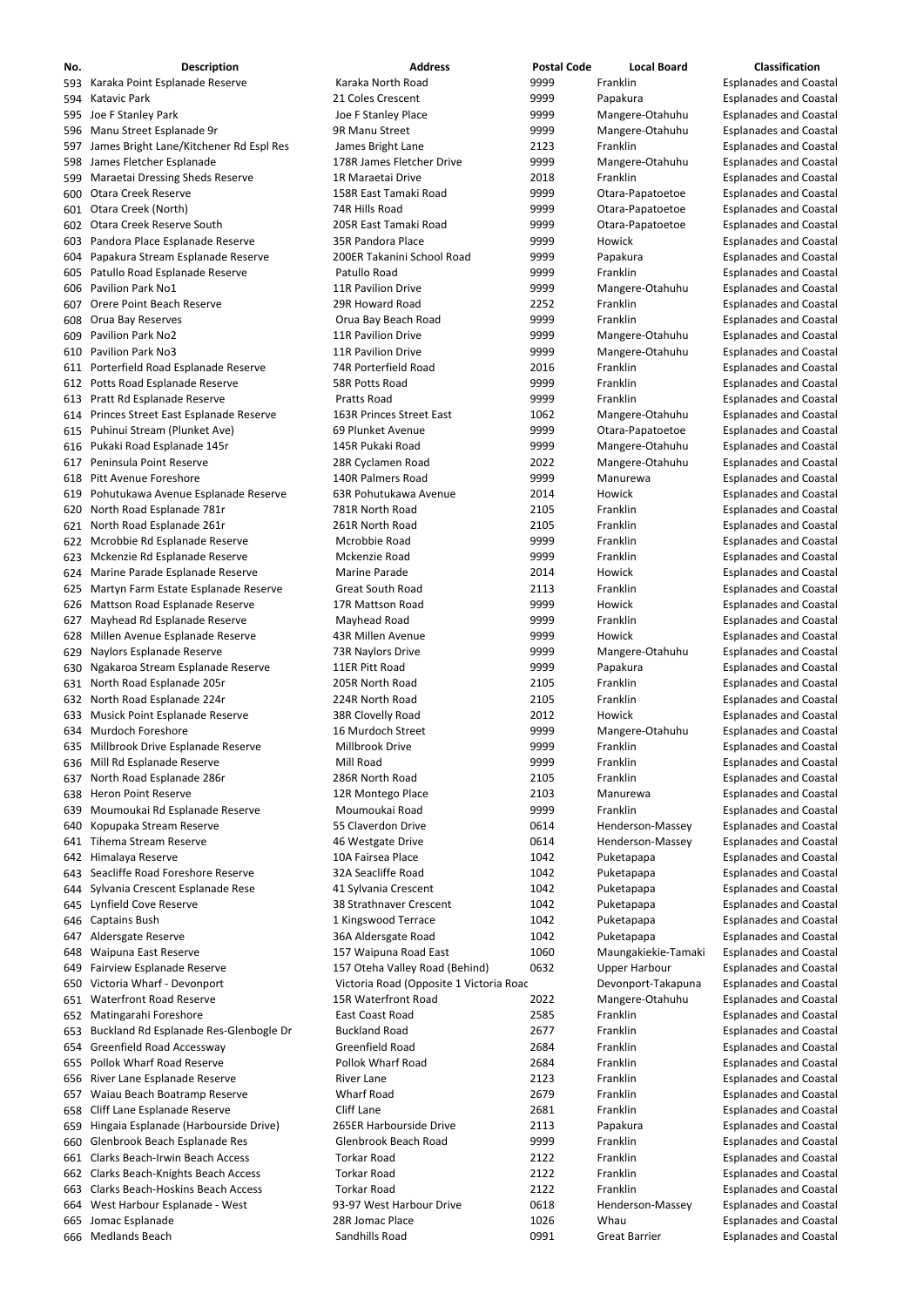| No.        | <b>Description</b>                                                | <b>Address</b>                        | <b>Postal Code</b> | <b>Local Board</b>                               | <b>Classification</b>                                          |
|------------|-------------------------------------------------------------------|---------------------------------------|--------------------|--------------------------------------------------|----------------------------------------------------------------|
| 667        | Sw Storage Drainage Basin Res 24 Sari Pl                          | 24 Sari Place                         | 0614               | Henderson-Massey                                 | <b>Esplanades and Coastal</b>                                  |
| 668        | 594 Swanson Road                                                  | 594 Swanson Road                      | 6012               | Henderson-Massey                                 | <b>Esplanades and Coastal</b>                                  |
| 669        | 341-347 Henderson Valley Road                                     | 341-347 Henderson Valley Road         | 0612               | <b>Waitakere Ranges</b>                          | <b>Esplanades and Coastal</b>                                  |
| 670        | Te Whau Esplanade Reserve                                         | Dawson Road                           | 0982               | Rodney                                           | <b>Esplanades and Coastal</b>                                  |
| 671        | Pourewa Creek                                                     | 105 Kepa Road                         | 1071               | Regional - Orakei                                | <b>Esplanades and Coastal</b>                                  |
| 672        | Ash Street Esplanade                                              | 92R & 94D Ash Street                  | 1026               | Whau                                             | <b>Esplanades and Coastal</b>                                  |
| 673        | Orpheus Road Boatramp                                             | Orpheus Road                          | 2684               | Franklin                                         | <b>Esplanades and Coastal</b>                                  |
| 674        | Trusts Esplanade Reserve                                          | 59-77 Central Park Drive              | 0610               | Henderson-Massey                                 | <b>Esplanades and Coastal</b>                                  |
| 675        | Okahukura Road                                                    | Okahukura Road                        | 0977               | Rodney                                           | <b>Esplanades and Coastal</b>                                  |
| 676        | Omaha Estuary                                                     | Point Wells Road                      | 0986               | Rodney                                           | <b>Esplanades and Coastal</b>                                  |
| 677        | <b>Omaha River Point Wells</b>                                    | Point Wells Road                      | 0986               | Rodney                                           | <b>Esplanades and Coastal</b>                                  |
| 678        | Onehunga Stream Old Kaipara Road                                  | Old Kaipara Road                      | 0981               | Rodney                                           | <b>Esplanades and Coastal</b>                                  |
| 679        | Ourauwhare River Kaipara Coast Highway                            | Kaipara Coast Highway                 | 0871               | Rodney                                           | <b>Esplanades and Coastal</b>                                  |
| 680        | Pipitiwai Creek Helensville                                       | Kaipara Coast Highway                 | 0800<br>0982       | Rodney                                           | <b>Esplanades and Coastal</b>                                  |
| 681<br>682 | 170 Ridge Road Scotts Landing Esplanade<br>Anderson Road Matakana | 170 Ridge Road<br>Anderson Road       | 0985               | Rodney<br>Rodney                                 | <b>Esplanades and Coastal</b><br><b>Esplanades and Coastal</b> |
| 683        | Awaroa Stream Helensville                                         | Awaroa Road                           | 0800               | Rodney                                           | <b>Esplanades and Coastal</b>                                  |
| 684        | <b>Baddeleys Creek</b>                                            | <b>Baddeleys Beach Road</b>           | 0986               | Rodney                                           | <b>Esplanades and Coastal</b>                                  |
| 685        | Birdsall Stream Whangateau                                        | <b>R52 Birdsall Road</b>              | 0985               | Rodney                                           | <b>Esplanades and Coastal</b>                                  |
| 686        | Fairy Hill Road Esplanade                                         | Fairy Hill Road                       | 0975               | Rodney                                           | <b>Esplanades and Coastal</b>                                  |
| 687        | <b>Goldsworthy Bay</b>                                            | Martins Bay Road                      | 0982               | Rodney                                           | <b>Esplanades and Coastal</b>                                  |
| 688        | <b>Goodall Road</b>                                               | R73 Goodall Road                      | 0920               | Rodney                                           | <b>Esplanades and Coastal</b>                                  |
| 689        | Greenwood Road Pakiri                                             | Greenwood Road                        | 0985               | Rodney                                           | <b>Esplanades and Coastal</b>                                  |
| 690        | Hamilton Road Snells Beach                                        | <b>Hamilton Road</b>                  | 0982               | Rodney                                           | <b>Esplanades and Coastal</b>                                  |
| 691        | Haururu Stream Monowai Road                                       | Monowai Road                          | 0994               | Rodney                                           | <b>Esplanades and Coastal</b>                                  |
| 692        | <b>Hepburn Creek Road</b>                                         | Hepburn Creek Road                    | 0981               | Rodney                                           | <b>Esplanades and Coastal</b>                                  |
| 693        | Hoteo River Wayby Valley                                          | Wayby Valley Road                     | 0972               | Rodney                                           | <b>Esplanades and Coastal</b>                                  |
| 694        | Kaipara Coast Highway Kakanui                                     | Kaipara Coast Highway                 | 0984               | Rodney                                           | <b>Esplanades and Coastal</b>                                  |
| 695        | Kaipara Flats Railway                                             | Old Woodcocks Road                    | 0981               | Rodney                                           | <b>Esplanades and Coastal</b>                                  |
|            | 696 Kaipara River Helensville                                     | Parkhurst Road                        | 0874               | Rodney                                           | <b>Esplanades and Coastal</b>                                  |
| 697        | Kaipara River Parakai                                             | <b>Springs Road</b>                   | 0830               | Rodney                                           | <b>Esplanades and Coastal</b>                                  |
| 698        | Kaukapakapa River                                                 | Kaipara Coast Highway                 | 0871               | Rodney                                           | <b>Esplanades and Coastal</b>                                  |
| 699        | Kourawhero Stream Hall Lane                                       | Hall Lane                             | 0981               | Rodney                                           | <b>Esplanades and Coastal</b>                                  |
| 700        | Mahurangi East Road                                               | Mahurangi East Road                   | 0982               | Rodney                                           | <b>Esplanades and Coastal</b>                                  |
| 701.       | Mahurangi West Road Esplanade                                     | Mahurangi West Road                   | 0983               | Rodney                                           | <b>Esplanades and Coastal</b>                                  |
| 702        | Makarau River                                                     | Tuhirangi Road                        | 0984               | Rodney                                           | <b>Esplanades and Coastal</b>                                  |
| 703        | Matakana River Esplanades                                         | Matakana                              | 0985               | Rodney                                           | <b>Esplanades and Coastal</b>                                  |
| 704        | North Cove Kawau Island                                           | North Cove                            | 1142               | Rodney                                           | <b>Esplanades and Coastal</b>                                  |
| 705        | Puhoi River Wenderholm Esplanade                                  | <b>Hibiscus Coast Highway</b>         | 0873               | Rodney                                           | <b>Esplanades and Coastal</b>                                  |
| 706        | Pukapuka Road Esplanades                                          | Pukapuka Road                         | 0983               | Rodney                                           | <b>Esplanades and Coastal</b>                                  |
| 707        | Run Road Esplanades                                               | Run Road                              | 0977               | Rodney                                           | <b>Esplanades and Coastal</b>                                  |
| 708        | South Head Road Parkhurst                                         | Parkhurst                             | 0874               | Rodney                                           | <b>Esplanades and Coastal</b>                                  |
| 709        | Takapau Reserve South Head Road                                   | South Head Road<br><b>Takatu Road</b> | 0874<br>0986       | Rodney                                           | <b>Esplanades and Coastal</b>                                  |
| 710        | Takatu Road Esplanades<br>Tamahunga Stream Leigh Road             | Leigh Road                            | 0985               | Rodney<br>Rodney                                 | <b>Esplanades and Coastal</b><br><b>Esplanades and Coastal</b> |
| 711<br>712 | Te Hihi Creek South Head Road                                     | South Head Road                       | 0874               | Rodney                                           | <b>Esplanades and Coastal</b>                                  |
| 713        | Te Pahi Stream Naumai                                             | Kaipara Coast Highway                 | 0984               | Rodney                                           | <b>Esplanades and Coastal</b>                                  |
| 714        | Ti Point Road Esplanade                                           | Ti Point Road                         | 0985               | Rodney                                           | <b>Esplanades and Coastal</b>                                  |
| 715        | Totara Road Esplanade Leigh                                       | <b>Wonderview Road</b>                | 0947               | Rodney                                           | <b>Esplanades and Coastal</b>                                  |
| 716        | Vivian Bay Kawau Island                                           | Vivian Bay                            | 1142               | Rodney                                           | <b>Esplanades and Coastal</b>                                  |
| 717        | Waireia River Wharehine Road                                      | <b>Booth Road</b>                     | 0973               | Rodney                                           | <b>Esplanades and Coastal</b>                                  |
| 718        | Waiteitei Stream Tomarata Valley Road                             | <b>Tomarata Valley Road</b>           | 0974               | Rodney                                           | <b>Esplanades and Coastal</b>                                  |
| 719        | <b>Wellsford Valley Road</b>                                      | <b>Wellsford Valley Road</b>          | 0973               | Rodney                                           | <b>Esplanades and Coastal</b>                                  |
| 720        | Whangateau Recreation Reserve Islands                             | Horseshoe Island                      | 0986               | Rodney                                           | <b>Esplanades and Coastal</b>                                  |
| 721        | <b>Strand Reserve</b>                                             | The Strand                            | 0950               | <b>Hibiscus and Bays</b>                         | <b>Esplanades and Coastal</b>                                  |
| 722.       | Anamata Stream Reserve                                            | 304 Henderson Valley Road             | 0612               | <b>Waitakere Ranges</b>                          | <b>Esplanades and Coastal</b>                                  |
| 723        | 26R Blockhouse Bay Road                                           | 26R Blockhouse Bay Road               | 1026               | Whau                                             | <b>Esplanades and Coastal</b>                                  |
| 724        | 641D West Coast Rd Esp Res (Provisional)                          | 641D West Coast Road                  | 0604               | <b>Waitakere Ranges</b>                          | <b>Esplanades and Coastal</b>                                  |
| 725        | Kaimoana Street Esplanade Reserve                                 | 45R Becker Drive                      | 2103               | Manurewa                                         | <b>Esplanades and Coastal</b>                                  |
| 726        | Powell Street Esplanade Reserve (Prov)                            | 27-43 Powell Street                   | 1026               | Whau                                             | <b>Esplanades and Coastal</b>                                  |
| 727        | North Road 600-Esplanade Reserve                                  | 600 North Road                        | 2582               | Franklin                                         | <b>Esplanades and Coastal</b>                                  |
|            | 728 Bethells Road Esplanade Reserve B (Prov)                      | <b>Bethells Road</b>                  | 0781               | <b>Waitakere Ranges</b>                          | <b>Esplanades and Coastal</b>                                  |
| 729        | Mokihi Reserve - Provisional                                      | 337 Henderson Valley Road             | 0612               | <b>Waitakere Ranges</b>                          | <b>Esplanades and Coastal</b>                                  |
| 730        | Karaka Esplanade Reserve - Provisional                            | 27 Seymour Road                       | 0612               | Henderson-Massey                                 | <b>Esplanades and Coastal</b>                                  |
| 731        | Waikumete Esplanade Reserve - Prov                                | Savoy Road & Routley Drive            | 0602               | <b>Waitakere Ranges</b>                          | <b>Esplanades and Coastal</b>                                  |
| 732        | Kopupaka Park                                                     | Maki Street                           | 0814               | Henderson-Massey                                 | <b>Esplanades and Coastal</b>                                  |
| 733.       | <b>Mcnicol Homestead</b>                                          | 12R McNicol Road                      | 2585               | Franklin                                         | <b>Historic Places</b>                                         |
| 734        | David Nathan Park                                                 | 68R Hill Road                         | 2102               | Manurewa                                         | <b>Historic Places</b>                                         |
| 735        | Star Of The Sea Reserve                                           | 29 Granger Road                       | 2014               | Howick                                           | <b>Historic Places</b>                                         |
| 736        | <b>Massey Homestead</b>                                           | 337R Massey Road                      | 2024               | Mangere-Otahuhu                                  | <b>Historic Places</b>                                         |
| 737        | Cambria House (Park Homestead)                                    | 250 Puhinui Road                      | 2025               | Otara-Papatoetoe                                 | <b>Historic Places</b>                                         |
| 738        | <b>Garden Of Memories</b>                                         | 33 Uxbridge Road                      | 2014               | Howick                                           | <b>Historic Places</b>                                         |
| 739.       | Caravan Park (The Promenade)                                      | 22 The Promenade                      | 0622               | Regional - Devonport-Tak Holiday Parks and Bachs |                                                                |
|            | 740 Martins Bay Grounds                                           | 287 Martins Bay Road                  | 0982               | Rodney                                           | <b>Holiday Parks and Bachs</b>                                 |

- 
-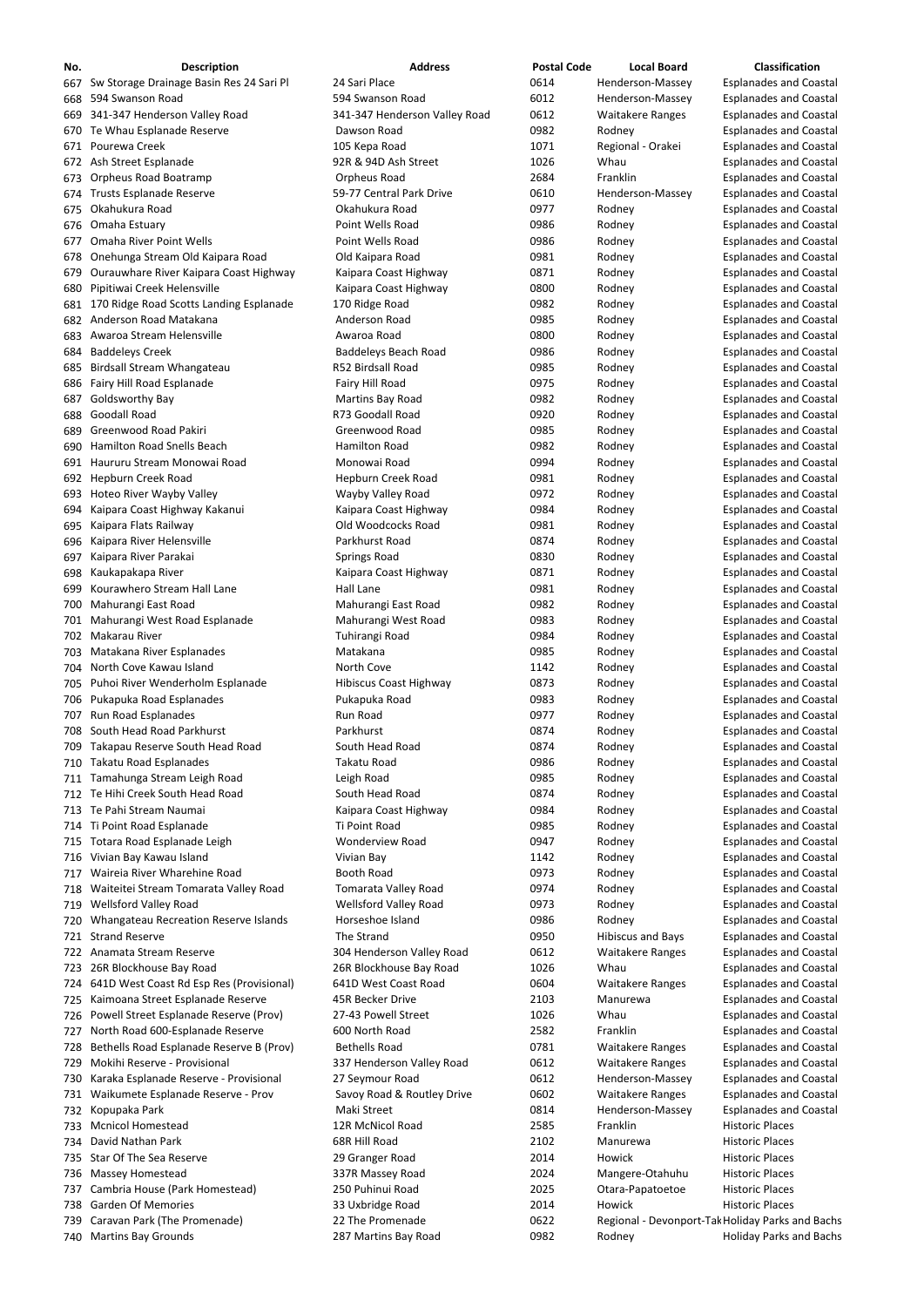| No. | <b>Description</b>                          | <b>Address</b>              | <b>Postal Code</b> | <b>Local Board</b>         | <b>Classification</b>          |
|-----|---------------------------------------------|-----------------------------|--------------------|----------------------------|--------------------------------|
|     | 741 Whangateau Holiday Park Grounds         | 559 Leigh Road              | 0985               | Rodney                     | <b>Holiday Parks and Bachs</b> |
|     | 742 Whenua Rangatira                        | 2 Kitemoana Street          | 1071               | Regional - Orakei          | Iwi Co-managed Sites           |
|     | 743 Okahu Bay Reserve                       | 14 Tamaki Drive             | 1071               | Regional - Orakei          | Iwi Co-managed Sites           |
|     | 744 Pukekiwiriki Pa                         | 94R Red Hill Road           | 2110               | Papakura                   | Iwi Co-managed Sites           |
|     | 745 Mareretu Avenue Reserve                 | 1 Mareretu Avenue           | 2679               | Franklin                   | <b>Local Park</b>              |
|     | 746 Stone Rd Forest and Quarry Reserve      | <b>Stonex Road</b>          |                    | Franklin                   | <b>Local Park</b>              |
|     | 747 Mcnicol Road 209R                       | 209R McNicol Road           | 2585               | Franklin                   | Local Park                     |
|     | 748 Green Street Reserve                    | 22 Green Street             |                    |                            | <b>Local Park</b>              |
|     |                                             |                             | 2110               | Papakura                   |                                |
|     | 749 Miller Way, 70                          | 70 Miller Road              | 2022               | Mangere-Otahuhu            | Local Park                     |
|     | 750 Stanmore Bay Park                       | 162 Brightside Road         | 0932               | <b>Hibiscus and Bays</b>   | <b>Local Park</b>              |
|     | 751 Waikopua Road 130r                      | 130R Waikopua Road          | 9999               | Franklin                   | <b>Local Park</b>              |
|     | 752 Deas Foreshore Reserve 1                | 24A Deas Place              | 9999               | Mangere-Otahuhu            | <b>Local Park</b>              |
|     | 753 Deas Foreshore Reserve 2                | 24A Deas Place              | 9999               | Mangere-Otahuhu            | <b>Local Park</b>              |
|     | 754 Ferguson Street Reserve 5r              | 5R Ferguson Street          | 2024               | Mangere-Otahuhu            | <b>Local Park</b>              |
|     | 755 Dominikovich Plantation Reserve         | Dominkovich Road            | 9999               | Franklin                   | <b>Local Park</b>              |
|     | 756 Clyde Road 22r                          | 22R Clyde Road              | 0630               | Otara-Papatoetoe           | <b>Local Park</b>              |
|     | 757 Waterview Accessway                     | <b>Waterview Road East</b>  | 9999               | Papakura                   | <b>Local Park</b>              |
|     | 758 Wattle Bay Reserve                      | Wattle Bay Road             | 9999               | Franklin                   | <b>Local Park</b>              |
|     | 759 Conroy Rd Local Purpose Reserve         | Conroy Road                 | 9999               | Franklin                   | <b>Local Park</b>              |
|     | 760 Clevedon Kawakawa Road 202r             | 202R Clevedon-Kawakawa Road | 9999               | Franklin                   | <b>Local Park</b>              |
|     | 761 Clive Howe Road Scenic Reserve          | Clive Howe Road             | 9999               | Franklin                   | <b>Local Park</b>              |
|     | 762 Ruaiti Road End                         | Ruaiti Road                 | 9999               | Mangere-Otahuhu            | <b>Local Park</b>              |
|     | 763 Holmes Road 15r                         | 15R Holmes Road             | 9999               | Manurewa                   | <b>Local Park</b>              |
|     | 764 Hillcrest Road 86r                      | 86R Hillcrest Road          | 9999               | Otara-Papatoetoe           | <b>Local Park</b>              |
|     | 765 Waihohui (J Hull Road) Cemetery Reserve | Manukau Heads Road          | 9999               | Franklin                   | <b>Local Park</b>              |
|     | 766 Hollyford Drive 16r                     | 16R Hollyford Drive         | 9999               | Otara-Papatoetoe           | <b>Local Park</b>              |
|     | 767 Hollyford Drive 33r                     | 33R Hollyford Drive         | 9999               | Howick                     | <b>Local Park</b>              |
|     | 768 Hollyford Drive 35r                     | 35R Hollyford Drive         | 9999               | Otara-Papatoetoe           | Local Park                     |
|     | 769 Hollyford Drive 61r                     | 61R Hollyford Drive         | 2105               | Otara-Papatoetoe           | Local Park                     |
|     | 770 Glenbrook Road Reserve                  | Glenbrook Road              | 9999               |                            | <b>Local Park</b>              |
|     | 771 Gills Road 135r                         | 135R Gills Road             | 2014               | Franklin<br>Howick         | <b>Local Park</b>              |
|     | 772 Greenfield Rd Recreation Reserve        | Te Toro Road                | 9999               | Franklin                   | Local Park                     |
|     | 773 Harris Road 102r                        | 102R Harris Road            | 9999               | Howick                     | Local Park                     |
|     | 774 Harry Dreardon Reserve                  | 31R Harry Dreadon Road      | 9999               | Papakura                   | Local Park                     |
|     | 775 Church Rd War Memorial Reserve          | 1R Church Road              | 2022               | Papakura                   | <b>Local Park</b>              |
|     | 776 Tamaki Bridge Foreshore Reserve         | 691 Great North Road        | 1021               | Mangere-Otahuhu            | <b>Local Park</b>              |
|     | 777 Tanglewood Place 35r                    | 35R Tanglewood Place        | 2014               | Howick                     | <b>Local Park</b>              |
|     | 778 Third View Avenue 79r                   | 79R Third View Avenue       | 2018               | Franklin                   | <b>Local Park</b>              |
|     | 779 Alexander Avenue 42r                    | 42R Alexander Avenue        | 2025               |                            | Local Park                     |
|     | 780 Tui Vale Road 8r                        | 8R Tui Vale Road            | 2014               | Otara-Papatoetoe<br>Howick | <b>Local Park</b>              |
|     | 781 Alfriston Road 145r                     | 145R Alfriston Road         | 2105               | Manurewa                   | <b>Local Park</b>              |
|     | 782 Union Road 78r                          | 78R Union Road              | 2014               | Howick                     | <b>Local Park</b>              |
|     | 783 Tidal Road Reserve 70r                  | 70R Tidal Road              | 9999               | Mangere-Otahuhu            | <b>Local Park</b>              |
|     | 784 Blanes Road 34r                         | 34R Blanes Road             | 2103               | Manurewa                   | <b>Local Park</b>              |
|     | 785 Toomer Place 4r                         | <b>4R Toomer Place</b>      | 2018               | Franklin                   | <b>Local Park</b>              |
|     | 786 Beach Road 4r                           | 4R Beach Road               | 9999               | Mangere-Otahuhu            | Local Park                     |
|     | 787 Ronald Ave Beach Access                 | Ronald Avenue               | 9999               | Franklin                   | <b>Local Park</b>              |
|     |                                             |                             | 9999               | Franklin                   | <b>Local Park</b>              |
|     | 788 Bombay Rd Local Purpose Reserve         | <b>Bombay Road</b>          |                    | Franklin                   |                                |
|     | 789 Capes Rd Local Purpose Reserve          | Capes Road                  | 9999               |                            | <b>Local Park</b>              |
|     | 790 Carlton Crescent 46r                    | <b>46R Carlton Crescent</b> | 2018               | Franklin                   | <b>Local Park</b>              |
|     | 791 Carlton Crescent 90r                    | 90R Carlton Crescent        | 2018               | Franklin                   | <b>Local Park</b>              |
|     | 792 Carolyn Street 2r                       | 2R Carolyn Street           | 2025               | Otara-Papatoetoe           | <b>Local Park</b>              |
|     | 793 Roscommon Drainage Reserve              | Roscommon Road              | 9999               | Manurewa                   | <b>Local Park</b>              |
|     | 794 Roscommon Road 90r - Drainage Reserve   | 90R Roscommon Road          | 9999               | Otara-Papatoetoe           | Local Park                     |
|     | 795 Roscommon Road 93r - Drainage Reserve   | 93R Roscommon Road          | 9999               | Manurewa                   | <b>Local Park</b>              |
|     | 796 Sea View Terrace 17r                    | 17R Sea View Terrace        | 9999               | Franklin                   | Local Park                     |
|     | 797 Sexton Place 6r                         | <b>6R Sexton Place</b>      | 2102               | Manurewa                   | <b>Local Park</b>              |
|     | 798 Browns Road 173r                        | 173R Browns Road            | 9999               | Manurewa                   | <b>Local Park</b>              |
|     | 799 Savill Drive Reserve 20r                | 20R Savill Drive            | 2024               | Mangere-Otahuhu            | Local Park                     |
|     | 800 Rosella Road 68r                        | 68R Rosella Road            | 2024               | Mangere-Otahuhu            | <b>Local Park</b>              |
|     | 801 Roseneath Foreshore Reserve             | Roseneath Road              | 9999               | Franklin                   | <b>Local Park</b>              |
|     | 802 Estuary Views 24r                       | 24R Estuary Views           | 2014               | Howick                     | <b>Local Park</b>              |
|     | 803 First View Avenue 15r                   | 15R First View Avenue       | 2018               | Franklin                   | <b>Local Park</b>              |
|     | 804 Fairview Road 2r                        | 2R Fairview Road            | 1024               | Otara-Papatoetoe           | <b>Local Park</b>              |
|     | 805 Whitford Road 119r                      | 119R Whitford Road          | 2014               | Howick                     | <b>Local Park</b>              |
|     | 806 Kingseat Sports Park                    | 767 Linwood Road            | 9999               | Franklin                   | <b>Local Park</b>              |
|     | 807 Kuripaka Crescent Reserve               | 24W Kuripaka Crescent       | 2105               | Manurewa                   | <b>Local Park</b>              |
|     | 808 Kawakawa-Orere Road 280r                | 280R Kawakawa-Orere Road    | 9999               | Franklin                   | <b>Local Park</b>              |
|     | 809 Kawakawa-Orere Road 674r                | 674R Kawakawa-Orere Road    | 9999               | Franklin                   | <b>Local Park</b>              |
|     | 810 Kellys Road Island 81r                  | 81R Kellys Road             | 9999               | Franklin                   | <b>Local Park</b>              |
|     | 811 Kemp Road Scenic Reserve                | Kemp Road                   | 9999               | Franklin                   | <b>Local Park</b>              |
|     | 812 Kerrs Road 58r                          | 58R Kerrs Road              | 9999               | Manurewa                   | <b>Local Park</b>              |
|     | 813 Lynette Place Reserve 21r               | 21R Lynette Place           | 9999               | Mangere-Otahuhu            | <b>Local Park</b>              |
|     | 814 Lees Gully Rd Local Purpose Reserve     | Lees Gully Road             | 9999               | Franklin                   | <b>Local Park</b>              |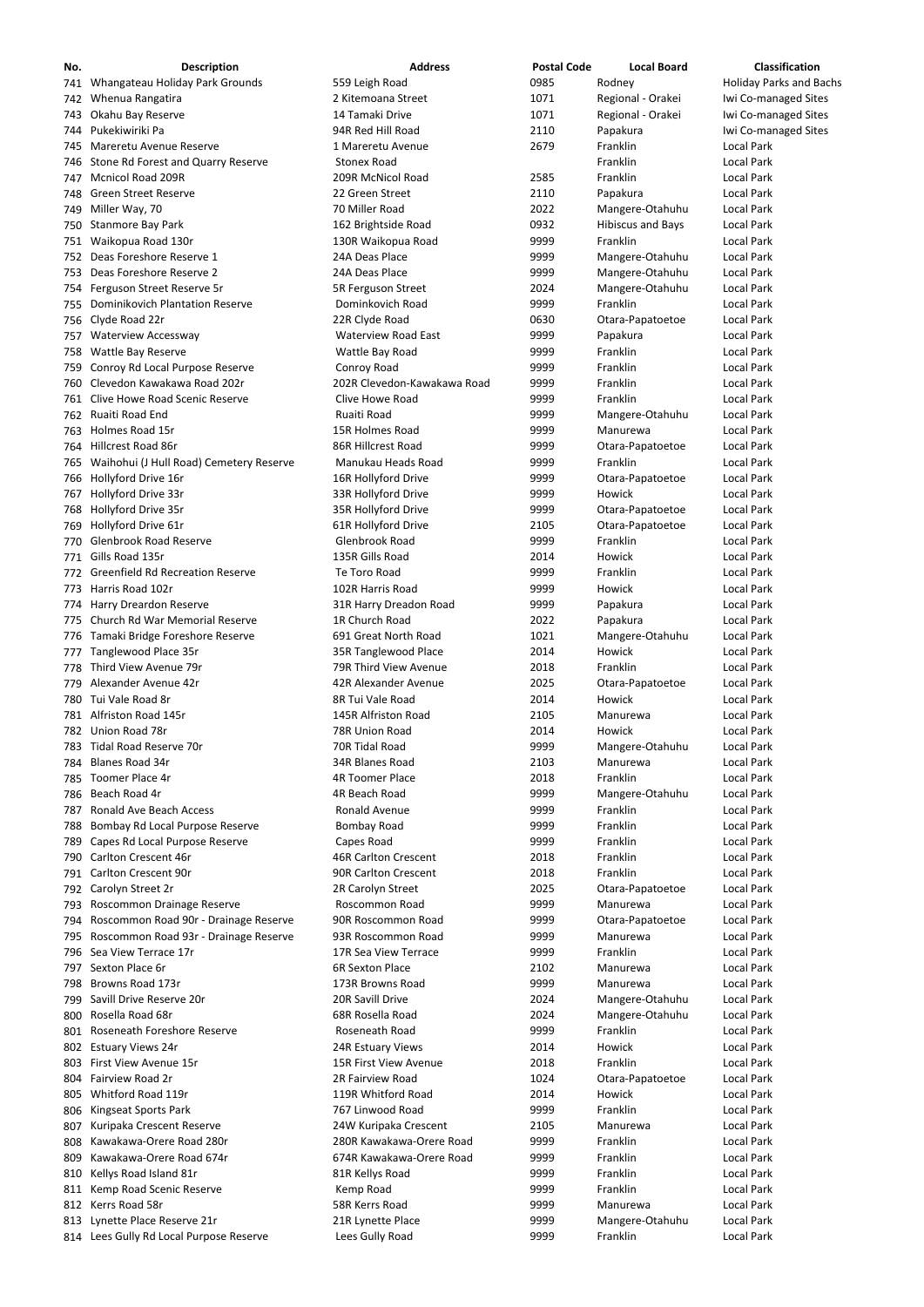| No.  | <b>Description</b>                           | <b>Address</b>                     | <b>Postal Code</b> | <b>Local Board</b>              | Classification        |
|------|----------------------------------------------|------------------------------------|--------------------|---------------------------------|-----------------------|
| 815  | Kauri View Reserve                           | 237R Kauri View Road               | 9999               | Papakura                        | <b>Local Park</b>     |
| 816  | Kambalda Street 16r                          | 16R Kambalda Street                | 2022               | Mangere-Otahuhu                 | <b>Local Park</b>     |
| 817  | Karaka Reserve - Drury                       | 10R Karaka Road                    | 2585               | Papakura                        | <b>Local Park</b>     |
| 818  | James Fletcher Drive Reserve 181r            | 181R James Fletcher Drive          | 9999               | Mangere-Otahuhu                 | <b>Local Park</b>     |
| 819  | James Fletcher Drive Reserve 191r            | 191R James Fletcher Drive          | 9999               | Mangere-Otahuhu                 | <b>Local Park</b>     |
|      |                                              |                                    |                    |                                 |                       |
| 820  | Otau Mountain Road 601r                      | 601R Otau Mountain Road            | 9999               | Franklin                        | Local Park            |
| 821  | Otara Road 2r                                | 2R Otara Road                      | 9999               | Otara-Papatoetoe                | <b>Local Park</b>     |
| 822  | Old Coachway Road Scenic Reserve             | Old Coach Way                      | 9999               | Franklin                        | <b>Local Park</b>     |
| 823  | Otamanewa Island                             | Tainui Road                        | 0910               | Franklin                        | <b>Local Park</b>     |
| 824. | Pokorua Historic Reserve                     | Pokorua Road                       | 9999               | Franklin                        | <b>Local Park</b>     |
| 825  | Point View Drive 1r                          | 263R Point View Drive              | 9999               | Howick                          | <b>Local Park</b>     |
| 826  | Mclaughlins Road 39r                         | 39R Mclaughlins Road               | 9999               | Manurewa                        | <b>Local Park</b>     |
| 827  | Mcnicol Road 13r                             | 13R Mcnicol Road                   | 9999               | Franklin                        | <b>Local Park</b>     |
| 828  | Mcnicol Road 17r                             | 17R Mcnicol Road                   | 9999               | Franklin                        | <b>Local Park</b>     |
| 829  | Mcnicol Road 661r                            | 661R Mcnicol Road                  | 9999               | Franklin                        | <b>Local Park</b>     |
|      | <b>Mcnicol Road 860r</b>                     |                                    |                    | Franklin                        | <b>Local Park</b>     |
| 830  |                                              | 860R Mcnicol Road                  | 9999               |                                 |                       |
| 831  | Mckenzie Road Reserve142r                    | 142R Mckenzie Road                 | 2022               | Mangere-Otahuhu                 | <b>Local Park</b>     |
| 832  | Maraetai Drive 140r                          | 140R Maraetai Drive                | 2018               | Franklin                        | <b>Local Park</b>     |
| 833  | Maraetai Drive 92r                           | 92W Maraetai Drive                 | 2018               | Franklin                        | <b>Local Park</b>     |
| 834  | Manuwai Lane Scenic Reserve                  | Manuwai Lane                       | 9999               | Franklin                        | <b>Local Park</b>     |
| 835  | Nesdale Avenue 21r                           | 21R Nesdale Avenue                 | 9999               | Otara-Papatoetoe                | <b>Local Park</b>     |
| 836  | Ngakaroa Reserve                             | 50R Karaka Road                    | 9999               | Papakura                        | <b>Local Park</b>     |
| 837  | Nicholas Road 23r                            | 23R Nicholas Road                  | 2014               | Howick                          | <b>Local Park</b>     |
| 838  | North Road 601r                              | 601R North Road                    | 2105               | Franklin                        | <b>Local Park</b>     |
|      |                                              |                                    |                    |                                 |                       |
| 839  | North Road 927r                              | 927R North Road                    | 2105               | Franklin                        | <b>Local Park</b>     |
| 840  | <b>Manukau Road Recreation Reserve</b>       | 102 Manukau Road                   | 2113               | Franklin                        | <b>Local Park</b>     |
| 841  | Monterey Creek Accessway                     | 14 Monterey Avenue                 | 1062               | Mangere-Otahuhu                 | <b>Local Park</b>     |
| 842  | Motukaraka Reserve (Aka Flat Island)         | 39R Hawke Crescent                 | 2018               | Franklin                        | <b>Local Park</b>     |
| 843  | Lake Whatihua                                | Karioitahi Road                    | 2683               | Franklin                        | <b>Local Park</b>     |
|      | 844 2R McNally Road Reserve                  | 2R McNally Road                    | 2120               | Franklin                        | <b>Local Park</b>     |
| 845. | 13R Redcrest Avenue Reserve                  | 13R Redcrest Avenue                | 2110               | Papakura                        | <b>Local Park</b>     |
|      | 846 16R Redcrest Avenue Reserve              | 16R Redcrest Avenue                | 2110               | Papakura                        | <b>Local Park</b>     |
|      | 847 Ferguson Mway Reserve                    | 2R Great South Road                | 2112               | Papakura                        | Local Park            |
|      | Vincent Street 80 Grounds                    |                                    | 2014               | Howick                          | <b>Local Park</b>     |
| 848  |                                              | 80 Vincent                         |                    |                                 |                       |
| 849  | Blackburn Road Reserve (15R)                 | 15R Blackburn Road                 | 2013               | Howick                          | <b>Local Park</b>     |
| 850  | 113 Sturges Road Accessway                   | 113 Sturges Road                   | 0612               | Henderson-Massey                | Local Park            |
|      | 851 Hoteo North Domain                       | 5208 Kaipara Coast Highway         | 0972               | Rodney                          | <b>Local Park</b>     |
|      | 852 7 Allison Ferguson Drive, Ngahue Reserve | 7 Allison Ferguson Drive           | 1072               | Orakei                          | <b>Local Park</b>     |
| 853  | Belmont Park - Pukekohe                      | 43 Belmont Road                    | 2120               | Franklin                        | <b>Local Park</b>     |
| 854  | Monterey Esplanade Reserve                   | <b>Squadron Drive</b>              | 0618               | <b>Upper Harbour</b>            | Local Park            |
| 855  | 107 Chivalry Road Glenfield                  | 107 Chivalry Road                  | 0629               | Kaipatiki                       | Local Park            |
| 856  | Double Bay Place Reserve                     | Lot 51 DP 209056, Double Bay Place | 0930               | <b>Hibiscus and Bays</b>        | <b>Local Park</b>     |
| 857  | Siesta Terrace Reserve                       | Lot 5 DP 61681, Siesta Terrace     | 0930               | <b>Hibiscus and Bays</b>        | <b>Local Park</b>     |
|      |                                              |                                    | 0930               | <b>Hibiscus and Bays</b>        | <b>Local Park</b>     |
| 858  | Shakespear Road Reserve                      | 67 Shakespear Road                 |                    |                                 |                       |
| 859  | <b>Burwood Reserve</b>                       | 2 Burwood Terrace                  | 0930               | Hibiscus and Bays               | Local Park            |
| 860  | Stella Maris Stormwater Pond                 | 18 Stella Maris Lane               | 0932               | Hibiscus and Bays               | <b>Local Park</b>     |
|      | 861 Corinthian Drive Stormwater Pond         | R 43 Corinthian Drive              | 0632               | <b>Upper Harbour</b>            | <b>Local Park</b>     |
| 862  | Mt St John Domain                            | 35 Mount St John Avenue            | 1051               | Regional - Albert-Eden          | Maunga                |
| 863  | Maungawhau Domain (Mt Eden)                  | 250 Mount Eden Road                | 1024               | Regional - Albert-Eden          | Maunga                |
| 864  | <b>Big King Reserve</b>                      | 113A Duke Street                   | 1041               | Regional - Puketapapa           | Maunga                |
| 865  | Mount Wellington Domain                      | 32-66 Mountain Road                | 1072               | Regional - Maungakiekie- Maunga |                       |
| 866  | Mount Hobson Domain                          | 181-225 Remuera Road               | 1050               | Regional - Orakei               | Maunga                |
| 867  | One Tree Hill Domain                         | 670 Manukau Road                   | 1023               | Regional - Maungakiekie- Maunga |                       |
| 868  | Owairaka Domain                              | 27 Summit Drive                    | 1025               | Regional - Albert-Eden          | Maunga                |
|      |                                              | 110 Great South Road               |                    |                                 |                       |
| 869  | Mt Richmond Domain                           |                                    | 1060               | Maungakiekie-Tamaki             | Maunga                |
| 870  | Pigeon Mountain                              | 54R Pigeon Mountain Road           | 2012               | Regional - Howick               | Maunga                |
| 871  | <b>Mangere Mountain Education Centre</b>     | 100 Coronation Road                | 2022               | Regional - Mangere-Otah Maunga  |                       |
| 872  | <b>Mount Victoria</b>                        | 24 Kerr Street                     | 0624               | Regional - Devonport-Tak Maunga |                       |
| 873. | Mt Richmond Volcanic Landscapes              | 1110 Great South Road              | 1060               | Regional - Maungakiekie- Maunga |                       |
| 874  | <b>Winstone Park</b>                         | 1109 Dominion Road                 | 1041               | Regional - Puketapapa           | Maunga                |
|      | 875 Bert Henham Park                         | 645 Mt Wellington Highway          | 1060               | Maungakiekie-Tamaki             | Maunga                |
|      | 876 Mangere Mountain (LEASED)                | 17R Domain Road                    | 9999               | Regional - Mangere-Otah Maunga  |                       |
| 877  | Mangere Domain (Non Leased)                  | 17R Domain Road                    | 2022               | Regional - Mangere-Otah Maunga  |                       |
|      | Wiri Station Roscommon Corner                | 244&266 Wiri Station Road          | 2104               | Regional - Manurewa             |                       |
| 878  |                                              |                                    |                    |                                 | Maunga                |
| 879  | Clevedon Scenic Reserve                      | <b>Thorps Quarry Road</b>          | 2582               | Franklin                        | <b>Natural Spaces</b> |
| 880  | Mangemangeroa Reserve                        | 108 Somerville Road                | 2014               | Howick                          | <b>Natural Spaces</b> |
| 881  | <b>Grassmere Reserve</b>                     | 21 Long Road                       | 0612               | <b>Waitakere Ranges</b>         | <b>Natural Spaces</b> |
| 882  | Herkts Bush                                  | <b>Shirley Avenue</b>              | 9999               | Papakura                        | <b>Natural Spaces</b> |
| 883  | <b>Walkers Bush</b>                          | 37R Hunua Road                     | 9999               | Papakura                        | <b>Natural Spaces</b> |
| 884  | Kitewaho Plant Reserve - 2                   | 26 Kitewaho Road                   | 0614               | <b>Waitakere Ranges</b>         | <b>Natural Spaces</b> |
| 885  | Kitewaho Reserve                             | 17 Kitewaho Road                   | 0614               | <b>Waitakere Ranges</b>         | <b>Natural Spaces</b> |
| 886  | Konini Pt Reserve - 1                        | 182 Konini Road                    | 0604               | <b>Waitakere Ranges</b>         | <b>Natural Spaces</b> |
| 887  | Konini Pt Reserve - 2                        | Konini Road                        | 0604               | <b>Waitakere Ranges</b>         | <b>Natural Spaces</b> |
|      | 888 45 Kauri Point Road Reserve              | 45 Kauri Point Road                | 0604               | <b>Waitakere Ranges</b>         | <b>Natural Spaces</b> |
|      |                                              |                                    |                    |                                 |                       |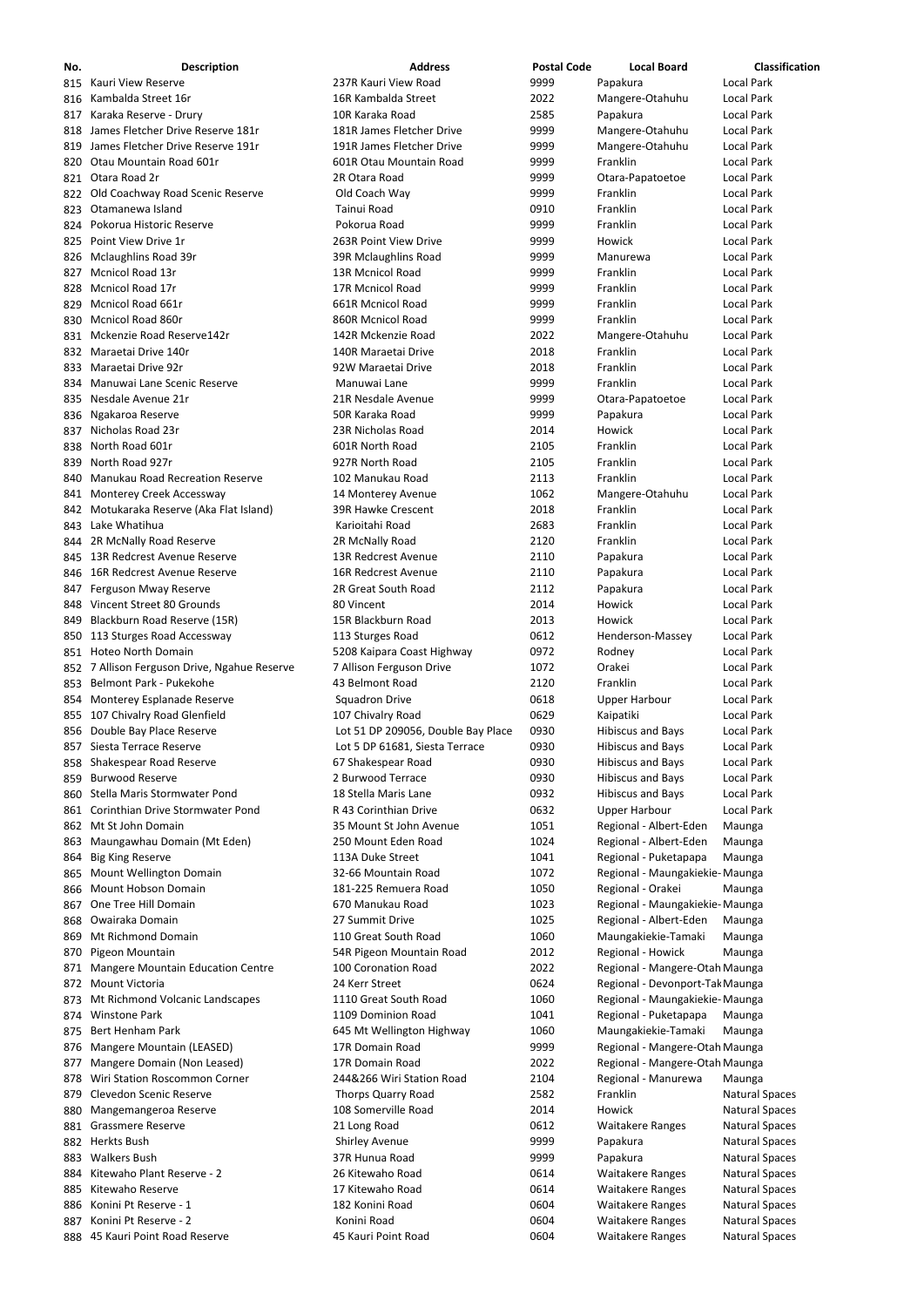| No.        | <b>Description</b>                                        | <b>Address</b>                                    | <b>Postal Code</b> | <b>Local Board</b>                                 | <b>Classification</b>                          |
|------------|-----------------------------------------------------------|---------------------------------------------------|--------------------|----------------------------------------------------|------------------------------------------------|
| 889        | Kitewaho Plant Reserve - 1                                | 52 Kitewaho Road                                  | 0614               | <b>Waitakere Ranges</b>                            | <b>Natural Spaces</b>                          |
| 890        | <b>Henderson Valley Scenic</b>                            | 109 Candia Road                                   | 0612               | <b>Waitakere Ranges</b>                            | <b>Natural Spaces</b>                          |
| 891        | Huia Scenic Reserve                                       | 1 Ocean View Road                                 | 0604               | <b>Waitakere Ranges</b>                            | <b>Natural Spaces</b>                          |
| 892        | Karekare Plant Reserve                                    | 41 Karekare Road                                  | 0772               | <b>Waitakere Ranges</b>                            | <b>Natural Spaces</b>                          |
| 893        | Karekare Valley Scenic                                    | Karekare Road                                     | 0772               | <b>Waitakere Ranges</b>                            | <b>Natural Spaces</b>                          |
| 894        | Kauri Reserve                                             | 781 West Coast Road                               | 0604               | <b>Waitakere Ranges</b>                            | <b>Natural Spaces</b>                          |
| 895        | Laings Esplanade                                          | Laingholm Drive                                   | 0604               | <b>Waitakere Ranges</b>                            | <b>Natural Spaces</b>                          |
| 896        | <b>Mceldowney Reserve</b>                                 | 22 Mceldowney Road                                | 0604               | <b>Waitakere Ranges</b>                            | <b>Natural Spaces</b>                          |
| 897        | Henry's Scenic Reserve                                    | <b>Hunter Road</b>                                | 9999               | Franklin                                           | <b>Natural Spaces</b>                          |
| 898        | <b>Mahoe Plantation Reserve</b>                           | 32 Mahoe Road                                     | 0604               | <b>Waitakere Ranges</b>                            | <b>Natural Spaces</b>                          |
| 899        | <b>Marian Roberts Reserve</b>                             | 312 Forest Hill Road                              | 0612               | <b>Waitakere Ranges</b>                            | <b>Natural Spaces</b>                          |
| 900        | <b>Lopdell Plantation Reserve</b>                         | 597 South Titirangi Road                          | 0604               | <b>Waitakere Ranges</b>                            | <b>Natural Spaces</b>                          |
| 901        | Lone Kauri Glade                                          | 84 Lone Kauri Road                                | 0772               | <b>Waitakere Ranges</b>                            | <b>Natural Spaces</b>                          |
| 902        | Lone Kauri Reserve                                        | 72A Lone Kauri Road                               | 0772               | <b>Waitakere Ranges</b>                            | <b>Natural Spaces</b>                          |
| 903        | <b>Maher Park</b>                                         | 11 Tane Road                                      | 0604               | <b>Waitakere Ranges</b>                            | <b>Natural Spaces</b>                          |
| 904        | Piha Road Edge Reserve                                    | Piha Road                                         | 0772               | <b>Waitakere Ranges</b>                            | <b>Natural Spaces</b>                          |
| 905        | <b>Victory Glade</b>                                      | 20 Victory Road                                   | 0604               | <b>Waitakere Ranges</b>                            | <b>Natural Spaces</b>                          |
| 906        | Warner Walk                                               | 12 Western Road                                   | 0604               | <b>Waitakere Ranges</b>                            | <b>Natural Spaces</b>                          |
| 907        | Wood Bay Way                                              | Otitori Bay Road                                  | 0604               | <b>Waitakere Ranges</b>                            | <b>Natural Spaces</b>                          |
| 908        | Welsh Hills Reserve                                       | Welsh Hills Road                                  | 0614               | <b>Waitakere Ranges</b>                            | <b>Natural Spaces</b>                          |
| 909        | <b>Handley Plantation Reserve</b>                         | 726 West Coast Road                               | 0604               | <b>Waitakere Ranges</b>                            | <b>Natural Spaces</b>                          |
| 910        | Garden Road Plant Reserve                                 | Garden Road                                       | 0772               | <b>Waitakere Ranges</b>                            | <b>Natural Spaces</b>                          |
| 911        | Mountain Reserve - Henderson Valley                       | 48 Mountain Road                                  | 0612               | <b>Waitakere Ranges</b>                            | <b>Natural Spaces</b>                          |
| 912        | Waituna Park                                              | Rimutaka Place                                    | 0604               | <b>Waitakere Ranges</b>                            | <b>Natural Spaces</b>                          |
| 913        | Tawini Road Bush Reserve                                  | 22 Tawini Road                                    | 0604               | <b>Waitakere Ranges</b>                            | <b>Natural Spaces</b>                          |
| 914        | Opanuku Road Bush Reserve                                 | 168 Opanuku Road                                  | 0612               | <b>Waitakere Ranges</b>                            | <b>Natural Spaces</b>                          |
| 915        | Kay Road Bale Fill<br><b>Kohu Plantation Reserve</b>      | Swanson Road                                      | 0612               | <b>Waitakere Ranges</b>                            | <b>Natural Spaces</b>                          |
| 916        | Kaurimu Stream Reserve - South                            | 55 Kohu Road<br>132 Shaw Road                     | 0604<br>0604       | <b>Waitakere Ranges</b>                            | <b>Natural Spaces</b>                          |
| 917        | <b>Cornwallis Road Reserve</b>                            | Cornwallis Road                                   | 0604               | <b>Waitakere Ranges</b><br><b>Waitakere Ranges</b> | <b>Natural Spaces</b>                          |
| 918        | <b>Butterworth Block</b>                                  | 344R Great South Road                             | 9999               |                                                    | <b>Natural Spaces</b><br><b>Natural Spaces</b> |
| 919<br>920 | South Piha Plantation Reserve                             | 69 Piha Road                                      | 0772               | Papakura<br><b>Waitakere Ranges</b>                | <b>Natural Spaces</b>                          |
| 921        | Pendrell Reserve                                          | 6 Pendrell Road                                   | 0772               | <b>Waitakere Ranges</b>                            | <b>Natural Spaces</b>                          |
| 922        | <b>Red Hill Scenic Reserve</b>                            | 73R Red Hill Road                                 | 2110               | Papakura                                           | <b>Natural Spaces</b>                          |
| 923        | <b>Otitori Scenic Reserve</b>                             | 56 Otitori Bay Road                               | 0604               | <b>Waitakere Ranges</b>                            | <b>Natural Spaces</b>                          |
| 924        | Otitori Reserve                                           | 65A Otitori Bay Road                              | 0604               | <b>Waitakere Ranges</b>                            | <b>Natural Spaces</b>                          |
| 925        | Raroa Park                                                | 37 Raroa Terrace                                  | 0604               | <b>Waitakere Ranges</b>                            | <b>Natural Spaces</b>                          |
| 926        | Napuka Road Plantation                                    | 27 Napuka Road                                    | 0612               | <b>Waitakere Ranges</b>                            | <b>Natural Spaces</b>                          |
| 927        | <b>Odlin Corner</b>                                       | 56A Lone Kauri Road                               | 0772               | <b>Waitakere Ranges</b>                            | <b>Natural Spaces</b>                          |
| 928        | Okewa Reserve                                             | 20 Okewa Road                                     | 0604               | <b>Waitakere Ranges</b>                            | <b>Natural Spaces</b>                          |
| 929        | Eugenia Rise No 1                                         | 14R Eugenia Rise                                  | 2105               | Manurewa                                           | <b>Natural Spaces</b>                          |
| 930        | Eugenia Rise No 2                                         | 84R Eugenia Rise                                  | 2105               | Manurewa                                           | <b>Natural Spaces</b>                          |
| 931        | Eugenia Rise No 3                                         | 100R Eugenia Rise                                 | 2105               | Manurewa                                           | <b>Natural Spaces</b>                          |
| 932        | Everglade Drive No 2                                      | 1R Ransom Smyth Drive                             | 9999               | Manurewa                                           | <b>Natural Spaces</b>                          |
| 933        | Seibel Scenic Reserve                                     | 9 Seibel Road                                     | 0614               | <b>Waitakere Ranges</b>                            | <b>Natural Spaces</b>                          |
| 934        | Everglade Drive No 3                                      | 23R Everglade Drive                               | 2105               | Manurewa                                           | <b>Natural Spaces</b>                          |
| 935        | Everglade Drive No 5                                      | 16R Crail Court                                   | 2105               | Manurewa                                           | <b>Natural Spaces</b>                          |
| 936        | Seibel Park                                               | Seibel Road                                       | 0614               | <b>Waitakere Ranges</b>                            | <b>Natural Spaces</b>                          |
| 937        | <b>York Road Reserve</b>                                  | 20 York Road                                      | 0604               | <b>Waitakere Ranges</b>                            | <b>Natural Spaces</b>                          |
| 938        | <b>Ruru Reserve</b>                                       | 760 West Coast Road                               | 0604               | <b>Waitakere Ranges</b>                            | <b>Natural Spaces</b>                          |
| 939        | Scenic Drive North Plant                                  | 1216A Scenic Drive North                          | 0614               | <b>Waitakere Ranges</b>                            | <b>Natural Spaces</b>                          |
|            | 940 Willis Bush                                           | 345R Great South Road                             | 2112               | Papakura                                           | <b>Natural Spaces</b>                          |
| 941        | Don Buck Prim Rec Reserve                                 | Don Buck Road                                     | 0614               | Henderson-Massey                                   | <b>Natural Spaces</b>                          |
| 942        | Douglas Scenic Reserve                                    | 49 Rimu Road                                      | 0604               | <b>Waitakere Ranges</b>                            | <b>Natural Spaces</b>                          |
| 943        | <b>Crows Park</b>                                         | 70 Crows Road                                     | 0614               | <b>Waitakere Ranges</b>                            | <b>Natural Spaces</b>                          |
| 944        | <b>Bush Road Reserve</b>                                  | <b>Bush Road</b>                                  | 0604               | <b>Waitakere Ranges</b>                            | <b>Natural Spaces</b>                          |
| 945        | Cascade Reserve                                           | 10 Cascade Avenue                                 | 0604               | <b>Waitakere Ranges</b>                            | <b>Natural Spaces</b>                          |
| 946        | Spargo Reserve                                            | 26 Spargo Road                                    | 0614               | Henderson-Massey                                   | <b>Natural Spaces</b>                          |
| 947        | Tasman View Esplanade                                     | <b>Tasman View Road</b>                           | 0781               | <b>Waitakere Ranges</b>                            | <b>Natural Spaces</b>                          |
| 948        | <b>Tawari Reserve</b>                                     | Tawari Road                                       | 0612               | <b>Waitakere Ranges</b>                            | <b>Natural Spaces</b>                          |
|            | 949 Titirangi Bush Reserve                                | Titirangi Road                                    | 0604               | <b>Waitakere Ranges</b>                            | <b>Natural Spaces</b>                          |
| 950        | Tinopai Reserve                                           | 38 Tinopai Road                                   | 0604               | <b>Waitakere Ranges</b>                            | <b>Natural Spaces</b>                          |
| 951        | Titirangi Way Pl Reserve                                  | 7 Otitori Bay Road                                | 0604               | <b>Waitakere Ranges</b>                            | <b>Natural Spaces</b>                          |
| 952        | Tanekaha Reserve<br>Tane Walk                             | 79 Otitori Bay Road                               | 0604               | <b>Waitakere Ranges</b>                            | <b>Natural Spaces</b>                          |
| 953        |                                                           | 22 Warner Park Avenue<br>547 South Titirangi Road | 0604<br>0604       | <b>Waitakere Ranges</b><br><b>Waitakere Ranges</b> | <b>Natural Spaces</b>                          |
| 954        | South Titirangi Rec Reserve<br>South Titirangi Pl Reserve | 729 South Titirangi Road                          | 0604               |                                                    | <b>Natural Spaces</b>                          |
| 955        | <b>Sylvan Glade Plantation Reserv</b>                     | Sylvan Glade                                      | 0772               | <b>Waitakere Ranges</b><br><b>Waitakere Ranges</b> | <b>Natural Spaces</b><br><b>Natural Spaces</b> |
| 956<br>957 | Tainui Reserve                                            | Huia Road                                         | 0604               | <b>Waitakere Ranges</b>                            | <b>Natural Spaces</b>                          |
| 958        | <b>Beverly Hills Scenic</b>                               | Tainui Road                                       | 0604               | <b>Waitakere Ranges</b>                            | <b>Natural Spaces</b>                          |
| 959        | Awhiorangi Reserve                                        | 1213 Scenic Drive North                           | 0614               | <b>Waitakere Ranges</b>                            | <b>Natural Spaces</b>                          |
| 960        | <b>Bishop Park</b>                                        | 207 Atkinson Road                                 | 0604               | <b>Waitakere Ranges</b>                            | <b>Natural Spaces</b>                          |
| 961        | Arapito Reserve                                           | 37 Arapito Road                                   | 0604               | <b>Waitakere Ranges</b>                            | <b>Natural Spaces</b>                          |
|            | 962 Arama Reserve                                         | 796 South Titirangi Road                          | 0604               | <b>Waitakere Ranges</b>                            | <b>Natural Spaces</b>                          |
|            |                                                           |                                                   |                    |                                                    |                                                |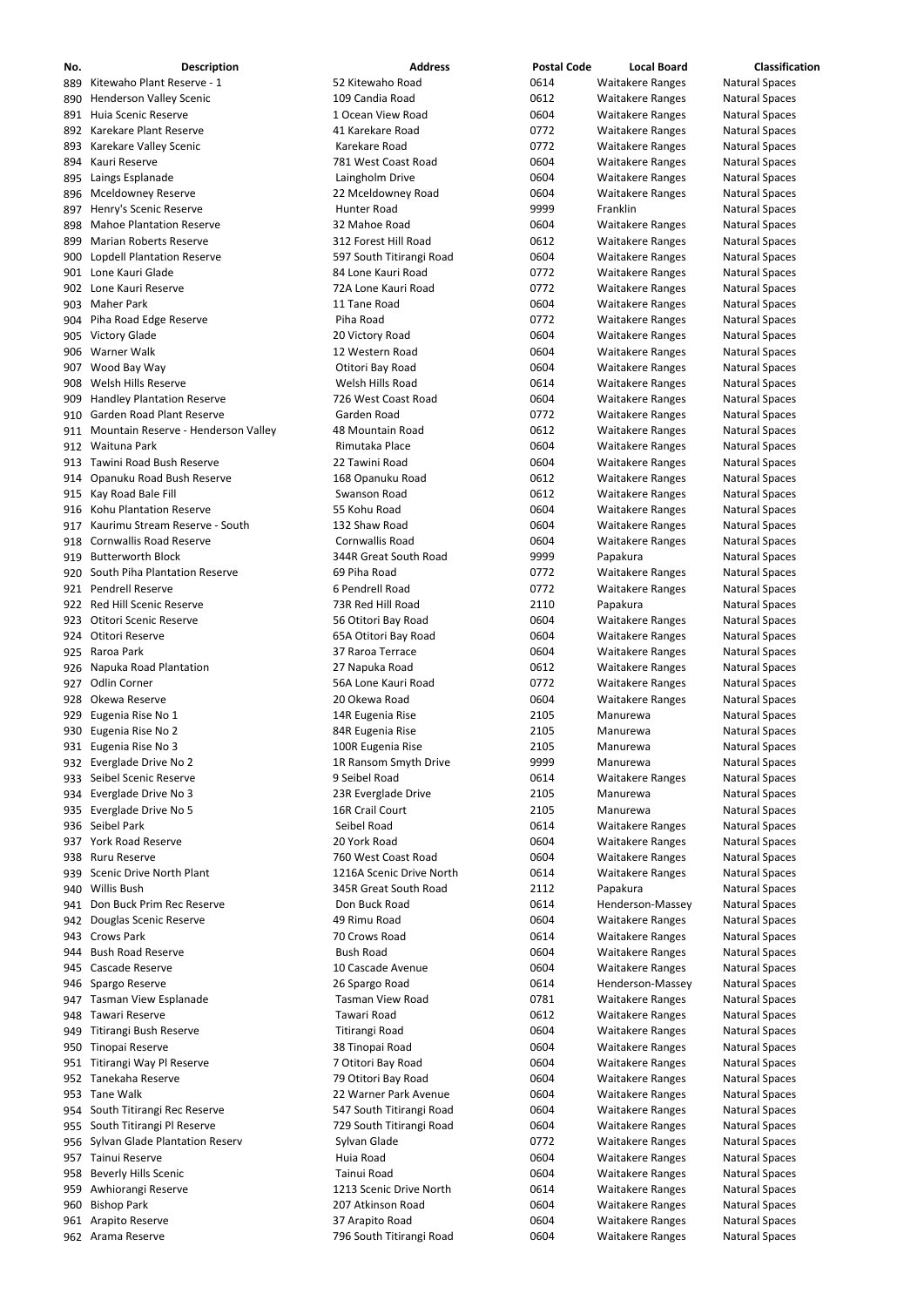| No.  | <b>Description</b>                        | <b>Address</b>             | <b>Postal Code</b> | <b>Local Board</b>      | <b>Classification</b> |
|------|-------------------------------------------|----------------------------|--------------------|-------------------------|-----------------------|
| 963  | <b>Arapito Plantation Reserve</b>         | South Titirangi Road       | 0604               | <b>Waitakere Ranges</b> | <b>Natural Spaces</b> |
| 964  | Kirks Bush                                | 377 Great South Road       | 2113               | Papakura                | <b>Natural Spaces</b> |
| 965  | La Roche Bush                             | 2R Paparoa Road            | 2014               | Howick                  | <b>Natural Spaces</b> |
| 966  | Paerata Bush Scenic Reserve               | Paerata Road               | 2120               | Franklin                | <b>Natural Spaces</b> |
| 967  | <b>Point View Reserve</b>                 | 111R Point View Drive      | 2016               | Howick                  | <b>Natural Spaces</b> |
| 968  | <b>Platts Mills Reserve</b>               | 211 Maraetai Drive         | 2018               | Franklin                | <b>Natural Spaces</b> |
| 969  | Mission Heights Bush Block Reserve        | 104R Jeffs Road            | 9999               | Howick                  | <b>Natural Spaces</b> |
| 970  | Margan Bush                               | 20R Gibbs Crescent         | 2110               | Papakura                | <b>Natural Spaces</b> |
| 971  | <b>Windy Ridge (Provisional)</b>          | 4-10 Sunnyvale Road        | 0614               | Henderson-Massey        | <b>Natural Spaces</b> |
| 972  | Atarua Way Reserve (Provisional)          | Raroa Terrace              | 0604               | <b>Waitakere Ranges</b> | <b>Natural Spaces</b> |
|      | Jonkers Road Recreation Reserve (Prov)    | Jonkers Road               | 0782               | <b>Waitakere Ranges</b> | <b>Natural Spaces</b> |
| 973  |                                           |                            |                    |                         |                       |
| 974  | Taumata Scenic Reserve (Provisional)      | 23-25 Bush Road            | 0604               | <b>Waitakere Ranges</b> | <b>Natural Spaces</b> |
| 975  | Waitakere Quarry Scenic Reserve (Prov)    | Te Henga Road              | 0781               | <b>Waitakere Ranges</b> | <b>Natural Spaces</b> |
| 976  | <b>Francis Reserve</b>                    | 4 Warnock Street           | 1021               | Waitemata               | Neighbourhood Park    |
| 977  | <b>Heard Park</b>                         | 192 Parnell Road           | 1052               | Waitemata               | Neighbourhood Park    |
| 978  | <b>Wingate Reserve</b>                    | 43 Wingate Street          | 0600               | Whau                    | Neighbourhood Park    |
| 979  | <b>Churchill Park</b>                     | 320-336 Riddell Road       | 1071               | Orakei                  | Neighbourhood Park    |
| 980  | <b>Waiheke Service Centre</b>             | 10 Belgium Street          | 1081               | Waiheke                 | Neighbourhood Park    |
| 981  | <b>Rutherford Reserve</b>                 | 28C-28D Rutherford Terrace | 1072               | Orakei                  | Neighbourhood Park    |
| 982  | Mt Wellington Fencible Reserve            | 1 Kings Road               | 1072               | Maungakiekie-Tamaki     | Neighbourhood Park    |
| 983  | Kupe Reserve                              | 146 Kepa Road              | 1071               | Orakei                  | Neighbourhood Park    |
| 984  | <b>Ostend Domain</b>                      | 67 Wharf Road              | 1081               | Waiheke                 | Neighbourhood Park    |
| 985  | <b>Gladstone Park</b>                     | 108-110 Gladstone Road     | 1052               | Waitemata               | Neighbourhood Park    |
| 986. | <b>Heron Park</b>                         | 1625-1627 Great North Road | 1026               | Albert-Eden             | Neighbourhood Park    |
| 987  | Coyle Park                                | 528 Pt Chevalier Road      | 1022               | Albert-Eden             | Neighbourhood Park    |
| 988  | <b>Tin Tacks Reserve</b>                  | 371-373 Onehunga Mall      | 1061               | Maungakiekie-Tamaki     | Neighbourhood Park    |
|      |                                           |                            |                    |                         |                       |
| 989  | Homersham Reserve                         | 131 The Strand             | 1081               | Waiheke                 | Neighbourhood Park    |
| 990  | Dingle Dell Reserve                       | 29 Dingle Road             | 1071               | Orakei                  | Neighbourhood Park    |
| 991. | Ferndale Park                             | 830 New North Road         | 1025               | Albert-Eden             | Neighbourhood Park    |
|      | 992 Tagalad Reserve North                 | 11A Marau Crescent         | 1071               | Orakei                  | Neighbourhood Park    |
|      | 993 Hochstetter Pond (The Grotto Wetland) | 36 Grotto Street           | 1061               | Maungakiekie-Tamaki     | Neighbourhood Park    |
| 994  | Little Rangitoto Reserve                  | 55-71 Upland Road          | 1050               | Orakei                  | Neighbourhood Park    |
| 995  | Newsome Park                              | 6-8 Fairholme Avenue       | 1023               | Puketapapa              | Neighbourhood Park    |
| 996  | <b>Harold Long Reserve</b>                | 17-19 Akarana Avenue       | 1041               | Puketapapa              | Neighbourhood Park    |
| 997  | <b>Ferndale Recreation Reserve</b>        | 5 Alexis Avenue            | 1025               | Albert-Eden             | Neighbourhood Park    |
|      | 998 Watea Reserve                         | 30 Haverstock Road         | 1025               | Albert-Eden             | Neighbourhood Park    |
|      | 999 Tryphena Hall                         | 1 Medland Road             | 0991               | <b>Great Barrier</b>    | Neighbourhood Park    |
|      | 1000 Rowe Reserve                         | 3 Rowe Street              | 1061               | Maungakiekie-Tamaki     | Neighbourhood Park    |
|      | 1001 Jolson Reserve                       | 11 Peace Avenue            | 1062               |                         |                       |
|      |                                           |                            |                    | Maungakiekie-Tamaki     | Neighbourhood Park    |
|      | 1002 Fairburn Reserve                     | 28-34 Mason Avenue         | 1062               | Mangere-Otahuhu         | Neighbourhood Park    |
|      | 1003 Vic Cowen Park                       | 174 Penrose Road           | 1060               | Maungakiekie-Tamaki     | Neighbourhood Park    |
|      | 1004 Blackpool Park                       | 23-35 Nikau Road           | 1081               | Waiheke                 | Neighbourhood Park    |
|      | 1005 Maybury Reserve                      | 40 Maybury Street          | 1072               | Maungakiekie-Tamaki     | Neighbourhood Park    |
|      | 1006 Centennial Park                      | 90A Marsden Avenue         | 1024               | Albert-Eden             | Neighbourhood Park    |
|      | 1007 Lawry Reserve                        | 8 Lawry Street             | 1051               | Orakei                  | Neighbourhood Park    |
|      | 1008 Great Barrier Golf Course            | 59 Whangaparaoa Road       | 0991               | <b>Great Barrier</b>    | Neighbourhood Park    |
|      | 1009 Avondale Central Reserve             | 1951-1955 Great North Road | 1026               | Whau                    | Neighbourhood Park    |
|      | 1010 Mauinaina West Reserve               | 21A Te Koa Road            | 1072               | Maungakiekie-Tamaki     | Neighbourhood Park    |
|      | 1011 Ian Shaw Park                        | 252A Panama Road           | 1062               | Maungakiekie-Tamaki     | Neighbourhood Park    |
|      | 1012 Elstree North Reserve                | 38A Elstree Avenue         | 1072               | Maungakiekie-Tamaki     | Neighbourhood Park    |
|      | 1013 Hukanui Reserve                      | 12 Hukanui Crescent        | 1021               | Waitemata               | Neighbourhood Park    |
|      | 1014 Tawaipareira Reserve                 | 104-110 Ostend Road        | 1081               | Waiheke                 | Neighbourhood Park    |
|      | 1015 Lynfield Reserve                     | 21 The Avenue              | 1042               | Puketapapa              | Neighbourhood Park    |
|      | 1016 Jordan Park                          | 5A Jordan Avenue           | 1061               | Maungakiekie-Tamaki     | Neighbourhood Park    |
|      |                                           |                            |                    |                         |                       |
|      | 1017 Alison Park - Waiheke                | 100 Ocean View Road        | 1081               | Waiheke                 | Neighbourhood Park    |
|      | 1018 Konini Reserve                       | 18A Waiohua Road           | 1061               | Maungakiekie-Tamaki     | Neighbourhood Park    |
|      | 1019 Aberfoyle Reserve                    | 19-23 Balmoral Road        | 1023               | Albert-Eden             | Neighbourhood Park    |
|      | 1020 Buckley Road Reserve                 | 50 Buckley Road            | 1023               | Puketapapa              | Neighbourhood Park    |
|      | 1021 Orchard Reserve - Avondale           | 35A Orchard Street         |                    | Whau                    | Neighbourhood Park    |
|      | 1022 Waiatarua Reserve (Remuera)          | 98 Abbotts Way             | 1050               | Orakei                  | Neighbourhood Park    |
|      | 1023 School Reserve                       | 1A Western Springs Road    | 1021               | Albert-Eden             | Neighbourhood Park    |
|      | 1024 Ruapotaka Reserve                    | 96-108 Line Road           | 1072               | Maungakiekie-Tamaki     | Neighbourhood Park    |
|      | 1025 Oriana Reserve                       | 18 The Avenue              | 1042               | Puketapapa              | Neighbourhood Park    |
|      | 1026 Western Springs Stadium Complex      | 751 Great North Road       | 1021               | Waitemata               | Neighbourhood Park    |
|      | 1027 Rosebank Park Domain                 | 126 Patiki Road            | 1026               | Whau                    | Neighbourhood Park    |
|      | 1028 Bob Bodt Reserve                     | 1325-1327 Dominion Road    | 1041               | Puketapapa              | Neighbourhood Park    |
|      |                                           |                            |                    |                         |                       |
|      | 1029 Myers Park                           | 72 Greys Avenue            | 1010               | Waitemata               | Neighbourhood Park    |
|      | 1030 West Reserve                         | 21 Currie Avenue           | 1042               | Puketapapa              | Neighbourhood Park    |
|      | 1031 Canal Reserve                        | 14-18 Canal Road           | 1026               | Whau                    | Neighbourhood Park    |
|      | 1032 Man O' War Bay                       | Man O' War Bay             | 1081               | Waiheke                 | Neighbourhood Park    |
|      | 1033 Pascoe Quarry Reserve                | 99 Gillies Avenue          | 1023               | Albert-Eden             | Neighbourhood Park    |
|      | 1034 Potters Park                         | 173 Balmoral Road          | 1024               | Albert-Eden             | Neighbourhood Park    |
|      | 1035 Waterview Reserve                    | 19 Herdman Street          | 1026               | Albert-Eden             | Neighbourhood Park    |
|      | 1036 Vellenoweth Green                    | 355-359 Tamaki Drive       | 1071               | Orakei                  | Neighbourhood Park    |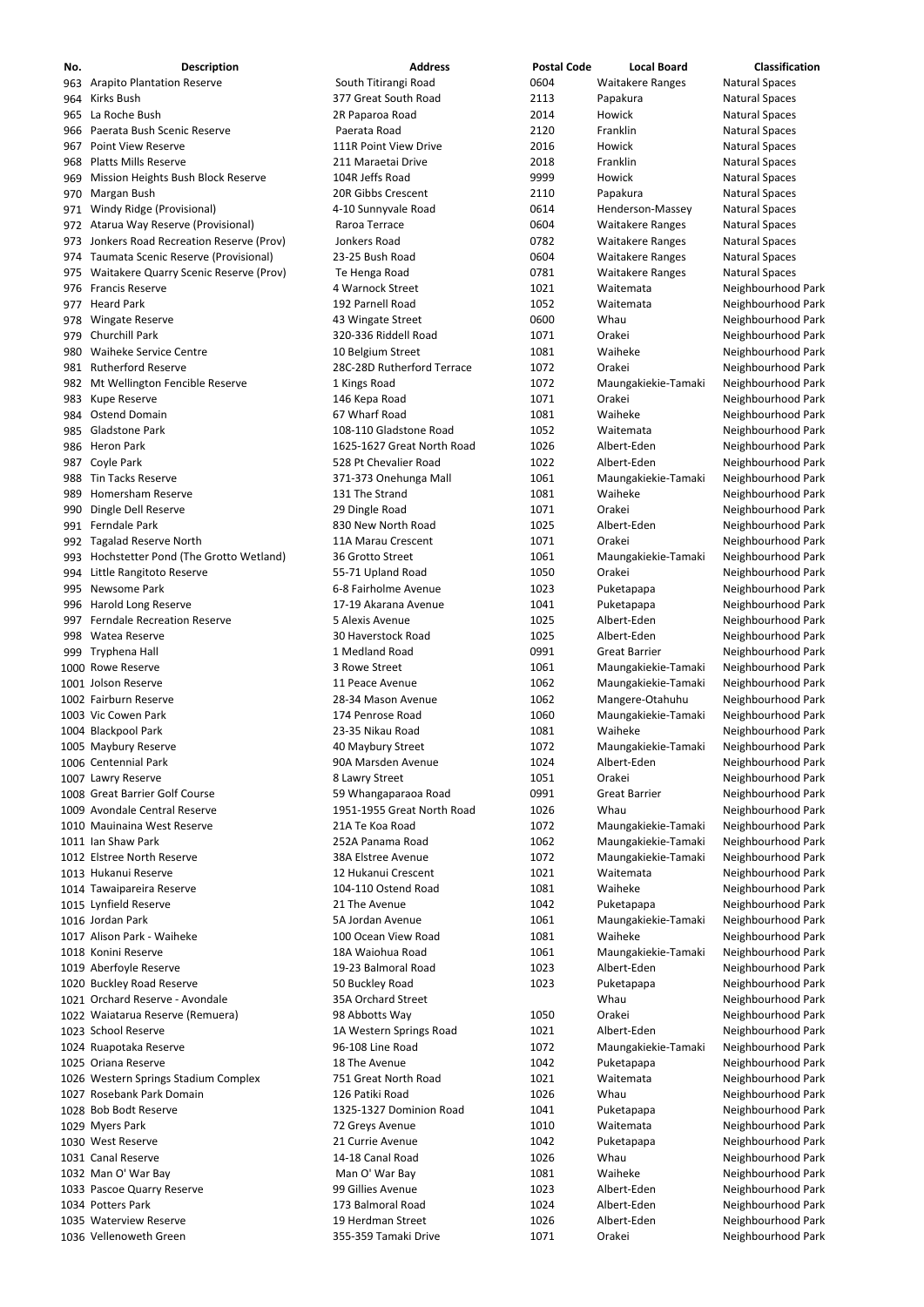| No. | <b>Description</b>                          | <b>Address</b>              | <b>Postal Code</b> | <b>Local Board</b>                         | Classification     |
|-----|---------------------------------------------|-----------------------------|--------------------|--------------------------------------------|--------------------|
|     | 1037 Orakei Community Centre                | 156 Kepa Road               | 1071               | Orakei                                     | Neighbourhood Park |
|     | 1038 Salisbury Reserve                      | 19 Salisbury Street         | 1011               | Waitemata                                  | Neighbourhood Park |
|     | 1039 Halsley Drive, 108                     | 108 Halsey Drive            | 1042               | Puketapapa                                 | Neighbourhood Park |
|     | 1040 Sandringham Reserve                    | 598 Sandringham Road        | 1025               | Albert-Eden                                | Neighbourhood Park |
|     |                                             |                             |                    |                                            |                    |
|     | 1041 Kiwitea Reserve                        | 64A Kiwitea Street          | 1041               | Albert-Eden                                | Neighbourhood Park |
|     | 1042 Jellicoe Park & Onehunga War Mem Pools | 1 Park Gardens              | 1061               | Maungakiekie-Tamaki                        | Neighbourhood Park |
|     | 1043 Merton Reserve                         | 78 Merton Road              | 1072               | Orakei                                     | Neighbourhood Park |
|     | 1044 Massey Reserve                         | 21-27 Massey Avenue         | 1061               | Maungakiekie-Tamaki                        | Neighbourhood Park |
|     | 1045 Domain Reserve                         | 36-46 Lagoon Drive          | 1072               | Maungakiekie-Tamaki                        | Neighbourhood Park |
|     | 1046 Eric Armishaw Park                     | 117 Walker Road             | 1022               | Albert-Eden                                | Neighbourhood Park |
|     | 1047 3-5 Tamaki Drive, Orakei               | 3-5 Tamaki Drive            | 1052               | Orakei                                     | Neighbourhood Park |
|     |                                             |                             |                    |                                            |                    |
|     | 1048 Orakei Basin                           | 143-149 Upland Road         | 1050               | Orakei                                     | Neighbourhood Park |
|     | 1049 Outhwaite Park                         | 53 Carlton Gore Road        | 1023               | Waitemata                                  | Neighbourhood Park |
|     | 1050 Alberon Reserve                        | 12 Alberon Place            | 1052               | Waitemata                                  | Neighbourhood Park |
|     | 1051 Anzac Reserve - Waiheke Island         | 76 Ostend Road              | 1081               | Waiheke                                    | Neighbourhood Park |
|     | 1052 Ponsonby Plunket                       | 19 Jervois Road             | 1011               | Waitemata                                  | Neighbourhood Park |
|     | 1053 Marivare Reserve                       | 243-257 Manukau Road        | 1023               | Albert-Eden                                | Neighbourhood Park |
|     | 1054 Fernleigh Avenue Reserve               | 20-24 Fernleigh Avenue      | 1023               | Puketapapa                                 | Neighbourhood Park |
|     |                                             |                             |                    |                                            |                    |
|     | 1055 Old Otahuhu Recreation Centre          | 7 Piki Thompson Way         | 1062               | Regional - Mangere-Otah Neighbourhood Park |                    |
|     | 1056 Atkin Reserve A                        | 19 Atkin Avenue             | 1071               | Orakei                                     | Neighbourhood Park |
|     | 1057 Captain Springs Reserve                | 138A Captain Springs Road   | 1061               | Maungakiekie-Tamaki                        | Neighbourhood Park |
|     | 1058 Hapua Reserve                          | 2 Hapua Street              | 1050               | Orakei                                     | Neighbourhood Park |
|     | 1059 Patteson Reserve                       | 89-101 Patteson Avenue      | 1071               | Orakei                                     | Neighbourhood Park |
|     | 1060 Mt Albert Reserve                      | 660 Mount Albert Road       | 1023               | Puketapapa                                 | Neighbourhood Park |
|     | 1061 Allenby Reserve                        | 50-54 Allenby Road          | 1072               | Maungakiekie-Tamaki                        | Neighbourhood Park |
|     |                                             |                             |                    |                                            |                    |
|     | 1062 Savage Park                            | 10 Hamlin Road              | 1060               | Maungakiekie-Tamaki                        | Neighbourhood Park |
|     | 1063 Arthur Faulkner Reserve                | 33 Foch Avenue              | 1041               | Puketapapa                                 | Neighbourhood Park |
|     | 1064 Johnson Reserve                        | 47A Dunkirk Road            | 1072               | Maungakiekie-Tamaki                        | Neighbourhood Park |
|     | 1065 Pt Erin Park                           | 94 Shelly Beach Road        | 1011               | Waitemata                                  | Neighbourhood Park |
|     | 1066 Bayfield Park                          | 10-12 West End Road         | 1022               | Waitemata                                  | Neighbourhood Park |
|     | 1067 Newmarket Park                         | 51 Ayr Street               | 1052               | Waitemata                                  | Neighbourhood Park |
|     | 1068 Mt Albert War Memorial Reserve         | 751-773 New North Road      | 1025               | Albert-Eden                                | Neighbourhood Park |
|     |                                             |                             |                    |                                            |                    |
|     | 1069 Sir Keith Park Memorial Airfield       | 171-181 Meola Road          | 1022               | Waitemata                                  | Neighbourhood Park |
|     | 1070 Deas Reserve                           | 2-2A Deas Place             | 1062               | Mangere-Otahuhu                            | Neighbourhood Park |
|     | 1071 Church Street Corner Reserve           | 156A Captain Springs Road   | 1061               | Maungakiekie-Tamaki                        | Neighbourhood Park |
|     | 1072 Catherine Mitchell Reserve             | 419-427 Sea View Road       | 1081               | Waiheke                                    | Neighbourhood Park |
|     | 1073 Griffin Reserve                        | 13 Griffin Avenue           | 1023               | Albert-Eden                                | Neighbourhood Park |
|     | 1074 Claris Playground                      | 80 Hector Sanderson Road    | 0991               | <b>Great Barrier</b>                       | Neighbourhood Park |
|     | 1075 Melanesia Reserve                      | 30 Melanesia Road           | 1071               | Orakei                                     | Neighbourhood Park |
|     |                                             | 82-86 Kinross Street        | 0600               | Whau                                       |                    |
|     | 1076 Craigavon Park                         |                             |                    |                                            | Neighbourhood Park |
|     | 1077 Te Huruhi Bay Reserve                  | 51 Tahatai Road             | 1081               | Waiheke                                    | Neighbourhood Park |
|     | 1078 Gittos Domain                          | 572-578 Blockhouse Bay Road | 0600               | Whau                                       | Neighbourhood Park |
|     | 1079 Boundary Reserve                       | 143 Tripoli Road            | 1072               | Maungakiekie-Tamaki                        | Neighbourhood Park |
|     | 1080 Raymond Reserve                        | 23-27 Raymond Street        | 1022               | Albert-Eden                                | Neighbourhood Park |
|     | 1081 Rooseville Park                        | Ngahere Road                | 2120               | Franklin                                   | Neighbourhood Park |
|     | 1082 Matakawau Recreation Reserve           | Matakawau Road              | 2684               | Franklin                                   | Neighbourhood Park |
|     | 1083 Hunua Domain Recreation Reserve        | White Road                  | 2583               | Franklin                                   | Neighbourhood Park |
|     |                                             |                             |                    |                                            |                    |
|     | 1084 Rata Street Reserve                    | 10 Rata Street              | 2123               | Franklin                                   | Neighbourhood Park |
|     | 1085 Reynolds Road Reserve                  | 71 Franklin Road            | 2120               | Franklin                                   | Neighbourhood Park |
|     | 1086 Wellington Street Reserve - Pukekohe   | 190 Wellington Street       | 2120               | Franklin                                   | Neighbourhood Park |
|     | 1087 Clarks Beach Rec Res&Golf Club         | 100 Stevenson Road          | 2122               | Franklin                                   | Neighbourhood Park |
|     | 1088 Centennial Park - Waiuku               | 20 Kitchener Road           | 2123               | Franklin                                   | Neighbourhood Park |
|     | 1089 BMX Reserve - Waiuku                   | 23A Collingwood Road        | 2123               | Franklin                                   | Neighbourhood Park |
|     | 1090 Coulthards Scenic Reserve              | Tuhimata Road               |                    | Franklin                                   | Neighbourhood Park |
|     | 1091 Glenbrook Beach Rec Res (Reservoir)    | 40-46 Ronald Avenue         | 2681               | Franklin                                   | Neighbourhood Park |
|     |                                             |                             |                    |                                            |                    |
|     | 1092 The Dale                               | 72R Coxhead Road            | 2102               | Manurewa                                   | Neighbourhood Park |
|     | 1093 Meadowland Drive Shops Reserve         | 84R Clydesdale Avenue       | 2014               | Howick                                     | Neighbourhood Park |
|     | 1094 Hampton Park                           | 334R East Tamaki Road       | 2013               | Otara-Papatoetoe                           | Neighbourhood Park |
|     | 1095 Pearl Baker Reserve                    | 20R Pearl Baker Drive       | 2023               | Otara-Papatoetoe                           | Neighbourhood Park |
|     | 1096 Allenby Park - Manukau                 | 66R Allenby Road            | 2025               | Otara-Papatoetoe                           | Neighbourhood Park |
|     | 1097 Fergusson Oaks Reserve                 | 102R Dawson Road            | 2023               | Otara-Papatoetoe                           | Neighbourhood Park |
|     | 1098 Tadmore Park                           | 238R Great South Road       | 2102               | Manurewa                                   | Neighbourhood Park |
|     |                                             |                             |                    |                                            |                    |
|     | 1099 Hallberry Reserve                      | 39R Hallberry Road          | 2024               | Otara-Papatoetoe                           | Neighbourhood Park |
|     | 1100 Glen House Reserve                     | 6R Glenside Avenue          | 2010               | Howick                                     | Neighbourhood Park |
|     | 1101 Inverell Park                          | 11R Inverell Avenue         | 2104               | Manurewa                                   | Neighbourhood Park |
|     | 1102 Orere Point Library and Grounds        | 50 Howard Road              | 2585               | Franklin                                   | Neighbourhood Park |
|     | 1103 Waterlea Park                          | 28R House Avenue            | 2022               | Mangere-Otahuhu                            | Neighbourhood Park |
|     | 1104 Old School Reserve                     | 299 Kirkbride Road          | 2022               | Mangere-Otahuhu                            | Neighbourhood Park |
|     | 1105 Hawthornden Reserve                    | 66 Cook Street              | 2014               | Howick                                     | Neighbourhood Park |
|     | 1106 Aronia Way Reserve                     | 66R Everglade Drive         | 2105               | Manurewa                                   | Neighbourhood Park |
|     |                                             |                             |                    |                                            |                    |
|     | 1107 Ferndown Park (24R)                    | 24R Ferndown Avenue         | 2025               | Otara-Papatoetoe                           | Neighbourhood Park |
|     | 1108 Finlayson Community House Reserve      | 60R Finlayson Avenue        | 2103               | Manurewa                                   | Neighbourhood Park |
|     | 1109 Aviemore Drive Drainage Reserve        | 49R Aviemore Drive          | 2010               | Howick                                     | Neighbourhood Park |
|     | 1110 251 Murphys Road Stormwater Pond       | 251 Murphys Road            | 2016               | Howick                                     | Neighbourhood Park |
|     |                                             |                             |                    |                                            |                    |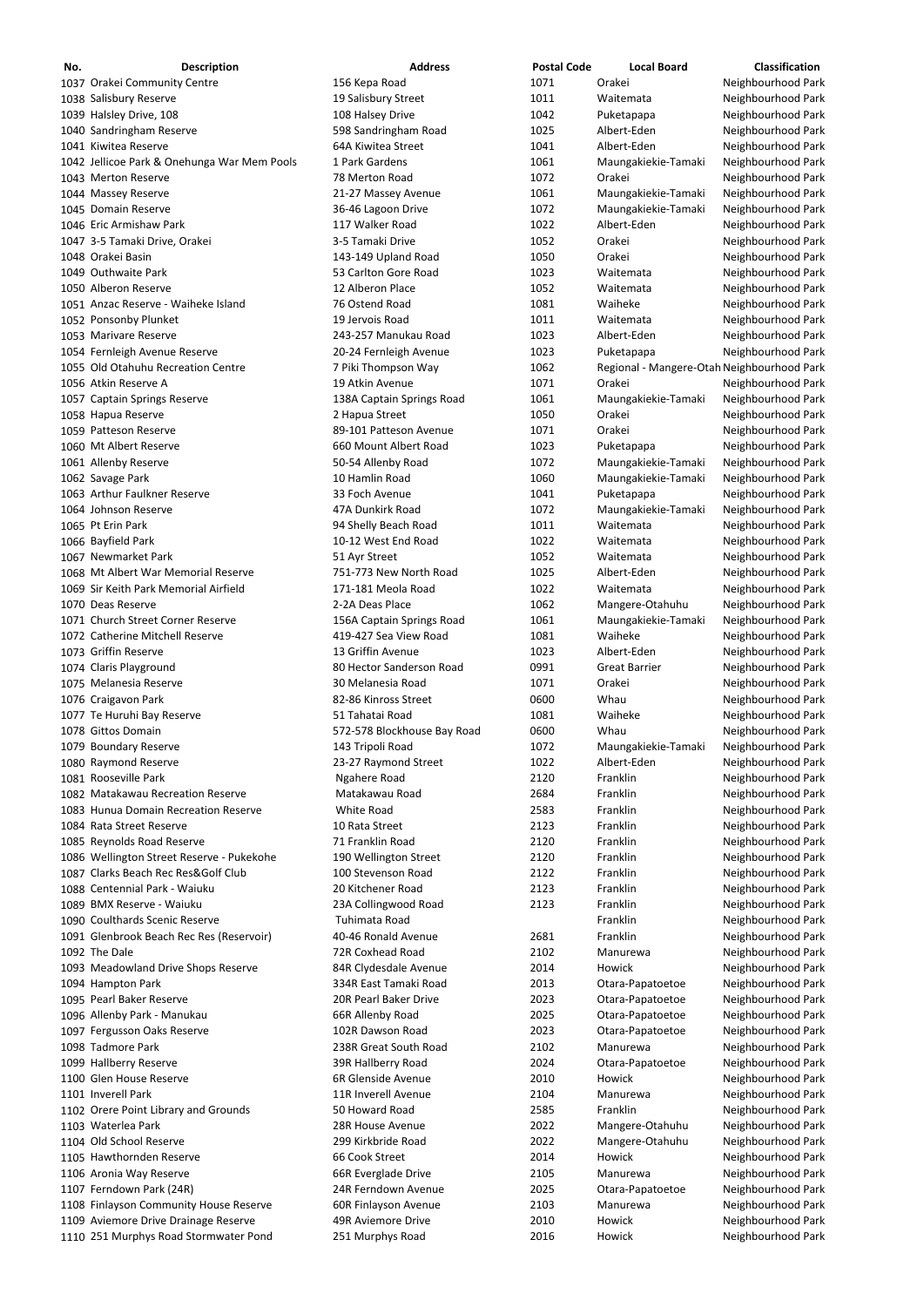| No. | <b>Description</b>                           | <b>Address</b>                  | <b>Postal Code</b> | <b>Local Board</b>       | <b>Classification</b> |
|-----|----------------------------------------------|---------------------------------|--------------------|--------------------------|-----------------------|
|     | 1111 Milton Park                             | 40R Milton Road                 | 2024               | Otara-Papatoetoe         | Neighbourhood Park    |
|     | 1112 Mervan Street Reserve                   | 18R Mervan Street               | 2024               | Mangere-Otahuhu          | Neighbourhood Park    |
|     | 1113 Clendon Community Centre Reserve        | 17R Palmers Road                | 2103               | Manurewa                 | Neighbourhood Park    |
|     | 1114 Cockle Bay Domain                       | 17R Pah Road                    | 2014               | Howick                   | Neighbourhood Park    |
|     | 1115 Israel Drainage Reserve                 | 25R Othello Drive               | 2023               | Otara-Papatoetoe         | Neighbourhood Park    |
|     | 1116 Mcvilly Road Reserve                    | 3-5 McVilly Road                | 2102               | Manurewa                 | Neighbourhood Park    |
|     | 1117 Kirton Crescent Reserve                 | <b>1R Kirton Crescent</b>       | 2102               | Manurewa                 | Neighbourhood Park    |
|     | 1118 Kimpton Park                            | 108R Kimpton Road               | 2025               | Otara-Papatoetoe         | Neighbourhood Park    |
|     | 1119 Maraetai Library Reserve                | 213R Maraetai Drive             | 2018               | Franklin                 | Neighbourhood Park    |
|     | 1120 Mangere Domain (Plunket, Tennis, Bowl)  | 11R Taylor Road                 | 2022               | Mangere-Otahuhu          | Neighbourhood Park    |
|     | 1121 Rautawa Place Reserve                   | 9R Rautawa Place                | 2585               | Franklin                 | Neighbourhood Park    |
|     | 1122 Reeves Road Kindy Reserve               | 107R Reeves Road                | 2010               | Howick                   | Neighbourhood Park    |
|     | 1123 Thomas Park                             | 41R Thomas Road                 | 2022               | Mangere-Otahuhu          | Neighbourhood Park    |
|     | 1124 Middlemore Park                         | 65R Swaffield Road              | 2025               | Otara-Papatoetoe         | Neighbourhood Park    |
|     | 1125 Rowendale Reserve                       | 119R Rowandale Avenue           | 2102               | Manurewa                 | Neighbourhood Park    |
|     | 1126 Sunnyside Domain                        | 24R York Road                   | 2025               | Otara-Papatoetoe         | Neighbourhood Park    |
|     | 1127 Blundell Park                           | <b>50R Vincent Street</b>       | 2014               | Howick                   | Neighbourhood Park    |
|     | 1128 Bucklands Beach Domain                  | <b>32R Morrow Avenue</b>        | 2012               | Howick                   | Neighbourhood Park    |
|     | 1129 Tui Park                                | 39 Rambler Crescent             | 0626               | Kaipatiki                | Neighbourhood Park    |
|     | 1130 Wainoni Park South                      | 52 Greenhithe Road              | 0632               | <b>Upper Harbour</b>     | Neighbourhood Park    |
|     | 1131 Meadowood Reserve                       | 55 Meadowood Drive              | 0632               | <b>Upper Harbour</b>     | Neighbourhood Park    |
|     | 1132 Kell Park                               | 257 Dairy Flat Highway          | 0632               | <b>Upper Harbour</b>     | Neighbourhood Park    |
|     | 1133 Churchouse Esplanade Reserve            | 73 Churchouse Road              | 0632               | <b>Upper Harbour</b>     | Neighbourhood Park    |
|     | 1134 Albany Domain                           | Albany Highway                  | 0632               | <b>Upper Harbour</b>     | Neighbourhood Park    |
|     | 1135 Glenfield Hall and Domain               | 511 Glenfield Road              | 0629               | Kaipatiki                | Neighbourhood Park    |
|     | 1136 Nell Fisher Reserve                     | 204 Hinemoa Street              | 0626               | Kaipatiki                | Neighbourhood Park    |
|     | 1137 Killarney Park                          | 39 Killarney Street             | 0622               | Devonport-Takapuna       | Neighbourhood Park    |
|     | 1138 Achilles Crescent Reserve               | 13 Archilles Crescent           | 0624               | Devonport-Takapuna       | Neighbourhood Park    |
|     | 1139 Broadlands Reserve                      | 50 Sunnynook Road               | 0620               | Devonport-Takapuna       | Neighbourhood Park    |
|     | 1140 Takapuna Beach                          | The Strand                      | 0622               | Devonport-Takapuna       | Neighbourhood Park    |
|     | 1141 Brian Byrnes Reserve                    | 16 Inga Road                    | 0620               | Devonport-Takapuna       | Neighbourhood Park    |
|     | 1142 Belmont Park                            | 46 Roberts Avenue               | 0622               | Devonport-Takapuna       | Neighbourhood Park    |
|     | 1143 Hurstmere Green                         | 47 Hurstmere Road               | 0622               | Devonport-Takapuna       | Neighbourhood Park    |
|     | 1144 Le Roys Bush Reserve                    | 39 Birkenhead Avenue            | 0626               | Kaipatiki                | Neighbourhood Park    |
|     | 1145 Chelsea Estate Heritage Park            | 60 Colonial Road                | 0626               | Kaipatiki                | Neighbourhood Park    |
|     | 1146 Lindisfarne                             | 229 Lake Road                   | 0627               | Kaipatiki                | Neighbourhood Park    |
|     | 1147 Mairangi Bay Beach Reserve              | 16 Brighton Terrace             | 0630               | <b>Hibiscus and Bays</b> | Neighbourhood Park    |
|     | 1148 Cheltenham Beach Reserve                | 46 Cheltenham Road              | 0624               | Devonport-Takapuna       | Neighbourhood Park    |
|     | 1149 QBE Stadium                             | 308 Oteha Valley Road           | 0632               | <b>Upper Harbour</b>     | Neighbourhood Park    |
|     | 1150 Okura Reserve                           | 81 Okura River Road             | 0792               | <b>Hibiscus and Bays</b> | Neighbourhood Park    |
|     | 1151 Bond Reserve - Forrest Hill             | 43 Bond Crescent                | 0620               | Devonport-Takapuna       | Neighbourhood Park    |
|     | 1152 Kennedy Park                            | 137 Beach Road                  | 0620               | Devonport-Takapuna       | Neighbourhood Park    |
|     | 1153 Milford Reserve                         | 24 Craig Road                   | 0620               | Devonport-Takapuna       | Neighbourhood Park    |
|     | 1154 Quarry Lake Reserve                     | 2E Northcote Road               | 0622               | Devonport-Takapuna       | Neighbourhood Park    |
|     | 1155 Sylvan Park                             | 17 Sylvan Park Avenue           | 0620               | Devonport-Takapuna       | Neighbourhood Park    |
|     | 1156 Totaravale Reserve                      | 37 Totaravale Drive             | 0629               | Kaipatiki                | Neighbourhood Park    |
|     | 1157 Seine Reserve                           | 12 Seine Road                   | 0620               | Devonport-Takapuna       | Neighbourhood Park    |
|     | 1158 Jutland Reserve                         | 196 Jutland Road                | 0622               | Devonport-Takapuna       | Neighbourhood Park    |
|     | 1159 A F Thomas Park                         | 21 Northcote Road               | 0622               | Kaipatiki                | Neighbourhood Park    |
|     | 1160 Mount Cambria Reserve                   | 50 Church Street                | 0624               | Devonport-Takapuna       | Neighbourhood Park    |
|     | 1161 Ngataringa Park                         | 29 Lake Road                    | 0624               | Devonport-Takapuna       | Neighbourhood Park    |
|     | 1162 Stanley Bay Park                        | 166 Calliope Road               | 0624               | Devonport-Takapuna       | Neighbourhood Park    |
|     | 1163 Wairoa Road Reserve                     | 1 Wairoa Road                   | 0624               | Devonport-Takapuna       | Neighbourhood Park    |
|     | 1164 Woodall Park                            | 2 Old Lake Road                 | 0624               | Devonport-Takapuna       | Neighbourhood Park    |
|     | 1165 Aicken Reserve                          | 948 Beach Road                  | 0630               | <b>Hibiscus and Bays</b> | Neighbourhood Park    |
|     | 1166 Auburn Street Reserve                   | 8 Auburn Street                 | 0622               | Devonport-Takapuna       | Neighbourhood Park    |
|     | 1167 Seaton Road                             | 26 Seaton Road                  | 0630               | <b>Hibiscus and Bays</b> | Neighbourhood Park    |
|     | 1168 Watea Road Reserve                      | 33 Watea Road                   | 0630               | <b>Hibiscus and Bays</b> | Neighbourhood Park    |
|     | 1169 Elliott Reserve                         | 34 Elliott Avenue               | 0629               | Kaipatiki                | Neighbourhood Park    |
|     | 1170 Marlborough Park                        | 13 Chartwell Avenue             | 0629               | Kaipatiki                | Neighbourhood Park    |
|     | 1171 Mayfield Reserve                        | 1 Mayfield Road                 | 0629               | Kaipatiki                | Neighbourhood Park    |
|     | 1172 Tamahere Reserve                        | 21 Tamahere Drive               | 0629               | Kaipatiki                | Neighbourhood Park    |
|     | 1173 Taiaotea Reserve                        | 702 Beach Road                  | 0630               | <b>Hibiscus and Bays</b> | Neighbourhood Park    |
|     | 1174 Midway Reserve                          | 15 Midway Avenue                | 0620               | Devonport-Takapuna       | Neighbourhood Park    |
|     | 1175 Hinemoa Park                            | 1 Hinemoa Street                | 0626               | Kaipatiki                | Neighbourhood Park    |
|     | 1176 Little Shoal Bay Reserve - Northcote Pt | 20 Council Terrace              | 0627               | Kaipatiki                | Neighbourhood Park    |
|     | 1177 Fernglen Reserve                        | 36 Kauri Road                   | 0626               | Kaipatiki                | Neighbourhood Park    |
|     | 1178 Opaketai Beach Haven Garden             | 364 Rangatira Road              | 0626               | Kaipatiki                | Neighbourhood Park    |
|     | 1179 Lauderdale Reserve                      | 37 Lauderdale Road              | 0626               | Kaipatiki                | Neighbourhood Park    |
|     | 1180 John Kay Park                           | 89 Waipa Street                 | 0626               | Kaipatiki                | Neighbourhood Park    |
|     | 1181 Kitchener Park                          | 12 Dodson Avenue                | 0620               | Devonport-Takapuna       | Neighbourhood Park    |
|     | 1182 Bracken Reserve                         | 5 Bracken Avenue                | 0622               | Devonport-Takapuna       | Neighbourhood Park    |
|     | 1183 Vauxhall Sportsfields                   | 28 Vauxhall Road                | 0624               | Devonport-Takapuna       | Neighbourhood Park    |
|     | 1184 King Edward Parade Reserve              | 1 King Edward Parade (opposite) | 0624               | Devonport-Takapuna       | Neighbourhood Park    |
|     |                                              |                                 |                    |                          |                       |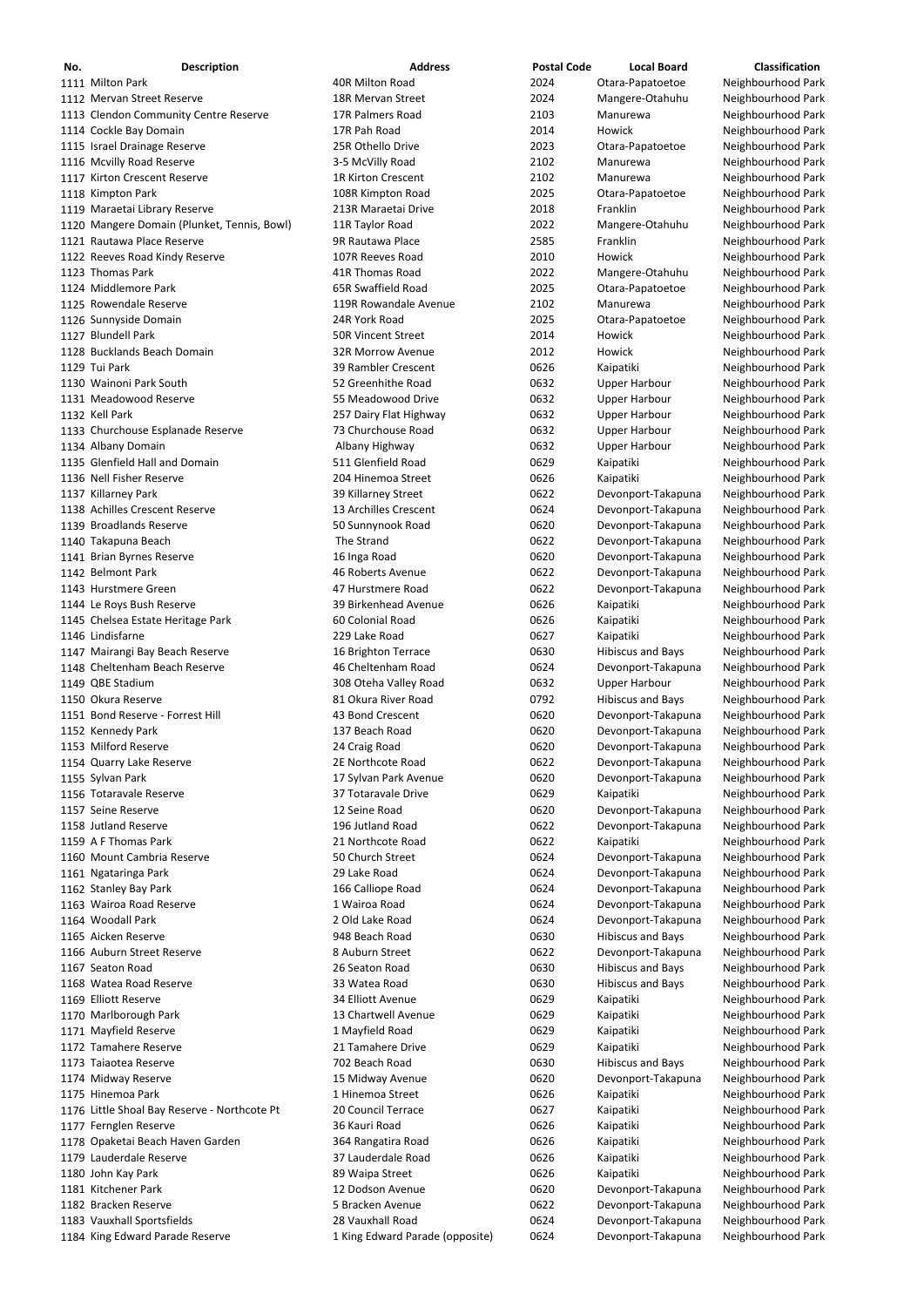| No. | <b>Description</b>                          | <b>Address</b>              | <b>Postal Code</b> | <b>Local Board</b>                          | <b>Classification</b> |
|-----|---------------------------------------------|-----------------------------|--------------------|---------------------------------------------|-----------------------|
|     | 1185 Oaktree Palliser Corner Reserve        | 105 Oaktree Avenue          | 0630               | <b>Hibiscus and Bays</b>                    | Neighbourhood Park    |
|     | 1186 Centennial Park - Campbells Bay        | 184 Beach Road              | 0630               | <b>Hibiscus and Bays</b>                    | Neighbourhood Park    |
|     | 1187 Awaruku Wetland                        | 19 Glenvar Road             | 0630               |                                             |                       |
|     |                                             |                             |                    | <b>Hibiscus and Bays</b>                    | Neighbourhood Park    |
|     | 1188 Rame Reserve                           | 101 Rame Road               | 0632               | <b>Upper Harbour</b>                        | Neighbourhood Park    |
|     | 1189 Ross Reserve                           | 1 Ross Avenue               | 0629               | Kaipatiki                                   | Neighbourhood Park    |
|     | 1190 Kaipatiki Park                         | 146 Kaipatiki Road          | 0629               | Kaipatiki                                   | Neighbourhood Park    |
|     | 1191 Hillcrest Reserve                      | 51 Hillcrest Avenue         | 0627               | Kaipatiki                                   | Neighbourhood Park    |
|     | 1192 Agincourt Reserve                      | 7R Agincourt Street         | 0629               | Kaipatiki                                   | Neighbourhood Park    |
|     | 1193 Jessie Tonar Reserve                   | 20 Kaka Street              | 0627               | Kaipatiki                                   | Neighbourhood Park    |
|     | 1194 Narrow Neck Beach                      | 2 Old Lake Road             | 0624               | Devonport-Takapuna                          | Neighbourhood Park    |
|     | 1195 Old Wairoa Reserve                     | 30 Old Wairoa Road          | 2110               | Papakura                                    | Neighbourhood Park    |
|     | 1196 Papakura Scout Group (50 Queen St)     | 50 Queen Street             | 2110               | Papakura                                    | Neighbourhood Park    |
|     | 1197 Takaanini Reserve (aka Taka Reserve)   | 24R Taka Street             | 2112               | Papakura                                    | Neighbourhood Park    |
|     | 1198 Huapai Recreation Reserve              | 46 Tapu Road                | 0810               | Rodney                                      | Neighbourhood Park    |
|     | 1199 Lake Tomarata Reserve                  | <b>Atkins Road</b>          | 0974               | Rodney                                      | Neighbourhood Park    |
|     | 1200 Leigh Domain                           | 9-11 Albert Street          | 0947               | Rodney                                      | Neighbourhood Park    |
|     | 1201 Riverhead War Memorial Park            | 2 Edward Street             | 0820               | Rodney                                      | Neighbourhood Park    |
|     | 1202 Kumeu Utility Reserve & Public Toilets | 66 Main Road                | 0810               | Rodney                                      | Neighbourhood Park    |
|     | 1203 Puhoi Pioneer's Memorial Park Domain   | Domain Road                 | 0873               | Regional - Rodney                           | Neighbourhood Park    |
|     | 1204 Red Beach Waterfront Reserve           | 10 Ngapara Street           | 0932               | <b>Hibiscus and Bays</b>                    | Neighbourhood Park    |
|     | 1205 Shoesmith Domain Recreation Reserve    | <b>Shoesmith Street</b>     | 0910               | Rodney                                      | Neighbourhood Park    |
|     | 1206 Wellsford Centennial Park              | 88 Centennial Park Road     | 0900               | Rodney                                      | Neighbourhood Park    |
|     | 1207 Te Arai Forestry South                 | Western Boundary Road       | 0975               | Rodney                                      | Neighbourhood Park    |
|     | 1208 Rautawhiri Park                        | 164 Rautawhiri Road         | 0875               | Rodney                                      | Neighbourhood Park    |
|     | 1209 Glasgow Park                           | 62 Muriwai Road             | 0812               | Rodney                                      | Neighbourhood Park    |
|     | 1210 Point Wells Community Hall Grounds     | 5 Point Wells Road          | 0986               | Rodney                                      | Neighbourhood Park    |
|     | 1211 Leigh Road, 307                        | 307 Leigh Road              | 0985               | Regional - Rodney                           | Neighbourhood Park    |
|     | 1212 Sinclair Park                          |                             | 0875               | Rodney                                      | Neighbourhood Park    |
|     |                                             | 34 Macky Road               |                    |                                             |                       |
|     | 1213 Arundel Reserve                        | 467 Hibiscus Coast Highway  | 0931               | <b>Hibiscus and Bays</b>                    | Neighbourhood Park    |
|     | 1214 Algies Bay Reserve                     | 39 Willjames Avenue         | 0920               | Rodney                                      | Neighbourhood Park    |
|     | 1215 Parry Kauri Park                       | 32 Tudor Collins Drive      | 0981               | Rodney                                      | Neighbourhood Park    |
|     | 1216 Port Albert Recreation Reserve         | 570 Wellsford Valley Road   | 0973               | Rodney                                      | Neighbourhood Park    |
|     | 1217 Broadlands Drive, 57                   | 57 Broadlands Drive         | 0986               | Rodney                                      | Neighbourhood Park    |
|     | 1218 Shelly Beach Reserve                   | 3 Shelly Beach Road         | 0874               | Rodney                                      | Neighbourhood Park    |
|     | 1219 45 Oraha Road                          | 45 Oraha Road               | 0810               | Rodney                                      | Neighbourhood Park    |
|     | 1220 Tapora Recreation Reserve              | 5 Okahukura Road            | 0977               | Rodney                                      | Neighbourhood Park    |
|     | 1221 Naumai Domain Recreation Reserve       | 2 Naumai Road               | 0984               | Rodney                                      | Neighbourhood Park    |
|     | 1222 Victor Eaves Park                      | 87 Florence Avenue          | 0931               | <b>Hibiscus and Bays</b>                    | Neighbourhood Park    |
|     | 1223 Grant Park                             | 43 Hatton Road              | 0931               | <b>Hibiscus and Bays</b>                    | Neighbourhood Park    |
|     | 1224 Whangaripo Valley Hall Grounds         | 1272 Whangaripo Valley Road | 0972               | Rodney                                      | Neighbourhood Park    |
|     | 1225 Orewa Reserve                          | 265 Hibiscus Coast Highway  | 0931               | <b>Hibiscus and Bays</b>                    | Neighbourhood Park    |
|     | 1226 Stanmore Bay Park                      | 159-177 Brightside Road     | 0932               | <b>Hibiscus and Bays</b>                    | Neighbourhood Park    |
|     | 1227 Western Reserve                        | 214 Hibiscus Coast Highway  | 0931               | <b>Hibiscus and Bays</b>                    | Neighbourhood Park    |
|     | 1228 Hoteo Recreational Reserve             | 1282 SH1(Opposite)          | 0972               | Rodney                                      | Neighbourhood Park    |
|     | 1229 Wellsford War Memorial Park            | 15 Port Albert Road         | 0900               | Rodney                                      | Neighbourhood Park    |
|     | 1230 Goodall Reserve                        | 326 Mahurangi East Road     | 0920               | Rodney                                      | Neighbourhood Park    |
|     | 1231 Coatesville Recreation Reserve         | 1 Glenmore Road             | 0793               | Rodney                                      | Neighbourhood Park    |
|     | 1232 Helensville River Reserve              | 98 Mill Road                | 0800               | Rodney                                      | Neighbourhood Park    |
|     | 1233 Edith Hopper Park                      | 34B Ladies Mile             | 0930               | <b>Hibiscus and Bays</b>                    | Neighbourhood Park    |
|     | 1234 Harry James Reserve                    | 20 Taupaki Road             | 0782               | Rodney                                      | Neighbourhood Park    |
|     | 1235 Birds Beach Recreation Reserve         | Journeys End                | 0977               | Rodney                                      | Neighbourhood Park    |
|     | 1236 Matakatia Parade Reserve               | 34 Matakatia Parade         | 0930               |                                             |                       |
|     |                                             |                             |                    | <b>Hibiscus and Bays</b>                    | Neighbourhood Park    |
|     | 1237 Omaha Reserve                          | 15 North West Anchorage     | 0986               | Rodney                                      | Neighbourhood Park    |
|     | 1238 Manuhiri Reserve                       | 81 Taumata Road             | 0986               | Rodney                                      | Neighbourhood Park    |
|     | 1239 Parakai Recreation Reserve             | 150 Parkhurst Road          | 0830               | Regional - Rodney                           | Neighbourhood Park    |
|     | 1240 Township Park                          | 10-14 Township Road         | 0614               | <b>Waitakere Ranges</b>                     | Neighbourhood Park    |
|     | 1241 Titirangi Road Plant Reserve           | Titirangi Road              | 0604               | Whau                                        | Neighbourhood Park    |
|     | 1242 Patts Reserve                          | 7B Patts Avenue             | 0602               | Whau                                        | Neighbourhood Park    |
|     | 1243 Prospect Park                          | 13 Pisces Road              | 0602               | <b>Waitakere Ranges</b>                     | Neighbourhood Park    |
|     | 1244 Roby Reserve                           | 16A Harbour View Road       | 0610               | Henderson-Massey                            | Neighbourhood Park    |
|     | 1245 Woodglen Road Reserve                  | 81B Woodglen Road           | 0602               | <b>Waitakere Ranges</b>                     | Neighbourhood Park    |
|     | 1246 Westview Reserve                       | 2 Janet Clews Place         | 0602               | <b>Waitakere Ranges</b>                     | Neighbourhood Park    |
|     | 1247 Swanson Station Park                   | 760 Swanson Road            | 0612               | <b>Waitakere Ranges</b>                     | Neighbourhood Park    |
|     | 1248 Waitakere Quarry                       | 99 Te Henga Road            | 0781               | Regional - Waitakere Ran Neighbourhood Park |                       |
|     | 1249 Totara Triangle                        | 45 Totara Avenue            | 0600               | Whau                                        | Neighbourhood Park    |
|     | 1250 Woodlands Park                         | 22A Minnehaha Avenue        | 0604               | <b>Waitakere Ranges</b>                     | Neighbourhood Park    |
|     | 1251 Ambrico Historical Reserve             | 8 Ambrico Place             | 0600               | Whau                                        | Neighbourhood Park    |
|     | 1252 Falls Park                             | 22 Alderman Drive           | 0612               | Henderson-Massey                            | Neighbourhood Park    |
|     | 1253 Fairdene Reserve                       | 25C Fairdene Avenue         | 0610               | Henderson-Massey                            | Neighbourhood Park    |
|     | 1254 Durham Green                           | 14 Roby Street              | 0610               | Henderson-Massey                            | Neighbourhood Park    |
|     | 1255 Waiatarua Reserve - Waiatarua          | 911 West Coast Road         | 0614               | <b>Waitakere Ranges</b>                     | Neighbourhood Park    |
|     |                                             |                             | 0604               |                                             | Neighbourhood Park    |
|     | 1256 French Bay Reserve                     | 52 Valley Road              |                    | <b>Waitakere Ranges</b>                     |                       |
|     | 1257 Trig Reserve                           | 34A Trig Road               | 0618               | Henderson-Massey                            | Neighbourhood Park    |
|     | 1258 Triangle Park                          | 385 Don Buck Road           | 0614               | Henderson-Massey                            | Neighbourhood Park    |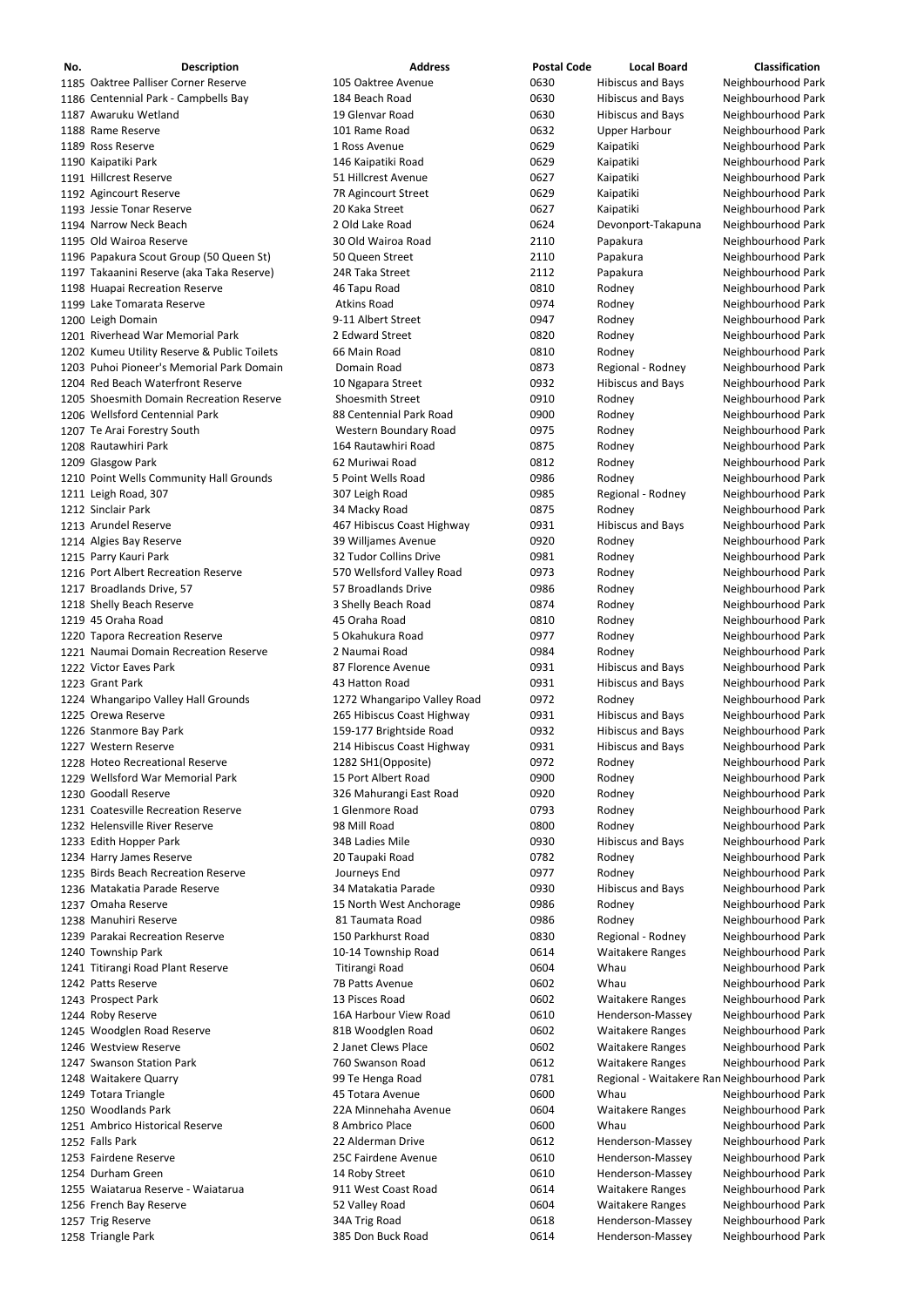| No. | <b>Description</b>                    | <b>Address</b>             | <b>Postal Code</b> | <b>Local Board</b>       | <b>Classification</b> |
|-----|---------------------------------------|----------------------------|--------------------|--------------------------|-----------------------|
|     | 1259 Te Rangi Hiroa/Birdwood Winery   | 75 Glen Road               | 0612               | Henderson-Massey         | Neighbourhood Park    |
|     | 1260 Titirangi War Memorial           | 500 South Titirangi Road   | 0604               | <b>Waitakere Ranges</b>  | Neighbourhood Park    |
|     | 1261 Glen Norman Reserve              | 93 Rathgar Road            | 0610               | Henderson-Massey         | Neighbourhood Park    |
|     | 1262 Kingdale Reserve                 | 47A Longburn Road          | 0610               | Henderson-Massey         | Neighbourhood Park    |
|     | 1263 Kaumatua Reserve                 | 572c Te Atatu Road         | 0610               | Henderson-Massey         | Neighbourhood Park    |
|     | 1264 Kaurilands Domain                | 57-67 Atkinson Road        | 0604               | <b>Waitakere Ranges</b>  | Neighbourhood Park    |
|     | 1265 Karamatura Reserve               | 1282-1284 Huia Road        | 0604               | <b>Waitakere Ranges</b>  | Neighbourhood Park    |
|     | 1266 Kaikoura Reserve                 | 31A Kaikoura Street        | 0612               | Henderson-Massey         | Neighbourhood Park    |
|     | 1267 Hobsonville War Memorial         | 126 Hobsonville Road       | 0618               | <b>Upper Harbour</b>     | Neighbourhood Park    |
|     | 1268 Henderson Valley Park            | 201A Henderson Valley Road | 0612               | Henderson-Massey         | Neighbourhood Park    |
|     | 1269 Herald Island Domain             | 44A Ferry Parade           | 0618               | <b>Upper Harbour</b>     | Neighbourhood Park    |
|     | 1270 Corbans Estate                   | 2 Mt Lebanon Lane          | 0612               | Henderson-Massey         | Neighbourhood Park    |
|     | 1271 Golf Road Domain                 | 1 Ava Avenue               | 0601               | Whau                     | Neighbourhood Park    |
|     | 1272 Lincoln Park                     | 3 Sunpark Place            | 0614               | Henderson-Massey         | Neighbourhood Park    |
|     | 1273 Taipari Strand                   | 53 Taipari Road            | 0610               | Henderson-Massey         | Neighbourhood Park    |
|     | 1274 La Rosa Garden Reserve           | 10 La Rosa Street          | 0604               | Whau                     | Neighbourhood Park    |
|     | 1275 Levy Reserve                     | 4 Levy Road                | 0602               | <b>Waitakere Ranges</b>  | Neighbourhood Park    |
|     | 1276 Divich Reserve                   | 66A Divich Avenue          | 0610               | Henderson-Massey         | Neighbourhood Park    |
|     | 1277 Corban Green                     | 27 Corban Avenue           | 0612               | Henderson-Massey         | Neighbourhood Park    |
|     | 1278 Bruce Mclaren Memorial Park      | 82 Hindmarsh Street        | 0612               | Henderson-Massey         | Neighbourhood Park    |
|     | 1279 Awaroa Park                      | 126 Awaroa Road            | 0612               | Henderson-Massey         | Neighbourhood Park    |
|     | 1280 Covil Park                       | 56A Covil Avenue           | 0610               | Henderson-Massey         | Neighbourhood Park    |
|     | 1281 Lloyd Morgan Lions Club Park     | 247 Edmonton Road          | 0610               | Henderson-Massey         | Neighbourhood Park    |
|     | 1282 Marinich Reserve                 | 22 Marinich Drive          | 0612               | Henderson-Massey         | Neighbourhood Park    |
|     | 1283 Laingholm Hall Reserve           | 69 Victory Road            | 0604               | <b>Waitakere Ranges</b>  | Neighbourhood Park    |
|     | 1284 Rahui Kahika Reserve             | 172 Godley Road            | 0604               | <b>Waitakere Ranges</b>  | Neighbourhood Park    |
|     | 1285 Massey Leisure Centre & Library  | 545 Don Buck Road          | 0614               | Henderson-Massey         | Neighbourhood Park    |
|     | 1286 Barron Green                     | 1 Barron Drive             | 0604               | Whau                     | Neighbourhood Park    |
|     | 1287 Makora Park                      | 147 Royal Road             | 0614               | Henderson-Massey         | Neighbourhood Park    |
|     | 1288 Sturges West Community House     | 58 Summerland Drive        | 0612               | Henderson-Massey         | Neighbourhood Park    |
|     | 1289 Neville Power Memorial Park      | Kirrie Avenue              | 0610               | Henderson-Massey         | Neighbourhood Park    |
|     | 1290 Oratia Hall Reserve              | 565 West Coast Road        | 0604               | <b>Waitakere Ranges</b>  | Neighbourhood Park    |
|     | 1291 Matipo Reserve                   | 18A Matipo Road            | 0610               | Henderson-Massey         | Neighbourhood Park    |
|     | 1292 Mason Park                       | 13 Fruitvale Road          | 0600               | Whau                     | Neighbourhood Park    |
|     | 1293 Stredwick Reserve                | 70 Stredwick Drive         | 0630               | <b>Hibiscus and Bays</b> | Neighbourhood Park    |
|     | 1294 Allenby Reserve - Narrow Neck    | R 1 Allenby Avenue         | 0624               | Devonport-Takapuna       | Neighbourhood Park    |
|     | 1295 Normanton Reserve                | 9 Normanton Street         | 0629               | Kaipatiki                | Neighbourhood Park    |
|     | 1296 Huntly Road Reserve              | 8 Huntly Road              | 0630               | <b>Hibiscus and Bays</b> | Neighbourhood Park    |
|     | 1297 Castor Bay Beach Reserve         | 3 The Esplanade            | 0620               | Devonport-Takapuna       | Neighbourhood Park    |
|     | 1298 Parkwood Reserve                 | 19 Graham Collins Drive    | 0632               | <b>Upper Harbour</b>     | Neighbourhood Park    |
|     | 1299 Halls Beach - Northcote Point    | 1 Hall Street              | 0627               | Kaipatiki                | Neighbourhood Park    |
|     | 1300 Island Bay Reserve               | 113 Island Bay Road        | 0626               | Kaipatiki                | Neighbourhood Park    |
|     | 1301 Rame Esplanade Reserve           | 18 Rame Road               | 0632               | <b>Upper Harbour</b>     | Neighbourhood Park    |
|     | 1302 Manuka Reserve                   | 215 Manuka Road            | 0629               | Kaipatiki                | Neighbourhood Park    |
|     | 1303 Hooton Reserve                   | 259 Oteha Valley Road      | 0632               | <b>Upper Harbour</b>     | Neighbourhood Park    |
|     | 1304 David Park                       | 2R David Avenue            | 9999               | Manurewa                 | Neighbourhood Park    |
|     | 1305 Farm Cove Park                   | 194R Fisher Parade         | 9999               | Howick                   | Neighbourhood Park    |
|     | 1306 Greenbough Reserve               | 46 Greenbough Lane         | 0632               | <b>Upper Harbour</b>     | Neighbourhood Park    |
|     | 1307 Wenlock Place Reserve            | 2R Wenlock Place           | 9999               | Manurewa                 | Neighbourhood Park    |
|     | 1308 Marae Reserve                    | 46 Marae Road              | 0632               | <b>Upper Harbour</b>     | Neighbourhood Park    |
|     | 1309 Marae Road Esplanade Reserve     | 22 Marae Road              | 0632               | <b>Upper Harbour</b>     | Neighbourhood Park    |
|     | 1310 Waimana Reserve                  | 197 Great South Road       | 9999               | Papakura                 | Neighbourhood Park    |
|     | 1311 McMenamin Place Drainage Reserve | 3 Mcmenamin Place          | 0632               | <b>Upper Harbour</b>     | Neighbourhood Park    |
|     | 1312 Marquette Avenue Accessway       | 15 Marquette Avenue        | 0632               | <b>Upper Harbour</b>     | Neighbourhood Park    |
|     | 1313 Fairchild Park (De Havilland Dr) | 29R De Havilland Drive     | 9999               | Manurewa                 | Neighbourhood Park    |
|     | 1314 Mulroy Reserve                   | 6 Mulroy Place             | 0632               | <b>Upper Harbour</b>     | Neighbourhood Park    |
|     | 1315 Fairdale Reserve                 | 5R Fairdale Avenue         | 2110               |                          | Neighbourhood Park    |
|     |                                       |                            |                    | Papakura                 |                       |

1317 De Havilland Drive Drainage Reserve **55R De Havilland Drive** 1999 9999 Manurewa Meighbourhood Park 1318 Medallion Reserve **1318 Medallion Drive** 58 Medallion Drive **1318 Medallion Drive** 9999 Upper Harbour Neighbourhood Park 1319 Felicia Park **118 Constructive Construction Place** 11R Laurelia Place 1319 Manurewa 1319 Felicia Park Neighbourhood Park Darren Park 35R Darren Crescent 2012 Howick Neighbourhood Park Meridian Reserve 27 Meridian Court 9999 Upper Harbour Neighbourhood Park 1322 Fencible Drive Reserve **15K Cook Street** 1322 Fencible Drive Reserve 145R Cook Street 1322 Fencible Drive Reserve 1323 Dent Pl Drainage Reserve **Dent Place** Dent Place 2110 Papakura Neighbourhood Park 1324 Newbury Reserve **1324 Newbury Place** 1324 Newbury Place 1324 Newbury Place Upper Harbour Neighbourhood Park 1325 Ferguson Street Reserve Manurewa **77 Ferguson Street** 1325 **Manurewa** Manurewa Neighbourhood Park Dewhurst Park 10R Dewhurst Place 9999 Mangere‐Otahuhu Neighbourhood Park 1327 Northwood Reserve **1327 Northwood Avenue** 1327 Upper Harbour Neighbourhood Park 1328 Obrien Reserve **1328 Obrien Reserve 1328 Obrien Reserve** 1328 Obrien Reserve 1528 Obrien Reserve 1528 Obrien Reighbourhood Park 1329 Kakapo Park (Dingwall No 1) 8R Kakapo Place barra 9999 Otara-Papatoetoe Neighbourhood Park 1330 Miraka Place Reserve **1330 Miraka Place** 1330 Miraka Place **1330 Kaipatiki** Neighbourhood Park 1331 Ferndown No 1 (65R) **24R Ferndown Avenue** 9999 Otara-Papatoetoe Neighbourhood Park Dingwall No 2 149R Motatau Road 2025 Otara‐Papatoetoe Neighbourhood Park

| 9999 | Manure         |
|------|----------------|
| 9999 | Upper <b>H</b> |
| 9999 | Manure         |
| 2012 | Howick         |
| 9999 | Upper <b>H</b> |
| 9999 | Howick         |
| 2110 | Papaku         |
| 0632 | Upper <b>H</b> |
| 2024 | Manure         |
| 9999 | Manger         |
| 0632 | Upper <b>H</b> |
| 0632 | Upper <b>H</b> |
| 9999 | Otara-P        |
| 9999 | Kaipatik       |
| 9999 | Otara-P        |
| 2025 | Otara-P        |

Waimai Avenue 525R Weymouth Road 2103 Manurewa Neighbourhood Park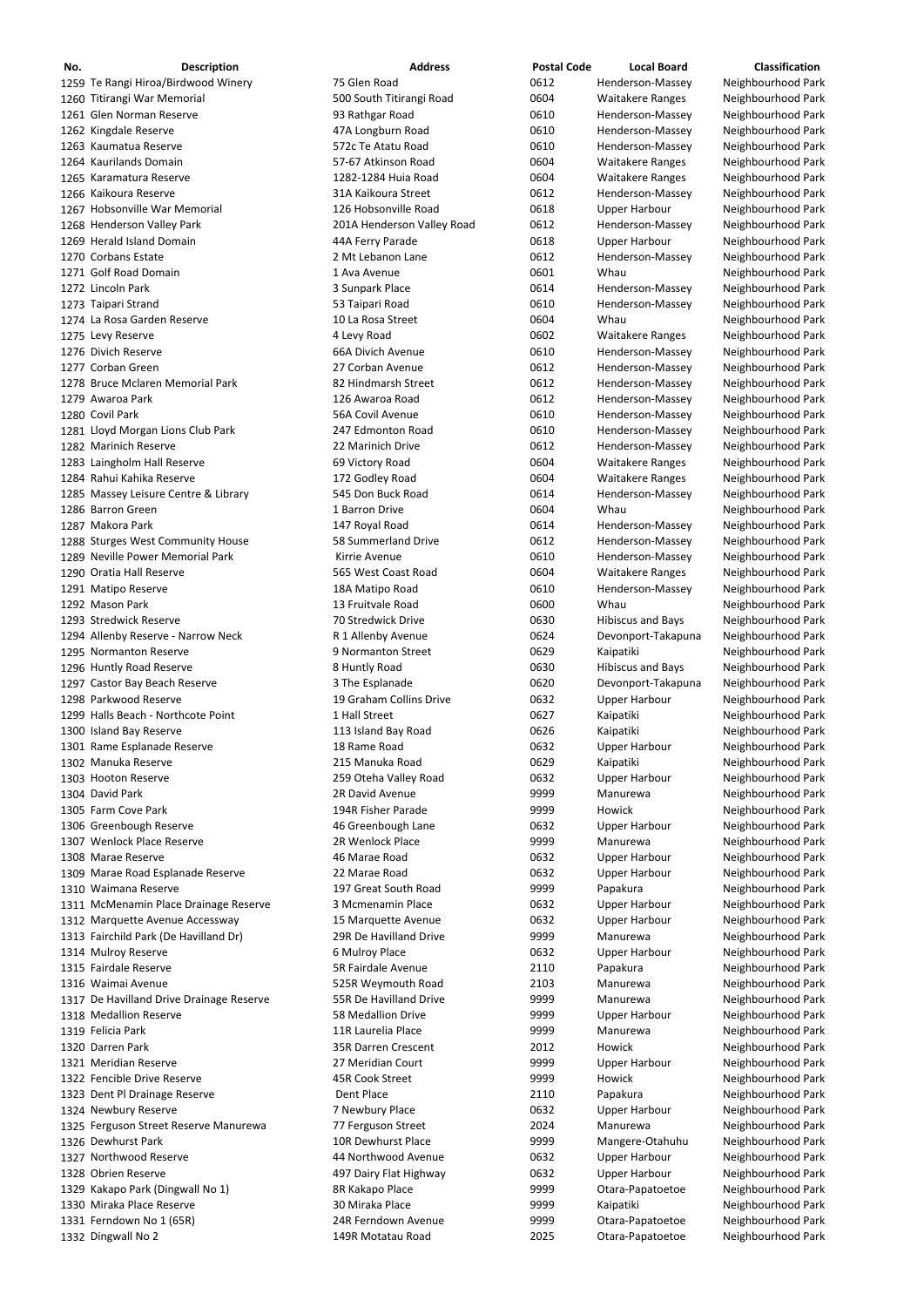| No. | <b>Description</b>                    | <b>Address</b>             | <b>Postal Code</b> | <b>Local Board</b>   | <b>Classification</b> |
|-----|---------------------------------------|----------------------------|--------------------|----------------------|-----------------------|
|     | 1333 Oak Manor Reserve                | 18 Oak Manor Drive         | 0632               | <b>Upper Harbour</b> | Neighbourhood Park    |
|     | 1334 Ferguson Street Reserve Mangere  | 33R Ferguson Street        | 2024               | Mangere-Otahuhu      | Neighbourhood Park    |
|     | 1335 Dissmeyer Park                   | 18R Dissmeyer Drive        | 2023               | Otara-Papatoetoe     | Neighbourhood Park    |
|     | 1336 Waitoa Reserve                   | 13 Waitoa Street           | 9999               | Franklin             | Neighbourhood Park    |
|     | 1337 Oratau Reserve                   | 13 Oratau Place            | 0632               | <b>Upper Harbour</b> | Neighbourhood Park    |
|     | 1338 Onya Reserve                     | 5 Kittiwake Drive          | 0632               | <b>Upper Harbour</b> | Neighbourhood Park    |
|     | 1339 Feasegate Park                   | 27R Dagenham Street        | 9999               | Manurewa             | Neighbourhood Park    |
|     | 1340 Obrien Reserve North             | 17 O'Brien Road            | 0793               | <b>Upper Harbour</b> | Neighbourhood Park    |
|     | 1341 Donnell Corner Park              | 1R Donnell Avenue          | 9999               | Mangere-Otahuhu      | Neighbourhood Park    |
|     | 1342 Orchard Reserve - Greenhithe     | 18 Almond Grove            | 0632               | <b>Upper Harbour</b> | Neighbourhood Park    |
|     | 1343 Derrimore Park                   | 6R Derrimore Heights       | 9999               | Otara-Papatoetoe     | Neighbourhood Park    |
|     | 1344 Oteha Valley Reserve             | 321 Oteha Valley Road      | 9999               | <b>Upper Harbour</b> | Neighbourhood Park    |
|     | 1345 Wakefield Road Reserve           | 9R Wakefield Road          | 9999               | Mangere-Otahuhu      | Neighbourhood Park    |
|     | 1346 Dalwhinnie Park                  | 51R Dalwhinnie Parade      | 2010               | Howick               | Neighbourhood Park    |
|     | 1347 Walmsley Road Reserve            | 21R Walmsley Road          | 1071               | Mangere-Otahuhu      | Neighbourhood Park    |
|     | 1348 Outlook Reserve                  | 36 Outlook Road            | 0632               | <b>Upper Harbour</b> | Neighbourhood Park    |
|     | 1349 Dominion Reserve                 | 280R Dominion Road         | 9999               | Papakura             | Neighbourhood Park    |
|     | 1350 Dairyland Park                   | 17R Dairyland Drive        | 9999               | Howick               | Neighbourhood Park    |
|     | 1351 Palm Hill                        | 24 Grenadine Place         | 0632               | <b>Upper Harbour</b> | Neighbourhood Park    |
|     | 1352 Clevedon Wharf Reserve           | 58R Clevedon-Kawakawa Road | 9999               | Franklin             | Neighbourhood Park    |
|     | 1353 Walpole Avenue Reserve           | 4R Walpole Avenue          | 9999               | Manurewa             | Neighbourhood Park    |
|     | 1354 Meharg Reserve                   | 20 Meharg Place            | 0632               | Upper Harbour        | Neighbourhood Park    |
|     | 1355 Clydesdale Park                  | 16R Leicester Parade       | 2014               | Howick               | Neighbourhood Park    |
|     | 1356 Cyril French Park                | 6R Baverstock Road         | 9999               | Howick               | Neighbourhood Park    |
|     | 1357 Walters Accessway                | 19R Walters Road           | 9999               | Papakura             | Neighbourhood Park    |
|     | 1358 Corsica Accessway                | 20R Corsica Way            | 2113               | Papakura             | Neighbourhood Park    |
|     | 1359 Malin Place Reserve              | 22 Malin Place             | 9999               | <b>Upper Harbour</b> | Neighbourhood Park    |
|     | 1360 Corta Bella Place Reserve        | 20R Corta Bella Place      | 9999               | Howick               | Neighbourhood Park    |
|     | 1361 Central Park                     | 144 Great South Road       | 1051               | Manurewa             | Neighbourhood Park    |
|     | 1362 Waimate Park                     | 39R Waimate Street         | 2023               | Otara-Papatoetoe     | Neighbourhood Park    |
|     | 1363 Mackwell Reserve                 | 28 Mackwell Road           | 0632               | <b>Upper Harbour</b> | Neighbourhood Park    |
|     | 1364 Guys Reserve                     | 181R Guys Road             | 9999               | Howick               | Neighbourhood Park    |
|     | 1365 Coachman Park                    | 25R Coachman Drive         | 9999               | Howick               | Neighbourhood Park    |
|     | 1366 Lucas Creek Scenic Reserve       | 4 Te Araroa Drive          | 0632               | <b>Upper Harbour</b> | Neighbourhood Park    |
|     | 1367 Cottingham Reserve               | 72W Cranmere Crescent      | 2024               | Mangere-Otahuhu      | Neighbourhood Park    |
|     | 1368 Parkhaven Reserve                | 80R Parkhaven Drive        | 9999               | Papakura             | Neighbourhood Park    |
|     | 1369 Greenhithe Upper Harbour Reserve | 322 Upper Harbour Drive    | 0632               | <b>Upper Harbour</b> | Neighbourhood Park    |
|     | 1370 Country Club Access Reserve      | <b>41R Golfland Drive</b>  | 2013               | Howick               | Neighbourhood Park    |
|     | 1371 Gully Reserve                    | 6 Lambir Place             | 0632               | <b>Upper Harbour</b> | Neighbourhood Park    |
|     | 1372 Clevedon War Memorial            | 44 Papakura-Clevedon Road  | 9999               | Franklin             | Neighbourhood Park    |
|     | 1373 Harrowglen Reserve               | 1004A East Coast Road      | 0630               | <b>Upper Harbour</b> | Neighbourhood Park    |
|     | 1374 Court Town Place Reserve         | 148 Bader Drive            | 9999               | Mangere-Otahuhu      | Neighbourhood Park    |
|     | 1375 Wimpey Street Reserve            | 19R Idlewild Avenue        | 9999               | Mangere-Otahuhu      | Neighbourhood Park    |
|     | 1376 Huntington Reserve               | 173 Kyle Road              | 0632               | <b>Upper Harbour</b> | Neighbourhood Park    |
|     | 1377 Coxhead Road Stream              | 45R Coxhead Road           | 2102               | Manurewa             | Neighbourhood Park    |
|     | 1378 Wing Park                        | 7 Wing Crescent            | 2110               | Papakura             | Neighbourhood Park    |
|     | 1379 Constellation Park               | 17R Intrepid Crescent      | 2018               | Franklin             | Neighbourhood Park    |
|     | 1380 Hosking Reserve                  | 463 Dairy Flat Highway     | 0632               | <b>Upper Harbour</b> | Neighbourhood Park    |
|     | 1381 Wintere Park                     | 34 Wintere Road            | 9999               | Otara-Papatoetoe     | Neighbourhood Park    |
|     | 1382 Crawford Road Reserve            | 1R Crawford Avenue         | 2022               | Mangere-Otahuhu      | Neighbourhood Park    |
|     | 1383 Kiwi Reserve                     | 22 Kiwi Road               | 0624               | Devonport-Takapuna   | Neighbourhood Park    |
|     | 1384 Houhere Reserve                  | 7 Houhere Close            | 0632               | <b>Upper Harbour</b> | Neighbourhood Park    |
|     | 1385 Croskery Rd Drainage Reserve     | 10R Croskery Road          | 9999               | Papakura             | Neighbourhood Park    |
|     | 1386 Lansdowne Reserve                | 19 Lansdowne Street        | 0622               | Devonport-Takapuna   | Neighbourhood Park    |
|     | 1387 Ilam Reserve                     | 2 Ilam Lane                | 0632               | <b>Upper Harbour</b> | Neighbourhood Park    |
|     | 1388 Cross Street Reserve             | <b>5R Cross Street</b>     | 9999               | Papakura             | Neighbourhood Park    |
|     | 1389 Marine Parade Reserve            | 11 Sir Peter Blake Parade  | 0622               | Devonport-Takapuna   | Neighbourhood Park    |
|     | 1390 Kanuka Reserve (Albany)          | 15 Bushlands Park Drive    | 0632               | <b>Upper Harbour</b> | Neighbourhood Park    |
|     | 1391 Cooper Street Reserve            | 20 Cooper Street           | 9999               | Franklin             | Neighbourhood Park    |
|     | 1392 Crown Park                       | 45R Cobham Crescent        | 0602               | Otara-Papatoetoe     | Neighbourhood Park    |
|     | 1393 Melrose Reserve                  | 26 Shoal Bay Road          | 9999               | Devonport-Takapuna   | Neighbourhood Park    |
|     | 1394 Gold Street Reserve              | 28 Gold Street             | 0632               | <b>Upper Harbour</b> | Neighbourhood Park    |
|     | 1395 Crestview Reserve                | 7R Crestview Rise          | 0630               | Papakura             | Neighbourhood Park    |
|     | 1396 Montgomery Reserve               | 21 Montgomery Avenue       | 0622               | Devonport-Takapuna   | Neighbourhood Park    |
|     | 1397 Kereru Reserve                   | 14 Kereru Grove            | 0632               | <b>Upper Harbour</b> | Neighbourhood Park    |
|     | 1398 Conifer Grove Reserve            | 199R Walter Strevens Drive | 9999               | Papakura             | Neighbourhood Park    |
|     | 1399 Ngataringa Bay Reserves          | 23 Jim Titchener Parade    | 9999               | Devonport-Takapuna   | Neighbourhood Park    |
|     | 1400 Kingfisher Esplanade Reserve     | 31 Kingfisher Grove        | 0632               | <b>Upper Harbour</b> | Neighbourhood Park    |
|     | 1401 Cornwall Road Reserve            | <b>Cornwall Road</b>       | 9999               | Franklin             | Neighbourhood Park    |
|     | 1402 Northboro Reserve                | 39 Northboro Road          | 0622               | Devonport-Takapuna   | Neighbourhood Park    |
|     | 1403 Kingfisher Reserve               | 13 Kingfisher Grove        | 0632               | <b>Upper Harbour</b> | Neighbourhood Park    |
|     | 1404 Cyclamen Park                    | 15R Cyclamen Road          | 9999               | Mangere-Otahuhu      | Neighbourhood Park    |
|     | 1405 Norwood Road Esplanade Reserve   | 57 Norwood Road            | 0622               | Devonport-Takapuna   | Neighbourhood Park    |
|     | 1406 Koki Reserve                     | 6 Koki Road                | 0632               | <b>Upper Harbour</b> | Neighbourhood Park    |
|     |                                       |                            |                    |                      |                       |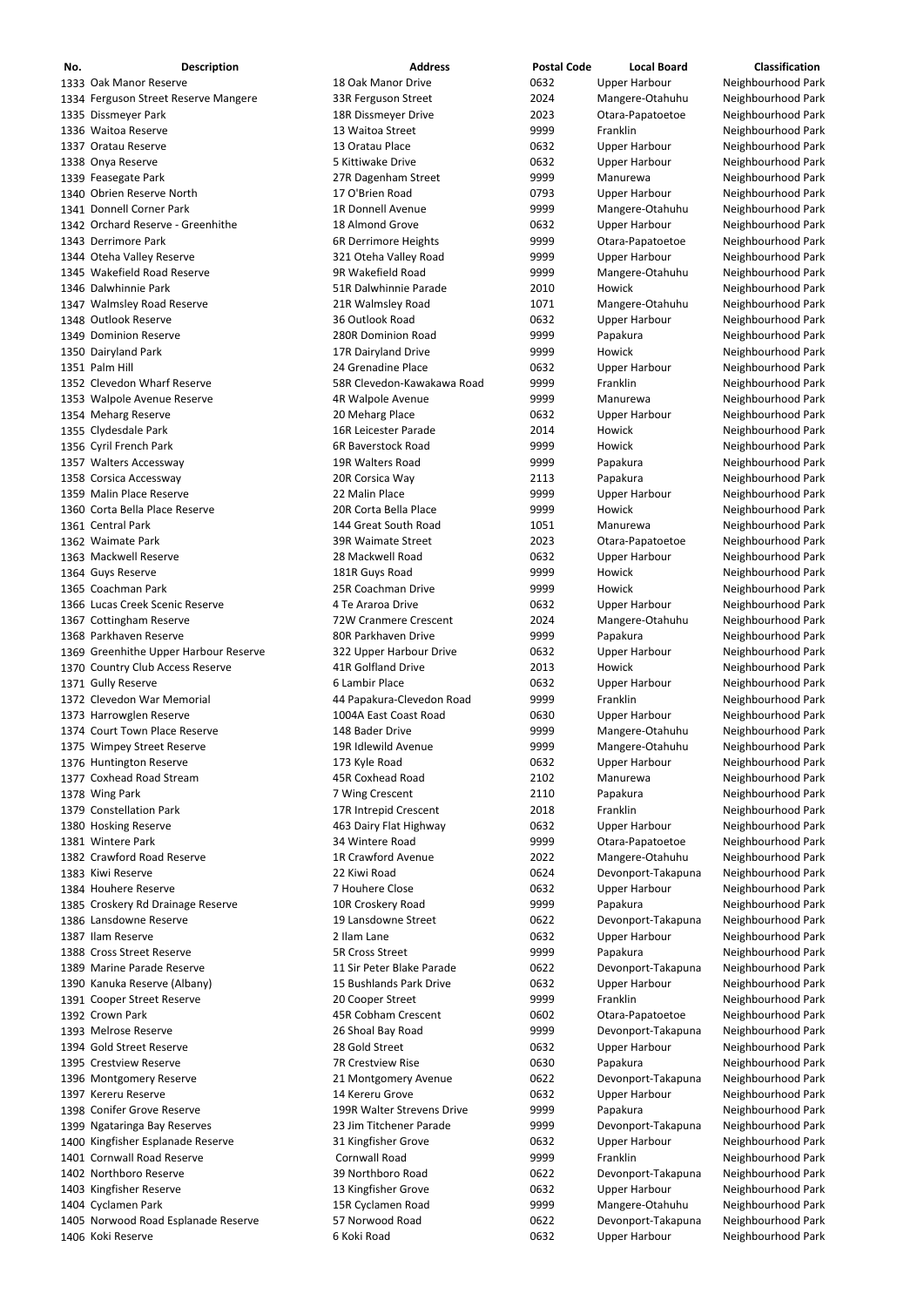| No. | <b>Description</b>                           | <b>Address</b>             | <b>Postal Code</b> | <b>Local Board</b>       | <b>Classification</b> |
|-----|----------------------------------------------|----------------------------|--------------------|--------------------------|-----------------------|
|     | 1407 Clarks Beach Walkway Reserve No.2       | Stella Drive               | 2122               | Franklin                 | Neighbourhood Park    |
|     | 1408 Frobisher Park                          | 369R Roscommon Road        | 9999               | Manurewa                 | Neighbourhood Park    |
|     | 1409 Kyle Road Esplanade Reserve             | 29 Pitoitoi Avenue         | 0632               | <b>Upper Harbour</b>     | Neighbourhood Park    |
|     | 1410 Fulmen Accessway                        | 11R Fulmen Place           | 2110               | Papakura                 | Neighbourhood Park    |
|     | 1411 Kyle Road Reserve                       | 38 Admirals Court Drive    | 0632               | <b>Upper Harbour</b>     | Neighbourhood Park    |
|     | 1412 ONeills Park                            | 2 Bayswater Avenue         | 0622               | Devonport-Takapuna       | Neighbourhood Park    |
|     |                                              |                            | 9999               |                          |                       |
|     | 1413 Gadsby Park                             | 121R Gadsby Road           |                    | Mangere-Otahuhu          | Neighbourhood Park    |
|     | 1414 Lady Phoenix Reserve                    | 38 Kittiwake Drive         | 0632               | <b>Upper Harbour</b>     | Neighbourhood Park    |
|     | 1415 Philomel Reserve                        | 39 Philomel Crescent       | 0622               | Devonport-Takapuna       | Neighbourhood Park    |
|     | 1416 Galloway Park                           | 22R Galloway Crescent      | 9999               | Howick                   | Neighbourhood Park    |
|     | 1417 Laurel Oak Reserve                      | 44 Laurel Oak Drive        | 0632               | <b>Upper Harbour</b>     | Neighbourhood Park    |
|     | 1418 Plymouth Reserve                        | 9 Plymouth Crescent        | 0622               | Devonport-Takapuna       | Neighbourhood Park    |
|     | 1419 Lorikeet Reserve                        | 16 Lorikeet Place          | 0632               | <b>Upper Harbour</b>     | Neighbourhood Park    |
|     | 1420 Queens Parade Reserve                   | 3 Queens Parade            | 0624               | Devonport-Takapuna       | Neighbourhood Park    |
|     | 1421 Kiwi-House Park (House Avenue Reserve)  | 49R Kiwi Esplanade         | 2022               | Mangere-Otahuhu          | Neighbourhood Park    |
|     | 1422 Quinton Park                            | 1 Sir Peter Blake Parade   | 0622               |                          |                       |
|     |                                              |                            |                    | Devonport-Takapuna       | Neighbourhood Park    |
|     | 1423 Clevedon Kawakawa Bridge Espl Reserve   | 49R Clevedon Kawakawa Road | 9999               | Franklin                 | Neighbourhood Park    |
|     | 1424 Lucas Esplanade Reserve                 | 361 Lucas Heights          | 0632               | <b>Upper Harbour</b>     | Neighbourhood Park    |
|     | 1425 Sandy Bay Reserve                       | 7 Sandy Bay Road           | 0622               | Devonport-Takapuna       | Neighbourhood Park    |
|     | 1426 Kimberly Grove                          | 16 Kimberly Grove          | 0632               | <b>Upper Harbour</b>     | Neighbourhood Park    |
|     | 1427 St Leonards Beach                       | 6 St Leonards Road         | 0622               | Devonport-Takapuna       | Neighbourhood Park    |
|     | 1428 Motorway Buffer Reserve                 | 41 Sylvan Avenue           | 9999               | Kaipatiki                | Neighbourhood Park    |
|     | 1429 Clutha Park                             | <b>5R Clutha Crescent</b>  | 9999               | Otara-Papatoetoe         | Neighbourhood Park    |
|     | 1430 Neptune Avenue Reserve                  | 38 Neptune Avenue          | 0626               | Kaipatiki                | Neighbourhood Park    |
|     |                                              |                            |                    |                          |                       |
|     | 1431 Hulls Reserve                           | 589R Great South Road      | 9999               | Papakura                 | Neighbourhood Park    |
|     | 1432 Tiri Reserve                            | 75A Tiri Road              | 0930               | <b>Hibiscus and Bays</b> | Neighbourhood Park    |
|     | 1433 Huntington Park                         | 30R Huntington Park Drive  | 0632               | Howick                   | Neighbourhood Park    |
|     | 1434 Stanley Point Esplanade Reserve         | 69 Stanley Point Road      | 0624               | Devonport-Takapuna       | Neighbourhood Park    |
|     | 1435 Cloverlea Recreation Reserve            | 10 Jackson Place           | 2113               | Franklin                 | Neighbourhood Park    |
|     | 1436 Stanley Point / Cyril Bassett Lookout   | 87 Stanley Point Road      | 0624               | Devonport-Takapuna       | Neighbourhood Park    |
|     | 1437 Fort Takapuna Reserve                   | 170 Vauxhall Road          | 9999               | Devonport-Takapuna       | Neighbourhood Park    |
|     | 1438 Matakatia Parade Beachfront Reserve     | Matakatia Parade           | 0930               | <b>Hibiscus and Bays</b> | Neighbourhood Park    |
|     | 1439 Hooper Ave Recreation Reserve           | 36 Hooper Avenue           | 2113               | Franklin                 | Neighbourhood Park    |
|     |                                              |                            |                    |                          |                       |
|     | 1440 Torpedo Bay Reserve                     | R42 King Edward Parade     | 0624               | Devonport-Takapuna       | Neighbourhood Park    |
|     | 1441 Kawerau Reserve                         | 44 Kawerau Avenue          | 0624               | Devonport-Takapuna       | Neighbourhood Park    |
|     | 1442 Matakatia Scenic Reserve                | 74 Matakatia Parade        | 0930               | <b>Hibiscus and Bays</b> | Neighbourhood Park    |
|     | 1443 Hill Park                               | 56 Kawerau Avenue          | 9999               | Devonport-Takapuna       | Neighbourhood Park    |
|     | 1444 Zita Reserve                            | 25 Zita Avenue             | 0930               | <b>Hibiscus and Bays</b> | Neighbourhood Park    |
|     | 1445 Clarks Beach Walkway Reserve No.1       | 47 Stevenson Road          | 2122               | Franklin                 | Neighbourhood Park    |
|     | 1446 Gair Lookout                            | 188 Lake Road              | 0622               | Devonport-Takapuna       | Neighbourhood Park    |
|     | 1447 Belle-Mer Place                         | 26 Belle-Mer Place         | 0930               | <b>Hibiscus and Bays</b> | Neighbourhood Park    |
|     | 1448 Fraser Reserve                          | 17 Fraser Road             | 0624               | Devonport-Takapuna       | Neighbourhood Park    |
|     |                                              |                            |                    |                          |                       |
|     | 1449 Dacre Grove Reserve                     | 13 Dacre Grove             | 0930               | <b>Hibiscus and Bays</b> | Neighbourhood Park    |
|     | 1450 Hyperion Park                           | 32R Hyperion Drive         | 2105               | Manurewa                 | Neighbourhood Park    |
|     | 1451 Farnell-Cascaden Reserve                | 19 Farnell Place           | 0930               | <b>Hibiscus and Bays</b> | Neighbourhood Park    |
|     | 1452 Okoromai-Clansman Reserve               | 29 Okoromai Views          | 0930               | <b>Hibiscus and Bays</b> | Neighbourhood Park    |
|     | 1453 Correa Park                             | 46R Aronia Way             | 9999               | Manurewa                 | Neighbourhood Park    |
|     | 1454 Imrie Park                              | 14R Imrie Avenue           | 2022               | Mangere-Otahuhu          | Neighbourhood Park    |
|     | 1455 Pinecrest Drive                         | 326 Pinecrest Drive        | 0930               | <b>Hibiscus and Bays</b> | Neighbourhood Park    |
|     | 1456 Ina Ville Drive Reserve                 | 21 Ina Ville Drive         | 2113               | Franklin                 | Neighbourhood Park    |
|     | 1457 Walter Strevens Reserve                 | 101R Walter Stevens Drive  | 9999               | Papakura                 | Neighbourhood Park    |
|     |                                              |                            | 0930               |                          | Neighbourhood Park    |
|     | 1458 Shakespear Esplanade Reserve            | Shakespear Road            |                    | <b>Hibiscus and Bays</b> |                       |
|     | 1459 Manukau Foreshore East Cycleway         | Hugo Johnston Drive        | 1061               | Maungakiekie-Tamaki      | Neighbourhood Park    |
|     | 1460 Windfola Parkway Reserve                | 20R Windfola Parkway       | 9999               | Papakura                 | Neighbourhood Park    |
|     | 1461 Alice Eaves Scenic Reserve              | 2 Old North Road           | 0931               | <b>Hibiscus and Bays</b> | Neighbourhood Park    |
|     | 1462 Ascot Way Reserve                       | Ambassador Glade           | 0931               | <b>Hibiscus and Bays</b> | Neighbourhood Park    |
|     | 1463 Portman Road Reserve                    | 25 Portman Road            | 1060               | Maungakiekie-Tamaki      | Neighbourhood Park    |
|     | 1464 Honey Park                              | 6R Honey Place             | 2103               | Manurewa                 | Neighbourhood Park    |
|     | 1465 Woolfield Park                          | 75R Woolfield Road         | 2025               | Otara-Papatoetoe         | Neighbourhood Park    |
|     | 1466 Brunton Park Reserve                    | 17A West Hoe Road          | 0931               | <b>Hibiscus and Bays</b> | Neighbourhood Park    |
|     |                                              | 17 Shore Road              | 1050               | Orakei                   | Neighbourhood Park    |
|     | 1467 Judge Arney Reserve                     |                            |                    |                          |                       |
|     | 1468 Wordsworth Road Reserve                 | 56R Wordsworth Road        | 9999               | Manurewa                 | Neighbourhood Park    |
|     | 1469 Centreway & Florence Reserve Corner     | <b>Florence Avenue</b>     | 0932               | <b>Hibiscus and Bays</b> | Neighbourhood Park    |
|     | 1470 Stones Throw Park                       | 63 Searle Street           | 1072               | Orakei                   | Neighbourhood Park    |
|     | 1471 Centreway Reserve                       | 60 Centreway Road          | 0931               | <b>Hibiscus and Bays</b> | Neighbourhood Park    |
|     | 1472 Lava Flow Park                          | 7 Emilia Nixon Lane        | 1072               | Orakei                   | Neighbourhood Park    |
|     | 1473 Hillcrest Grove Reserve                 | 73R Hill Road              | 2102               | Manurewa                 | Neighbourhood Park    |
|     | 1474 West St/ Harris St Corner Reserve       | <b>West Street</b>         | 9999               | Franklin                 | Neighbourhood Park    |
|     | 1475 Teal Park                               | 4A Tamaki Drive            | 1071               | Waitemata                | Neighbourhood Park    |
|     |                                              |                            |                    |                          |                       |
|     | 1476 Hillside Park                           | 57R Hillside Road          | 2025               | Otara-Papatoetoe         | Neighbourhood Park    |
|     | 1477 Crocodile Island                        | <b>Settlers Grove</b>      | 0932               | <b>Hibiscus and Bays</b> | Neighbourhood Park    |
|     | 1478 Hilltop Park                            | 17R Hilltop Road           | 9999               | Howick                   | Neighbourhood Park    |
|     | 1479 Yates Park                              | 79R Yates Road             | 2024               | Mangere-Otahuhu          | Neighbourhood Park    |
|     | 1480 The Esplanade - Manly Beachfront (West) | 10 Cross Street            | 0930               | <b>Hibiscus and Bays</b> | Neighbourhood Park    |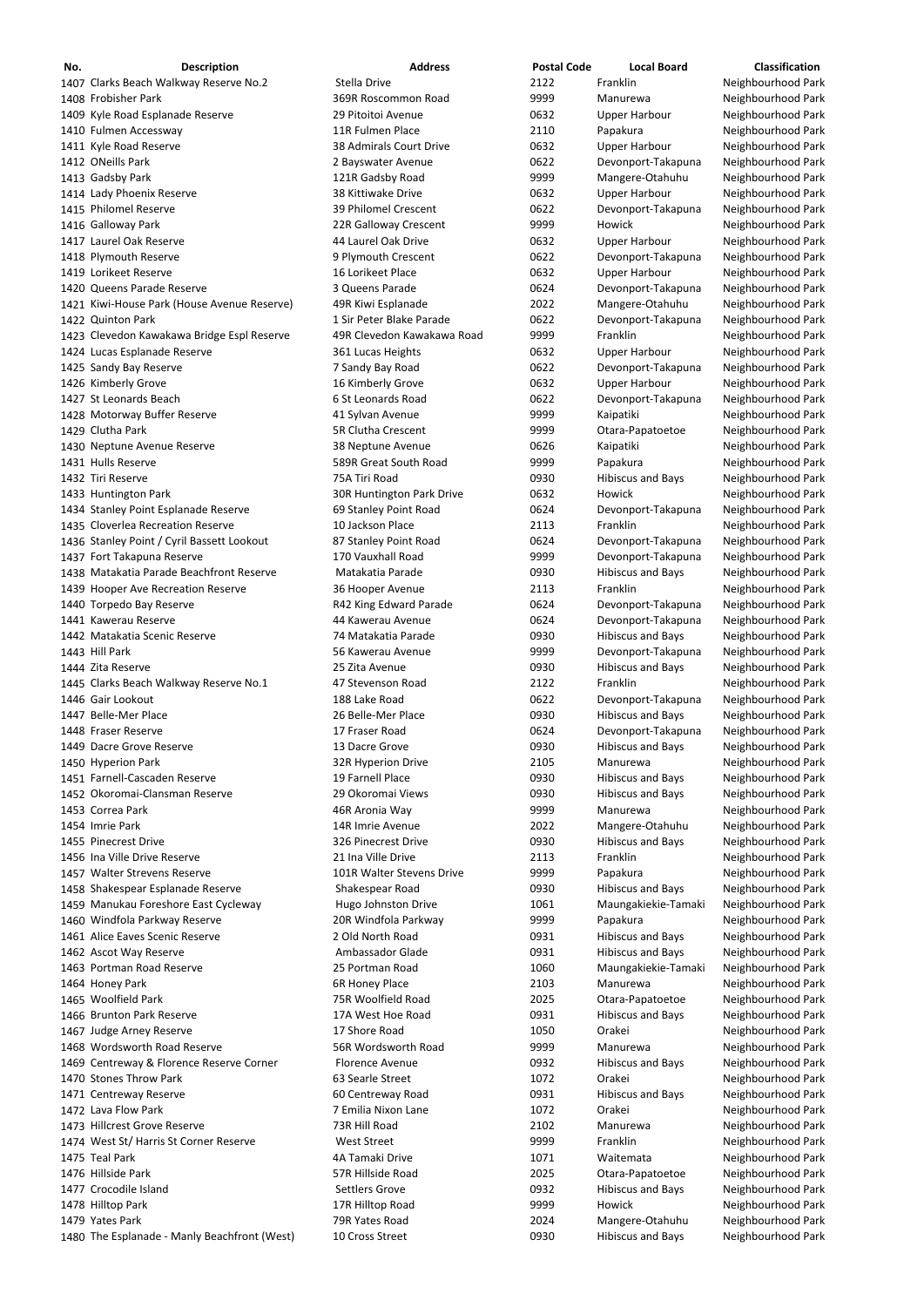| No. | <b>Description</b>                           | <b>Address</b>               | <b>Postal Code</b> | <b>Local Board</b>       | <b>Classification</b> |
|-----|----------------------------------------------|------------------------------|--------------------|--------------------------|-----------------------|
|     | 1481 Himalaya Park                           | 6R Himalaya Drive            | 2012               | Howick                   | Neighbourhood Park    |
|     | 1482 Ernest Davis Lookout                    | 114 Anzac Avenue             | 1010               | Waitemata                | Neighbourhood Park    |
|     | 1483 Yeoman Park                             | 17R Yeoman Place             | 9999               | Howick                   | Neighbourhood Park    |
|     | 1484 The Esplanade - Manly Beachfront (East) | 33 Brown Street              | 0930               | <b>Hibiscus and Bays</b> | Neighbourhood Park    |
|     | 1485 Hinau Reserve - Papakura                | 1R Hinau Road                | 2113               | Papakura                 | Neighbourhood Park    |
|     | 1486 Swann Beach Reserve                     | 31a Swann Beach Road         | 0930               | <b>Hibiscus and Bays</b> | Neighbourhood Park    |
|     | 1487 Te Awaawa O Makoha                      | 53 Korora Road               | 1081               | Waiheke                  | Neighbourhood Park    |
|     | 1488 Sundown Reserve                         | 862a Whangaparaoa Road       | 0930               | <b>Hibiscus and Bays</b> | Neighbourhood Park    |
|     | 1489 Aramoana Reserve                        | 76 Aramoana Avenue           | 9999               | Devonport-Takapuna       | Neighbourhood Park    |
|     | 1490 Plantation Reserve (GBI)                | 4 Gray Road                  | 0991               | <b>Great Barrier</b>     | Neighbourhood Park    |
|     | 1491 Holmes Road Reserve                     | 33R Holmes Road              | 9999               | Manurewa                 | Neighbourhood Park    |
|     | 1492 Otanerua Reserve                        | 19A Otanerua Road            | 0931               |                          |                       |
|     |                                              | 26 Bardia Street             | 0622               | <b>Hibiscus and Bays</b> | Neighbourhood Park    |
|     | 1493 Bardia Esplanade Reserve                |                              |                    | Devonport-Takapuna       | Neighbourhood Park    |
|     | 1494 Okupu Reserve 1                         | <b>Blind Bay Road</b>        | 0991               | <b>Great Barrier</b>     | Neighbourhood Park    |
|     | 1495 Bayswater Esplanade Reserve             | <b>Beresford Street</b>      | 0622               | Devonport-Takapuna       | Neighbourhood Park    |
|     | 1496 Whangaparapara Lodge Reserve            | Whangaparapara Road          | 0991               | <b>Great Barrier</b>     | Neighbourhood Park    |
|     | 1497 Alverna Heights                         | Alverna Heights View         | 9999               | <b>Hibiscus and Bays</b> | Neighbourhood Park    |
|     | 1498 Hillside South Park                     | 151R Hillside Road           | 9999               | Otara-Papatoetoe         | Neighbourhood Park    |
|     | 1499 Blair Park (Stanley Point)              | 96 Stanley Point Road        | 0624               | Devonport-Takapuna       | Neighbourhood Park    |
|     | 1500 Buccaneer Court Recreation Reserve      | 2 Buccaneer Street           | 1041               | <b>Hibiscus and Bays</b> | Neighbourhood Park    |
|     | 1501 Half Moon Rise Park                     | 7R Half Moon Rise            | 9999               | Howick                   | Neighbourhood Park    |
|     | 1502 Calliope Reserve                        | 131 Calliope Road            | 0624               | Devonport-Takapuna       | Neighbourhood Park    |
|     | 1503 Castaway Place - Admiralty Rise         | 20 Castaway Place            | 0930               | <b>Hibiscus and Bays</b> | Neighbourhood Park    |
|     | 1504 Half Moon Bay Walkways                  | 14R Argo Drive               | 9999               | Howick                   | Neighbourhood Park    |
|     | 1505 Dacre Park                              | 29 Lake Road                 | 0624               | Devonport-Takapuna       | Neighbourhood Park    |
|     | 1506 Cremorne Road Reserve                   | <b>Cremorne Street</b>       | 1011               | Waitemata                | Neighbourhood Park    |
|     | 1507 Duders Beach                            | 31 King Edward Parade        | 0624               | Devonport-Takapuna       | Neighbourhood Park    |
|     | 1508 Gulf Harbour Marina Hammerhead Reserve  | 1346 Laurie Southwick Parade | 9999               | <b>Hibiscus and Bays</b> | Neighbourhood Park    |
|     | 1509 Harry Dansey Park                       | 126 Wellington Street        | 1011               | Waitemata                | Neighbourhood Park    |
|     | 1510 Wyllie Park                             | 111R Wyllie Road             | 9999               | Otara-Papatoetoe         | Neighbourhood Park    |
|     | 1511 Pompallier Reserve                      | 7 Pompallier Terrace         | 9999               | Waitemata                | Neighbourhood Park    |
|     | 1512 Ardern Lookout Reserve                  | 80 Ardern Avenue             | 0932               | <b>Hibiscus and Bays</b> | Neighbourhood Park    |
|     | 1513 Gulf Harbour Village Reserve            | Harbour Village Drive        | 9999               | <b>Hibiscus and Bays</b> | Neighbourhood Park    |
|     | 1514 Wharf Reserve - Waiheke                 | 5 Wharf Road                 | 1081               | Waiheke                  | Neighbourhood Park    |
|     | 1515 Arklow Reserve                          | 609 Whangaparaoa Road        | 0932               | <b>Hibiscus and Bays</b> | Neighbourhood Park    |
|     | 1516 Kensington Terrace Reserve              | 30 Kensington Terrace        | 1024               | <b>Hibiscus and Bays</b> | Neighbourhood Park    |
|     | 1517 Park Road Reserve                       | 24 Moana Avenue              | 1081               | Waiheke                  | Neighbourhood Park    |
|     | 1518 Brookvale Reserve                       | <b>Brookvale Park</b>        | 0932               | <b>Hibiscus and Bays</b> | Neighbourhood Park    |
|     | 1519 Makora South Reserve                    | 60 The Esplanade             | 1081               | Waiheke                  | Neighbourhood Park    |
|     | 1520 Inlet Reserve                           |                              | 9999               | Papakura                 | Neighbourhood Park    |
|     |                                              | 2R Longford Park Drive       |                    |                          |                       |
|     | 1521 Regency Park Drive Plantation Reserve   | <b>Regency Park Drive</b>    | 9999               | <b>Hibiscus and Bays</b> | Neighbourhood Park    |
|     | 1522 England Reserve                         | 10 England Street            | 1011               | Waitemata                | Neighbourhood Park    |
|     | 1523 Innismara Park                          | 11R Innismara Avenue         | 9999               | Manurewa                 | Neighbourhood Park    |
|     | 1524 Brandon Reserve - Manly                 | 15 Brandon Road              | 0930               | <b>Hibiscus and Bays</b> | Neighbourhood Park    |
|     | 1525 Owhanake Reserve                        | 69 Korora Road               | 1081               | Waiheke                  | Neighbourhood Park    |
|     | 1526 Intrepid Crescent Reserve               | 116R Beachlands Road         | 2018               | Franklin                 | Neighbourhood Park    |
|     | 1527 Owens Reserve                           | 49 Brixton Road              | 0930               | <b>Hibiscus and Bays</b> | Neighbourhood Park    |
|     | 1528 Lockington Green                        | 2 Neta Grove                 | 0612               | Henderson-Massey         | Neighbourhood Park    |
|     | 1529 Isabella Drive Local Purpose Reserve    | 50 Isabella Drive            | 2113               | Franklin                 | Neighbourhood Park    |
|     | 1530 Ngahue Reserve                          | 62 College Road              | 1072               | Orakei                   | Neighbourhood Park    |
|     | 1531 Browns Walk Reserve                     | 13 Brown Street              | 0930               | <b>Hibiscus and Bays</b> | Neighbourhood Park    |
|     | 1532 Kelman Square                           | 38 Kelman Road               | 0602               | Whau                     | Neighbourhood Park    |
|     | 1533 Isabella Drive Recreational Reserve     | 2430 Isabella Drive          | 2113               | Franklin                 | Neighbourhood Park    |
|     | 1534 Beaufort Reserve                        | 12R Beaufort Place           | 2025               | Otara-Papatoetoe         | Neighbourhood Park    |
|     | 1535 Garroway Green Reserve                  | 44 Glengarry Road            | 0930               | <b>Hibiscus and Bays</b> | Neighbourhood Park    |
|     | 1536 Burrell Ocean View Walkway              | Ocean View Road              | 1081               | Waiheke                  | Neighbourhood Park    |
|     | 1537 Kemp Park                               | 60 Kemp Road                 | 0614               | Henderson-Massey         | Neighbourhood Park    |
|     | 1538 Little Manly Beach Reserve              | 899A Whangaparaoa Road       | 0930               | <b>Hibiscus and Bays</b> | Neighbourhood Park    |
|     | 1539 Sea View Road Reserve                   | Sea View Road                | 1081               | Waiheke                  | Neighbourhood Park    |
|     | 1540 Kervil Park                             | 652 Te Atatu Road            | 0610               | Henderson-Massey         | Neighbourhood Park    |
|     | 1541 Manly Park                              | 60 Laurence Street           | 0930               | <b>Hibiscus and Bays</b> | Neighbourhood Park    |
|     | 1542 Highland Park                           | 35R Highland Park Drive      | 2010               | Howick                   | Neighbourhood Park    |
|     | 1543 Trig Hill Victoria South Walkway        | 81 Trig Hill Road            | 1081               | Waiheke                  | Neighbourhood Park    |
|     | 1544 Hickeys Recreation Reserve              | 4 Paerata Road               | 2113               | Franklin                 | Neighbourhood Park    |
|     | 1545 Moreton Drive Bush Reserve              | 6 Moreton Drive              | 0930               | <b>Hibiscus and Bays</b> | Neighbourhood Park    |
|     | 1546 Victoria Reserve                        | 26A Victoria Road North      | 1081               | Waiheke                  | Neighbourhood Park    |
|     | 1547 Gloucester Road Reserve                 | 92 Gloucester Road           | 9999               | Manurewa                 | Neighbourhood Park    |
|     | 1548 Golden Acre Park                        | 24R Solent Street            | 9999               | Mangere-Otahuhu          | Neighbourhood Park    |
|     | 1549 Shuttleworth Reserve                    | 50 Shuttleworth Place        | 0930               | <b>Hibiscus and Bays</b> | Neighbourhood Park    |
|     |                                              | <b>Wharf Road</b>            | 1081               | Waiheke                  |                       |
|     | 1550 Wharf Road Wilma Road Walkway           |                              |                    |                          | Neighbourhood Park    |
|     | 1551 Robert Knox Memorial Park               | Knox Road                    | 0612               | <b>Waitakere Ranges</b>  | Neighbourhood Park    |
|     | 1552 Golfland Park                           | 111R Golfland Drive          | 2013               | Howick                   | Neighbourhood Park    |
|     | 1553 Upland Road Walkway                     | 46 Omiha Road                | 1081               | Waiheke                  | Neighbourhood Park    |
|     | 1554 South Avenue Reserve                    | 9 South Avenue               | 0930               | <b>Hibiscus and Bays</b> | Neighbourhood Park    |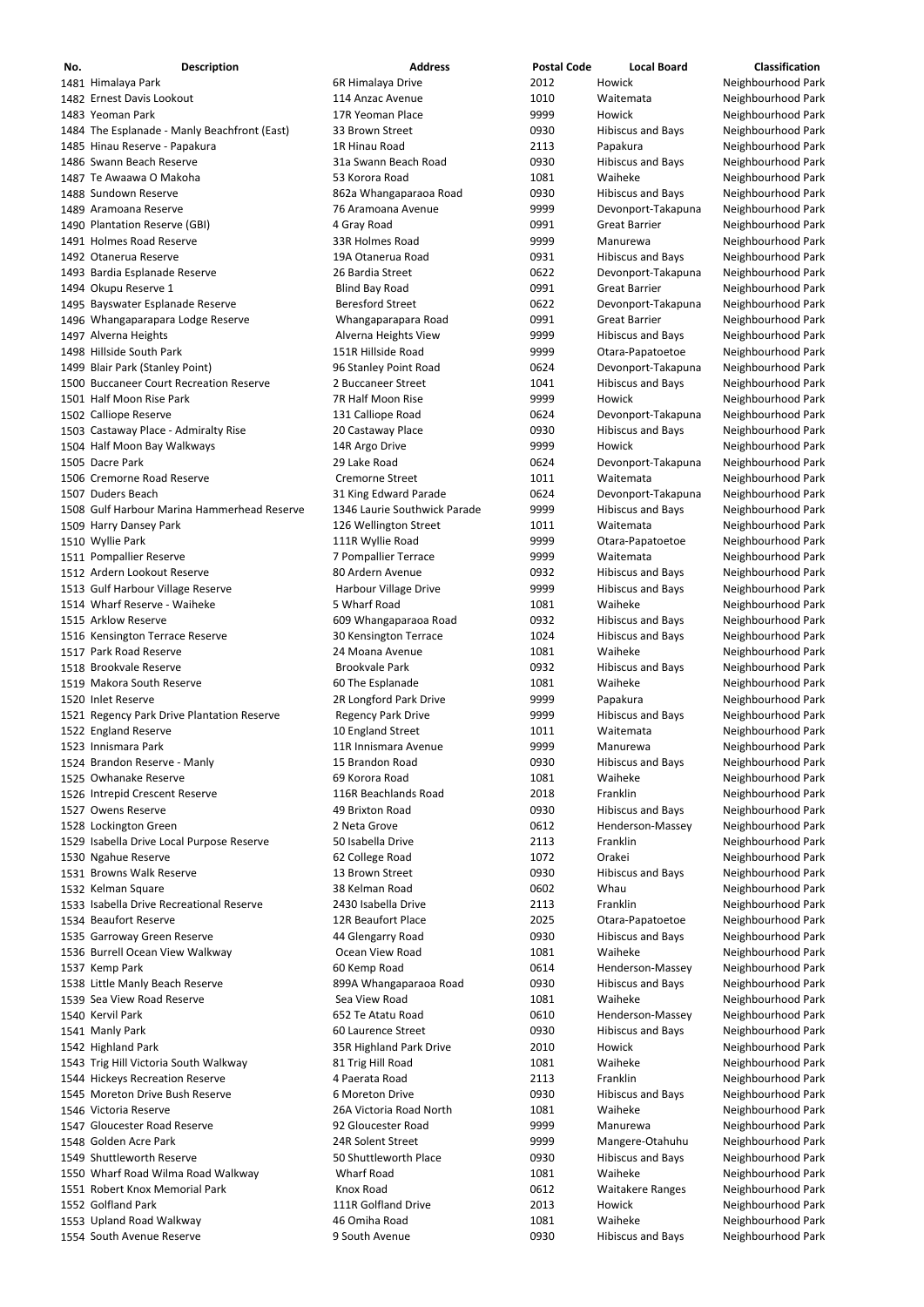| No. | <b>Description</b>                           | <b>Address</b>                   | <b>Postal Code</b> | <b>Local Board</b>       | <b>Classification</b> |
|-----|----------------------------------------------|----------------------------------|--------------------|--------------------------|-----------------------|
|     | 1555 Hill Road Crescent Road East            | 77 Crescent Road East            | 1081               | Waiheke                  | Neighbourhood Park    |
|     | 1556 Regency Park Drive Reserve              | 68 Regency Park Drive            | 0930               | <b>Hibiscus and Bays</b> | Neighbourhood Park    |
|     | 1557 Jelas/Moffat Esplanade Reserve          | Longmore Lane                    | 0932               | <b>Hibiscus and Bays</b> | Neighbourhood Park    |
|     | 1558 Goodwood Drive Reserve                  | 6R Goodwood Drive                | 9999               | Manurewa                 | Neighbourhood Park    |
|     | 1559 Kotinga Reserve                         | 12 Kotinga Avenue                | 0602               | <b>Waitakere Ranges</b>  | Neighbourhood Park    |
|     | 1560 Albert Crescent Wharf Road Walkw        | <b>Albert Crescent</b>           | 1081               | Waiheke                  | Neighbourhood Park    |
|     | 1561 Kinloch Reserve                         | 385 Hibiscus Coast Highway       | 0932               | <b>Hibiscus and Bays</b> | Neighbourhood Park    |
|     | 1562 Owhanake Matiatia Walkway               | 66 Korora Road                   | 1081               | Waiheke                  | Neighbourhood Park    |
|     | 1563 Lakeside Reserve                        | Lakeside Drive                   | 0931               | <b>Hibiscus and Bays</b> | Neighbourhood Park    |
|     | 1564 Kaurimu Park                            | 39 Wirihana Road                 | 0604               | <b>Waitakere Ranges</b>  | Neighbourhood Park    |
|     | 1565 Bay Street & corner William Bayes Place | 90 Bay Street                    | 9999               | <b>Hibiscus and Bays</b> | Neighbourhood Park    |
|     | 1566 Gordon Park                             | 18R Gordon Road                  | 1062               | Otara-Papatoetoe         | Neighbourhood Park    |
|     | 1567 Chelverton Reserve                      | 17A Chelverton Terrace           | 9999               | <b>Hibiscus and Bays</b> | Neighbourhood Park    |
|     | 1568 Grahams Bch Domain & Bowls Club         | <b>Grahams Beach Road</b>        | 9999               | Franklin                 | Neighbourhood Park    |
|     | 1569 Chenery Road Esplanade Accessway        |                                  | 9999               |                          |                       |
|     |                                              | Chenery Road                     |                    | <b>Hibiscus and Bays</b> | Neighbourhood Park    |
|     | 1570 Laingholm Scenic Reserve                | Sandys Parade                    | 0604               | <b>Waitakere Ranges</b>  | Neighbourhood Park    |
|     | 1571 Wellington Street Reserve               | 153 Wellington Street            | 1011               | Waitemata                | Neighbourhood Park    |
|     | 1572 Te Toki Reserve                         | 12 Wilma Road                    | 1081               | Waiheke                  | Neighbourhood Park    |
|     | 1573 Gilshennan Reserve                      | 35 Gilshennan Valley             | 1071               | <b>Hibiscus and Bays</b> | Neighbourhood Park    |
|     | 1574 Anderson Park (Grand Vue Road Reserve)  | 58R Grande Vue Road              | 2102               | Manurewa                 | Neighbourhood Park    |
|     | 1575 Glenelg Reserve                         | <b>Glenelg Road</b>              | 9999               | <b>Hibiscus and Bays</b> | Neighbourhood Park    |
|     | 1576 Keegan Park                             | 73 Keegan Drive                  | 0614               | Henderson-Massey         | Neighbourhood Park    |
|     | 1577 Watters Glen                            | <b>Queens Drive</b>              | 1081               | Waiheke                  | Neighbourhood Park    |
|     | 1578 Grayson Ave Reserve                     | 1R Grayson Avenue                | 2104               | Otara-Papatoetoe         | Neighbourhood Park    |
|     | 1579 Higham Ferrers Reserve                  | Higham Ferrers Place             | 9999               | <b>Hibiscus and Bays</b> | Neighbourhood Park    |
|     | 1580 Kayle Glen Walk                         | 10 Kayle Glen                    | 0618               | Henderson-Massey         | Neighbourhood Park    |
|     | 1581 Kuakarau Bay Forest                     | Te Whau Drive                    | 1081               | Waiheke                  | Neighbourhood Park    |
|     | 1582 Gracechurch Reserve                     | 17R Gracechurch Drive            | 2016               | <b>Howick</b>            | Neighbourhood Park    |
|     | 1583 Karaka Cove                             | 233 Whangaparaoa Road            | 9999               | <b>Hibiscus and Bays</b> | Neighbourhood Park    |
|     | 1584 Kawaka Reserve                          | <b>Atkinson Road</b>             | 0604               | <b>Waitakere Ranges</b>  | Neighbourhood Park    |
|     | 1585 Goodwin South Reserve                   | 235A Ocean View Road             | 1081               | Waiheke                  | Neighbourhood Park    |
|     |                                              |                                  | 9999               | <b>Hibiscus and Bays</b> | Neighbourhood Park    |
|     | 1586 Lucy Foster Lane-School Accessway       | Lucy Foster Lane                 |                    |                          |                       |
|     | 1587 Kawa Glade                              | 8 Kawaka Street                  | 0604               | <b>Waitakere Ranges</b>  | Neighbourhood Park    |
|     | 1588 Garratt Road Accessway                  | Garratt Road Accessway           | 9999               | Waiheke                  | Neighbourhood Park    |
|     | 1589 Marellen Drive Beach Reserve            | <b>Marellen Drive</b>            | 9999               | <b>Hibiscus and Bays</b> | Neighbourhood Park    |
|     | 1590 Fisher Road                             | Trig Hill Road                   | 1081               | Waiheke                  | Neighbourhood Park    |
|     | 1591 Grace Campbell Reserve                  | 9R Hazelmay Place                | 9999               | Howick                   | Neighbourhood Park    |
|     | 1592 Red Beach Lookout Rsve, Vista Motu      | 200 Whangaparaoa Road            | 9999               | <b>Hibiscus and Bays</b> | Neighbourhood Park    |
|     | 1593 Amorino Reserve                         | 32A Amorino Drive                | 9999               | <b>Hibiscus and Bays</b> | Neighbourhood Park    |
|     | 1594 Hekerua Bay Reserve                     | Te Aroha Avenue                  | 1081               | Waiheke                  | Neighbourhood Park    |
|     | 1595 Glenmary Place Reserve                  | <b>36R Station Road</b>          | 9999               | Otara-Papatoetoe         | Neighbourhood Park    |
|     | 1596 Mawhitipana Reserve                     | 55 Cory Road                     | 1081               | Waiheke                  | Neighbourhood Park    |
|     | 1597 Rosario Reserve                         | 3a Rosario Crescent              | 9999               | <b>Hibiscus and Bays</b> | Neighbourhood Park    |
|     | 1598 Seventh Avenue Reserve Accessway        | Seventh Avenue Reserve Accessway | 9999               | Waiheke                  | Neighbourhood Park    |
|     | 1599 Huia Domain                             | 1193 Huia Road                   | 0604               | <b>Waitakere Ranges</b>  | Neighbourhood Park    |
|     | 1600 Whale Cove Reserve                      | 24 Whale Cove                    | 0932               | <b>Hibiscus and Bays</b> | Neighbourhood Park    |
|     | 1601 Game Reserve                            | 16 Game Place                    | 2110               | Papakura                 | Neighbourhood Park    |
|     | 1602 Gap Road Recreation Reserve             | Gap Road                         | 9999               | Franklin                 | Neighbourhood Park    |
|     | 1603 Esplanade Reserve Off Industrial Place  | <b>Industry Place</b>            | 9999               | <b>Hibiscus and Bays</b> | Neighbourhood Park    |
|     |                                              |                                  |                    |                          |                       |
|     | 1604 Garrett Place 5r                        | <b>5R Garrett Place</b>          | 9999               | Otara-Papatoetoe         | Neighbourhood Park    |
|     | 1605 Flexman Place Landing Reserve           | 1 Flexman Place                  | 9999               | <b>Hibiscus and Bays</b> | Neighbourhood Park    |
|     | 1606 Foundry Road Silverdale                 | 137 Foundry Road                 | 9999               | <b>Hibiscus and Bays</b> | Neighbourhood Park    |
|     | 1607 Mckenzie Reserve                        | 18 Empire Avenue                 | 1081               | Waiheke                  | Neighbourhood Park    |
|     | 1608 Gee Place Reserve                       | 8R Gee Place                     | 2024               | Mangere-Otahuhu          | Neighbourhood Park    |
|     | 1609 Silverdale Reserve                      | 33 Silverdale Street             | 9999               | <b>Hibiscus and Bays</b> | Neighbourhood Park    |
|     | 1610 Gillard Reserve                         | 5R Armoy Drive                   | 9999               | Howick                   | Neighbourhood Park    |
|     | 1611 Kennedy Reserve                         | 29 Kennedy Road                  | 1081               | Waiheke                  | Neighbourhood Park    |
|     | 1612 Silverdale Street                       | 38 Silverdale Street             | 9999               | <b>Hibiscus and Bays</b> | Neighbourhood Park    |
|     | 1613 Pohutukawa Reserve                      | 22 Pohutukawa Avenue             | 1081               | Waiheke                  | Neighbourhood Park    |
|     | 1614 Glenveagh Park Drive Reserve            | 210R Weymouth Road               | 2103               | Manurewa                 | Neighbourhood Park    |
|     | 1615 Martin Jugum Reserve                    | Martin Jugum Lane                | 0612               | Henderson-Massey         | Neighbourhood Park    |
|     | 1616 Titan Place Reserve                     | 15 Titan Place                   | 9999               | <b>Hibiscus and Bays</b> | Neighbourhood Park    |
|     | 1617 George Kern Scenic Reserve              | Kern Road                        | 9999               | Franklin                 | Neighbourhood Park    |
|     | 1618 St Johns Bush                           | 1A Worcester Road                | 1072               | Orakei                   |                       |
|     |                                              |                                  |                    |                          | Neighbourhood Park    |
|     | 1619 Glenmore Park                           | 24R Glenmore Road                | 2010               | Howick                   | Neighbourhood Park    |
|     | 1620 Te Aroha Reserve Accessway              | Te Aroha Reserve Accessway       | 9999               | Waiheke                  | Neighbourhood Park    |
|     | 1621 Ocean View Road Plantation Reserve      | 35B Ocean View Road              | 0931               | <b>Hibiscus and Bays</b> | Neighbourhood Park    |
|     | 1622 Glenlea Park                            | 12R Matthews Road                | 9999               | Howick                   | Neighbourhood Park    |
|     | 1623 Albatross Reserve                       | 7 Albatross Road                 | 9999               | <b>Hibiscus and Bays</b> | Neighbourhood Park    |
|     | 1624 Waikare Reserve Accessway               | Waikare Reserve Accessway        | 9999               | Waiheke                  | Neighbourhood Park    |
|     | 1625 Karekare Scenic Reserve                 | Karekare Road                    | 0772               | <b>Waitakere Ranges</b>  | Neighbourhood Park    |
|     | 1626 Totara Views Reserve                    | <b>Totara Views Drive</b>        | 9999               | <b>Hibiscus and Bays</b> | Neighbourhood Park    |
|     | 1627 Tin Boat Reserve                        | 16 Fourth Avenue                 | 1081               | Waiheke                  | Neighbourhood Park    |
|     | 1628 Loop Road Reserve                       | Loop Road                        | 0932               | <b>Hibiscus and Bays</b> | Neighbourhood Park    |
|     |                                              |                                  |                    |                          |                       |

Neighbourhood Park Neighbourhood Park Neighbourhood Park Neighbourhood Park Neighbourhood Park Neighbourhood Park Neighbourhood Park Neighbourhood Park Neighbourhood Park Neighbourhood Park Neighbourhood Park Neighbourhood Park Neighbourhood Park Neighbourhood Park Neighbourhood Park Neighbourhood Park Neighbourhood Park Neighbourhood Park Neighbourhood Park Neighbourhood Park Neighbourhood Park Neighbourhood Park Neighbourhood Park Neighbourhood Park Neighbourhood Park Neighbourhood Park Neighbourhood Park Neighbourhood Park Neighbourhood Park Neighbourhood Park Neighbourhood Park Neighbourhood Park Neighbourhood Park Neighbourhood Park Neighbourhood Park Neighbourhood Park Neighbourhood Park Neighbourhood Park Neighbourhood Park Neighbourhood Park Neighbourhood Park Neighbourhood Park Neighbourhood Park Neighbourhood Park Neighbourhood Park Neighbourhood Park Neighbourhood Park Neighbourhood Park Neighbourhood Park Neighbourhood Park Neighbourhood Park Neighbourhood Park Neighbourhood Park Neighbourhood Park Neighbourhood Park Neighbourhood Park Neighbourhood Park Neighbourhood Park Neighbourhood Park Neighbourhood Park Neighbourhood Park Neighbourhood Park Neighbourhood Park Neighbourhood Park Neighbourhood Park Neighbourhood Park Neighbourhood Park Neighbourhood Park Neighbourhood Park Neighbourhood Park Neighbourhood Park Neighbourhood Park Neighbourhood Park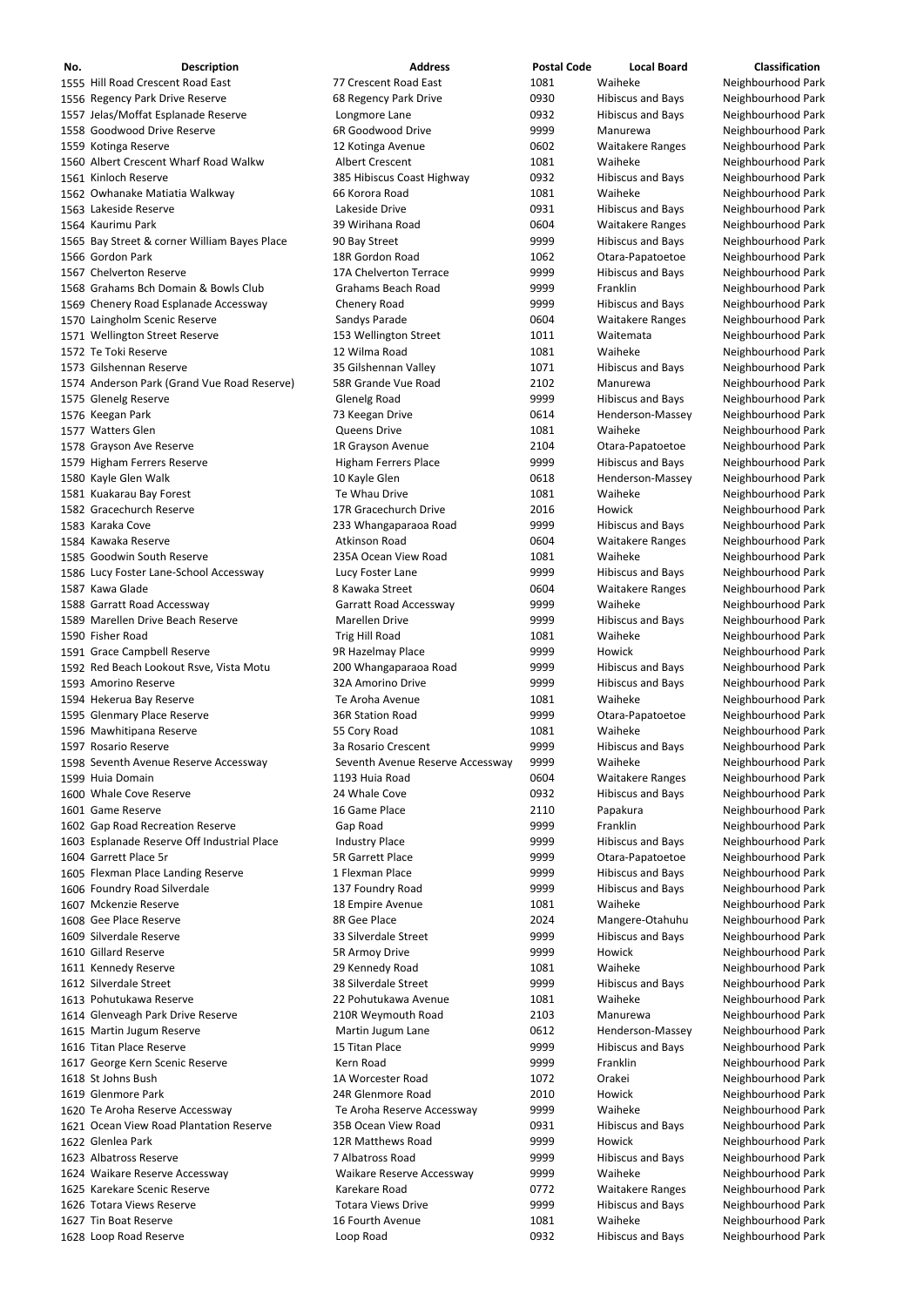| No. | <b>Description</b>                            | <b>Address</b>             | <b>Postal Code</b> | <b>Local Board</b>       | <b>Classification</b> |
|-----|-----------------------------------------------|----------------------------|--------------------|--------------------------|-----------------------|
|     | 1629 Kamara Road Common                       | 56 Kamara Road             | 0602               | <b>Waitakere Ranges</b>  | Neighbourhood Park    |
|     | 1630 Maygrove Reserve                         | 108 Riverside Road         | 0931               | <b>Hibiscus and Bays</b> | Neighbourhood Park    |
|     | 1631 Omiha Tennis                             | 9 Valley Road              | 1081               | Waiheke                  | Neighbourhood Park    |
|     | 1632 Medlands Carpark                         | Sandhills Road             | 0991               | <b>Great Barrier</b>     | Neighbourhood Park    |
|     | 1633 Glennandrew Park                         | 134R Gills Road            | 2014               | Howick                   | Neighbourhood Park    |
|     | 1634 Moana Reserve                            | 313 Hibiscus Coast Highway | 0932               | <b>Hibiscus and Bays</b> | Neighbourhood Park    |
|     | 1635 Moenui Avenue Reserve                    | 293 Hibiscus Coast Highway | 0932               | <b>Hibiscus and Bays</b> | Neighbourhood Park    |
|     | 1636 The Glade South Reserve                  | 40 East Street             | 9999               | Franklin                 | Neighbourhood Park    |
|     | 1637 Sandhills Reserve                        | 143 Sandhills Road         | 0991               | <b>Great Barrier</b>     | Neighbourhood Park    |
|     | 1638 Ngahere Jelas Reserve                    | 28 Ngahere Views           | 0931               | <b>Hibiscus and Bays</b> | Neighbourhood Park    |
|     | 1639 Kamara Walk                              | Kamara Road                | 0602               | <b>Waitakere Ranges</b>  | Neighbourhood Park    |
|     | 1640 Okiwi River Reserve                      | Aotea Road                 | 0991               | <b>Great Barrier</b>     | Neighbourhood Park    |
|     | 1641 Nickell Place Reserve                    | <b>Nickell Place</b>       | 0932               | <b>Hibiscus and Bays</b> | Neighbourhood Park    |
|     | 1642 Nukumea Common Reserve                   | Nukumea Common             | 0932               | <b>Hibiscus and Bays</b> | Neighbourhood Park    |
|     | 1643 Landow Reserve                           | 7 Andelko Place            | 0612               | Henderson-Massey         | Neighbourhood Park    |
|     | 1644 Sugarloaf Road Reserve                   | <b>Sugarloaf Road</b>      | 0991               | <b>Great Barrier</b>     | Neighbourhood Park    |
|     | 1645 Harwell Place Walkway                    | <b>7W Harwell Place</b>    | 2022               | Mangere-Otahuhu          | Neighbourhood Park    |
|     | 1646 Orewa Estuary Sth Bridge Espl Reserve    | Hibiscus Coast Highway     | 0932               | <b>Hibiscus and Bays</b> | Neighbourhood Park    |
|     | 1647 Marina View Reserve                      | 40 Marina View Drive       | 0618               | <b>Upper Harbour</b>     | Neighbourhood Park    |
|     | 1648 Waldorf Reserve                          | 22 Waldorf Crescent        | 0931               | <b>Hibiscus and Bays</b> | Neighbourhood Park    |
|     | 1649 Maywood Reserve                          | 28 Maywood Crescent        | 0602               | <b>Waitakere Ranges</b>  | Neighbourhood Park    |
|     | 1650 Mccormick Green                          | Te Atatu Road              | 0610               | Henderson-Massey         | Neighbourhood Park    |
|     | 1651 Oruawharo Lane                           | Oruawharo Lane             | 0991               | <b>Great Barrier</b>     | Neighbourhood Park    |
|     | 1652 Orewa North Lookout                      | Hibiscus Coast Highway     | 0932               | <b>Hibiscus and Bays</b> | Neighbourhood Park    |
|     | 1653 Mcclintock Reserve                       | 22 Mcclintock Road         | 0614               | Henderson-Massey         | Neighbourhood Park    |
|     | 1654 Haven Park                               | 34R Haven Drive            | 9999               | Howick                   | Neighbourhood Park    |
|     | 1655 Kotuku Reserve                           | 39 Tippett Street          | 1072               | Maungakiekie-Tamaki      | Neighbourhood Park    |
|     | 1656 Hawke Crescent Accessway                 | 17W Hawke Crescent         | 2018               | Franklin                 | Neighbourhood Park    |
|     | 1657 Bassant Reserve                          | 45 Walls Road              | 9999               | Maungakiekie-Tamaki      | Neighbourhood Park    |
|     | 1658 Te Ara Tahuna Cycleway Pohutukawa/Moffat | Pohutukawa Avenue          | 0932               | <b>Hibiscus and Bays</b> | Neighbourhood Park    |
|     | 1659 Bycroft Reserve                          | 122R Neilson Street        | 1061               | Maungakiekie-Tamaki      | Neighbourhood Park    |
|     | 1660 Mckinley Park                            | 6 Mckinley Road            | 0612               | Henderson-Massey         | Neighbourhood Park    |
|     | 1661 Crosby Reserve                           | 50 Fairview Crescent       | 1081               | Waiheke                  | Neighbourhood Park    |
|     | 1662 Puriri Bush Reserve                      | 27 Puriri Avenue           | 0931               | <b>Hibiscus and Bays</b> | Neighbourhood Park    |
|     | 1663 Harwood Reserve - Otara                  | 8R Harwood Crescent        | 2023               | Otara-Papatoetoe         | Neighbourhood Park    |
|     | 1664 Remembrance Reserve                      | 365 Hibiscus Coast Highway | 0932               | <b>Hibiscus and Bays</b> | Neighbourhood Park    |
|     | 1665 Margan Green                             | Margan Avenue              | 0600               | Whau                     | Neighbourhood Park    |
|     | 1666 Hayes Park                               | 12R Nassau Court           | 2012               | Howick                   | Neighbourhood Park    |
|     | 1667 Roberta Crescent                         | 46 Roberta Crescent        | 0931               | <b>Hibiscus and Bays</b> | Neighbourhood Park    |
|     | 1668 Stonefields                              | 8 Tidey Road               | 1072               | Maungakiekie-Tamaki      | Neighbourhood Park    |
|     | 1669 Manawa Wetland Reserve                   | 6 Margan Avenue            | 0600               | Whau                     | Neighbourhood Park    |
|     | 1670 Settlers Grove Reserve (Eastern)         | 44 Settlers Grove          | 0931               | <b>Hibiscus and Bays</b> | Neighbourhood Park    |
|     | 1671 Todds Walkway                            | Shoal Bay Road             | 0991               | <b>Great Barrier</b>     | Neighbourhood Park    |
|     | 1672 Gossamer Park (Heights Shops Reserve)    | 88R Gossamer Drive         | 2010               | Howick                   | Neighbourhood Park    |
|     | 1673 Margan Reserve - 2                       | 9 Margan Avenue            | 0600               | Whau                     | Neighbourhood Park    |
|     | 1674 Settlers Grove Reserve (Western)         | <b>Settlers Grove</b>      | 0932               | <b>Hibiscus and Bays</b> | Neighbourhood Park    |
|     | 1675 Helms Park                               | 5R Helms Place             | 9999               | Manurewa                 | Neighbourhood Park    |
|     | 1676 Settlers Grove Walkways                  | <b>Settlers Grove</b>      | 0932               | <b>Hibiscus and Bays</b> | Neighbourhood Park    |
|     | 1677 Millbrook Road Reserve                   | Millbrook Road             | 0612               | Henderson-Massey         | Neighbourhood Park    |
|     | 1678 Orewa Marine Parade Reserve              | Marine Parade              | 0931               | <b>Hibiscus and Bays</b> | Neighbourhood Park    |
|     | 1679 Great Barrier Forest & Bird              | Mulberry Grove Road        | 0991               | <b>Great Barrier</b>     | Neighbourhood Park    |
|     | 1680 Midgley Park                             | Midgley Road               | 0618               | Henderson-Massey         | Neighbourhood Park    |
|     | 1681 Jamie Hansen Park                        | 29 Sun Valley              | 0931               | <b>Hibiscus and Bays</b> | Neighbourhood Park    |
|     | 1682 Newton Reserve                           | 26 Newton Road             | 1081               | Waiheke                  | Neighbourhood Park    |
|     | 1683 Hayley Lane Reserve                      | 31R Hayley Lane            | 9999               | Howick                   | Neighbourhood Park    |
|     | 1684 Okiwi Park                               | Mabey Road                 | 0991               | <b>Great Barrier</b>     | Neighbourhood Park    |
|     | 1685 Hatfields Beach Reserve                  | 544 Hibiscus Coast Highway | 0931               | <b>Hibiscus and Bays</b> | Neighbourhood Park    |
|     | 1686 Milan Reserve                            | <b>Milan Drive</b>         | 0602               | <b>Waitakere Ranges</b>  | Neighbourhood Park    |
|     | 1687 Harbourside Detention Pond               | 253R Harbourside Drive     | 9999               | Papakura                 | Neighbourhood Park    |
|     | 1688 Girlies Grave                            | 206 Kaiaraara Bay Road     | 0991               | <b>Great Barrier</b>     | Neighbourhood Park    |
|     | 1689 Pacific Parade Coastal Reserve           | Pacific Parade             | 0930               | <b>Hibiscus and Bays</b> | Neighbourhood Park    |
|     | 1690 Verran Road Esplanade Reserve            | 68 Verran Road             | 0626               | Kaipatiki                | Neighbourhood Park    |
|     | 1691 Hannah Road Reserve                      | 26R Hannah Road            | 2023               | Otara-Papatoetoe         | Neighbourhood Park    |
|     | 1692 Verran Road Gully Reserve                | 103 Verran Road            | 9999               | Kaipatiki                | Neighbourhood Park    |
|     | 1693 Stanimoroff Walkway                      | <b>Gordons Road</b>        | 1971               | Waiheke                  | Neighbourhood Park    |
|     | 1694 Greenmeadows Reserve                     | 39R Greenmeadows Avenue    | 2102               | Manurewa                 | Neighbourhood Park    |
|     | 1695 Waimana Avenue Foreshore                 | 13 Waimana Avenue          | 0627               | Kaipatiki                | Neighbourhood Park    |
|     | 1696 Awaawaroa Wetland Reserve                | 176 Awaawaroa Road         | 9999               | Waiheke                  | Neighbourhood Park    |
|     | 1697 Moana Lane                               | Portage Road               | 0604               | Whau                     | Neighbourhood Park    |
|     | 1698 Royton Park (Growers Lane Reserve)       | 37R Growers Lane           | 2024               | Mangere-Otahuhu          | Neighbourhood Park    |
|     | 1699 Zion Hill Reserve                        | 62 Birkenhead Avenue       | 9999               | Kaipatiki                | Neighbourhood Park    |
|     | 1700 Mona Vale Reserve                        | Mona Vale                  | 0618               | Henderson-Massey         | Neighbourhood Park    |
|     | 1701 Adah Reserve                             | 33 Sunset Road             | 9999               | Kaipatiki                | Neighbourhood Park    |
|     | 1702 Onetangi Historic Village                | 133 Onetangi Road          | 1081               | Waiheke                  | Neighbourhood Park    |

Ieighbourhood Park leighbourhood Park leighbourhood Park Ieighbourhood Park leighbourhood Park eighbourhood Park leighbourhood Park leighbourhood Park Ieighbourhood Park leighbourhood Park eighbourhood Park Ieighbourhood Park leighbourhood Park Ieighbourhood Park leighbourhood Park eighbourhood Park leighbourhood Park leighbourhood Park leighbourhood Park leighbourhood Park eighbourhood Park leighbourhood Park Ieighbourhood Park leighbourhood Park leighbourhood Park eighbourhood Park leighbourhood Park leighbourhood Park leighbourhood Park leighbourhood Park eighbourhood Park leighbourhood Park Ieighbourhood Park leighbourhood Park leighbourhood Park eighbourhood Park Ieighbourhood Park leighbourhood Park leighbourhood Park leighbourhood Park eighbourhood Park Ieighbourhood Park Ieighbourhood Park leighbourhood Park leighbourhood Park eighbourhood Park Ieighbourhood Park leighbourhood Park leighbourhood Park leighbourhood Park eighbourhood Park leighbourhood Park leighbourhood Park Ieighbourhood Park leighbourhood Park eighbourhood Park leighbourhood Park eighbourhood Park eighbourhood Park eighbourhood Park eighbourhood Park eighbourhood Park eighbourhood Park eighbourhood Park eighbourhood Park eighbourhood Park eighbourhood Park eighbourhood Park eighbourhood Park eighbourhood Park eighbourhood Park eighbourhood Park eighbourhood Park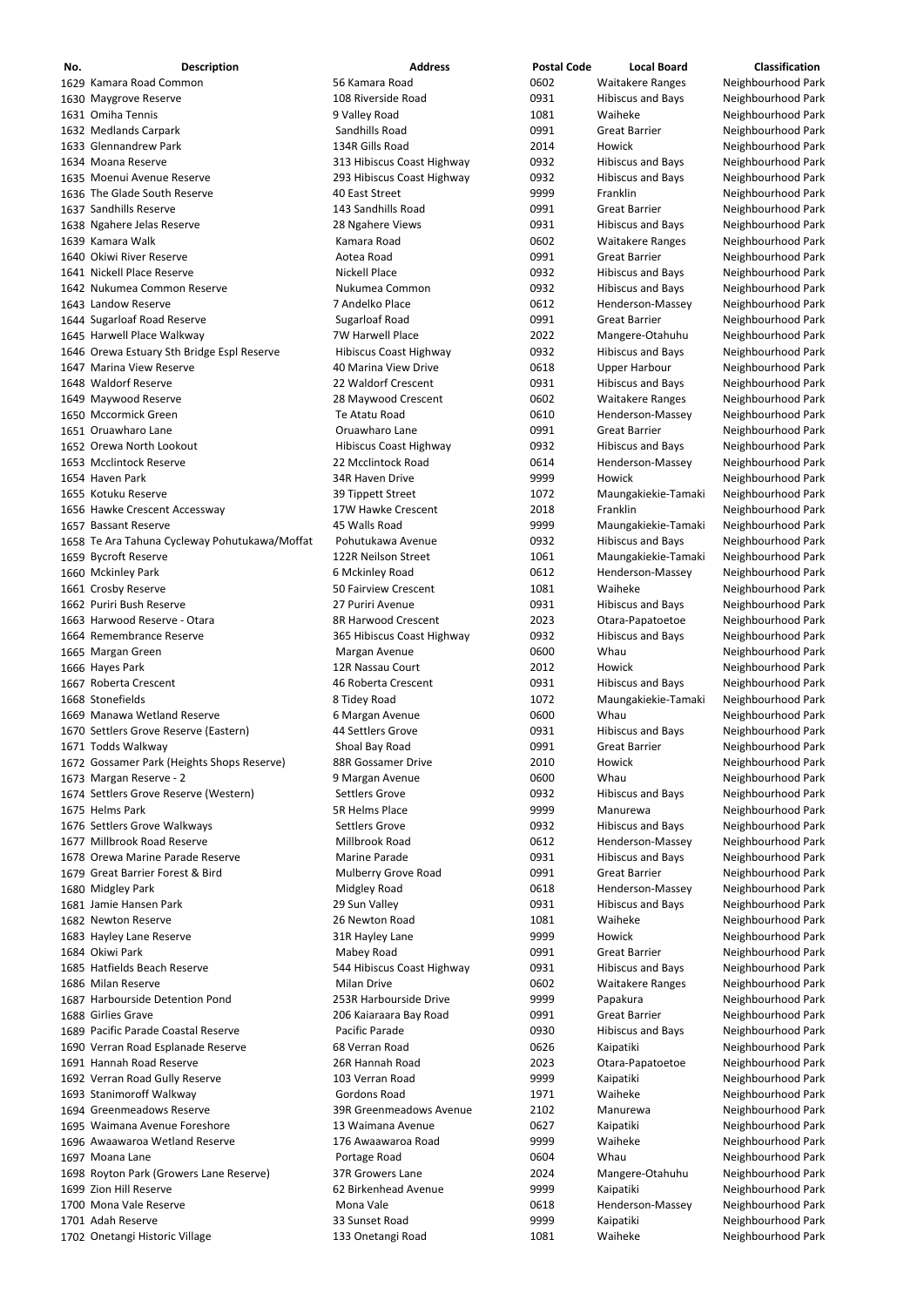| No. | <b>Description</b>                                                          | <b>Address</b>                            | <b>Postal Code</b> | <b>Local Board</b>            | <b>Classification</b>                    |
|-----|-----------------------------------------------------------------------------|-------------------------------------------|--------------------|-------------------------------|------------------------------------------|
|     | 1703 Maui Reserve                                                           | 16 Maui Street                            | 0600               | Whau                          | Neighbourhood Park                       |
|     | 1704 Akoranga Reserve                                                       | 7 Akoranga Drive                          | 9999               | Kaipatiki                     | Neighbourhood Park                       |
|     | 1705 Matiatia Owhanake Walkway Link                                         | Ocean View Road                           | 9999               | Waiheke                       | Neighbourhood Park                       |
|     | 1706 Anakiwa Reserve<br>1707 Omiha Store & Hall                             | 17 Anakiwa Place<br>2 Glen Brook Road     | 0620<br>1081       | Devonport-Takapuna<br>Waiheke | Neighbourhood Park                       |
|     | 1708 Augusta Reserve                                                        | 1 Augusta Place                           | 0620               | Devonport-Takapuna            | Neighbourhood Park<br>Neighbourhood Park |
|     | 1709 Okoka Bay Dead Dog Walkway                                             | 102 Margaret Reeve Lane                   | 1971               | Waiheke                       | Neighbourhood Park                       |
|     | 1710 Habour Crest Drive Rescreation Reserve                                 | <b>Harbour Crest Drive</b>                | 1011               | Franklin                      | Neighbourhood Park                       |
|     | 1711 O'Brien Road Te Whau Road Bridle                                       | O'Brien Road                              | 1081               | Waiheke                       | Neighbourhood Park                       |
|     | 1712 Ayton Reserve                                                          | 26 Ayton Drive                            | 0629               | Kaipatiki                     | Neighbourhood Park                       |
|     | 1713 Baltimore Reserve                                                      | 1 Baltimore Place                         | 0620               | Devonport-Takapuna            | Neighbourhood Park                       |
|     | 1714 Hallberry Road Park                                                    | 66R Hallberry Road                        | 2024               | Otara-Papatoetoe              | Neighbourhood Park                       |
|     | 1715 Vandeleur Reserve                                                      | 39 Vandeleur Avenue                       | 0626               | Kaipatiki                     | Neighbourhood Park                       |
|     | 1716 Hall Avenue Reserve                                                    | 169R Hall Avenue                          | 2024               | Mangere-Otahuhu               | Neighbourhood Park                       |
|     | 1717 Beach Road Reserves                                                    | 7 The Esplanade                           | 0620               | Devonport-Takapuna            | Neighbourhood Park                       |
|     | 1718 Gentlemans Walkway<br>1719 Blakeborough Reserve                        | Waitara Road<br>8 Blakeborough Drive      | 1071<br>0620       | Orakei<br>Devonport-Takapuna  | Neighbourhood Park<br>Neighbourhood Park |
|     | 1720 Glenside Reserve North                                                 | 15 Glenside Crescent                      | 1010               | Waitemata                     | Neighbourhood Park                       |
|     | 1721 Motatau Reserve (Hall Park)                                            | 16R Great South Road                      | 2102               | Otara-Papatoetoe              | Neighbourhood Park                       |
|     | 1722 Braemar Reserve (Castor Bay)                                           | 98 Braemar Road                           | 0620               | Devonport-Takapuna            | Neighbourhood Park                       |
|     | 1723 Arline Schutz Park (Halver Park)                                       | 39 Halver Road                            | 9999               | Manurewa                      | Neighbourhood Park                       |
|     | 1724 Pohutukawa Reserve Onetangi                                            | 11 Third Avenue                           | 1081               | Waiheke                       | Neighbourhood Park                       |
|     | 1725 Lilburn Crescent Reserve                                               | 41 Lilburn Crescent                       | 0614               | Henderson-Massey              | Neighbourhood Park                       |
|     | 1726 Celeste Reserve                                                        | 15 Celeste Place                          | 0627               | Kaipatiki                     | Neighbourhood Park                       |
|     | 1727 Wharoa Basin                                                           | 19 Moa Avenue                             | 1081               | Waiheke                       | Neighbourhood Park                       |
|     | 1728 Lincoln Road Plant Reserve                                             | Lincoln Road                              | 0610               | Henderson-Massey              | Neighbourhood Park                       |
|     | 1729 Charles Reserve                                                        | 12 Charles Street                         | 0622               | Devonport-Takapuna            | Neighbourhood Park                       |
|     | 1730 Karaka Reserve                                                         | 23 Karaka Road                            | 9999               | Waiheke                       | Neighbourhood Park                       |
|     | 1731 Hamill Reserve                                                         | 82R Hamill Road                           | 2023               | Otara-Papatoetoe              | Neighbourhood Park                       |
|     | 1732 Lookout Reserve                                                        | 19a Lookout Drive                         | 0604               | <b>Waitakere Ranges</b>       | Neighbourhood Park                       |
|     | 1733 Commodore Parry Reserve<br>1734 Ronaki Reserve                         | 2 Commodore Parry Road<br>Ronaki Road     | 0620<br>1071       | Devonport-Takapuna<br>Orakei  | Neighbourhood Park<br>Neighbourhood Park |
|     | 1735 Commissariat Road Reserve                                              | <b>Commissariat Road</b>                  | 1060               | Maungakiekie-Tamaki           | Neighbourhood Park                       |
|     | 1736 Gould Reserve                                                          | 16 The Strand                             | 9999               | Devonport-Takapuna            | Neighbourhood Park                       |
|     | 1737 Henderson Park - Takapuna                                              | 6 Kitchener Road                          | 0622               | Devonport-Takapuna            | Neighbourhood Park                       |
|     | 1738 Highgrove Reserve                                                      | 15 Highgrove Lane                         | 9999               | Kaipatiki                     | Neighbourhood Park                       |
|     | 1739 Third Reserve                                                          | 26 Third Avenue                           | 1081               | Waiheke                       | Neighbourhood Park                       |
|     | 1740 Kensington Gardens                                                     | 2 South Kensington Way                    | 0612               | Henderson-Massey              | Neighbourhood Park                       |
|     | 1741 Kathleen Reserve                                                       | 32 Kathleen Street                        | 9999               | Kaipatiki                     | Neighbourhood Park                       |
|     | 1742 Macmillan Road Walkway                                                 | Macmillan Road                            | 0991               | <b>Great Barrier</b>          | Neighbourhood Park                       |
|     | 1743 Belle Verde Reserve                                                    | 10 Belle Verde Drive                      | 9999               | Devonport-Takapuna            | Neighbourhood Park                       |
|     | 1744 Lowtherhurst Reserve                                                   | 44 Redwood Drive                          | 0614               | Henderson-Massey              | Neighbourhood Park                       |
|     | 1745 Kenmure Reserve<br>1746 Chichester Reserve                             | 29 Kenmure Avenue<br>63R Chichester Drive | 0620<br>2113       | Devonport-Takapuna            | Neighbourhood Park                       |
|     | 1747 Trig Hill Farm Reserve                                                 | Trig Hill Road                            | 1081               | Papakura<br>Waiheke           | Neighbourhood Park<br>Neighbourhood Park |
|     | 1748 Tuff Crater                                                            | 38 St Peters Street                       | 0627               | Kaipatiki                     | Neighbourhood Park                       |
|     | 1749 Luckens Reserve                                                        | 84 Marina View Drive                      | 0618               | <b>Upper Harbour</b>          | Neighbourhood Park                       |
|     | 1750 Surfdale Reserve Accessway                                             | Surfdale Reserve Accessway                | 9999               | Waiheke                       | Neighbourhood Park                       |
|     | 1751 Children's Forest                                                      | 135R Settlement Road                      | 9999               | Papakura                      | Neighbourhood Park                       |
|     | 1752 Taurus Crescent Reserve                                                | 8 Taurus Crescent                         | 0626               | Kaipatiki                     | Neighbourhood Park                       |
|     | 1753 Lydford Green                                                          | 15 Lydford Place                          | 0602               | Henderson-Massey              | Neighbourhood Park                       |
|     | 1754 Morvern Reserve                                                        | 81 St Andrews Road                        | 9999               | Albert-Eden                   | Neighbourhood Park                       |
|     | 1755 Chisholm Corner                                                        | 312 Great South Road                      | 9999               | Papakura                      | Neighbourhood Park                       |
|     | 1756 Odin Place Reserve                                                     | 23 Odin Place                             | 0626               | Kaipatiki                     | Neighbourhood Park                       |
|     | 1757 Rose Garden                                                            | 537 Mt Albert Road                        | 1042               | Puketapapa                    | Neighbourhood Park                       |
|     | 1758 Oruamo Place Esplanade Reserve<br>1759 Arthur S Richards Memorial Park | 32 Oruamo Place<br>43 Parau Street        | 0626<br>1041       | Kaipatiki                     | Neighbourhood Park<br>Neighbourhood Park |
|     | 1760 Park Hill Reserve                                                      | 49 Park Hill Road                         | 0626               | Puketapapa<br>Kaipatiki       | Neighbourhood Park                       |
|     | 1761 Aitken Reserve                                                         | 5A Aitken Terrace                         | 1021               | Albert-Eden                   | Neighbourhood Park                       |
|     | 1762 Mahoe Walk                                                             | 52 Mahoe Road                             | 0604               | <b>Waitakere Ranges</b>       | Neighbourhood Park                       |
|     | 1763 Chrisarda Accessway                                                    | 36R Redcrest Avenue                       | 2110               | Papakura                      | Neighbourhood Park                       |
|     | 1764 Dominion Road Flyover                                                  | 11 Akepiro Street                         | 9999               | Albert-Eden                   | Neighbourhood Park                       |
|     | 1765 Manuka Park                                                            | 62 Nikau Street                           | 0600               | Whau                          | Neighbourhood Park                       |
|     | 1766 Chrisarda Reserve                                                      | 16R Chrisarda Place                       | 2110               | Papakura                      | Neighbourhood Park                       |
|     | 1767 Delphine Park                                                          | 6A Delphine Close                         | 1025               | Albert-Eden                   | Neighbourhood Park                       |
|     | 1768 Plantation Reserve - Beach Haven                                       | 101 Beach Haven Road                      | 0626               | Kaipatiki                     | Neighbourhood Park                       |
|     | 1769 Arkles Reserve                                                         | 1512C Dominion Road Extension             | 1041               | Puketapapa                    | Neighbourhood Park                       |
|     | 1770 Charntay Park                                                          | 66R Charntay Avenue                       | 9999               | Otara-Papatoetoe              | Neighbourhood Park                       |
|     | 1771 Marlene Glade                                                          | Porter Avenue                             | 0610               | Henderson-Massey              | Neighbourhood Park                       |
|     | 1772 Wilson Corner Reserve<br>1773 Portsea Reserve                          | 38 Frost Road<br>1 Portsea Place          | 9999<br>0626       | Puketapapa<br>Kaipatiki       | Neighbourhood Park<br>Neighbourhood Park |
|     | 1774 Lone Tree Park                                                         | 1 Lone Tree Avenue                        | 0610               | Henderson-Massey              | Neighbourhood Park                       |
|     | 1775 Cape Hill Subway Reserve                                               | 14 Cape Hill Road                         | 2113               | Franklin                      | Neighbourhood Park                       |
|     | 1776 Jean Sampson Reserve                                                   | 25 Queen Street                           | 0627               | Kaipatiki                     | Neighbourhood Park                       |
|     |                                                                             |                                           |                    |                               |                                          |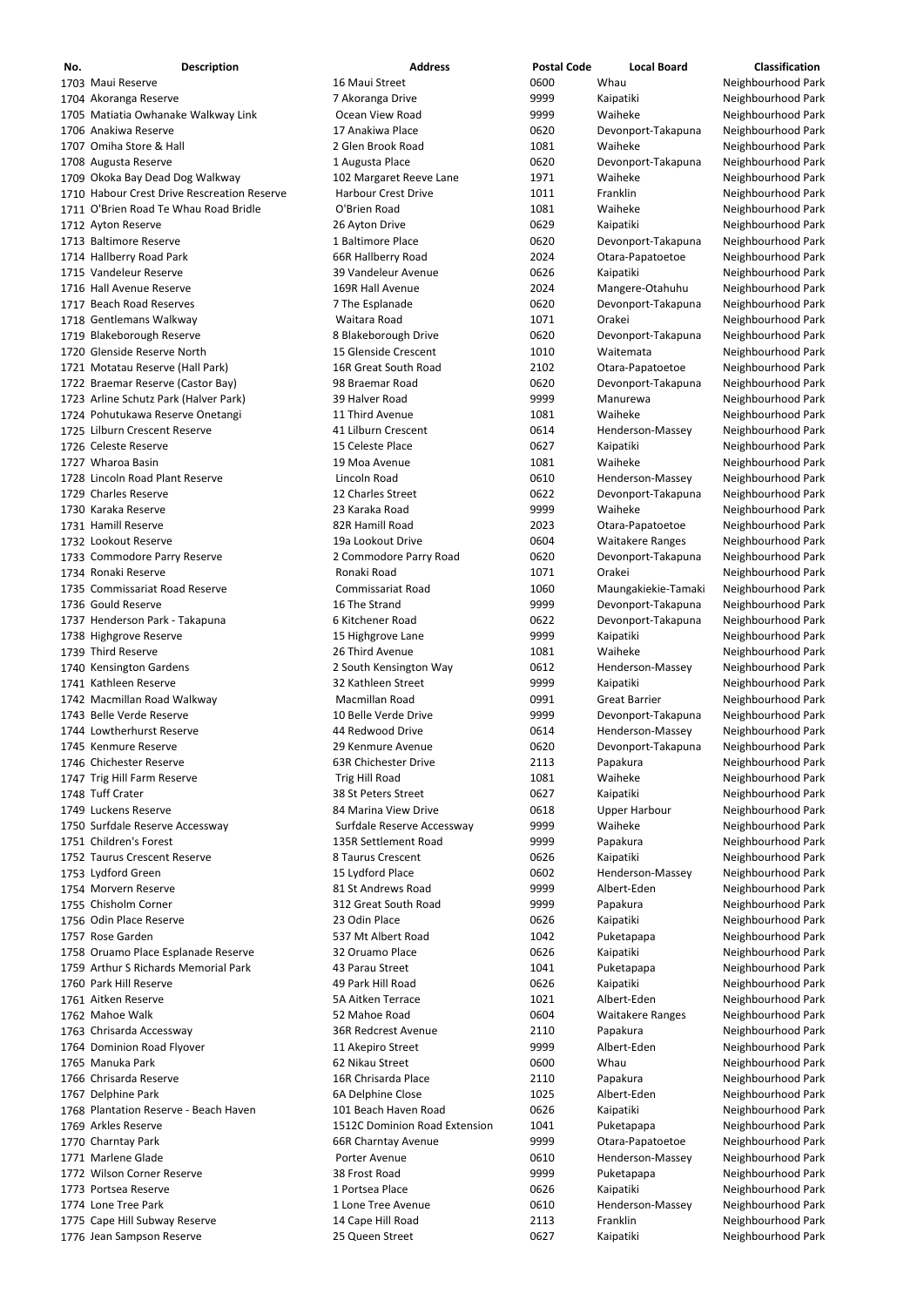| No. | <b>Description</b>                                                        | <b>Address</b>                           | <b>Postal Code</b> | <b>Local Board</b>                              | <b>Classification</b>                    |
|-----|---------------------------------------------------------------------------|------------------------------------------|--------------------|-------------------------------------------------|------------------------------------------|
|     | 1777 Plantation Reserve (Mt Roskill)                                      | 119A May Road                            | 1041               | Puketapapa                                      | Neighbourhood Park                       |
|     | 1778 Cinnamon Road Reserve                                                | 40R Cinnamon Road                        | 9999               | Mangere-Otahuhu                                 | Neighbourhood Park                       |
|     | 1779 Hindmarsh Green                                                      | 25 Hindmarsh Street                      | 0612               | Henderson-Massey                                | Neighbourhood Park                       |
|     | 1780 Raleigh Road Reserve                                                 | 40 Raleigh Road                          | 9999               | Kaipatiki                                       | Neighbourhood Park                       |
|     | 1781 Turner Reserve                                                       | 1 Glynn Street                           | 9999               | Puketapapa                                      | Neighbourhood Park                       |
|     | 1782 Clarice Reserve<br>1783 Hilda Griffin Reserve                        | 16R Clarice Place<br>89 Hobsonville Road | 9999<br>0618       | Papakura                                        | Neighbourhood Park                       |
|     | 1784 John Rosser Reserve                                                  | 22 Ramelton Road                         | 9999               | Henderson-Massey<br>Puketapapa                  | Neighbourhood Park<br>Neighbourhood Park |
|     | 1785 Rangatira Reserve                                                    | 105 Stott Avenue                         | 0626               | Kaipatiki                                       | Neighbourhood Park                       |
|     | 1786 Clarks Beach Bowling Club                                            | 40A Torkar Road                          | 2122               | Franklin                                        | Neighbourhood Park                       |
|     | 1787 Telephone Road                                                       | 24 Inkster Street                        | 0626               | Kaipatiki                                       | Neighbourhood Park                       |
|     | 1788 Hendry Reserve                                                       | 41A Hendry Avenue                        | 1042               | Puketapapa                                      | Neighbourhood Park                       |
|     | 1789 Willerton Reserve                                                    | <b>Willerton Avenue</b>                  | 0600               | Whau                                            | Neighbourhood Park                       |
|     | 1790 Rawene Road Reserve                                                  | 17 Rawene Road                           | 9999               | Kaipatiki                                       | Neighbourhood Park                       |
|     | 1791 St Andrews Reserve                                                   | 282 St Andrews Road                      | 1023               | Puketapapa                                      | Neighbourhood Park                       |
|     | 1792 Clavoy Park                                                          | 5R Clavoy Place                          | 2016               | Howick                                          | Neighbourhood Park                       |
|     | 1793 Wirihana Park                                                        | 36 Wirihana Road                         | 0604               | <b>Waitakere Ranges</b>                         | Neighbourhood Park                       |
|     | 1794 Disraeli Reserve<br>1795 Rosecamp Road Foreshore                     | Disraeli Street<br>34 Rosecamp Road      | 1024<br>0626       | Albert-Eden<br>Kaipatiki                        | Neighbourhood Park<br>Neighbourhood Park |
|     | 1796 Clayton Park                                                         | 13R Clayton Avenue                       | 9999               | Otara-Papatoetoe                                | Neighbourhood Park                       |
|     | 1797 Halleys Road Drainage Reserve                                        | 26 Halleys Place                         | 9999               | Puketapapa                                      | Neighbourhood Park                       |
|     | 1798 Clifton Road Walkway                                                 | 319W Clifton Road                        | 9999               | Franklin                                        | Neighbourhood Park                       |
|     | 1799 Rosie Bolt Reserve                                                   | 23 Alfred Street                         | 0627               | Kaipatiki                                       | Neighbourhood Park                       |
|     | 1800 Grande Reserve                                                       | <b>Grande Avenue</b>                     | 1025               | Albert-Eden                                     | Neighbourhood Park                       |
|     | 1801 Church Street Foreshore Reserve                                      | 176 Church Street                        | 1061               | Mangere-Otahuhu                                 | Neighbourhood Park                       |
|     | 1802 Wiseley Reserve                                                      | 161 Wiseley Road                         | 0618               | <b>Upper Harbour</b>                            | Neighbourhood Park                       |
|     | 1803 Rotary Grove (Northcote)                                             | 49 Lake Road                             | 0627               | Kaipatiki                                       | Neighbourhood Park                       |
|     | 1804 Halsey Reserve                                                       | 88 Halsey Drive                          | 1042               | Puketapapa                                      | Neighbourhood Park                       |
|     | 1805 Schopolo Reserve                                                     | 31 Schopolo Place                        | 0632               | <b>Upper Harbour</b>                            | Neighbourhood Park                       |
|     | 1806 Charles Prevost Drive Reserve                                        | 84R Charles Prevost Drive                | 2105               | Manurewa                                        | Neighbourhood Park                       |
|     | 1807 Withers Reserve                                                      | 29 Withers Road<br>43 Schopolo Place     | 0602<br>0632       | <b>Waitakere Ranges</b><br><b>Upper Harbour</b> | Neighbourhood Park<br>Neighbourhood Park |
|     | 1808 Schopolo East<br>1809 Haycock Avenue Reserve                         | 8 Battersby Avenue                       | 9999               | Puketapapa                                      | Neighbourhood Park                       |
|     | 1810 Water Right Gully Walkway                                            | 10 Ocean View Road                       | 1081               | Waiheke                                         | Neighbourhood Park                       |
|     | 1811 Rowan Reserve                                                        | 18 Gorrie Avenue                         | 9999               | Puketapapa                                      | Neighbourhood Park                       |
|     | 1812 Waimoko Glen Reserve                                                 | Waimoko Glen                             | 0612               | Henderson-Massey                                | Neighbourhood Park                       |
|     | 1813 Sispara Place Reserve                                                | 16 Sispara Place                         | 0626               | Kaipatiki                                       | Neighbourhood Park                       |
|     | 1814 Virginia Reserve                                                     | 55 Virginia Avenue West                  | 9999               | Albert-Eden                                     | Neighbourhood Park                       |
|     | 1815 Charles Bagley Reserve North                                         | 738 Mt Eden Road                         | 1024               | Albert-Eden                                     | Neighbourhood Park                       |
|     | 1816 Woodford Reserve                                                     | 24 Woodford Avenue                       | 0610               | Henderson-Massey                                | Neighbourhood Park                       |
|     | 1817 Soldiers Bay Accessway                                               | 66 Island Bay Road                       | 0626               | Kaipatiki                                       | Neighbourhood Park                       |
|     | 1818 Evelyn Street Reserve                                                | 2 Evelyn Street<br>1 Queen Street        | 9999<br>0627       | Albert-Eden                                     | Neighbourhood Park                       |
|     | 1819 Stokes Pt / Northcote Reserve<br>1820 Te Uri Karaka Te Waera Reserve | 150 Church Bay Road                      | 1081               | Kaipatiki<br>Waiheke                            | Neighbourhood Park<br>Neighbourhood Park |
|     | 1821 Robinson Reserve                                                     | 50 Smallfield Avenue                     | 9999               | Puketapapa                                      | Neighbourhood Park                       |
|     | 1822 Bill Haresnape Walk                                                  | 2A Aydon Road                            | 0604               | <b>Waitakere Ranges</b>                         | Neighbourhood Park                       |
|     | 1823 Sunnyhaven Avenue Reserve                                            | 57 Sunnyhaven Avenue                     | 0626               | Kaipatiki                                       | Neighbourhood Park                       |
|     | 1824 Valley Road O'Brien Road Access                                      | 19A Valley Road                          | 1081               | Waiheke                                         | Neighbourhood Park                       |
|     | 1825 Smallfield Reserve                                                   | 6 Smallfield Avenue                      | 9999               | Puketapapa                                      | Neighbourhood Park                       |
|     | 1826 Muriel Fisher Reserve                                                | 8 Island Bay Road                        | 0626               | Kaipatiki                                       | Neighbourhood Park                       |
|     | 1827 Shah Park                                                            | 26 Shah Place                            | 0602               | <b>Waitakere Ranges</b>                         | Neighbourhood Park                       |
|     | 1828 Trig Hill Walkways                                                   | Trig Hill Road                           | 1081               | Waiheke                                         | Neighbourhood Park                       |
|     | 1829 St Marys Reserve<br>1830 Ridgewood Reserve                           | 15 St Marys Road<br>2 Ridgewood Crescent | 1011<br>0626       | Waitemata<br>Kaipatiki                          | Neighbourhood Park<br>Neighbourhood Park |
|     | 1831 Musson Track                                                         | 40 Musson Drive                          | 1971               | Waiheke                                         | Neighbourhood Park                       |
|     | 1832 Selby Square                                                         | Selby Square                             | 1011               | Waitemata                                       | Neighbourhood Park                       |
|     | 1833 Ranui Station Park                                                   | 35 Ranui Station Road                    | 0612               | Henderson-Massey                                | Neighbourhood Park                       |
|     | 1834 Wilma Reserve                                                        | 19A Wilma Road                           | 1081               | Waiheke                                         | Neighbourhood Park                       |
|     | 1835 Needles Eye                                                          | 14 Awanui Street                         | 9999               | Kaipatiki                                       | Neighbourhood Park                       |
|     | 1836 Sackville Reserve                                                    | 21 Sackville Street                      | 9999               | Waitemata                                       | Neighbourhood Park                       |
|     | 1837 Knightsbridge Reserve                                                | 60 Knightsbridge Drive                   | 0620               | Devonport-Takapuna                              | Neighbourhood Park                       |
|     | 1838 Wilma Hillside Reserve                                               | 49 Wilma Road                            | 1081               | Waiheke                                         | Neighbourhood Park                       |
|     | 1839 Bannerman Reserve                                                    | 24 Mountain View Road                    | 1022               | Albert-Eden                                     | Neighbourhood Park                       |
|     | 1840 Laurina Reserve                                                      | 2 Laurina Road                           | 9999               | Devonport-Takapuna                              | Neighbourhood Park                       |
|     | 1841 Morningside Reserve<br>1842 Soldiers Memorial Reserve                | 610 New North Road<br>238 Atkinson Road  | 9999<br>0604       | Albert-Eden<br><b>Waitakere Ranges</b>          | Neighbourhood Park<br>Neighbourhood Park |
|     | 1843 William Souter Reserve                                               | 39 William Souter Street                 | 0620               | Devonport-Takapuna                              | Neighbourhood Park                       |
|     | 1844 Squirells Reserve                                                    | 616 Orapiu Road                          | 1971               | Waiheke                                         | Neighbourhood Park                       |
|     | 1845 Masefield Reserve                                                    | 80 Curran Street                         | 9999               | Waitemata                                       | Neighbourhood Park                       |
|     | 1846 Edgelea Park                                                         | 52A Gunner Drive                         | 0610               | Henderson-Massey                                | Neighbourhood Park                       |
|     | 1847 Hamilton Beach Reserve                                               | 68 Hamilton Road                         | 9999               | Waitemata                                       | Neighbourhood Park                       |
|     | 1848 Rosedale Tip Site                                                    | 62 Greville Road                         | 9999               | <b>Upper Harbour</b>                            | Neighbourhood Park                       |
|     | 1849 Crown Hill Reservoir                                                 | 178 East Coast Road                      | 9999               | Devonport-Takapuna                              | Neighbourhood Park                       |
|     | 1850 Middle Reserve                                                       | 31 Ireland Street                        | 9999               | Waitemata                                       | Neighbourhood Park                       |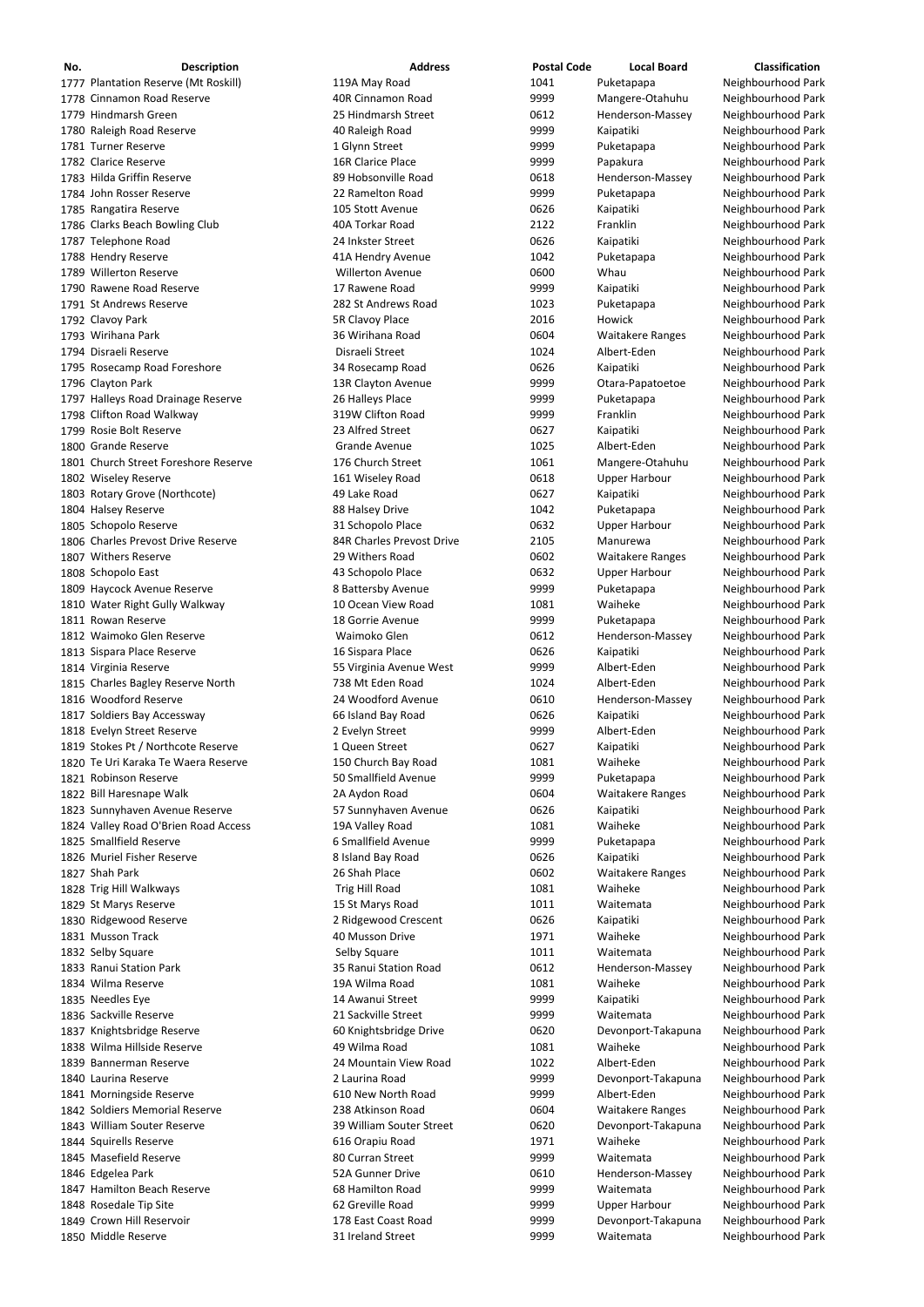| No. | <b>Description</b>                   | <b>Address</b>           | <b>Postal Code</b> | <b>Local Board</b>       | <b>Classification</b> |
|-----|--------------------------------------|--------------------------|--------------------|--------------------------|-----------------------|
|     | 1851 Gordons Road Esplanade Reserve  | 334 Gordons Road         | 1971               | Waiheke                  | Neighbourhood Park    |
|     | 1852 Dept Defence Tamaki             | 170A Vauxhall Road       | 9999               | Devonport-Takapuna       | Neighbourhood Park    |
|     | 1853 Wairangi Road Reserve           | Wairangi Street          | 1011               | Waitemata                | Neighbourhood Park    |
|     | 1854 Wairua South Reserve            | 34 Wairua Road           | 1081               | Waiheke                  | Neighbourhood Park    |
|     | 1855 Freeland Reserve                | 41A Freeland Avenue      | 1041               | Puketapapa               | Neighbourhood Park    |
|     | 1856 Ireland Reserve                 | 28 England Street        | 9999               | Waitemata                | Neighbourhood Park    |
|     | 1857 Burrell South Reserve           | 56 Burrell Road          | 1081               | Waiheke                  | Neighbourhood Park    |
|     | 1858 West Harbour Reserve            | 152 West Harbour Drive   | 0618               | <b>Upper Harbour</b>     | Neighbourhood Park    |
|     | 1859 Doc - Kaipatiki Road            | 49 Kaipatiki Road        | 9999               | Kaipatiki                | Neighbourhood Park    |
|     | 1860 Logans Track                    | The Esplanade            | 1081               | Waiheke                  | Neighbourhood Park    |
|     | 1861 Gwilliam Place Reserve          | 27A Gwilliam Place       | 1011               | Waitemata                | Neighbourhood Park    |
|     | 1862 Malcolm Hahn Memorial Reserve   | 41 Waimarie Road         | 0618               | <b>Upper Harbour</b>     | Neighbourhood Park    |
|     | 1863 Kiwi Moa Accessway              | Kiwi Moa Accessway       | 9999               | Waiheke                  | Neighbourhood Park    |
|     | 1864 Makora Reserve Accessway        | Makora Reserve Accessway | 9999               | Waiheke                  | Neighbourhood Park    |
|     | 1865 Sainsbury Reserve North         | 35A Morningside Drive    | 1025               | Albert-Eden              | Neighbourhood Park    |
|     | 1866 Goodwin North Reserve           | 37B Goodwin Avenue       | 1081               | Waiheke                  | Neighbourhood Park    |
|     | 1867 Wanita Reserve                  | 5 Wanita Place           | 0629               | Kaipatiki                | Neighbourhood Park    |
|     | 1868 Tutuki Reserve                  | 21A Tutuki Street        | 1026               | Albert-Eden              | Neighbourhood Park    |
|     | 1869 Vale Park                       | 56 Grassmere Road        | 0612               | <b>Waitakere Ranges</b>  | Neighbourhood Park    |
|     | 1870 Costley Reserve                 | 3 Costley Street         | 9999               | Waitemata                | Neighbourhood Park    |
|     | 1871 Blind Bay Wharf Reserve         | 668 Blind Bay Road       | 0991               | <b>Great Barrier</b>     | Neighbourhood Park    |
|     | 1872 Bellevue Reserve                | 160 Dominion Road        | 1024               | Albert-Eden              | Neighbourhood Park    |
|     | 1873 Oakley Creek Walkway            | 1408 Great North Road    | 1026               | Albert-Eden              | Neighbourhood Park    |
|     | 1874 Arkles Bay Beachfront Reserve   | 2 Arkles Strand          | 0932               | <b>Hibiscus and Bays</b> | Neighbourhood Park    |
|     | 1875 Virgo Common                    | Virgo Place              | 0602               | <b>Waitakere Ranges</b>  | Neighbourhood Park    |
|     | 1876 Boundary Road Reserve           | 46 Boundary Road         | 0600               | Puketapapa               | Neighbourhood Park    |
|     | 1877 Cochrane-Mckenzie Reserve       | 8 Cochrane Avenue        | 0932               | <b>Hibiscus and Bays</b> | Neighbourhood Park    |
|     | 1878 Okupu Reserve 3                 | <b>Blind Bay Road</b>    | 0991               | <b>Great Barrier</b>     | Neighbourhood Park    |
|     | 1879 Renall Reserve                  | 21 Renall Street         | 9999               | Waitemata                | Neighbourhood Park    |
|     | 1880 Vodanovich Reserve              | 46 Vodanovich Road       | 0610               | Henderson-Massey         | Neighbourhood Park    |
|     | 1881 Ferry Road Reserve              | 15 Ferry Road            | 9999               | <b>Hibiscus and Bays</b> | Neighbourhood Park    |
|     | 1882 Paddington Green                | 5A Balmer Lane           | 1024               | Albert-Eden              | Neighbourhood Park    |
|     | 1883 Coronation Oaks Reserve         | 16A Burch Street         | 1025               | Albert-Eden              | Neighbourhood Park    |
|     | 1884 Mckenzie Avenue - Arkles Strand | 1A Arkles Strand         | 0932               | <b>Hibiscus and Bays</b> | Neighbourhood Park    |
|     | 1885 Ramelton Reserve                | 41 Ramelton Road         | 9999               | Puketapapa               | Neighbourhood Park    |
|     | 1886 Mollyhawk Reserve               | 19 Mollyhawk Rise        | 0932               | <b>Hibiscus and Bays</b> | Neighbourhood Park    |
|     | 1887 Everard Reserve                 | 16A Shakespear Road      | 0930               | <b>Hibiscus and Bays</b> | Neighbourhood Park    |
|     | 1888 Te Ahumata Walkway              | Whangaparapara Road      | 0991               | <b>Great Barrier</b>     | Neighbourhood Park    |
|     | 1889 The Avenue Reserve              | 62 The Avenue            | 1042               | Puketapapa               | Neighbourhood Park    |
|     | 1890 Waima Reserve                   | 2 Boylan Road            | 0604               | <b>Waitakere Ranges</b>  | Neighbourhood Park    |
|     | 1891 Kowhai Valley Track             | Primrose Hill Road       | 0991               | <b>Great Barrier</b>     | Neighbourhood Park    |
|     | 1892 Fishermans Rock Reserve         | Whangaparaoa Road        | 0930               | <b>Hibiscus and Bays</b> | Neighbourhood Park    |
|     | 1893 Rawalpindi Reserve              | 9A Rawalpindi Street     | 1025               | Albert-Eden              | Neighbourhood Park    |
|     | 1894 Norgrove Reserve                | 17C Verona Avenue        | 9999               | Albert-Eden              | Neighbourhood Park    |
|     | 1895 Blind Bay Recreational Reserve  | <b>Blind Bay Road</b>    | 0991               | <b>Great Barrier</b>     | Neighbourhood Park    |
|     | 1896 Lake Pupuke                     | R 6 Kitchener Road       | 0622               | Devonport-Takapuna       | Neighbourhood Park    |
|     |                                      | 21 Merivale Avenue       | 1023               | Albert-Eden              | Neighbourhood Park    |
|     | 1897 Merivale Reserve                | 1 East Coast Road        | 9999               |                          |                       |
|     | 1898 Wairau Estuary Reserve          |                          | 1025               | Devonport-Takapuna       | Neighbourhood Park    |
|     | 1899 Walmsley Park                   | 26A Beagle Avenue        |                    | Puketapapa               | Neighbourhood Park    |
|     | 1900 Thornes Bay                     | 21 Tiri Road             | 9999               | Devonport-Takapuna       | Neighbourhood Park    |
|     | 1901 New Bond Reserve                | 379 New North Road       | 9999               | Albert-Eden              | Neighbourhood Park    |
|     | 1902 Leiden Reserve                  | 13 Leiden Place          | 9999               | Kaipatiki                | Neighbourhood Park    |
|     | 1903 Kerr-Taylor Park                | 35 Fergusson Avenue      | 9999               | Albert-Eden              | Neighbourhood Park    |
|     | 1904 Waima Crescent Boylan Terrace   | 9 Boylan Road            | 0604               | <b>Waitakere Ranges</b>  | Neighbourhood Park    |
|     | 1905 Linwood Reserve                 | 24 Linwood Avenue        | 0620               | Devonport-Takapuna       | Neighbourhood Park    |
|     | 1906 Molley Green Reserve            | 47 Morrie Laing Avenue   | 9999               | Puketapapa               | Neighbourhood Park    |
|     | 1907 Harbutt Reserve                 | 39 Harbutt Avenue        | 9999               | Albert-Eden              | Neighbourhood Park    |

1909 Macmillan Reserve **Macmillan Road** 6991 Great Barrier Meighbourhood Park 1910 Quona Reserve **1988** 7 Quona Avenue 19999 Puketapapa Neighbourhood Park Milford Beach Front Reserve 66 Milford Road 9999 Devonport‐Takapuna Neighbourhood Park 1912 Balmoral Heights 6. The Superior of the State of Stalmoral Road 1024 Albert-Eden Neighbourhood Park 1913 Napier - Harley Reserve **1913 States and Tarry Communism Communism** O622 Devonport-Takapuna Neighbourhood Park 1914 Paisley Place Recreation Reserve **Paisley Place** Paisley Place 1060 Maungakiekie-Tamaki Neighbourhood Park 1915 Western Park - Laingholm **Western Road** Western Road **1915 Waitakere Ranges** Neighbourhood Park Nile Reserve (Milford) 39 Nile Road 0620 Devonport‐Takapuna Neighbourhood Park 1917 Mitchell Reserve **Mitchell Road** Mitchell Road 1081 Waiheke Neighbourhood Park 1918 Wakeling Park **12 Wakeling Avenue** 12 Wakeling Avenue 6610 Henderson-Massey Neighbourhood Park 1919 Northcroft Esplanade Reserve **40 Northcroft Street** 9999 Devonport-Takapuna Neighbourhood Park Orakei Creek Esplanade Reserve Macpherson Street 1072 Orakei Neighbourhood Park 1921 Glen Brook Reserve **1921 Glen Brook Accommon Brook Road** 1081 Waiheke Neighbourhood Park 1922 Hinau Reserve **14 Hinau Street** 14 Hinau Street 0600 Whau Neighbourhood Park Patuone Reserve 1 Pupuke Road 9999 Devonport‐Takapuna Neighbourhood Park 1924 Chettle Reserve **1924 Chettle Reserve** Skilgate Avenue **Shilgate Avenue** 0600 Whau Neighbourhood Park

Marsh Reserve 2 Marsh Avenue 0620 Devonport‐Takapuna Neighbourhood Park

| 0991 | Great Ba       |
|------|----------------|
| 9999 | Puketap        |
| 9999 | Devonp         |
| 1024 | Albert-E       |
| 0622 | Devonp         |
| 1060 | Maunga         |
| 0604 | Waitake        |
| 0620 | Devonp         |
| 1081 | Waihek         |
| 0610 | <b>Henders</b> |
| 9999 | Devonp         |
| 1072 | Orakei         |
| 1081 | Waihek         |
| 0600 | Whau           |
| 9999 | Devonp         |
| 0600 | Whau           |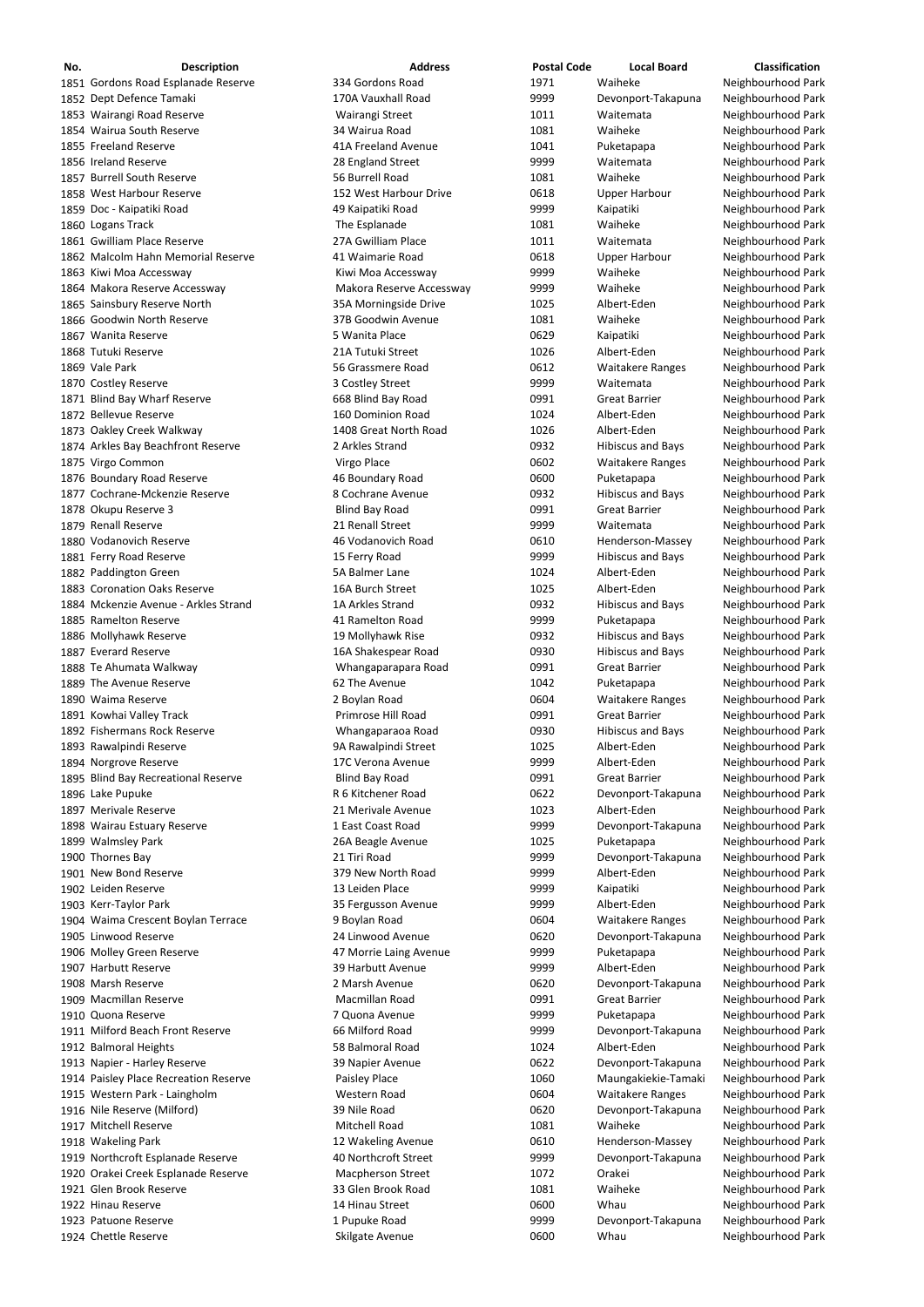| No. | <b>Description</b>                   | <b>Address</b>          | <b>Postal Code</b> | <b>Local Board</b>      | Classification     |
|-----|--------------------------------------|-------------------------|--------------------|-------------------------|--------------------|
|     | 1925 Probert Park                    | 36 Merriefield Avenue   | 9999               | Devonport-Takapuna      | Neighbourhood Park |
|     | 1926 Kennedy Point Reserve           | Kennedy Point Road      | 1081               | Waiheke                 | Neighbourhood Park |
|     | 1927 Promenade Reserve               | 7 Killarney Street      | 0622               | Devonport-Takapuna      | Neighbourhood Park |
|     | 1928 Wharf Road Walkway              | <b>Wharf Road</b>       | 1081               | Waiheke                 | Neighbourhood Park |
|     | 1929 Glucina Reserve                 | 19 Palm Court Drive     | 0602               | <b>Waitakere Ranges</b> | Neighbourhood Park |
|     | 1930 Trias Reserve                   | 95 Trias Road           | 9999               | Kaipatiki               | Neighbourhood Park |
|     | 1931 Glen Close Reserve              | Glen Close              | 0602               | <b>Waitakere Ranges</b> | Neighbourhood Park |
|     | 1932 Glendene Reserve                | 34 Glendene Avenue      | 0602               | Henderson-Massey        | Neighbourhood Park |
|     | 1933 Rewi Alley Reserve              | 52 Trias Road           | 9999               | Kaipatiki               | Neighbourhood Park |
|     | 1934 Greenberry Reserve              | 37 Munroe Road          | 0612               | Henderson-Massey        | Neighbourhood Park |
|     | 1935 The Strand Reserve Accessway    | The Strand              | 1081               | Waiheke                 | Neighbourhood Park |
|     | 1936 Richards Reserve                | 18 Richards Avenue      | 0620               | Devonport-Takapuna      | Neighbourhood Park |
|     | 1937 Glen Eden Picnic Ground         | 29A Glendale Road       | 0602               | <b>Waitakere Ranges</b> | Neighbourhood Park |
|     | 1938 Waitaramoa Reserve              | 41 Shore Road           | 1050               | Orakei                  | Neighbourhood Park |
|     | 1939 Selwyn Reserve - Forrest Hill   | 53 Selwyn Crescent      | 9999               | Devonport-Takapuna      | Neighbourhood Park |
|     | 1940 Harpoon Hill Recreation Reserve | 12 Harpoon Hill         | 0991               | <b>Great Barrier</b>    | Neighbourhood Park |
|     | 1941 Smiths Bush Scenic Reserve      | 42 Akoranga Drive       | 0627               | Kaipatiki               | Neighbourhood Park |
|     | 1942 Awana Hill Reserve              | Aotea Road              | 0991               | <b>Great Barrier</b>    | Neighbourhood Park |
|     | 1943 Taumata Reserve                 | 21 Taumata Road         | 9999               | Albert-Eden             | Neighbourhood Park |
|     | 1944 Kaitoke Creek Reserve           | Gray Road               | 0991               | <b>Great Barrier</b>    | Neighbourhood Park |
|     | 1945 Spencer Esplanade Reserve       | 25 Spencer Terrace      | 0622               | Devonport-Takapuna      | Neighbourhood Park |
|     | 1946 John Moore Reserve              | 20 Bremner Avenue       | 9999               | Puketapapa              | Neighbourhood Park |
|     | 1947 Sunnynook Bush                  | 32 Lyford Crescent      | 9999               | Devonport-Takapuna      | Neighbourhood Park |
|     | 1948 Grandison Green                 | 20 Grandison Crescent   | 0600               | Whau                    | Neighbourhood Park |
|     | 1949 Nirvana Reserve                 | 13 Nirvana Way          | 9999               | Puketapapa              | Neighbourhood Park |
|     | 1950 Halyard Common                  | <b>Halyard Place</b>    | 0610               | Henderson-Massey        | Neighbourhood Park |
|     | 1951 Edenvale Park                   | 9 Edenvale Park Road    | 1024               | Albert-Eden             | Neighbourhood Park |
|     | 1952 Takapuna Rose Gardens - Potters | 42 Anzac Street         | 0622               | Devonport-Takapuna      | Neighbourhood Park |
|     | 1953 Ballantyne Square               | 312 Dominion Road       | 1024               | Albert-Eden             | Neighbourhood Park |
|     | 1954 Gregory Place 20                | 20 Gregory Place        | 1041               | Puketapapa              | Neighbourhood Park |
|     | 1955 Target Reserve                  | 80 Target Road          | 0629               | Kaipatiki               | Neighbourhood Park |
|     | 1956 Essex Road Reserve              | 3 Ngauruhoe Street      | 9999               | Albert-Eden             | Neighbourhood Park |
|     | 1957 Maungarei Springs Wetland       | Tephra Boulevard        | 1072               | Orakei                  | Neighbourhood Park |
|     | 1958 Harmel Reserve                  | Harmel Road             | 0602               | Whau                    | Neighbourhood Park |
|     | 1959 Teviot Reserve                  | 6 Teviot Place          | 0629               | Kaipatiki               | Neighbourhood Park |
|     | 1960 Harwood Reserve                 | 21A Kiwitea Street      | 1041               | Albert-Eden             | Neighbourhood Park |
|     | 1961 Volcano Park                    | 1 Garin Way             | 1072               | Orakei                  | Neighbourhood Park |
|     | 1962 Harvest Reserve                 | <b>Harvest Drive</b>    | 0612               | Henderson-Massey        | Neighbourhood Park |
|     | 1963 Rahopara Pa (Kennedy Point)     | 20 The Esplanade        | 0622               | Devonport-Takapuna      | Neighbourhood Park |
|     | 1964 Underwood Park                  | 164 Richardson Road     | 1025               | Puketapapa              | Neighbourhood Park |
|     | 1965 Arundel Street 49-51            | 49 Arundel Street       | 1041               | Puketapapa              | Neighbourhood Park |
|     | 1966 Library Lane/Glen Eden Walkway  | 230 West Coast Road     | 0602               | <b>Waitakere Ranges</b> | Neighbourhood Park |
|     | 1967 Admirals Court Reserve          | 14 Admirals Court Drive | 0632               | <b>Upper Harbour</b>    | Neighbourhood Park |
|     | 1968 Howlett Reserve                 | 10B Howlett Street      | 1026               | Albert-Eden             | Neighbourhood Park |
|     | 1969 Hart Domain                     | 1 Vitasovich Avenue     | 0612               | Henderson-Massey        | Neighbourhood Park |
|     | 1970 Trelawny Reserve                | 9 Trelawny Place        | 0627               | Kaipatiki               | Neighbourhood Park |
|     | 1971 Bridgeman Reserve               | 333 Mt Eden Road        | 1024               | Albert-Eden             | Neighbourhood Park |
|     | 1972 Witheford Scenic Reserve        | 18 Witheford Drive      | 0629               | Kaipatiki               | Neighbourhood Park |
|     | 1973 Braemar Reserve                 | 192 Carrington Road     | 1025               | Albert-Eden             | Neighbourhood Park |
|     | 1974 Heversham Green                 | Heversham Place         | 0602               | Whau                    | Neighbourhood Park |
|     | 1975 Stranolar Reserve               | 30 Stranolar Drive      | 9999               | Puketapapa              | Neighbourhood Park |
|     | 1976 Monkey Hill                     | <b>Onslow Road</b>      | 1024               | Albert-Eden             | Neighbourhood Park |
|     | 1977 Takanini Scout Hall Reserve     | 12A Manuroa Road        | 9999               | Papakura                | Neighbourhood Park |
|     | 1978 Lynfield Plantation             | 590A Hillsborough Road  | 1041               | Puketapapa              | Neighbourhood Park |
|     | 1979 Watling Reserve                 | 35 Watling Street       | 1024               | Albert-Eden             | Neighbourhood Park |
|     | 1980 Bluestone Park                  | 14 Styak Street         | 1072               | Orakei                  | Neighbourhood Park |
|     | 1981 Alice Wylie Reserve             | 807 New North Road      | 9999               |                         | Neighbourhood Park |
|     |                                      |                         |                    | Albert-Eden             |                    |

 Cliff Face Park 25 Guard Crescent 1072 Orakei Neighbourhood Park 1983 Glenesk Road Plant Reserve - 2 Glenesk Road Clenesk Road 0772 Waitakere Ranges Neighbourhood Park 1984 Taylors Park 1024 Albert-Eden 1024 Albert-Eden Neighbourhood Park Dolphin Bay Walkway 73 Cape Barrier Road 9999 Great Barrier Neighbourhood Park 1986 Glenesk Road Plant Reserve - 1 Glenesk Road by a compared by Comparison Waitakere Ranges Neighbourhood Park 1987 Udys Reserve **1024 632 Mt Eden Road** 1024 Albert-Eden Neighbourhood Park 1988 Tarnica Planes Park **1988 Tarnica Planes Park 1988** Tarnica Road 1989 1999 Howick 1988 Tarnica Planes Park Island Bay Walkway 250 Cape Barrier Road 9999 Great Barrier Neighbourhood Park George Herring Common 92 Woodglen Road 0602 Waitakere Ranges Neighbourhood Park 1991 Windmill Green **2 Windmill Road** 1024 Albert-Eden Neighbourhood Park 1992 Roscommon Park (Tamwoth Close Reserve) 474R Roscommon Road 9999 Manurewa Manurewa Neighbourhood Park 1993 Davern Reserve **1993 Davern Lane** Davern Lane **1993** Davern Neighbourhood Park 1994 Te Matuku To Awaroa Walkway Te Matuku To Awaroa Walkway and Au Ang Orapiu Road  $1971$  Waiheke Neighbourhood Park 1995 Roy Clements Treeway **1995 Roy Clements Treeway** 30 Alberton Avenue 1025 Albert-Eden Neighbourhood Park Ruahine Walkway Cape Barrier Road 9999 Great Barrier Neighbourhood Park 1997 Louis Aldophus Durrieu Reserve 103 Mt Eden Road 1024 Albert-Eden Neighbourhood Park 1998 Lavelle Reserve **1998 Lavelle Road** 57 Lavelle Road 6612 Henderson-Massey Neighbourhood Park

| 0772 | Waitakere  |
|------|------------|
| 1024 | Albert-Ede |
| 9999 | Great Barı |
| 0772 | Waitakere  |
| 1024 | Albert-Ede |
| 9999 | Howick     |
| 9999 | Great Barı |
| 0602 | Waitakere  |
| 1024 | Albert-Ede |
| 9999 | Manurewa   |
| 0600 | Whau       |
| 1971 | Waiheke    |
| 1025 | Albert-Ede |
| 9999 | Great Barı |
| 1024 | Albert-Ede |
| 0612 | Henderso   |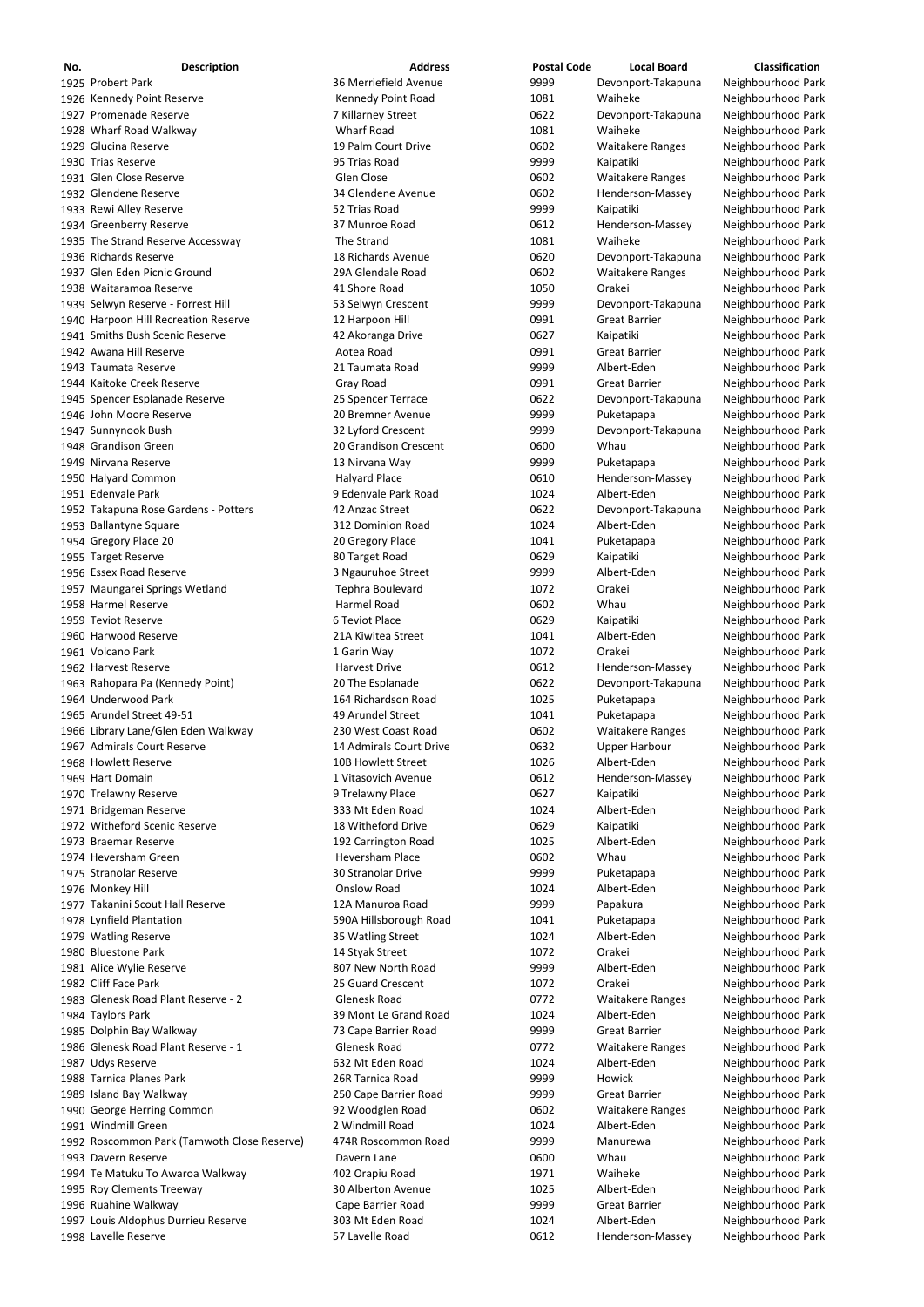| No. | <b>Description</b>                                            | <b>Address</b>                                  | <b>Postal Code</b> | <b>Local Board</b>                       | <b>Classification</b>                    |
|-----|---------------------------------------------------------------|-------------------------------------------------|--------------------|------------------------------------------|------------------------------------------|
|     | 1999 Clock Tower Reserve                                      | 1288C Dominion Road                             | 1041               | Puketapapa                               | Neighbourhood Park                       |
|     | 2000 Delamore Walkway                                         | 140 Delamore Drive                              | 1081               | Waiheke                                  | Neighbourhood Park                       |
|     | 2001 Elvira Walk                                              | 18 Elvira Place                                 | 0612               | Henderson-Massey                         | Neighbourhood Park                       |
|     | 2002 Mcgehan Close Reserve                                    | 19 Mcgehan Close                                | 9999               | Albert-Eden                              | Neighbourhood Park                       |
|     | 2003 Emerald Valley Park                                      | Killygordon Place                               | 0614               | Henderson-Massey                         | Neighbourhood Park                       |
|     | 2004 Tarata Creek Reserve<br>2005 Hawthorndene Grounds        | 6R Walmsley Road<br>280 Botany Road             | 9999<br>2013       | Mangere-Otahuhu<br>Howick                | Neighbourhood Park<br>Neighbourhood Park |
|     | 2006 Tauranga Bus Stop Reserve                                | 110 Great South Road                            | 2112               | Manurewa                                 | Neighbourhood Park                       |
|     | 2007 Botany Park (Andrew Road Reserve)                        | 66R Botany Road                                 | 9999               | Howick                                   | Neighbourhood Park                       |
|     | 2008 Volta Park (Templeton Place Reserve)                     | 13R Volta Place                                 | 9999               | Manurewa                                 | Neighbourhood Park                       |
|     | 2009 Epping Plant Reserve                                     | 8 Epping Road                                   | 0610               | Henderson-Massey                         | Neighbourhood Park                       |
|     | 2010 Little Shoal Bay Reserve - Great Barrier                 | Shoal Bay Road                                  | 0991               | <b>Great Barrier</b>                     | Neighbourhood Park                       |
|     | 2011 Anselmi Ridge Drainage Reserve                           | 37 Anselmi Ridge Road                           | 2113               | Franklin                                 | Neighbourhood Park                       |
|     | 2012 Te Puru Drive Park                                       | 15R Maraetai Drive                              | 2018               | Franklin                                 | Neighbourhood Park                       |
|     | 2013 Antrim Crescent Esplanade Reserve                        | 27R Antrim Crescent                             | 2023               | Otara-Papatoetoe                         | Neighbourhood Park                       |
|     | 2014 Te Puea Marae Reserve                                    | 41R Miro Road                                   | 2022               | Mangere-Otahuhu                          | Neighbourhood Park                       |
|     | 2015 Hector Sanderson Road Airfield                           | 140 Hector Sanderson Road                       | 0991               | <b>Great Barrier</b>                     | Neighbourhood Park                       |
|     | 2016 Featherstone Park<br>2017 Oceanview Recreation Reserve 1 | 59 Swanson Road<br>Oceanview Road               | 0612<br>0991       | Henderson-Massey<br><b>Great Barrier</b> | Neighbourhood Park<br>Neighbourhood Park |
|     | 2018 Archboyd Road Reserve                                    | 42R Chelburn Crescent                           | 2024               | Mangere-Otahuhu                          | Neighbourhood Park                       |
|     | 2019 Danica Reserve                                           | Danica Esplanade                                | 0610               | Henderson-Massey                         | Neighbourhood Park                       |
|     | 2020 The Boulevard Park                                       | 12R The Boulevard                               | 2010               | Howick                                   | Neighbourhood Park                       |
|     | 2021 Whangaparapara 669-671                                   | 669 Whangaparapara Road                         | 0991               | <b>Great Barrier</b>                     | Neighbourhood Park                       |
|     | 2022 Archmillen Park                                          | 76R Archmillen Avenue                           | 2010               | Howick                                   | Neighbourhood Park                       |
|     | 2023 Shoal Bay Reserve                                        | Shoal Bay Road                                  | 0991               | <b>Great Barrier</b>                     | Neighbourhood Park                       |
|     | 2024 Foster Ave Walkway                                       | 46 Foster Avenue                                | 0604               | <b>Waitakere Ranges</b>                  | Neighbourhood Park                       |
|     | 2025 Arion Road Reserve                                       | 40R Walters Road                                | 9999               | Papakura                                 | Neighbourhood Park                       |
|     | 2026 The Green Park                                           | 15R West Fairway                                | 2013               | Howick                                   | Neighbourhood Park                       |
|     | 2027 Aronia Way No. 2 Reserve                                 | 37R Banyan Drive                                | 2105               | Manurewa                                 | Neighbourhood Park                       |
|     | 2028 Foster Hill Lane                                         | 1124 Huia Road                                  | 0604               | <b>Waitakere Ranges</b>                  | Neighbourhood Park                       |
|     | 2029 Refuse Site                                              | 70 Gray Road                                    | 0991               | <b>Great Barrier</b>                     | Neighbourhood Park                       |
|     | 2030 Swaffield Park<br>2031 Forest Hill Park                  | 32R Swaffield Road<br>182 Henderson Valley Road | 9999<br>0612       | Otara-Papatoetoe<br>Henderson-Massey     | Neighbourhood Park<br>Neighbourhood Park |
|     | 2032 Wai-O-Taiki Nature Reserve                               | 5 Tahaki Road                                   | 1072               | Maungakiekie-Tamaki                      | Neighbourhood Park                       |
|     | 2033 Ashgrove Reserve                                         | 149R Bader Drive                                | 9999               | Mangere-Otahuhu                          | Neighbourhood Park                       |
|     | 2034 Taniwha Reserve                                          | 62 Line Road                                    | 9999               | Maungakiekie-Tamaki                      | Neighbourhood Park                       |
|     | 2035 Aspatria Place Reserve                                   | 13R Aspatria Place                              | 9999               | Howick                                   | Neighbourhood Park                       |
|     | 2036 Dunkirk Reserve                                          | 110 Dunkirk Road                                | 9999               | Maungakiekie-Tamaki                      | Neighbourhood Park                       |
|     | 2037 Aspiring Park No1                                        | 70 Aspiring Avenue                              | 9999               | Howick                                   | Neighbourhood Park                       |
|     | 2038 Gallony Park                                             | 18 Gallony Avenue                               | 0614               | Henderson-Massey                         | Neighbourhood Park                       |
|     | 2039 Smiths Reserve                                           | 18R Smiths Avenue                               | 2110               | Papakura                                 | Neighbourhood Park                       |
|     | 2040 George Bourke Historic Reserve                           | 16 George Bourke Drive                          | 1060               | Maungakiekie-Tamaki                      | Neighbourhood Park                       |
|     | 2041 Aspiring Park No2<br>2042 Skinner Reserve                | 65 Aspiring Avenue<br>Skinner Road              | 9999<br>1060       | Howick                                   | Neighbourhood Park<br>Neighbourhood Park |
|     | 2043 Gardner Reserve                                          | Rankin Avenue                                   | 0600               | Maungakiekie-Tamaki<br>Whau              | Neighbourhood Park                       |
|     | 2044 Atkinson Corner                                          | 26 Princes Street                               | 9999               | Mangere-Otahuhu                          | Neighbourhood Park                       |
|     | 2045 Longford Reserve                                         | 33 Aranui Road                                  | 9999               | Maungakiekie-Tamaki                      | Neighbourhood Park                       |
|     | 2046 Garden Road Walkway                                      | Garden Road                                     | 0772               | <b>Waitakere Ranges</b>                  | Neighbourhood Park                       |
|     | 2047 Somerville Park                                          | 99R Somerville Road                             | 2014               | Howick                                   | Neighbourhood Park                       |
|     | 2048 Vagus Reserve                                            | 14 Vagus Place                                  | 9999               | Puketapapa                               | Neighbourhood Park                       |
|     | 2049 Flaunty Reserve                                          | 24 Flaunty Place                                | 0618               | Henderson-Massey                         | Neighbourhood Park                       |
|     | 2050 Sonja Reserve                                            | 931R Ponga Road                                 | 9999               | Papakura                                 | Neighbourhood Park                       |
|     | 2051 Greenlane Reserve                                        | 441 Manukau Road                                | 9999               | Albert-Eden                              | Neighbourhood Park                       |
|     | 2052 Spalding Rise Reserve<br>2053 West Tamaki Reserve        | 1R Nagle Place<br>199A West Tamaki Road         | 2013<br>1072       | Howick                                   | Neighbourhood Park                       |
|     | 2054 Anchorage Drive Reserve                                  | 20R Anchorage Drive                             | 2113               | Maungakiekie-Tamaki<br>Papakura          | Neighbourhood Park<br>Neighbourhood Park |
|     | 2055 Marine Parade Plantation Reser                           | Marine Parade South                             | 0772               | <b>Waitakere Ranges</b>                  | Neighbourhood Park                       |
|     | 2056 Southdown Reserve                                        | 127 Hugo Johnston Drive                         | 1061               | Maungakiekie-Tamaki                      | Neighbourhood Park                       |
|     | 2057 Anarahi Park                                             | 16R Waterlea Avenue                             | 2022               | Mangere-Otahuhu                          | Neighbourhood Park                       |
|     | 2058 Springs Road Reserve                                     | 26R Springs Road                                | 9999               | Howick                                   | Neighbourhood Park                       |
|     | 2059 Marei Reserve                                            | 14A Rockfield Road                              | 1061               | Maungakiekie-Tamaki                      | Neighbourhood Park                       |
|     | 2060 Annalong Park                                            | 13R Annalong Road                               | 9999               | Howick                                   | Neighbourhood Park                       |
|     | 2061 Stadium Drive Reserve                                    | <b>Stadium Drive</b>                            | 2113               | Franklin                                 | Neighbourhood Park                       |
|     | 2062 Olive Road Pleasance                                     | 5D Olive Road                                   | 9999               | Maungakiekie-Tamaki                      | Neighbourhood Park                       |
|     | 2063 Armoy Park (Amylynn Place Reserve)                       | 2R Carlingford Drive                            | 9999               | Howick                                   | Neighbourhood Park                       |
|     | 2064 St Aidan'S Reserve<br>2065 Anns Creek Reserve            | 153R Great South Road<br>811 Great South Road   | 2102<br>9999       | Papakura                                 | Neighbourhood Park<br>Neighbourhood Park |
|     | 2066 Xena Park                                                | 41 Lake Panorama Drive                          | 0612               | Maungakiekie-Tamaki<br>Henderson-Massey  | Neighbourhood Park                       |
|     | 2067 Hobson Reserve                                           | 43 Court Crescent                               | 1072               | Maungakiekie-Tamaki                      | Neighbourhood Park                       |
|     | 2068 Stanniland Park                                          | 86R Stanniland Street                           | 2010               | Howick                                   | Neighbourhood Park                       |
|     | 2069 1 Titirangi Road Reserve                                 | 1 Titirangi Road                                | 0600               | Whau                                     | Neighbourhood Park                       |
|     | 2070 Rockfield Reserve                                        | 25A Rockfield Road                              | 1061               | Maungakiekie-Tamaki                      | Neighbourhood Park                       |
|     | 2071 Pleasant Reserve                                         | Pleasant Road                                   | 0602               | <b>Waitakere Ranges</b>                  | Neighbourhood Park                       |
|     | 2072 Alcock Reserve                                           | 63 Panorama Road                                | 1060               | Maungakiekie-Tamaki                      | Neighbourhood Park                       |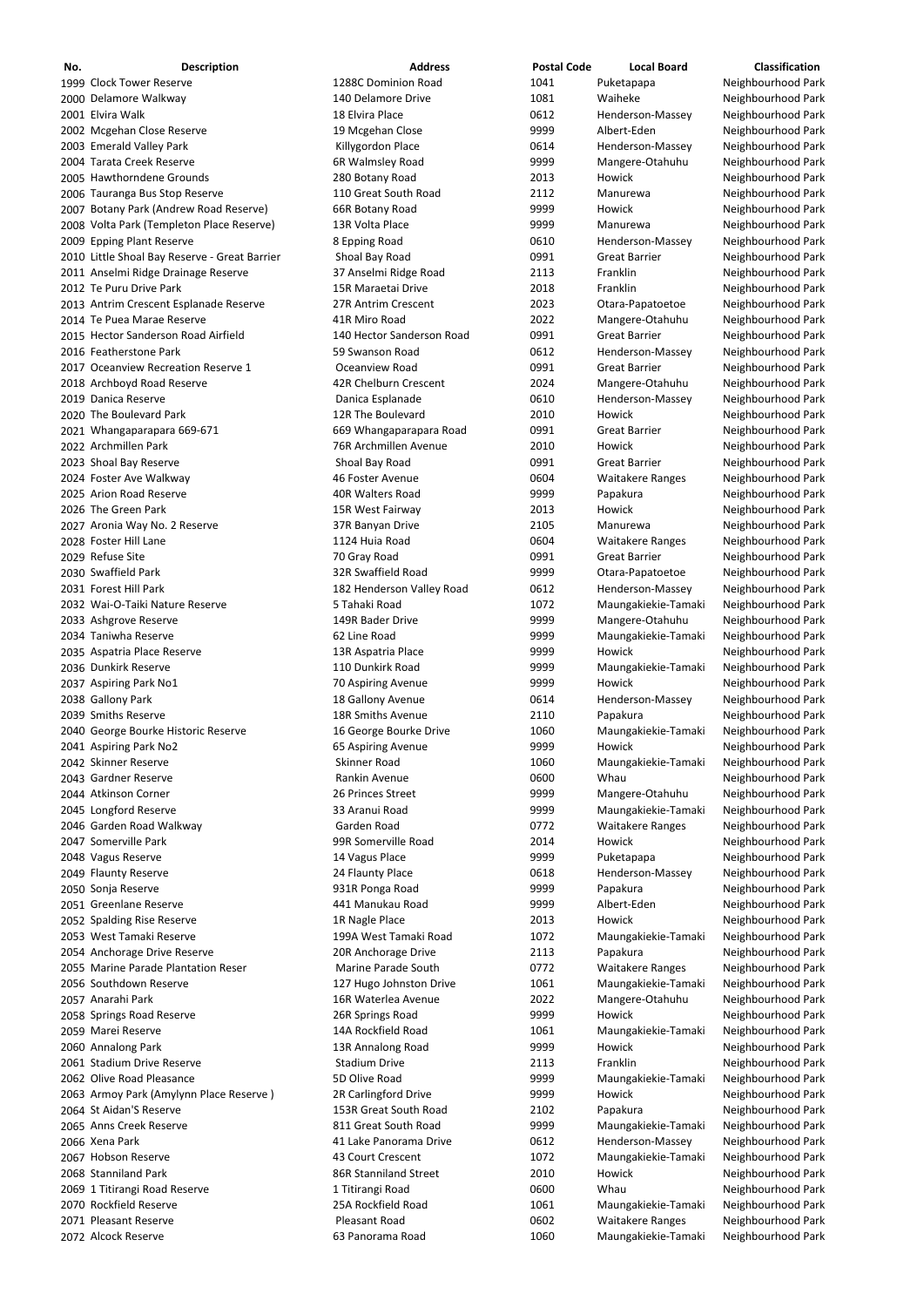| No. | <b>Description</b>                      | <b>Address</b>              | <b>Postal Code</b> | <b>Local Board</b>      | <b>Classification</b> |
|-----|-----------------------------------------|-----------------------------|--------------------|-------------------------|-----------------------|
|     | 2073 Stevens Park                       | 479R Massey Road            | 9999               | Mangere-Otahuhu         | Neighbourhood Park    |
|     | 2074 Stevenson Reserve                  | 136R Cook Street            | 2014               | Howick                  | Neighbourhood Park    |
|     | 2075 Westgate Drive Park                | 68 Westgate Drive           | 0614               | Henderson-Massey        | Neighbourhood Park    |
|     | 2076 Elstree Reserve                    | 130 Point England Road      | 1072               | Maungakiekie-Tamaki     | Neighbourhood Park    |
|     | 2077 Leybourne Circle Reserve           | 33 Leybourne Circle         | 1072               | Maungakiekie-Tamaki     | Neighbourhood Park    |
|     | 2078 Talbot Reserve                     | 13 Point England Road       | 1072               | Maungakiekie-Tamaki     | Neighbourhood Park    |
|     | 2079 St Johns Redoubt                   | 13R Boeing Place            | 9999               | Manurewa                | Neighbourhood Park    |
|     | 2080 Bucklands Beach Road Reserve       | 190R Bucklands Beach Road   | 2012               | Howick                  | Neighbourhood Park    |
|     | 2081 Stockade Hill                      | 12R Mellons Bay Road        | 2014               | Howick                  | Neighbourhood Park    |
|     | 2082 Horsham Reserve                    | 2 High Trees Place          | 1051               | Maungakiekie-Tamaki     | Neighbourhood Park    |
|     | 2083 Landing Road Walkway               | 36A Landing Road            | 0604               | <b>Waitakere Ranges</b> | Neighbourhood Park    |
|     | 2084 Bertrand Reserve                   | 35 Allright Place           | 9999               | Maungakiekie-Tamaki     | Neighbourhood Park    |
|     | 2085 Stonex Park                        | 51R Kimpton Road            | 9999               | Otara-Papatoetoe        | Neighbourhood Park    |
|     | 2086 Apirana Reserve                    | 81 Apirana Avenue           | 9999               | Maungakiekie-Tamaki     | Neighbourhood Park    |
|     | 2087 Bruce Pulman Drive Reserve         | 43R Bruce Pullman Drive     | 9999               | Papakura                | Neighbourhood Park    |
|     | 2088 Cornelian Park (Sunderlands Rd     | 38R Sunderlands Road        | 2012               | Howick                  | Neighbourhood Park    |
|     | 2089 Pilkington Road Apirana Avenue R   | 233 Apirana Avenue          | 1072               | Maungakiekie-Tamaki     | Neighbourhood Park    |
|     | 2090 Ritchie Crescent Reserve           | 1R Ritchie Crescent         | 2112               | Papakura                | Neighbourhood Park    |
|     | 2091 Joe Wolfe Reserve                  | 517B Mt Wellington Highway  | 1060               | Maungakiekie-Tamaki     | Neighbourhood Park    |
|     | 2092 Airfield Village Reserve           | 17R Village Way             | 2010               | Papakura                | Neighbourhood Park    |
|     | 2093 Almond Reserve                     | 27 Alcock Street            | 9999               | Maungakiekie-Tamaki     | Neighbourhood Park    |
|     | 2094 Linear Walkway                     | 44-50 Station Street        | 0618               | <b>Upper Harbour</b>    | Neighbourhood Park    |
|     | 2095 Alabaster Walkway                  | 20R Alabaster Drive         | 9999               | Otara-Papatoetoe        | Neighbourhood Park    |
|     | 2096 Hamlins Hill                       | 10 Sylvia Park Road         | 9999               | Maungakiekie-Tamaki     | Neighbourhood Park    |
|     | 2097 Albacore Reserve                   | 10R Albacore Way            | 2018               | Franklin                | Neighbourhood Park    |
|     | 2098 Tuakura Reserve                    | 14R Tuakura Way             | 2105               | Manurewa                | Neighbourhood Park    |
|     | 2099 Fairlands Reserve                  | 43 Seaside Avenue           | 1026               | Albert-Eden             | Neighbourhood Park    |
|     | 2100 Alexander Park                     | 77R Alexander Crescent      | 9999               | Otara-Papatoetoe        | Neighbourhood Park    |
|     | 2101 Kuaka Park                         | 40 Oakley Avenue            | 1026               | Albert-Eden             | Neighbourhood Park    |
|     | 2102 Seaside Reserve                    | 21 Seaside Avenue           | 1026               | Albert-Eden             | Neighbourhood Park    |
|     | 2103 Turin Place Stream                 | 15R Birmingham Road         | 9999               | Otara-Papatoetoe        | Neighbourhood Park    |
|     | 2104 Tole Reserve                       | 104 Clarence Street         | 9999               | Waitemata               | Neighbourhood Park    |
|     | 2105 Alice Park                         | 21R Beaumonts Way           | 9999               | Manurewa                | Neighbourhood Park    |
|     | 2106 Redoubt Trig Res (Tuscany Heights) | 545R Redoubt Road           | 9999               | Howick                  | Neighbourhood Park    |
|     | 2107 Adams Park                         | 124A Maich Road             | 2102               | Manurewa                | Neighbourhood Park    |
|     | 2108 Vermont Reserve                    | 98 Vermont Street           | 9999               | Waitemata               | Neighbourhood Park    |
|     | 2109 Twomey Drive Reserve               | 39 Twomey Drive             | 2113               | Franklin                | Neighbourhood Park    |
|     | 2110 Brown Reserve                      | 14 Brown Street             | 9999               | Waitemata               | Neighbourhood Park    |
|     | 2111 Reeves Park                        | 74R Udys Road               | 2010               | Howick                  | Neighbourhood Park    |
|     | 2112 Riverlea Reserve                   | Riverlea Road               | 0618               | <b>Upper Harbour</b>    | Neighbourhood Park    |
|     | 2113 Hakanoa Reserve                    | 36 Sackville Street         | 9999               | Waitemata               | Neighbourhood Park    |
|     | 2114 Scott Reserve                      | <b>Scott Road</b>           | 0618               | <b>Upper Harbour</b>    | Neighbourhood Park    |
|     | 2115 Home Reserve                       | 19 King Street              | 1021               | Waitemata               | Neighbourhood Park    |
|     | 2116 Sturges Park & Ride                | 76 Swanson Road             | 0612               | Henderson-Massey        | Neighbourhood Park    |
|     | 2117 Norfolk Reserve                    | 36 Norfolk Street           | 9999               | Waitemata               | Neighbourhood Park    |
|     | 2118 Premier Reserve                    | 26 Premier Avenue           | 9999               | Albert-Eden             | Neighbourhood Park    |
|     | 2119 Verissimo Park                     | Verissimo Drive             | 9999               | Mangere-Otahuhu         | Neighbourhood Park    |
|     | 2120 Bessie Preston Reserve             | 10 Gardner Avenue           | 0600               | Whau                    | Neighbourhood Park    |
|     | 2121 Lemington Reserve                  | 40A Lemington Road          | 1022               | Waitemata               | Neighbourhood Park    |
|     | 2122 Vickers Park                       | <b>48R Convair Crescent</b> | 2022               | Mangere-Otahuhu         | Neighbourhood Park    |
|     | 2123 Laingholm Reserve                  | 4 Western Road              | 0604               | <b>Waitakere Ranges</b> | Neighbourhood Park    |
|     | 2124 Marine Parade Beach                | <b>Short Street</b>         | 1011               | Waitemata               | Neighbourhood Park    |
|     | 2125 Victoria Avenue - Old Railway      | Victoria Avenue             | 2122               | Franklin                | Neighbourhood Park    |
|     | 2126 Lake Panorama                      | 58 Sapperton Drive          | 0612               | Henderson-Massey        | Neighbourhood Park    |
|     | 2127 Westmere Park Weona Place Access   | 14 Weona Place              | 1022               | Waitemata               | Neighbourhood Park    |
|     | 2128 Sutton Park                        | 48R Vine Street             | 2024               | Mangere-Otahuhu         | Neighbourhood Park    |
|     | 2129 Mili Way South Reserve             | 49 Mili Way                 | 0612               | Henderson-Massey        | Neighbourhood Park    |

2131 Vineyard Reserve **1988** A3R Chichester Drive 2113 Papakura Papakura Neighbourhood Park Casuarina Road Reserve 31R Casuarina Road 2012 Howick Neighbourhood Park 2133 Warnock Reserve **1023** Marnock Street 1022 Waitemata Neighbourhood Park 2134 Walmer Reserve North 65 Walmer Road 65 Walmer Road 65 Walmer Road 65 Walmer Road Albert-Eden Neighbourhood Park 2135 Voltaire Park **2008** 24R Voltaire Court 2010 Howick Neighbourhood Park Tirotai Reserve 6 Tirotai Crescent 1022 Waitemata Neighbourhood Park 2137 Meola Reef Reserve **171 Meola Road** 1022 Waitemata Neighbourhood Park 2138 Turanga Reserve - Wade Walkway **726R Whitford Road** 1999 9999 Franklin Neighbourhood Park 2139 Tracey Park Tracey Terrace Terrace COSC Henderson-Massey Neighbourhood Park 2140 Pasadena Reserve **1001 Great North Road** 9999 Albert-Eden Neighbourhood Park Waiari Reserve 20R Waiari Raod 9999 Papakura Neighbourhood Park 2142 Bell Reserve **2008** 266R Pakuranga Road 2010 Howick Neighbourhood Park 2143 Motions Road Reserve **1985 Great North Road** 1999 9999 Albert-Eden Neighbourhood Park 2144 Harrison Reserve **Harrison Road** Harrison Road 1060 Maungakiekie-Tamaki Neighbourhood Park 2145 Memorial Corner **2 Memorial Drive** 2 Memorial Drive **1988** COCO Memorial Memorial Of Ark 2146 Belmont Rd Stormwater Reserve **43 Belmont Road** 2113 Franklin Reserve Reserve ark

| 2113 | Papakura  |
|------|-----------|
| 2012 | Howick    |
| 1022 | Waitemat  |
| 9999 | Albert-Ed |
| 2010 | Howick    |
| 1022 | Waitemat  |
| 1022 | Waitemat  |
| 9999 | Franklin  |
| 0602 | Henderso  |
| 9999 | Albert-Ed |
| 9999 | Papakura  |
| 2010 | Howick    |
| 9999 | Albert-Ed |
| 1060 | Maungaki  |
| 0600 | Whau      |
| 2113 | Franklin  |

Westmere Park 36 Westmere Park Avenue 1022 Waitemata Neighbourhood Park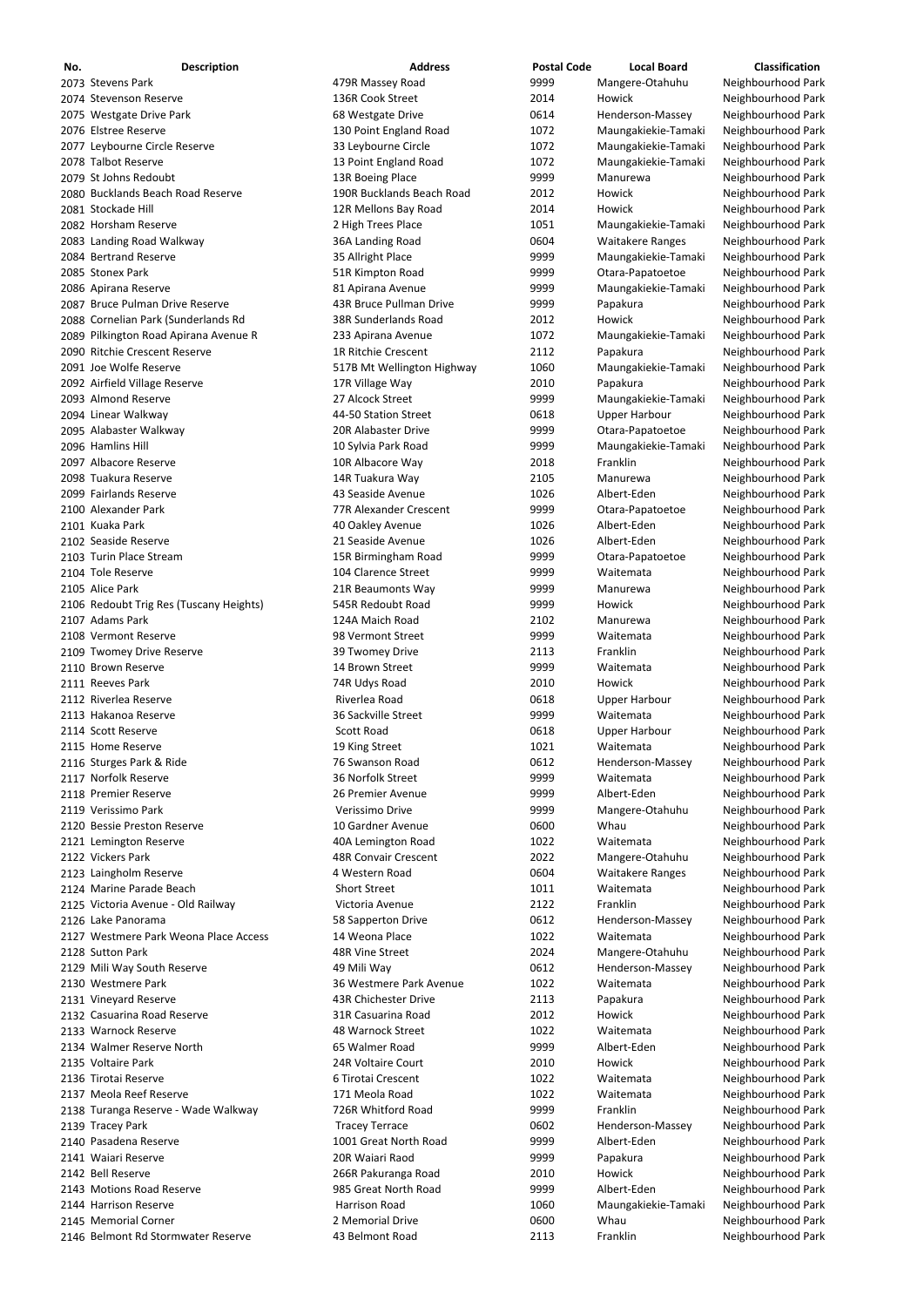| No. | <b>Description</b>                                             | <b>Address</b>                            | <b>Postal Code</b> | <b>Local Board</b>                             | <b>Classification</b>                    |
|-----|----------------------------------------------------------------|-------------------------------------------|--------------------|------------------------------------------------|------------------------------------------|
|     | 2147 Waipuna Foreshore                                         | 197 Mt Wellington Highway                 | 1060               | Maungakiekie-Tamaki                            | Neighbourhood Park                       |
|     | 2148 Ken Parker Reserve (Bell Road Reserve)                    | 20R Pohutukawa Road                       | 0618               | Franklin                                       | Neighbourhood Park                       |
|     | 2149 Thornton Reserve                                          | 2R Thonton Green                          | 2113               | Papakura                                       | Neighbourhood Park                       |
|     | 2150 Bond Reserve - Kingsland                                  | 46 Bond Street                            | 9999               | Albert-Eden                                    | Neighbourhood Park                       |
|     | 2151 Harbourview Corner                                        | <b>Beach Road</b>                         | 0610               | Henderson-Massey                               | Neighbourhood Park                       |
|     | 2152 Ben Lora Park                                             | 3R Ben Lora Place                         | 2024               | Mangere-Otahuhu                                | Neighbourhood Park                       |
|     | 2153 Troon Place Reserve                                       | 12R Troon Place                           | 2025               | Otara-Papatoetoe                               | Neighbourhood Park                       |
|     | 2154 Bernina Place Reserve                                     | <b>30R Bernina Place</b>                  | 2103               | Manurewa                                       | Neighbourhood Park                       |
|     | 2155 Te Uringutu Reserve                                       | 86 The Strand                             | 1010               | Waitemata                                      | Neighbourhood Park                       |
|     | 2156 Trevor Hosken Drive                                       | 28R Druces Road                           | 2104               | Manurewa                                       | Neighbourhood Park                       |
|     | 2157 Paremuka Wetland                                          | Lake Panorama Drive                       | 0612               | Henderson-Massey                               | Neighbourhood Park                       |
|     | 2158 Berwyn Reserve                                            | 50R Berwyn Avenue                         | 9999               | Papakura                                       | Neighbourhood Park                       |
|     | 2159 Westglen Park                                             | 29 Westglen Place                         | 0612               | Henderson-Massey                               | Neighbourhood Park                       |
|     | 2160 Tiaka Place Reserve                                       | 9R Tiaka Place                            | 2010               | Howick                                         | Neighbourhood Park                       |
|     | 2161 Buchanan Park                                             | 203A Arthur Street                        | 1061               | Maungakiekie-Tamaki                            | Neighbourhood Park                       |
|     | 2162 Cawley Street Reserve                                     | 3 Cawley Street                           | 1051               | Orakei                                         | Neighbourhood Park                       |
|     | 2163 Sunnyvale Park & Ride                                     | Seymour Road                              | 0612               | Henderson-Massey                               | Neighbourhood Park                       |
|     | 2164 Tilberg Park                                              | 68R Tilberg Street                        | 9999               | Mangere-Otahuhu                                | Neighbourhood Park                       |
|     | 2165 Derby Downs Domain                                        | 14 Derby Downs Place                      | 9999               | Orakei                                         | Neighbourhood Park                       |
|     | 2166 George Cox Reserve                                        | 25R Timberly Road                         | 9999               | Mangere-Otahuhu                                | Neighbourhood Park                       |
|     | 2167 Birmingham Park (Birmingham 1)                            | 11R Birmingham Road                       | 9999               | Otara-Papatoetoe                               | Neighbourhood Park                       |
|     | 2168 Paddington Reserve<br>2169 Times Place Recreation Reserve | 14 Line Road<br>6 Times Place             | 9999               | Maungakiekie-Tamaki<br>Franklin                | Neighbourhood Park                       |
|     | 2170 Miami Parade Reserve                                      | 5 Miami Parade                            | 2113<br>9999       |                                                | Neighbourhood Park                       |
|     |                                                                |                                           | 9999               | Maungakiekie-Tamaki                            | Neighbourhood Park<br>Neighbourhood Park |
|     | 2171 Birmingham Reserve (Birmingham 2)                         | 30R Birmingham Road<br>11R Glenross Drive | 9999               | Otara-Papatoetoe<br>Manurewa                   | Neighbourhood Park                       |
|     | 2172 Tington Park<br>2173 Scenic Drive Reserve                 | 116 Scenic Drive                          | 0604               |                                                | Neighbourhood Park                       |
|     | 2174 Paihia Reserve                                            | 32A Paihia Road                           | 1061               | <b>Waitakere Ranges</b><br>Maungakiekie-Tamaki | Neighbourhood Park                       |
|     | 2175 Black Bridge Reserve                                      | 5R Walmsley Road                          | 9999               | Mangere-Otahuhu                                | Neighbourhood Park                       |
|     | 2176 Tington Wetlands Reserve                                  | 20R Wattle Farm Road                      | 9999               | Manurewa                                       | Neighbourhood Park                       |
|     | 2177 Oratia Drive Accessway                                    | Oratia Drive                              | 0602               | <b>Waitakere Ranges</b>                        | Neighbourhood Park                       |
|     | 2178 Station Road Pleasance                                    | 215 Station Road                          | 9999               | Maungakiekie-Tamaki                            | Neighbourhood Park                       |
|     | 2179 Blackgate Reserve                                         | 64R Palmers Road                          | 2103               | Manurewa                                       | Neighbourhood Park                       |
|     | 2180 Tiraumea Drive Island Reserve                             | Tiraumea Drive                            | 9999               | Howick                                         | Neighbourhood Park                       |
|     | 2181 Pioneer Park                                              | 9 Alderman Drive                          | 0612               | Henderson-Massey                               | Neighbourhood Park                       |
|     | 2182 Taiere Reserve                                            | 24B Moana Avenue                          | 1061               | Maungakiekie-Tamaki                            | Neighbourhood Park                       |
|     | 2183 Blair Park - Otara                                        | 6R Blair Place                            | 2023               | Otara-Papatoetoe                               | Neighbourhood Park                       |
|     | 2184 Ti Rakau Corner Reserve                                   | 1R Ti Rakau Drive                         | 9999               | Howick                                         | Neighbourhood Park                       |
|     | 2185 Sutties Road Reserve                                      | 10A Symonds Street                        | 1061               | Maungakiekie-Tamaki                            | Neighbourhood Park                       |
|     | 2186 Blake Road Reserve                                        | 81R Blake Road                            | 2024               | Mangere-Otahuhu                                | Neighbourhood Park                       |
|     | 2187 Tanner Reserve                                            | 37 Olive Road                             | 1061               | Maungakiekie-Tamaki                            | Neighbourhood Park                       |
|     | 2188 Tironui Accessway                                         | 14R Tironui Station Road East             | 2112               | Papakura                                       | Neighbourhood Park                       |
|     | 2189 Chalmers Reserve                                          | 22 Chalmers Street                        | 9999               | Whau                                           | Neighbourhood Park                       |
|     | 2190 Hornes Reserve                                            | 57A Arthur Street                         | 1061               | Maungakiekie-Tamaki                            | Neighbourhood Park                       |
|     | 2191 Tironui Reserve                                           | 28R Tironui Station Road East             | 9999               | Papakura                                       | Neighbourhood Park                       |
|     | 2192 Shipton Reserve                                           | 33A Lynbrooke Avenue                      | 0600               | Whau                                           | Neighbourhood Park                       |
|     | 2193 Blanche Park                                              | 18R Blanche Way                           | 2012               | Howick                                         | Neighbourhood Park                       |
|     | 2194 Flat Rock Reserve                                         | 416A Panama Road                          | 1062               | Maungakiekie-Tamaki                            | Neighbourhood Park                       |
|     | 2195 Tiware Stream Reserve (Constable Rd Res)                  | Constable Road                            | 9999               | Franklin                                       | Neighbourhood Park                       |
|     | 2196 Hillside Corner Reserve                                   | Hillside Road                             | 1062               | Maungakiekie-Tamaki                            | Neighbourhood Park                       |
|     | 2197 Thornlea Grove Recreation Reserve                         | 4 Thornlea Grove                          | 2123               | Franklin                                       | Neighbourhood Park                       |
|     | 2198 Claude Reserve                                            | Claude Road                               | 1023               | Albert-Eden                                    | Neighbourhood Park                       |
|     | 2199 Sandy Lane Reserve                                        | 24 Sandy Lane                             | 9999               | Whau                                           | Neighbourhood Park                       |
|     | 2200 Frederick Street Reserve                                  | 54 Frederick Street                       | 9999               | Puketapapa                                     | Neighbourhood Park                       |
|     | 2201 Tomlin Park                                               | 21R Walden Place                          | 2024               | Otara-Papatoetoe                               | Neighbourhood Park                       |
|     | 2202 Miranda Reserve                                           | 32A Miranda Street                        | 0600               | Whau                                           | Neighbourhood Park                       |
|     | 2203 Jaggers Bush                                              | 180 Meola Road                            | 1022               | Waitemata                                      | Neighbourhood Park                       |
|     | 2204 Topland Park                                              | 8R Topland Drive                          | 9999               | Howick                                         | Neighbourhood Park                       |
|     | 2205 Wairaki Stream Reserve 1                                  | 9 Flavia Place                            | 1042               | Puketapapa                                     | Neighbourhood Park                       |
|     | 2206 Clevedon Township Recreation Reserve                      | 5 Papakura-Clevedon Road                  | 9999               | Franklin                                       | Neighbourhood Park                       |
|     | 2207 The Track Reserve (1R)                                    | 1R Te Track                               | 2112               | Papakura                                       | Neighbourhood Park                       |
|     | 2208 Beechdale Park                                            | 35R Beeachdale Cresent                    | 2010               | Howick                                         | Neighbourhood Park                       |
|     | 2209 Azalea Park                                               | 22R Azalea Place                          | 9999               | Manurewa                                       | Neighbourhood Park                       |
|     | 2210 Tranquility Reserve 1                                     | <b>6R Tranquility Rise</b>                | 2014               | Howick                                         | Neighbourhood Park                       |
|     | 2211 Wesley Reserve                                            | 57A Aldersgate Road                       | 1042               | Puketapapa                                     | Neighbourhood Park                       |
|     | 2212 Tranquility Reserve 2                                     | 17R Tranquility Rise                      | 2014               | Howick                                         | Neighbourhood Park                       |
|     | 2213 Bacardi Reserve                                           | 62R Walter Stevens Drive                  | 9999               | Papakura                                       | Neighbourhood Park                       |
|     | 2214 Ruka Reserve                                              | 5 Ruka Lane                               | 9999               | Orakei                                         | Neighbourhood Park                       |
|     | 2215 Trimdon Street Reserve                                    | 408R Porchester Road                      | 2105               | Manurewa                                       | Neighbourhood Park                       |
|     | 2216 Bader Drive Reserve                                       | 140R Bader Drive                          | 9999               | Mangere-Otahuhu                                | Neighbourhood Park                       |
|     | 2217 St Johns Corner                                           | St Johns Road                             | 1072               | Maungakiekie-Tamaki                            | Neighbourhood Park                       |
|     | 2218 Simon Owen Place Reserve                                  | 28R Simon Owen Place                      | 2013               | Howick                                         | Neighbourhood Park                       |
|     | 2219 Swainston Reserve                                         | 12 John Shaw Drive                        | 9999               | Orakei                                         | Neighbourhood Park                       |
|     | 2220 Thatcher Street Reserve                                   | 35 Thatcher Street                        | 1071               | Orakei                                         | Neighbourhood Park                       |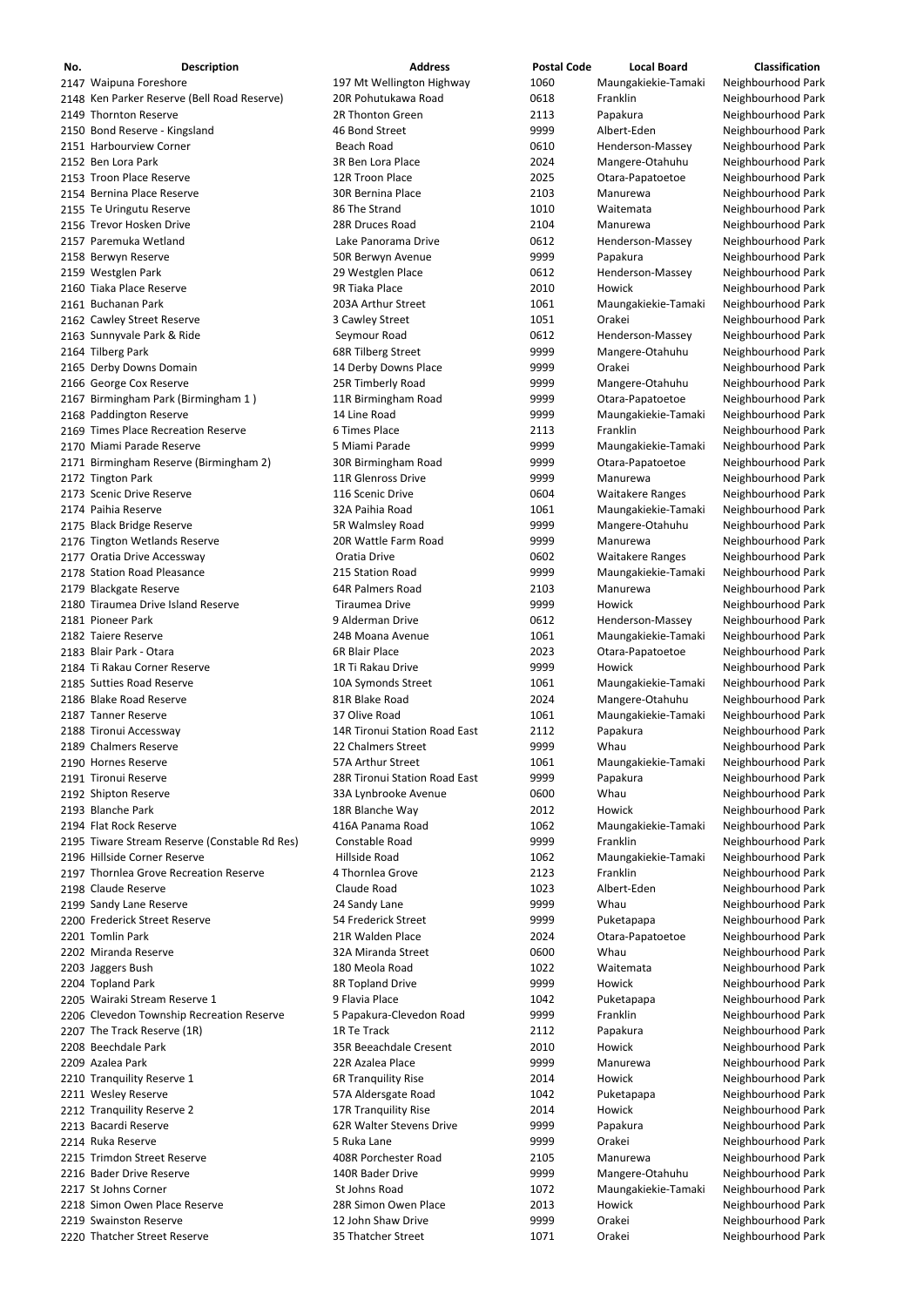| No. | <b>Description</b>                        | <b>Address</b>               | <b>Postal Code</b> | <b>Local Board</b>  | <b>Classification</b> |
|-----|-------------------------------------------|------------------------------|--------------------|---------------------|-----------------------|
|     | 2221 Bader Drive (Plunket)                | 18R Bader Drive              | 2022               | Mangere-Otahuhu     | Neighbourhood Park    |
|     | 2222 Silvana Park                         | 285R Murphys Road            | 9999               | Howick              | Neighbourhood Park    |
|     | 2223 Tautari Reserve                      | 80 Tautari Street            | 1071               | Orakei              | Neighbourhood Park    |
|     | 2224 Taylors Hill Reserve                 | 46 Crossfield Road           | 1071               | Orakei              | Neighbourhood Park    |
|     | 2225 Bairds Road 21r                      | 21R Bairds Road              | 9999               | Otara-Papatoetoe    | Neighbourhood Park    |
|     | 2226 Reidy Place Recreation Reserve       | <b>Reidy Place</b>           | 2113               | Franklin            | Neighbourhood Park    |
|     | 2227 Te Arawa Reserve                     | 27 Te Arawa Street           | 1071               | Orakei              | Neighbourhood Park    |
|     | 2228 Balfour Road Reserve                 | 101R Gloucester Road         | 9999               | Manurewa            | Neighbourhood Park    |
|     | 2229 Reins Reserve                        | 1R Reins Road                | 9999               | Papakura            | Neighbourhood Park    |
|     | 2230 Taunton Terrace Reserve Road         | <b>Taunton Terrace</b>       | 0600               | Whau                | Neighbourhood Park    |
|     | 2231 Balgowan Reserve                     | 8R Balgowan Terrace          | 9999               | Papakura            | Neighbourhood Park    |
|     | 2232 Tonks Reserve                        | 2 Tonks Street               | 9999               | Orakei              | Neighbourhood Park    |
|     | 2233 Retreat Park                         | 23R Retreat Drive            | 9999               | Mangere-Otahuhu     | Neighbourhood Park    |
|     | 2234 Ballater Park                        | 19 Ballater Place            | 2010               | Howick              | Neighbourhood Park    |
|     |                                           |                              |                    |                     |                       |
|     | 2235 Tiverton Reserve                     | 37 Tiverton Road             | 9999               | Whau                | Neighbourhood Park    |
|     | 2236 Waiata Reserve                       | 17 Waimea Lane               | 9999               | Orakei              | Neighbourhood Park    |
|     | 2237 Revell Court Reserve                 | 5 Revell Court               | 2113               | Franklin            | Neighbourhood Park    |
|     | 2238 Blue Gum Park                        | 10R Sunnyhill Crescent       | 2010               | Howick              | Neighbourhood Park    |
|     | 2239 Temuka Gardens                       | 33 Terracotta Drive          | 9999               | Whau                | Neighbourhood Park    |
|     | 2240 Bassett Reserve                      | 134 Bassett Road             | 1050               | Orakei              | Neighbourhood Park    |
|     | 2241 Balmore Park                         | 8R Balmore Place             | 9999               | Manurewa            | Neighbourhood Park    |
|     | 2242 Rialto Park                          | 20R Rialto Court             | 2016               | Howick              | Neighbourhood Park    |
|     | 2243 Ayr Reserve                          | 30 Ayr Street                | 9999               | Waitemata           | Neighbourhood Park    |
|     | 2244 Barberton Reserve                    | <b>31R Barberton Terrace</b> | 2110               | Papakura            | Neighbourhood Park    |
|     | 2245 Tait Park                            | 103 Rosebank Road            | 9999               | Whau                | Neighbourhood Park    |
|     | 2246 Richard Park                         | 19R Richard Avenue           | 0620               | <b>Howick</b>       | Neighbourhood Park    |
|     | 2247 Rukutai Walkway                      | 105D Atkin Avenue            | 1071               | Orakei              | Neighbourhood Park    |
|     | 2248 Bard Place Reserve                   | 14R Bard Place               | 2013               | Howick              | Neighbourhood Park    |
|     | 2249 St Georges Reserve                   | 96 St Georges Road           | 0600               | Whau                | Neighbourhood Park    |
|     | 2250 Medvale Park (Richmond Reserve)      | 1R Medvale Avenue            | 9999               | Howick              | Neighbourhood Park    |
|     | 2251 Baverstock Park                      | 114R Baverstock Road         | 9999               | Howick              | Neighbourhood Park    |
|     | 2252 Strathnaver Reserve                  | 35 Halsey Drive              | 1042               | Puketapapa          | Neighbourhood Park    |
|     | 2253 Ridgemount Rise                      | 31R Ridgemount Rise          | 2022               | Mangere-Otahuhu     | Neighbourhood Park    |
|     | 2254 Reihana Reserve                      | 85 Reihana Street            | 1071               | Orakei              |                       |
|     |                                           |                              |                    |                     | Neighbourhood Park    |
|     | 2255 Riviera Drive Park                   | 106R Flat Bush School Road   | 9999               | Howick              | Neighbourhood Park    |
|     | 2256 Dacre Reserve A                      | 55 France Street South       | 9999               | Waitemata           | Neighbourhood Park    |
|     | 2257 Riverside Drive Recreation Reserve   | <b>Riverside Drive</b>       | 9999               | Franklin            | Neighbourhood Park    |
|     | 2258 Cranbrook Reserve                    | 22 Cranbrook Place           | 1071               | Orakei              | Neighbourhood Park    |
|     | 2259 Roundtree Reserve                    | 31R Rountree Place           | 9999               | Papakura            | Neighbourhood Park    |
|     | 2260 Robin Brooke Park                    | 2R Robin Brooke Drive        | 9999               | Howick              | Neighbourhood Park    |
|     | 2261 Beaumonts Park                       | 105R Beaumonts Way           | 2102               | Manurewa            | Neighbourhood Park    |
|     | 2262 Bellgrove Reserve East               | 12A Bellgrove Place          | 1026               | Whau                | Neighbourhood Park    |
|     | 2263 Belfast Reserve                      | 52A Goodall Street           | 1042               | Puketapapa          | Neighbourhood Park    |
|     | 2264 Rock Daisy Crescent Reserve          | 15R Cinnamon Road            | 9999               | Mangere-Otahuhu     | Neighbourhood Park    |
|     | 2265 Bellgrove Reserve West               | 15A Bellgrove Place          | 1026               | Whau                | Neighbourhood Park    |
|     | 2266 Bedingfield Memorial Park            | 127 Princes Street East      | 9999               | Mangere-Otahuhu     | Neighbourhood Park    |
|     | 2267 Rollerson Reserve                    | 44R Rollerson Street         | 9999               | Papakura            | Neighbourhood Park    |
|     | 2268 Banyan Drive Reserve                 | 9R Banyan Drive              | 2105               | Manurewa            | Neighbourhood Park    |
|     | 2269 Romilly Accessway                    | <b>Romilly Court</b>         | 2110               | Papakura            | Neighbourhood Park    |
|     | 2270 Dickey Reserve                       | 19 Dickey Street             | 0600               | Whau                | Neighbourhood Park    |
|     | 2271 Macpherson Reserve                   | 187 Meadowbank Road          | 1072               | Orakei              | Neighbourhood Park    |
|     | 2272 Bob Charles Park                     | 28R Golfland Drive           | 2013               | Howick              | Neighbourhood Park    |
|     | 2273 Mary Atkin Reserve                   | 65 Kohimarama Road           | 1071               | Orakei              | Neighbourhood Park    |
|     | 2274 Brydon Place Reserve                 | 16 Brydon Place              | 0600               | Whau                | Neighbourhood Park    |
|     | 2275 Maskell Reserve                      |                              |                    |                     |                       |
|     |                                           | 94 Maskell Street            | 9999               | Orakei              | Neighbourhood Park    |
|     | 2276 Meadowbank Reserve                   | 91 Meadowbank Road           | 1072               | Orakei              | Neighbourhood Park    |
|     | 2277 Tony Segedin Reserve                 | 34 Tony Segedin Drive        | 9999               | Whau                | Neighbourhood Park    |
|     | 2278 Reelick Park                         | 23R Reelick Avenue           | 2010               | <b>Howick</b>       | Neighbourhood Park    |
|     | 2279 Freda Kirkwood Walkway               | 45 Takutai Street            | 9999               | Waitemata           | Neighbourhood Park    |
|     | 2280 Fonteyn Reserve                      | 81 Fonteyn Street            | 9999               | Whau                | Neighbourhood Park    |
|     | 2281 Morrin Reserve                       | 193 Morrin Road              | 1072               | Orakei              | Neighbourhood Park    |
|     | 2282 Arthur Currey Reserve                | 37 New Windsor Road          | 0600               | Whau                | Neighbourhood Park    |
|     | 2283 Reding Reserve                       | 16R Reding Street            | 9999               | Papakura            | Neighbourhood Park    |
|     | 2284 Nehu Triangle                        | 143 Coates Avenue            | 1071               | Orakei              | Neighbourhood Park    |
|     | 2285 Copper Beech Walk                    | 23 Horton Avenue             | 9999               | Whau                | Neighbourhood Park    |
|     | 2286 8R Redcrest Avenue, Papakura         | 8R Redcrest Avenue           | 9999               | Regional - Papakura | Neighbourhood Park    |
|     | 2287 Ngaiwi Reserve                       | 32 Ngaiwi Street             | 1071               | Orakei              | Neighbourhood Park    |
|     | 2288 Butley Dr Glenmore Rd Corner Reserve | 213R Fisher Parade           | 9999               | Howick              | Neighbourhood Park    |
|     | 2289 Dallas Reserve                       | 4 Dallas Place               | 0600               | Whau                | Neighbourhood Park    |
|     | 2290 Pumphouse Park                       | 150A Browns Road             | 2102               | Manurewa            | Neighbourhood Park    |
|     |                                           |                              | 9999               | Orakei              |                       |
|     | 2291 Ngapuhi Reserve                      | 51 Ngapuhi Road              |                    |                     | Neighbourhood Park    |
|     | 2292 Taramea Reserve                      | 28 Taramea Street            | 9999               | Whau                | Neighbourhood Park    |
|     | 2293 Purata Park                          | 39R Ambury Road              | 2022               | Mangere-Otahuhu     | Neighbourhood Park    |
|     | 2294 Cairnsvale Rise Reserve              | 22R Cairnsvale Rise          | 9999               | Manurewa            | Neighbourhood Park    |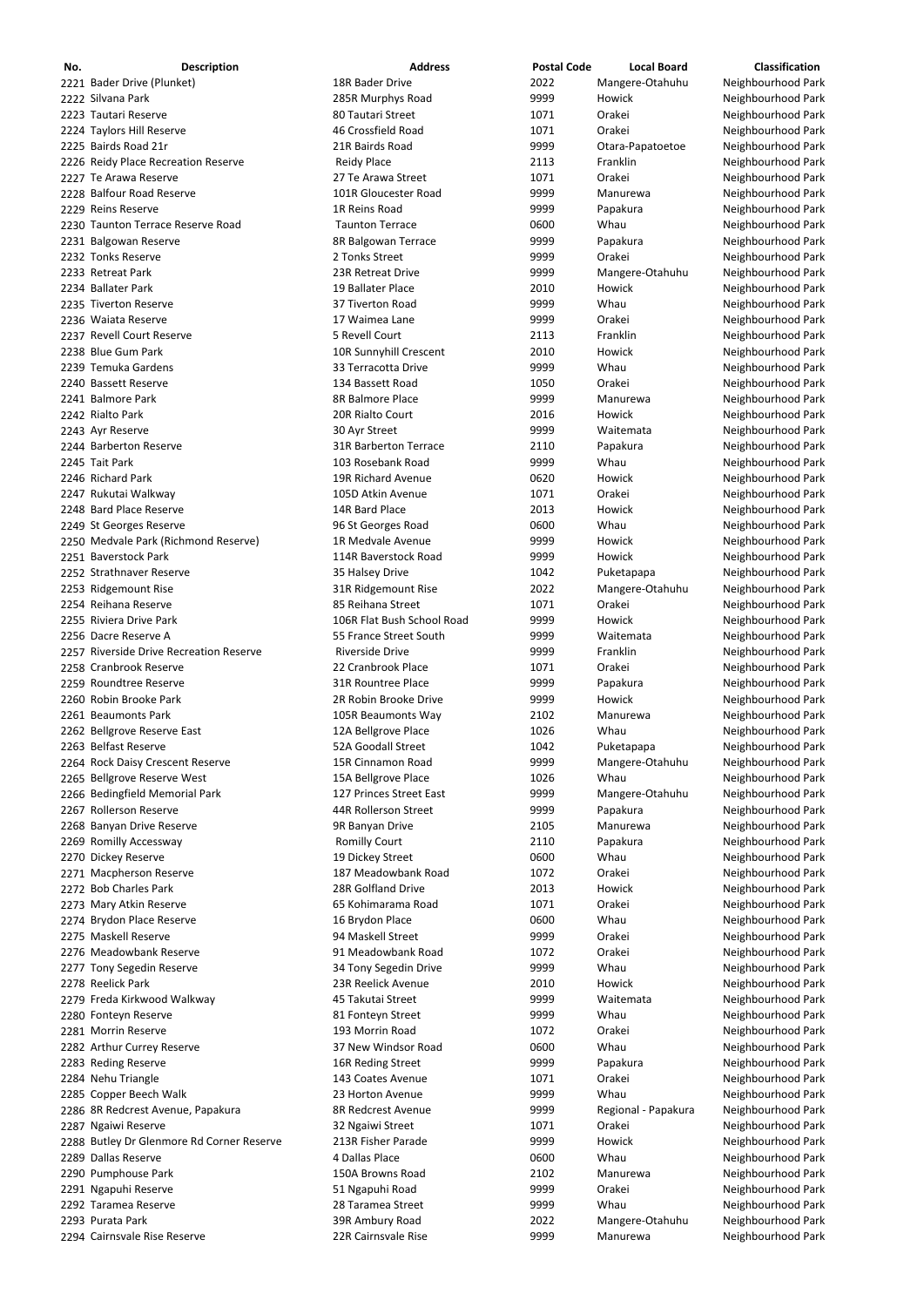| No. | <b>Description</b>                         | <b>Address</b>          | <b>Postal Code</b> | <b>Local Board</b>      | <b>Classification</b> |
|-----|--------------------------------------------|-------------------------|--------------------|-------------------------|-----------------------|
|     | 2295 Nihill Reserve                        | 49 Nihill Crescent      | 1071               | Orakei                  | Neighbourhood Park    |
|     | 2296 Waitati Reserve                       | 1274 New North Road     | 9999               | Whau                    | Neighbourhood Park    |
|     | 2297 Puriri Road Accessway                 | 1W Puriri Road          | 2018               | Franklin                | Neighbourhood Park    |
|     | 2298 Cairngorm Place Reserve               | 19R Dalwhinnie Parade   | 2010               | Howick                  | Neighbourhood Park    |
|     | 2299 Norman Lesser Reserve                 | 36 Norman Lesser Drive  | 1072               | Orakei                  | Neighbourhood Park    |
|     | 2300 Whitney Green                         | 57 Whitney Street       | 0600               | Whau                    | Neighbourhood Park    |
|     | 2301 Caithness Park                        | 8R Hill Rise            | 2010               | Howick                  | Neighbourhood Park    |
|     | 2302 Pamela Place Reserve                  | 18 Pamela Place         | 1071               | Orakei                  | Neighbourhood Park    |
|     | 2303 Endeavour Reserve                     | 44 Endeavour Street     | 0600               | Whau                    | Neighbourhood Park    |
|     | 2304 Calluna Crescent Reserve              | 66R Calluna Crescent    | 2105               | Manurewa                | Neighbourhood Park    |
|     | 2305 Henry Reserve                         | 11 Henry Street         | 9999               | Whau                    | Neighbourhood Park    |
|     | 2306 Portland Reserve                      | 108 Portland Road       | 9999               | Orakei                  | Neighbourhood Park    |
|     | 2307 Regents Park                          | 23 Wimbledon Way        | 9999               | Orakei                  | Neighbourhood Park    |
|     | 2308 Calvert Park                          | 10R Calvert Avenue      | 2024               | Mangere-Otahuhu         | Neighbourhood Park    |
|     | 2309 Fortunes Park (Raddock Place Reserve) | 15R Fortunes Road       | 2012               | Howick                  | Neighbourhood Park    |
|     | 2310 Avondale Memorial Reserve             | 2040 Great North Road   | 9999               | Whau                    | Neighbourhood Park    |
|     | 2311 Mountain Reserve                      | 41 Mountain Road        | 1023               | Waitemata               | Neighbourhood Park    |
|     | 2312 Cape Hill Reserve- Upper              | 22 Reynolds Road        | 2113               | Franklin                | Neighbourhood Park    |
|     | 2313 Ferngrove Park                        | 1 Ferngrove Avenue      | 0612               | Henderson-Massey        | Neighbourhood Park    |
|     | 2314 Rakaia Park                           | 7R Rakaia Rise          | 9999               | Howick                  | Neighbourhood Park    |
|     | 2315 Cape Road Walkway                     | 17R Cape Road           | 2022               | Mangere-Otahuhu         | Neighbourhood Park    |
|     | 2316 Takutai Road Bank                     | Takutai Street          | 9999               | Waitemata               | Neighbourhood Park    |
|     | 2317 Ranchod Terrace Reserve               | Ranchod Terrace         | 2113               | Franklin                | Neighbourhood Park    |
|     | 2318 Espalier Reserve                      | <b>Espalier Drive</b>   | 0612               | Henderson-Massey        | Neighbourhood Park    |
|     | 2319 Kitemoana Corner                      | Kitemoana Street        | 1071               | Orakei                  | Neighbourhood Park    |
|     | 2320 Raglan Park                           | 93R Raglan Street       | 2024               | Mangere-Otahuhu         | Neighbourhood Park    |
|     | 2321 Cargill Reserve                       | 91R Cargill Street      | 9999               | Papakura                | Neighbourhood Park    |
|     | 2322 Pahi Park                             | 48 West Harbour Drive   | 0618               | Henderson-Massey        | Neighbourhood Park    |
|     | 2323 Achilles Point                        | <b>Cliff Road</b>       | 1071               | Orakei                  | Neighbourhood Park    |
|     | 2324 Rangi Road Drainage Reserve           | 50R Rangi Road          | 9999               | Papakura                | Neighbourhood Park    |
|     | 2325 Caringbah Park                        | 9R Caringbah Drive      | 9999               | Otara-Papatoetoe        | Neighbourhood Park    |
|     | 2326 Tahapa Reserve                        | 63 Tahapa Crescent      | 1072               | Orakei                  | Neighbourhood Park    |
|     | 2327 Rangitoto Park                        | 130R Rangitoto Road     | 9999               | Otara-Papatoetoe        | Neighbourhood Park    |
|     | 2328 Carisbrook Reserve                    | 152 Dominion Road       | 2110               | Papakura                | Neighbourhood Park    |
|     | 2329 Tahapa Reserve East                   | 43 Tahapa Crescent      | 1072               | Orakei                  | Neighbourhood Park    |
|     | 2330 Raphoe Park                           | 22R Thomas Road         | 2022               | Howick                  | Neighbourhood Park    |
|     | 2331 Carlton Crescent Accessway            | 27R Carlton Crescent    | 2018               | Franklin                | Neighbourhood Park    |
|     | 2332 Sierra Reserve                        | 43 Sierra Street        | 1071               | Orakei                  | Neighbourhood Park    |
|     | 2333 Heritage Rise Reserve                 | 19 Summerhill Place     | 1071               | Orakei                  | Neighbourhood Park    |
|     | 2334 Paturoa Way                           | 59 Paturoa Road         | 0604               | <b>Waitakere Ranges</b> | Neighbourhood Park    |
|     | 2335 Hobson Bay Walkway 1                  | 174B Shore Road         | 9999               | Orakei                  | Neighbourhood Park    |
|     | 2336 Redcrest Link Reserve                 | 25R Fairdale Avenue     | 2110               | Papakura                | Neighbourhood Park    |
|     | 2337 Capriana Detention Pond               | 10R Capriana Drive      | 2113               | Papakura                | Neighbourhood Park    |
|     | 2338 Hillside Crescent Street Gardens      | Hillside Crescent South | 1024               | Albert-Eden             | Neighbourhood Park    |
|     | 2339 Redcrest Reserve                      | 3R Leilani Place        | 2110               | Papakura                | Neighbourhood Park    |
|     | 2340 Riddell Road Beach Access             | 415 Riddell Road        | 1071               | Orakei                  | Neighbourhood Park    |
|     | 2341 Scherff Road Reserve                  | <b>Scherff Road</b>     | 1050               | Orakei                  | Neighbourhood Park    |
|     | 2342 Glenoaks Reserve                      | 20R Glenoaks Rise       | 2014               | Howick                  | Neighbourhood Park    |
|     | 2343 Tahuna Torea Nature Reserve           | 340 West Tamaki Road    | 1072               | Orakei                  | Neighbourhood Park    |
|     | 2344 Recreation And Parking                | 18R Carlton Crescent    | 2018               | Franklin                | Neighbourhood Park    |
|     | 2345 Booralee Park                         | 33R Booralee Avenue     | 2010               | Howick                  | Neighbourhood Park    |
|     | 2346 Constitution Hill                     | 2 Alten Road            | 1010               | Waitemata               | Neighbourhood Park    |
|     | 2347 Redcastle Park                        | 17R Redcastle Drive     | 9999               | Howick                  | Neighbourhood Park    |
|     | 2348 Emily Place                           | 23 Emily Place          | 1010               | Waitemata               | Neighbourhood Park    |
|     | 2349 Boundary Road Reserve - Papakura      | 59R Boundary Road       | 9999               | Papakura                | Neighbourhood Park    |
|     | 2350 Pooks Reserve                         | 26 Pooks Road           | 0612               | Henderson-Massey        | Neighbourhood Park    |
|     | 2351 Tarnica Park (Bowscale Place Reserve) | 56R Tarnica Road        | 9999               | Howick                  | Neighbourhood Park    |

2353 Bowscale Place Reserve Walkway **17R Bowscale Place** 2013 Howick Howick Neighbourhood Park 2354 Parliament Reserve **117 Anzac Avenue** 1010 Waitemata Neighbourhood Park 2355 Scotts Park **1988 Communist Controller ATA** Scotts Road 2102 Manurewa Meighbourhood Park 2356 Boyd Reserve **1R Hutchinsons Road** 1R Hutchinsons Road 69999 Howick Neighbourhood Park 2357 Ngaoho Reserve 20 1010 1010 Waitemata Neighbourhood Park 2358 Raelene Reserve **86 Sallony Avenue** 86 Gallony Avenue 6614 Henderson-Massey Neighbourhood Park 2359 Railway Embankment **1988 Computer Computer Titirangi Road** 1960 Computer 20600 Whau Neighbourhood Park 2360 Ladies Bay Beach **Cliff Road** Cliff Road Cliff Road 2360 Ladies Bay Beach Neighbourhood Park 2361 Bradley Reserve **19 Crisp Road** 19 Crisp Road 19 Crisp Road 19 Crisp Road 5999 Franklin Neighbourhood Park 2362 Rankin Avenue Reserve **Rankin Avenue** Rankin Avenue **COLO Metalum Reserve Rankin Avenue** Neighbourhood Park 2363 Ngake Walkway **13 Ngake Street** 1071 Orakei Neighbourhood Park 2364 Selfs Park 15R Catkin Crescent 15R Catkin Crescent Crescent Crescent Crescent Crescent Crescent Crescent 2365 Burswood Park **170R Burswood Drive** 2013 Howick Neighbourhood Park 2366 Gus Nola Park Summerland Drive Cost Cost 20612 Henderson-Massey Neighbourhood Park 2367 Bradbury Park **171R Bradbury Road** 2010 Howick Neighbourhood Park 171R Bradbury Road 2010 Howick 2368 Poturi Reserve **Poturi Streams Avenue Poturi Streams Avenue CEO 1604** Whau Neighbourhood Park

2352 Wakefield Reserve **87 Wakefield Street** 1010 Waitemata Neighbourhood Park

| 2013 | Howick    |
|------|-----------|
| 1010 | Waitemata |
| 2102 | Manurewa  |
| 9999 | Howick    |
| 1010 | Waitemata |
| 0614 | Hendersor |
| 0600 | Whau      |
| 1071 | Orakei    |
| 9999 | Franklin  |
| 0600 | Whau      |
| 1071 | Orakei    |
| 9999 | Otara-Pap |
| 2013 | Howick    |
| 0612 | Hendersor |
| 2010 | Howick    |
| 0604 | Whau      |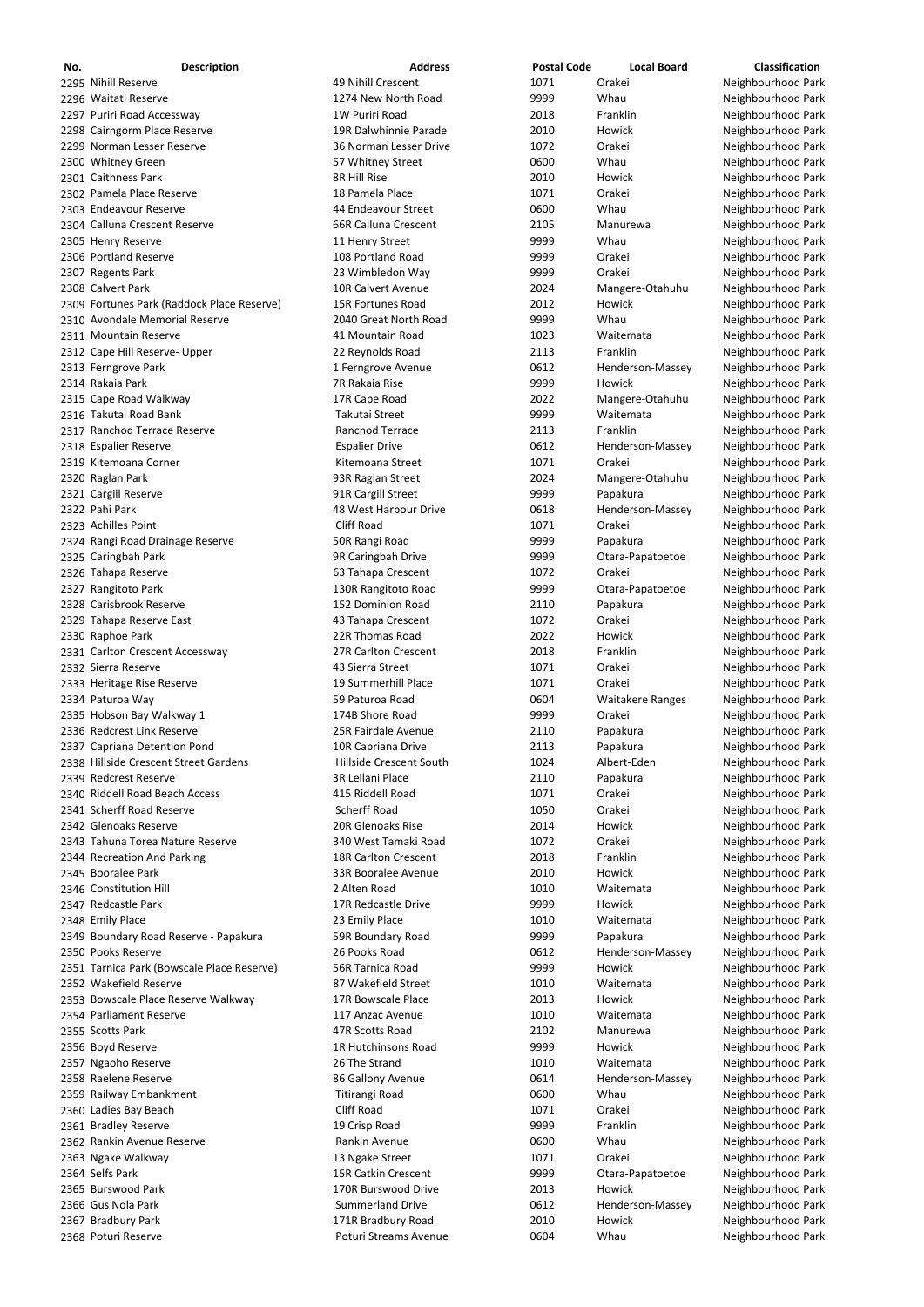| No. | <b>Description</b>                          | <b>Address</b>           | <b>Postal Code</b> | <b>Local Board</b>      | <b>Classification</b> |
|-----|---------------------------------------------|--------------------------|--------------------|-------------------------|-----------------------|
|     | 2369 Settlement Reserve                     | 160R Settlement Road     | 9999               | Papakura                | Neighbourhood Park    |
|     | 2370 Wairua Reserve                         | 477 Remuera Road         | 9999               | Orakei                  | Neighbourhood Park    |
|     | 2371 Settlers Cove Reserve                  | 485R Weymouth Road       | 2103               | Manurewa                | Neighbourhood Park    |
|     | 2372 Wharua Reserve                         | 6 Wharua Road            | 9999               | Orakei                  | Neighbourhood Park    |
|     | 2373 Browns Park                            | <b>18R Browns Avenue</b> | 9999               | Howick                  | Neighbourhood Park    |
|     | 2374 Wilson Beach Reserve                   | 297 Victoria Avenue      | 1050               | Orakei                  | Neighbourhood Park    |
|     | 2375 Osman Street Common                    | 4 Osman Street           | 0602               | <b>Waitakere Ranges</b> | Neighbourhood Park    |
|     | 2376 Withiel Thomas                         | 5 Withiel Drive          | 9999               | Albert-Eden             | Neighbourhood Park    |
|     | 2377 Murillo Reserve                        | 17 Murillo Place         | 0612               | Henderson-Massey        | Neighbourhood Park    |
|     | 2378 Rukutai Reserve                        | 81 Rukutai Street        | 1071               | Orakei                  | Neighbourhood Park    |
|     | 2379 Brylee Drive Reserve                   | 12R Brylee Drive         | 9999               | Papakura                | Neighbourhood Park    |
|     | 2380 Carter Park (Sharland Avenue Reserve)  | 9R Sharland Avenue       | 2102               | Manurewa                | Neighbourhood Park    |
|     | 2381 Scarborough Reserve                    | 64 St Georges Bay Road   | 1052               | Waitemata               | Neighbourhood Park    |
|     | 2382 Buckland Park                          | 283R Buckland Road       | 2024               | Mangere-Otahuhu         | Neighbourhood Park    |
|     | 2383 Sheffield Place Reserve                | 4R Lexington Drive       | 9999               | Howick                  | Neighbourhood Park    |
|     | 2384 Tamaki Drive (Kohimarama)              | Tamaki Drive             | 1071               | Orakei                  | Neighbourhood Park    |
|     | 2385 Nicolas Reserve                        | <b>West Coast Road</b>   | 0604               | <b>Waitakere Ranges</b> | Neighbourhood Park    |
|     | 2386 Bucklands Beach Toilet Reserve         | 44 The Parade            | 9999               | Howick                  | Neighbourhood Park    |
|     | 2387 Sheralee Reserve                       | 19R Sheralee Place       | 2110               | Papakura                | Neighbourhood Park    |
|     | 2388 Suffolk Reserve                        | <b>Suffolk Street</b>    | 1021               | Albert-Eden             | Neighbourhood Park    |
|     | 2389 Nile Reserve                           | 34 Nile Road             | 0602               | Whau                    | Neighbourhood Park    |
|     | 2390 Buncrana Reserve                       | 9R Buncrana Place        | 9999               | Papakura                | Neighbourhood Park    |
|     | 2391 Sheralee Accessway                     | 8R Sheralee Place        | 2110               | Papakura                | Neighbourhood Park    |
|     | 2392 Takutai Reserve                        | Takutai Street           | 1052               | Waitemata               | Neighbourhood Park    |
|     | 2393 Shifnal Park                           | <b>4R Shifnal Drive</b>  | 2105               | Manurewa                | Neighbourhood Park    |
|     | 2394 Point Resolution                       | 158 St Stephens Avenue   | 9999               | Waitemata               | Neighbourhood Park    |
|     | 2395 The Avenue Esplanade Reserve           | 61 The Avenue            | 9999               | <b>Upper Harbour</b>    | Neighbourhood Park    |
|     | 2396 Shifnal Drive Reserve (cnr Trimdon St) | 145R Shifnal Drive       | 2105               | Manurewa                | Neighbourhood Park    |
|     | 2397 Manutewhau Reserve                     | Jadewynn Drive           | 0614               | Henderson-Massey        | Neighbourhood Park    |
|     | 2398 Springcombe Road Cnr                   | Springcombe Road         | 1071               | Orakei                  | Neighbourhood Park    |
|     | 2399 Tauhinu Reserve                        | 84 Tauhinu Road          | 0632               | <b>Upper Harbour</b>    | Neighbourhood Park    |
|     | 2400 Short Street Reserve                   | 33R Short Street         | 9999               | Papakura                | Neighbourhood Park    |
|     | 2401 Melia Reserve                          | <b>Ginders Drive</b>     | 0614               | Henderson-Massey        | Neighbourhood Park    |
|     | 2402 Ventnor Reserve                        | 20 Ventnor Road          | 9999               | Orakei                  | Neighbourhood Park    |
|     | 2403 Wentworth Park                         | Wentworth Park           | 0632               | <b>Upper Harbour</b>    | Neighbourhood Park    |
|     | 2404 Watene Reserve                         | 9 Tamaki Drive           | 1071               | Orakei                  | Neighbourhood Park    |
|     | 2405 Sikkim Crescent Reserve                | 32R Sikkim Crescent      | 2023               | Otara-Papatoetoe        | Neighbourhood Park    |
|     | 2406 Travis View Reserve                    | 52 Travis View Drive     | 0632               | <b>Upper Harbour</b>    | Neighbourhood Park    |
|     | 2407 Paritai Reserve                        | 131 Paritai Drive        | 1071               | Orakei                  | Neighbourhood Park    |
|     | 2408 Scotts Field Wetland Reserve           | 8R Scotts Field Drive    | 2105               | Papakura                | Neighbourhood Park    |
|     | 2409 Tawa Reserve                           | 15 Tawa Drive            | 0632               | <b>Upper Harbour</b>    | Neighbourhood Park    |
|     | 2410 Ngapipi Cliff Reserve                  | 33 Ngapipi Road          | 1071               | Orakei                  | Neighbourhood Park    |
|     | 2411 Te Hoe Reserve                         | 5 Te Hoe Grove           | 0632               | <b>Upper Harbour</b>    | Neighbourhood Park    |
|     | 2412 Ngapipi Reserve                        | 46 Ngapipi Road          | 1071               | Orakei                  | Neighbourhood Park    |
|     | 2413 Pin Oak Reserve                        | 19 Aberley Road          | 0632               | <b>Upper Harbour</b>    | Neighbourhood Park    |
|     | 2414 Spencer Park (Aka Savona Park)         | 2 Stancombe Park         | 9999               | <b>Howick</b>           | Neighbourhood Park    |
|     | 2415 Wainoni Downs                          | 49 Te Wharau Drive       | 0632               | <b>Upper Harbour</b>    | Neighbourhood Park    |
|     | 2416 Orakei Road Cnr                        | Orakei Road              | 1050               | Orakei                  | Neighbourhood Park    |
|     | 2417 Pigeonwood Reserve                     | 3 Pigeonwood Lane        | 0632               | Upper Harbour           | Neighbourhood Park    |
|     | 2418 Roscommon Road Corner Reserve          | 504R Roscommon Road      | 9999               | Manurewa                | Neighbourhood Park    |
|     | 2419 Te Wharau Creek Esplanade Reserve      | 1 Te Wharau Drive        | 0632               | <b>Upper Harbour</b>    | Neighbourhood Park    |
|     | 2420 Onedin Green                           | 11 Onedin Place          | 0604               | <b>Waitakere Ranges</b> | Neighbourhood Park    |
|     | 2421 Te Wharau Reserve                      | 63 The Avenue            | 0632               | <b>Upper Harbour</b>    | Neighbourhood Park    |
|     | 2422 Provence Green                         | 1 Provence Esplanade     | 0610               | Henderson-Massey        | Neighbourhood Park    |
|     | 2423 The Knoll                              | 2 Upper Harbour Drive    | 0632               | <b>Upper Harbour</b>    | Neighbourhood Park    |
|     | 2424 Rose Garden Reserve - Mangere Bridge   | 2R Scott Avenue          | 2022               | Mangere-Otahuhu         | Neighbourhood Park    |
|     | 2425 Waimahia Park                          | 71R Waimahia Avenue      | 2103               | Manurewa                | Neighbourhood Park    |
|     |                                             |                          |                    |                         |                       |

2426 The Landing The Landing State of the Landing Drive Company of the Upper Harbour Neighbourhood Park 2427 Rotary West Park 2001 21R Station Road 21R Station Road 2427 Rotara-Papatoetoe Neighbourhood Park Taroka Reserve 3 Taroka Close 0632 Upper Harbour Neighbourhood Park 2429 Rotoma Park 34 Millyford Drive 9999 Otara-Papatoetoe Neighbourhood Park 2430 Roulston Park & Pioneer Cottage **9 Stadium Drive 1966** 2113 Franklin 2113 Franklin Neighbourhood Park 2431 Unsworth Quarry **1988 12 Example 2431 Unsworth Drive 12 Upper Harbour** Meighbourhood Park 2432 Pharlap Reserve **1 Pharlap Drive 1 Pharlap Drive** 0632 Upper Harbour Neighbourhood Park 2433 Rowandale No 2 150R Rowandale Avenue 19999 Manurewa Neighbourhood Park Tenbless Reserve 15 Tenbless Court 0632 Upper Harbour Neighbourhood Park 2435 Elsie Morton Reserve **21R Elsie Morton Place 121R Elsie Morton Place** 1999 Papakura Neighbourhood Park 2436 Unsworth Reserve **1988 120 States 2436 Upper Harbour** Neighbourhood Park 2437 Rush Place Reserve **10R Rush Place 10R Rush Place** 9999 Mangere-Otahuhu Neighbourhood Park 2438 Oak Park **21 Oakpark Place 21 Oakpark Place** 19618 Upper Harbour Neighbourhood Park 2439 Taihinui Historical Reserve **8 Te Kawau Pass** 1983 1995 Upper Harbour 1995 Neighbourhood Park 2440 Waiau Beach Recreational Res (LEASED) Wharf Road 1999 9999 Franklin Neighbourhood Park 2441 Evanda Link Reserve **200 Example 20R Evanda Cresent** 2999 9999 Papakura Papakura Neighbourhood Park 2442 Rutherford Road Nature Reserve **Rutherford Road** 1999 9999 Franklin Neighbourhood Park

| 9999 | Otara-Pa |
|------|----------|
| 0632 | Upper Ha |
| 9999 | Otara-Pa |
| 2113 | Franklin |
| 0632 | Upper Ha |
| 0632 | Upper Ha |
| 9999 | Manurew  |
| 0632 | Upper Ha |
| 9999 | Papakura |
| 0632 | Upper Ha |
| 9999 | Mangere  |
| 0618 | Upper Ha |
| 0632 | Upper Ha |
| 9999 | Franklin |
| 9999 | Papakura |
| 9999 | Franklin |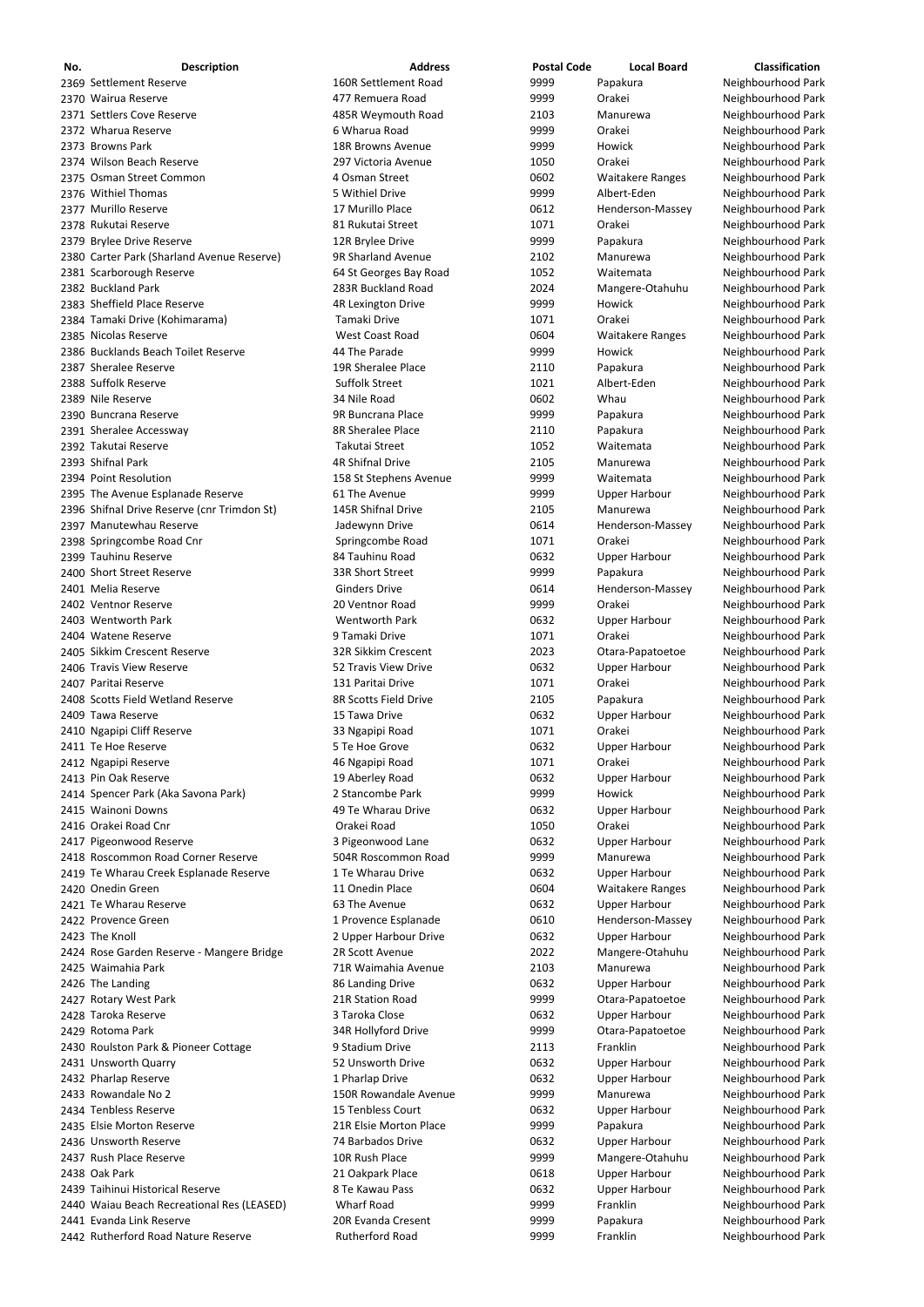| No. | <b>Description</b>                          | <b>Address</b>          | <b>Postal Code</b> | <b>Local Board</b>       | <b>Classification</b> |
|-----|---------------------------------------------|-------------------------|--------------------|--------------------------|-----------------------|
|     | 2443 Speedy Bush Reserve                    | 1 Saddleback Rise       | 0630               | <b>Hibiscus and Bays</b> | Neighbourhood Park    |
|     | 2444 Evelyn Park                            | 65R Evelyn Road         | 2014               | Howick                   | Neighbourhood Park    |
|     | 2445 Salford Park                           | 270R Murphys Road       | 9999               | Howick                   | Neighbourhood Park    |
|     | 2446 Spoonbill Reserve                      | 8 Spoonbill Place       | 0632               | <b>Upper Harbour</b>     | Neighbourhood Park    |
|     | 2447 Everglade Park                         | 12R Everglade Drive     | 9999               | Manurewa                 | Neighbourhood Park    |
|     | 2448 Santa Cruz Drive Reserve               | 364 Point View Drive    | 9999               | Howick                   | Neighbourhood Park    |
|     | 2449 Pounamu Reserve                        | 8 Pounamu Avenue        | 0632               | <b>Upper Harbour</b>     | Neighbourhood Park    |
|     | 2450 Dene Court Reserve                     | 16 Dene Court Lane      | 0632               | <b>Upper Harbour</b>     | Neighbourhood Park    |
|     | 2451 Woodfern Reserve                       | 10 Woodfern Crescent    | 0604               | <b>Waitakere Ranges</b>  | Neighbourhood Park    |
|     | 2452 De Havilland Park-Everglade Drive No   | 37R Everglade Drive     | 9999               | Manurewa                 | Neighbourhood Park    |
|     |                                             | 26A Ponderosa Drive     |                    |                          |                       |
|     | 2453 Ponderosa Reserve                      |                         | 0632               | <b>Upper Harbour</b>     | Neighbourhood Park    |
|     | 2454 Rahui Reserve                          | 17 Rahui Road           | 0632               | <b>Upper Harbour</b>     | Neighbourhood Park    |
|     | 2455 Sandspit Park                          | 21R Sandspit Road       | 2014               | Howick                   | Neighbourhood Park    |
|     | 2456 Evans Court Reserve                    | 14 Evans Court          | 9999               | Franklin                 | Neighbourhood Park    |
|     | 2457 Redfern Nature Reserve                 | 189 Upper Harbour Drive | 0632               | <b>Upper Harbour</b>     | Neighbourhood Park    |
|     | 2458 Sancta Maria Ponds                     | 336R Chapel Road        | 9999               | Howick                   | Neighbourhood Park    |
|     | 2459 Kilkenny Park (Fairfield Lane Reserve) | 227R Kilkenny Drive     | 9999               | Howick                   | Neighbourhood Park    |
|     | 2460 Pinehill Reserve                       | 730 East Coast Road     | 0632               | <b>Upper Harbour</b>     | Neighbourhood Park    |
|     | 2461 Santa Cruz Park (cnr Santa Ana)        | 1R Santa Cruz Drive     | 9999               | Howick                   | Neighbourhood Park    |
|     | 2462 Remu Reserve                           | 20 Remu Place           | 0632               | <b>Upper Harbour</b>     | Neighbourhood Park    |
|     | 2463 Sandspit Road Walkways                 | 173R Sandspit Road      | 2014               | Howick                   | Neighbourhood Park    |
|     | 2464 Woodside Glen                          | 81 Woodfern Crescent    | 0604               | <b>Waitakere Ranges</b>  | Neighbourhood Park    |
|     | 2465 Ridge Reserve                          | 40 Ridge Road           | 0632               | <b>Upper Harbour</b>     | Neighbourhood Park    |
|     |                                             | 26R Saralee Drive       | 9999               | Manurewa                 |                       |
|     | 2466 Alfriston Park (Saralee Drive Reserve) |                         |                    |                          | Neighbourhood Park    |
|     | 2467 Druces Rd Reserve                      | 28R Druces Road         | 2104               | Manurewa                 | Neighbourhood Park    |
|     | 2468 Rising Reserve                         | 4 Rising Parade         | 0632               | <b>Upper Harbour</b>     | Neighbourhood Park    |
|     | 2469 Waitemata Corner                       | Waitemata Drive         | 0612               | Henderson-Massey         | Neighbourhood Park    |
|     | 2470 Silver Moon Reserve                    | 121 Gills Road          | 2014               | <b>Upper Harbour</b>     | Neighbourhood Park    |
|     | 2471 Woodcote Scenic Reserve                | 9 Woodcote Drive        | 0629               | Kaipatiki                | Neighbourhood Park    |
|     | 2472 Blueridge Reserve                      | 34 Blueridge Close      | 0612               | Henderson-Massey         | Neighbourhood Park    |
|     | 2473 Rook Reserve                           | 12 Rook Place           | 0632               | <b>Upper Harbour</b>     | Neighbourhood Park    |
|     | 2474 Sanders Reserve                        | 142-178 Sanders Road    | 0793               | <b>Upper Harbour</b>     | Neighbourhood Park    |
|     | 2475 Earnslaw Park                          | 26R Earnslaw Crescent   | 2023               | Howick                   | Neighbourhood Park    |
|     | 2476 Saunders Reserve - Rosedale            | 15 Constellation Drive  | 0632               | <b>Upper Harbour</b>     | Neighbourhood Park    |
|     | 2477 Kate Sheppard Reserve                  | 47 Kate Sheppard Avenue | 9999               | <b>Hibiscus and Bays</b> | Neighbourhood Park    |
|     | 2478 East Tamaki Drainage Reserve           | 125A East Tamaki Road   | 2025               | Otara-Papatoetoe         | Neighbourhood Park    |
|     |                                             |                         |                    |                          |                       |
|     | 2479 Paremuka Lakeside                      | 58 Munroe Road          | 0612               | Henderson-Massey         | Neighbourhood Park    |
|     | 2480 Shelter Reserve                        | 25 Shelter Drive        | 0632               | <b>Upper Harbour</b>     | Neighbourhood Park    |
|     | 2481 Knights Reserve                        | 71 Knights Road         | 0630               | <b>Hibiscus and Bays</b> | Neighbourhood Park    |
|     | 2482 East Reserve                           | 2 East Street           | 9999               | Papakura                 | Neighbourhood Park    |
|     | 2483 Hendrika Court                         | 22 Hendrika Court       | 0618               | <b>Upper Harbour</b>     | Neighbourhood Park    |
|     | 2484 Valdena Avenue Reserve                 | 21 Living Stream Road   | 0632               | <b>Upper Harbour</b>     | Neighbourhood Park    |
|     | 2485 Piripiri Park                          | 260 Vaughans Road       | 0792               | <b>Hibiscus and Bays</b> | Neighbourhood Park    |
|     | 2486 Woodbank Reserve                       | <b>Woodbank Drive</b>   | 0602               | <b>Waitakere Ranges</b>  | Neighbourhood Park    |
|     | 2487 St Lucia Reserve                       | 12 St Lucia Place       | 0632               | <b>Upper Harbour</b>     | Neighbourhood Park    |
|     | 2488 Long Bay/Beach Road                    | 1045 Beach Road         | 0630               | <b>Hibiscus and Bays</b> | Neighbourhood Park    |
|     | 2489 Serenity Reserve                       | 20 Twin Court           | 0632               | <b>Upper Harbour</b>     | Neighbourhood Park    |
|     | 2490 Edendale Park                          | 36R Whitford Road       | 2014               | Howick                   | Neighbourhood Park    |
|     | 2491 Longmead Reserve                       | 13 Mulgan Way           | 9999               | <b>Hibiscus and Bays</b> | Neighbourhood Park    |
|     | 2492 Howard Reserve                         | 46 South Kensington Way | 0612               | Henderson-Massey         | Neighbourhood Park    |
|     | 2493 Spencer Ridge Reserve                  | 8 Corinthian Drive      | 0632               | <b>Upper Harbour</b>     | Neighbourhood Park    |
|     |                                             |                         | 0630               |                          |                       |
|     | 2494 Knights Road Corner                    | 86 Knights Road         |                    | <b>Hibiscus and Bays</b> | Neighbourhood Park    |
|     | 2495 Stanford Reserve                       | 4 Stanford Street       | 0632               | <b>Upper Harbour</b>     | Neighbourhood Park    |
|     | 2496 Norton Reserve                         | 166 Dairy Flat Highway  | 0632               | <b>Upper Harbour</b>     | Neighbourhood Park    |
|     | 2497 Edgewater Drive Shops Reserve          | 1R Edgewater Drive      | 9999               | Howick                   | Neighbourhood Park    |
|     | 2498 Malters / Helvetia Road                | 2 Malters Place         | 0630               | <b>Hibiscus and Bays</b> | Neighbourhood Park    |
|     | 2499 Rosses Reserve                         | 30 Rosses Place         | 9999               | <b>Upper Harbour</b>     | Neighbourhood Park    |
|     | 2500 Marama Street                          | 15 Marama Street        | 0630               | <b>Hibiscus and Bays</b> | Neighbourhood Park    |
|     | 2501 Mt Atkinson Park                       | 22 Kohu Road            | 0604               | <b>Waitakere Ranges</b>  | Neighbourhood Park    |
|     | 2502 Wharepapa Reserve                      | 286 Schnapper Rock Road | 0632               | <b>Upper Harbour</b>     | Neighbourhood Park    |
|     | 2503 Edwards Court Reserve                  | 5 Edwards Court         | 2113               | Franklin                 | Neighbourhood Park    |
|     | 2504 Mairangi Bay Village Green             | 4 Sidmouth Street       | 0630               | <b>Hibiscus and Bays</b> | Neighbourhood Park    |
|     | 2505 Foothills Lane Reserve                 | 7 Foothills Lane        | 0602               | <b>Waitakere Ranges</b>  | Neighbourhood Park    |
|     | 2506 Castleton Reid Reserve                 | 53 Castleton Street     | 0626               | Kaipatiki                | Neighbourhood Park    |
|     | 2507 Montrose Terrace                       | 13 Montrose Terrace     | 0630               |                          | Neighbourhood Park    |
|     |                                             |                         |                    | <b>Hibiscus and Bays</b> |                       |
|     | 2508 William Gamble Reserve                 | 63 William Gamble Drive | 0632               | <b>Upper Harbour</b>     | Neighbourhood Park    |
|     | 2509 Waipapa Park (Electrocorp 2 & 3)       | 5R Waipapa Crescent     | 9999               | Otara-Papatoetoe         | Neighbourhood Park    |
|     | 2510 Okura Esplanade Reserve                | 16 Deborah Place        | 0792               | <b>Hibiscus and Bays</b> | Neighbourhood Park    |
|     | 2511 Holyoake Place Reserve                 | 1 Holyoake Place        | 0626               | Kaipatiki                | Neighbourhood Park    |
|     | 2512 Penguin Drive                          | 4 Penguin Drive         | 0630               | <b>Hibiscus and Bays</b> | Neighbourhood Park    |
|     | 2513 Seaview Walkway                        | 71 Seaview Road         | 0772               | <b>Waitakere Ranges</b>  | Neighbourhood Park    |
|     | 2514 Homewood Reserve                       | 6 Homewood Place        | 0626               | Kaipatiki                | Neighbourhood Park    |
|     | 2515 Penzance Road Reserve                  | 45 Penzance Road        | 0630               | <b>Hibiscus and Bays</b> | Neighbourhood Park    |
|     | 2516 Seabrook Reserve                       | 49 Seabrook Avenue      | 0600               | Whau                     | Neighbourhood Park    |

Neighbourhood Park Neighbourhood Park Neighbourhood Park Neighbourhood Park Neighbourhood Park Neighbourhood Park Neighbourhood Park Neighbourhood Park Neighbourhood Park Neighbourhood Park Neighbourhood Park Neighbourhood Park Neighbourhood Park Neighbourhood Park Neighbourhood Park Neighbourhood Park Neighbourhood Park Neighbourhood Park Neighbourhood Park Neighbourhood Park Neighbourhood Park Neighbourhood Park Neighbourhood Park Neighbourhood Park Neighbourhood Park Neighbourhood Park Neighbourhood Park Neighbourhood Park Neighbourhood Park Neighbourhood Park Neighbourhood Park Neighbourhood Park Neighbourhood Park Neighbourhood Park Neighbourhood Park Neighbourhood Park Neighbourhood Park Neighbourhood Park Neighbourhood Park Neighbourhood Park Neighbourhood Park Neighbourhood Park Neighbourhood Park Neighbourhood Park Neighbourhood Park Neighbourhood Park Neighbourhood Park Neighbourhood Park Neighbourhood Park Neighbourhood Park Neighbourhood Park Neighbourhood Park Neighbourhood Park Neighbourhood Park Neighbourhood Park Neighbourhood Park Neighbourhood Park Neighbourhood Park Neighbourhood Park Neighbourhood Park Neighbourhood Park Neighbourhood Park Neighbourhood Park Neighbourhood Park Neighbourhood Park Neighbourhood Park Neighbourhood Park Neighbourhood Park Neighbourhood Park Neighbourhood Park Neighbourhood Park Neighbourhood Park Neighbourhood Park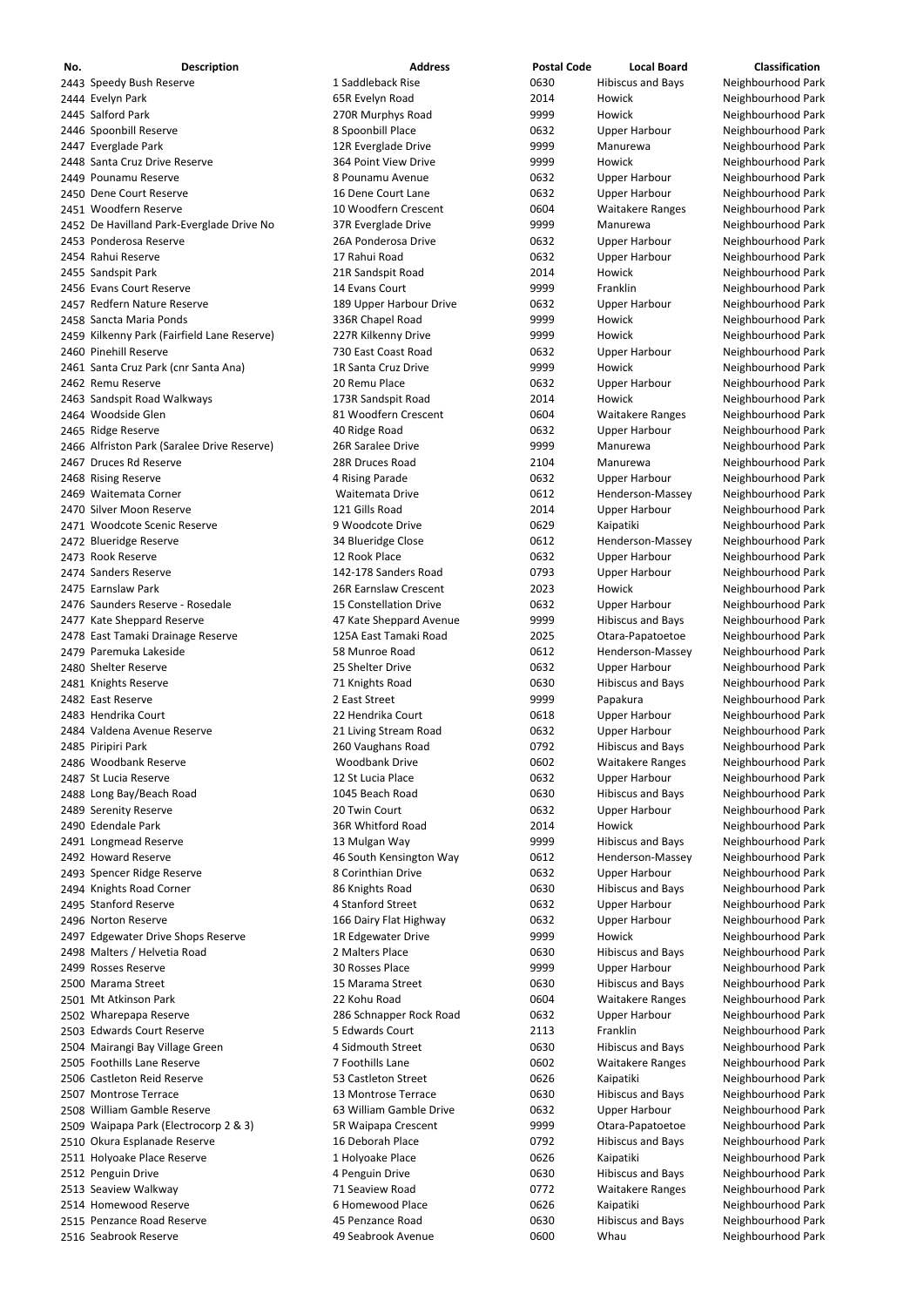| No. | <b>Description</b>                           | <b>Address</b>            | <b>Postal Code</b> | <b>Local Board</b>       | <b>Classification</b> |
|-----|----------------------------------------------|---------------------------|--------------------|--------------------------|-----------------------|
|     | 2517 Donnell Park                            | <b>18R Donnell Avenue</b> | 9999               | Mangere-Otahuhu          | Neighbourhood Park    |
|     | 2518 Inwards Reserve                         | 57 Salisbury Road         | 0626               | Kaipatiki                | Neighbourhood Park    |
|     | 2519 Pinehill Lookout                        | 192 Browns Bay Road       | 0630               | <b>Hibiscus and Bays</b> | Neighbourhood Park    |
|     | 2520 Fairchild Avenue Reserve                | 13R Fairchild Avenue      | 9999               | Manurewa                 | Neighbourhood Park    |
|     | 2521 Reflection Reserve                      | <b>Reflection Drive</b>   | 0618               | <b>Upper Harbour</b>     | Neighbourhood Park    |
|     | 2522 Jacaranda Avenue Esplanade Reserve      | 28 Jacaranda Avenue       | 0626               | Kaipatiki                | Neighbourhood Park    |
|     | 2523 Tiger Park (Faldo Drive Reserve)        | 20R Tiger Drive           | 2013               | Howick                   | Neighbourhood Park    |
|     | 2524 Jacaranda Avenue Reserve                | 18 Jacaranda Avenue       | 0626               | Kaipatiki                | Neighbourhood Park    |
|     | 2525 Possum Ladder                           | 39 View Road              | 0630               | <b>Hibiscus and Bays</b> | Neighbourhood Park    |
|     | 2526 Kahika Point Reserve                    | 12 Kahika Road            | 0626               | Kaipatiki                | Neighbourhood Park    |
|     | 2527 Portal Place                            | 5 Portal Place            | 0630               | <b>Hibiscus and Bays</b> | Neighbourhood Park    |
|     | 2528 Rena Place Rec Reserve                  | Rena Place                | 0618               | Henderson-Massey         | Neighbourhood Park    |
|     | 2529 Fisher Park                             | 56 Fisher Crescent        | 9999               | Otara-Papatoetoe         | Neighbourhood Park    |
|     | 2530 Kauri Glen Reserve                      | 50 Kauri Glen Road        | 9999               | Kaipatiki                | Neighbourhood Park    |
|     | 2531 Ringwood Reserve                        | 17 Ringwood Street        | 9999               | <b>Hibiscus and Bays</b> | Neighbourhood Park    |
|     | 2532 Kauri Park                              | 34 Rangatira Road         | 0626               | Kaipatiki                | Neighbourhood Park    |
|     | 2533 Flinders Park                           | 16R Flinders Place        | 2023               | Otara-Papatoetoe         | Neighbourhood Park    |
|     | 2534 Reynella Reserve                        | 81 Reynella Drive         | 0614               | Henderson-Massey         | Neighbourhood Park    |
|     | 2535 Saddleback Reserve                      | 23 Saddleback Rise        | 0630               | <b>Hibiscus and Bays</b> | Neighbourhood Park    |
|     | 2536 Kauri Park Extn                         | 86 Kauri Road             | 0626               | Kaipatiki                | Neighbourhood Park    |
|     | 2537 Fordyce Park                            | 132R Fisher Parade        | 2010               | Howick                   | Neighbourhood Park    |
|     | 2538 Rhinevale Close                         | 5 Rhinevale Close         | 0612               | Henderson-Massey         | Neighbourhood Park    |
|     | 2539 Hellyers Creek Reserve                  | 240 Beach Haven Road      | 0626               | Kaipatiki                | Neighbourhood Park    |
|     | 2540 Seaford Place Reserve                   | 7 Seaford Place           | 0630               | <b>Hibiscus and Bays</b> | Neighbourhood Park    |
|     | 2541 Fortyfoot Park                          | 9R Fortyfoot Lane         | 2010               | Howick                   | Neighbourhood Park    |
|     | 2542 Foxlaw Park                             | 13R Foxlaw Street         | 2105               | Manurewa                 | Neighbourhood Park    |
|     | 2543 Jutland Street                          | 9 Jutland Street          | 0630               | Hibiscus and Bays        | Neighbourhood Park    |
|     | 2544 Kauri Point Centennial Park             | 93 Onetaunga Road         | 0626               | Kaipatiki                | Neighbourhood Park    |
|     | 2545 Fiorano Reserve                         | 7R Fiorano Place          | 2113               | Papakura                 | Neighbourhood Park    |
|     | 2546 Sealy Reserve                           | 4 Sealy Road              | 0630               | <b>Hibiscus and Bays</b> | Neighbourhood Park    |
|     | 2547 Alan Tanner Reserve                     | 43 Dakota Avenue          | 0626               | Kaipatiki                | Neighbourhood Park    |
|     | 2548 Roberts Green                           | 139 Te Atatu Road         | 0610               | Henderson-Massey         | Neighbourhood Park    |
|     | 2549 Fratley Avenue Walkway                  | 4W Fratley Avenue         | 2012               | Howick                   | Neighbourhood Park    |
|     | 2550 Hunters Reserve                         | 168 Stredwick Drive       | 0630               | <b>Hibiscus and Bays</b> | Neighbourhood Park    |
|     | 2551 Kerema Reserve                          | 14 Kerema Way             | 0632               | <b>Upper Harbour</b>     | Neighbourhood Park    |
|     | 2552 Royal Heights Park                      | 144A Royal Road           | 0614               | Henderson-Massey         | Neighbourhood Park    |
|     | 2553 Hauraki Heights                         | 513 East Coast Road       | 0630               | <b>Hibiscus and Bays</b> | Neighbourhood Park    |
|     | 2554 King Street Reserve                     | 34 Queen Street           | 0627               | Kaipatiki                | Neighbourhood Park    |
|     | 2555 Seaview Road Plant Reserve - 1          | Garden Road               | 0772               | <b>Waitakere Ranges</b>  | Neighbourhood Park    |
|     | 2556 Frangipani Avenue Reserve               | 29R Frangipani Avenue     | 9999               | Manurewa                 | Neighbourhood Park    |
|     | 2557 Bayside Drive                           | 7 Crestview Place         | 0630               | <b>Hibiscus and Bays</b> | Neighbourhood Park    |
|     | 2558 Kitewao Street Esplanade Reserve        | 11 Kitewao Street         | 0627               | Kaipatiki                | Neighbourhood Park    |
|     | 2559 Rotary Park                             | Swanson Road              | 0612               | Henderson-Massey         | Neighbourhood Park    |
|     | 2560 Fratley Park                            | 24R Fratley Avenue        | 9999               | Howick                   | Neighbourhood Park    |
|     | 2561 Campbells Bay Esplanade Reserve         | 22 The Esplanade          | 0630               | Hibiscus and Bays        | Neighbourhood Park    |
|     | 2562 Kyle Reserve                            | 27 Miromiro Street        | 0632               | <b>Upper Harbour</b>     | Neighbourhood Park    |
|     | 2563 Bellbird Rise Reserve                   | 53 Bellbird Rise          | 0630               | <b>Hibiscus and Bays</b> | Neighbourhood Park    |
|     | 2564 Mick Stanley Memorial Reserve           | 205 Chelsea View Drive    | 0626               | Kaipatiki                | Neighbourhood Park    |
|     | 2565 Rua Reserve                             | Rua Road                  | 0602               | Whau                     | Neighbourhood Park    |
|     | 2566 Fernaig Reserve                         | 35 Fernaig Street         | 9999               | Papakura                 | Neighbourhood Park    |
|     | 2567 Browns Bay Creek                        | 25 Browns Bay Road        | 0630               | <b>Hibiscus and Bays</b> | Neighbourhood Park    |
|     | 2568 Lenihan Reserve                         | 13 Lenihan Street         | 9999               | Kaipatiki                | Neighbourhood Park    |
|     | 2569 Bushglen Reserve                        | 6 Bushglen Court          | 9999               | <b>Hibiscus and Bays</b> | Neighbourhood Park    |
|     | 2570 Little Shoal Bay Foreshore Reserve      | 19 Maritime Terrace       | 0626               | Kaipatiki                | Neighbourhood Park    |
|     | 2571 Rush Creek Reserve                      | <b>Rush Creek Drive</b>   | 0614               | Henderson-Massey         | Neighbourhood Park    |
|     | 2572 Frank Bunce Grove Reserve               | 29R Frank Bunce Grove     | 9999               | Howick                   | Neighbourhood Park    |
|     | 2573 Campbell Glade Reserve                  | 890 Beach Road            | 0630               | <b>Hibiscus and Bays</b> | Neighbourhood Park    |
|     | 2574 Lysander Crescent Reserve               | 50 Lysander Crescent      | 0626               | Kaipatiki                | Neighbourhood Park    |
|     | 2575 Franklin Road Reserve                   | 29 Franklin Road          | 2113               | Franklin                 | Neighbourhood Park    |
|     | 2576 Cairnbrae Reserve                       | 24 Cairnbrae Court        | 9999               | Hibiscus and Bays        | Neighbourhood Park    |
|     | 2577 Kauri Point Domain                      | 112 Balmain Road          | 0626               | Kaipatiki                | Neighbourhood Park    |
|     | 2578 Sailfish Reserve                        | 18 Sailfish Drive         | 0618               | <b>Upper Harbour</b>     | Neighbourhood Park    |
|     | 2579 Calypso Place Accessway                 | 38 Calypso Place          | 0630               | <b>Hibiscus and Bays</b> | Neighbourhood Park    |
|     | 2580 Wharf Reserve - Albany                  | 29 Wharf Road             | 0632               | <b>Upper Harbour</b>     | Neighbourhood Park    |
|     | 2581 Figaro Reserve                          | 8R Figaro Cresent         | 9999               | Papakura                 | Neighbourhood Park    |
|     | 2582 Churchill Reserve                       | 101A Churchill Road       | 0630               | <b>Hibiscus and Bays</b> | Neighbourhood Park    |
|     | 2583 Sarajevo Reserve                        | 7 Sarajevo Place          | 0614               | Henderson-Massey         | Neighbourhood Park    |
|     | 2584 Heath Reserve                           | 140 Exmouth Road          | 0627               | Kaipatiki                | Neighbourhood Park    |
|     | 2585 Clifftop W/Way - Murrays To Churchill   | 62 Churchill Road         | 0630               | <b>Hibiscus and Bays</b> | Neighbourhood Park    |
|     | 2586 Falstaff Place Reserve                  | 38R Falstaff Place        | 9999               | <b>Howick</b>            | Neighbourhood Park    |
|     | 2587 Clifftop W/Way - Churchill - Rothesay   | 37A Rothesay Bay Road     | 0630               | <b>Hibiscus and Bays</b> | Neighbourhood Park    |
|     | 2588 Hadfield Street Reserve                 | 69 Hadfield Street        | 0626               | Kaipatiki                | Neighbourhood Park    |
|     | 2589 Farley And Latimer Reserve              | Johnstones Road           | 9999               | Otara-Papatoetoe         | Neighbourhood Park    |
|     | 2590 Clifftop W/Way - Masterton To Beechwood | 58 Masterton Road         | 0630               | <b>Hibiscus and Bays</b> | Neighbourhood Park    |
|     |                                              |                           |                    |                          |                       |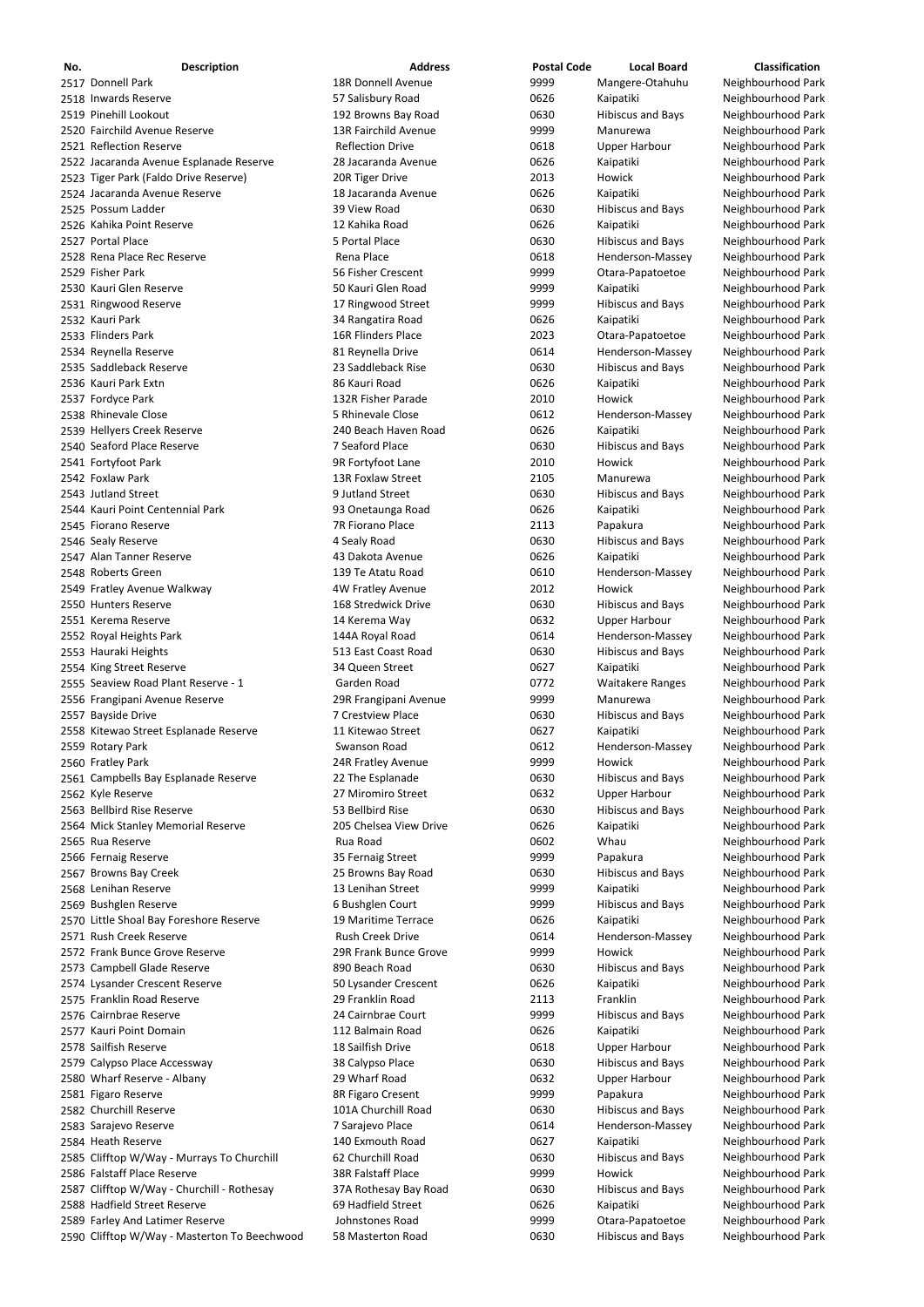| No. | <b>Description</b>                        | <b>Address</b>             | <b>Postal Code</b> | <b>Local Board</b>       | <b>Classification</b> |
|-----|-------------------------------------------|----------------------------|--------------------|--------------------------|-----------------------|
|     | 2591 William Pickering Reserve            | 6 William Pickering Drive  | 0632               | <b>Upper Harbour</b>     | Neighbourhood Park    |
|     | 2592 Seaview Road Plant Reserve - 2       | Garden Road                | 0772               | <b>Waitakere Ranges</b>  | Neighbourhood Park    |
|     | 2593 Windsor Park                         | 20 Noel Williams Place     | 9999               | <b>Upper Harbour</b>     | Neighbourhood Park    |
|     | 2594 Rayner Road/Sylvan Glade Res         | Sylvan Glade               | 0772               | <b>Waitakere Ranges</b>  | Neighbourhood Park    |
|     | 2595 Coventry Reserve                     | 21 Coventry Way            | 0630               | <b>Hibiscus and Bays</b> | Neighbourhood Park    |
|     | 2596 Aeroview Drive Esplanade Reserve     | 107 Aeroview Drive         | 0626               | Kaipatiki                | Neighbourhood Park    |
|     | 2597 Puma Park                            | 30R Puma Drive             | 2013               | <b>Howick</b>            | Neighbourhood Park    |
|     | 2598 Cranston Street Reserve              | 32 Cranston Street         | 9999               | <b>Hibiscus and Bays</b> | Neighbourhood Park    |
|     |                                           |                            |                    |                          |                       |
|     | 2599 Amelia Place Esplanade Reserve       | 7 Amelia Place             | 0626               | Kaipatiki                | Neighbourhood Park    |
|     | 2600 Upland Glade                         | <b>Upland Road</b>         | 0604               | <b>Waitakere Ranges</b>  | Neighbourhood Park    |
|     | 2601 Deborah Reserve                      | 43 Okura River Road        | 9999               | <b>Hibiscus and Bays</b> | Neighbourhood Park    |
|     | 2602 Brassey Road Reserve                 | 28 Palmerston Road         | 0626               | Kaipatiki                | Neighbourhood Park    |
|     | 2603 Deep Creek Reserve                   | 32 Deep Creek Road         | 9999               | <b>Hibiscus and Bays</b> | Neighbourhood Park    |
|     | 2604 San Bernadino Reserve                | San Bernadino Drive        | 0612               | Henderson-Massey         | Neighbourhood Park    |
|     | 2605 Cadness Loop                         | 96 Cadness Street          | 9999               | Kaipatiki                | Neighbourhood Park    |
|     | 2606 Emlyn Place                          | 24 Emlyn Place             | 9999               | <b>Hibiscus and Bays</b> | Neighbourhood Park    |
|     | 2607 William Fraser Reserve               | 37 Broadlands Drive        | 1081               | Rodney                   | Neighbourhood Park    |
|     | 2608 Cadness Reserve                      | 6 Cadness Street           | 9999               | Kaipatiki                | Neighbourhood Park    |
|     | 2609 Fitzwilliam Drive Reserve            | 76 Fitzwilliam Drive       | 0630               | <b>Hibiscus and Bays</b> | Neighbourhood Park    |
|     | 2610 Dune Walkway                         | <b>Broadlands Drive</b>    | 0986               | Rodney                   | Neighbourhood Park    |
|     | 2611 Parkhead Reserve - Albany Highway    | 8 Parkhead Place           | 0632               | <b>Upper Harbour</b>     | Neighbourhood Park    |
|     |                                           |                            |                    |                          |                       |
|     | 2612 Gerontius Reserve                    | 3 Gerontius Glade          | 9999               | <b>Hibiscus and Bays</b> | Neighbourhood Park    |
|     | 2613 Kewai Street Reserve                 | Kewai Street               | 1081               | Rodney                   | Neighbourhood Park    |
|     | 2614 Chatswood Reserve                    | 22 Langstone Place         | 0626               | Kaipatiki                | Neighbourhood Park    |
|     | 2615 Glenvar Glade Reserve                | 135 Glenvar Road           | 9999               | <b>Hibiscus and Bays</b> | Neighbourhood Park    |
|     | 2616 Kokopu Street Reserve                | 1 Kokopu Street            | 1081               | Rodney                   | Neighbourhood Park    |
|     | 2617 Hato Petera College                  | 120 College Road           | 9999               | Kaipatiki                | Neighbourhood Park    |
|     | 2618 Hebron Reserve                       | 32 Hebron Road             | 0630               | <b>Hibiscus and Bays</b> | Neighbourhood Park    |
|     | 2619 Omaha South Quarry Track             | 285 Mangatawhiri Road      | 1081               | Rodney                   | Neighbourhood Park    |
|     | 2620 City View Reserve                    | 13 City View Terrace       | 0626               | Kaipatiki                | Neighbourhood Park    |
|     | 2621 Pukemateko Reserve Omaha South       | 177 Mangatawhiri Road      | 0986               | Rodney                   | Neighbourhood Park    |
|     |                                           |                            |                    |                          |                       |
|     | 2622 Awaruku Reserve                      | 17 Awaruku Road            | 9999               | <b>Hibiscus and Bays</b> | Neighbourhood Park    |
|     | 2623 Rahui Te Kiri Reserve                | 225 Mangatawhiri Road      | 0986               | Rodney                   | Neighbourhood Park    |
|     | 2624 Sherwood Reserve                     | 82 Glencoe Road            | 0630               | <b>Hibiscus and Bays</b> | Neighbourhood Park    |
|     | 2625 Dudding Avenue Reserve               | 14 Kororo Street           | 9999               | Kaipatiki                | Neighbourhood Park    |
|     | 2626 Tuna Place Reserve                   | <b>Tuna Place</b>          | 1081               | Rodney                   | Neighbourhood Park    |
|     | 2627 Squirrel Lane                        | 7 Squirrel Lane            | 9999               | <b>Hibiscus and Bays</b> | Neighbourhood Park    |
|     | 2628 Dudding Park Sportsfield             | 17 Council Terrace         | 0627               | Kaipatiki                | Neighbourhood Park    |
|     | 2629 Opahi Bay Beach Reserve              | 60 Opahi Bay Road          | 0983               | Rodney                   | Neighbourhood Park    |
|     | 2630 Locket Reserve                       | 11 Locket Road             | 9999               | Kaipatiki                | Neighbourhood Park    |
|     | 2631 Eskdale Reserve                      | 226 Eskdale Road           | 9999               | Kaipatiki                | Neighbourhood Park    |
|     | 2632 McElroy Reserve                      | 500 Cowan Bay Road         | 9999               | Rodney                   | Neighbourhood Park    |
|     | 2633 Lynn Reserve                         | 107 Lynn Road              | 0629               | Kaipatiki                | Neighbourhood Park    |
|     | 2634 Fishermans Wharf                     | 4 Queen Street             | 0627               | Kaipatiki                | Neighbourhood Park    |
|     |                                           |                            |                    |                          |                       |
|     | 2635 Manuka Neighbourhood Reserve         | 198 Manuka Road            | 0629               | Kaipatiki                | Neighbourhood Park    |
|     | 2636 Point Wells Foreshore Reserve        | 36 Harbour View Road       | 0986               | Rodney                   | Neighbourhood Park    |
|     | 2637 Fowler Reserve                       | 26 Fowler Street           | 9999               | Kaipatiki                | Neighbourhood Park    |
|     | 2638 Monarch Park                         | 68 Moore Street            | 0627               | Kaipatiki                | Neighbourhood Park    |
|     | 2639 Fred Andersen Reserve                | 26 Valhalla Drive          | 0626               | Kaipatiki                | Neighbourhood Park    |
|     | 2640 Neal Reserve                         | 29 Neal Avenue             | 9999               | Kaipatiki                | Neighbourhood Park    |
|     | 2641 Waimanu Reserve                      | 36 Waimanu Place           | 0986               | Rodney                   | Neighbourhood Park    |
|     | 2642 Nikau Reserve                        | 31 Witheford Drive         | 0629               | Kaipatiki                | Neighbourhood Park    |
|     | 2643 Gold Hole                            | 13 Princes Street          | 0627               | Kaipatiki                | Neighbourhood Park    |
|     | 2644 Port Albert Wharf Reserve            | <b>Wharf Road</b>          | 9999               | Rodney                   | Neighbourhood Park    |
|     | 2645 Oruamo Reserve                       | 350 Glenfield Road         | 0629               | Kaipatiki                | Neighbourhood Park    |
|     | 2646 Cresta Avenue Esplanade Reserve      | 48 Cresta Avenue           | 0626               | Kaipatiki                | Neighbourhood Park    |
|     |                                           |                            |                    |                          |                       |
|     | 2647 Claytons Landing                     | Puhoi Road                 | 0910               | Rodney                   | Neighbourhood Park    |
|     | 2648 Puhoi Close                          | Lot 4 DP 93336, Puhoi Road | 0951               | Rodney                   | Neighbourhood Park    |
|     | 2649 Paremoremo Scenic Reserve            | 363 Ridge Road             | 9999               | <b>Upper Harbour</b>     | Neighbourhood Park    |
|     | 2650 Park Reserve                         | 59 Park Road               | 0629               | Kaipatiki                | Neighbourhood Park    |
|     | 2651 Puhoi Esplanade Land                 | Lot 4 DP 93336, Puhoi Road | 0951               | Rodney                   | Neighbourhood Park    |
|     | 2652 Pemberton Reserve                    | 35 Pemberton Avenue        | 0629               | Kaipatiki                | Neighbourhood Park    |
|     | 2653 Omega Reserve                        | 33 Omega Street            | 0632               | <b>Upper Harbour</b>     | Neighbourhood Park    |
|     | 2654 Powrie Reserve                       | 36 Powrie Street           | 0629               | Kaipatiki                | Neighbourhood Park    |
|     | 2655 Beach Street Esplanade Reserve       | <b>Beach Street</b>        | 9999               | Rodney                   | Neighbourhood Park    |
|     | 2656 Green Point Reserve                  | 1159 Sandspit Road         | 9999               | Rodney                   | Neighbourhood Park    |
|     | 2657 Sapphire Reserve                     | 14 Sapphire Place          | 0629               | Kaipatiki                | Neighbourhood Park    |
|     | 2658 Catlins Reserve                      | 17 Catlins Place           | 0632               |                          | Neighbourhood Park    |
|     |                                           |                            |                    | <b>Upper Harbour</b>     |                       |
|     | 2659 Kanuka Reserve (Sandspit)            | 1264 Sandspit Road         | 0982               | Rodney                   | Neighbourhood Park    |
|     | 2660 Whangateau Harbour Esplanade Reserve | 15 North West Anchorage    | 0986               | Rodney                   | Neighbourhood Park    |
|     | 2661 Centorian Reserve                    | 2 Centorian Drive          | 0632               | <b>Upper Harbour</b>     | Neighbourhood Park    |
|     | 2662 Francis Kendall Reserve              | 27 Chedworth Drive         | 9999               | Kaipatiki                | Neighbourhood Park    |
|     | 2663 Chatham Reserve                      | 66 Chatham Avenue          | 0632               | <b>Upper Harbour</b>     | Neighbourhood Park    |
|     | 2664 Spinella Reserve                     | 41 Spinella Drive          | 0629               | Kaipatiki                | Neighbourhood Park    |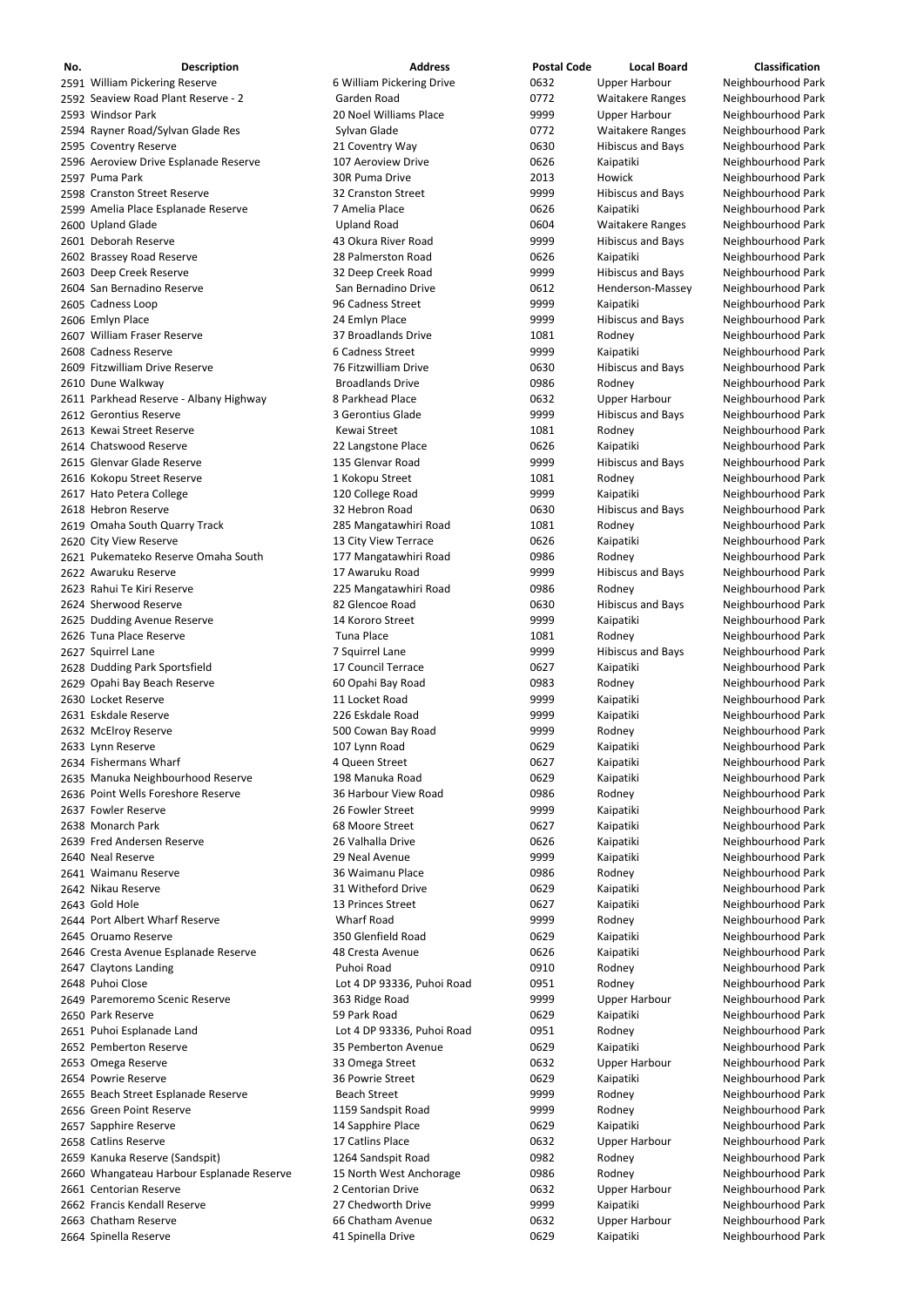| No. | <b>Description</b>                        | <b>Address</b>              | <b>Postal Code</b> | <b>Local Board</b>       | Classification     |
|-----|-------------------------------------------|-----------------------------|--------------------|--------------------------|--------------------|
|     | 2665 Stanaway Reserve                     | 36 Stanaway Street          | 9999               | Kaipatiki                | Neighbourhood Park |
|     | 2666 Clear Reserve                        | 323 Albany Highway          | 0632               | <b>Upper Harbour</b>     | Neighbourhood Park |
|     | 2667 Rita Way_Excelsior Way_Lagoon Way    | 160 Omaha Drive             | 1081               | Rodney                   | Neighbourhood Park |
|     | 2668 Crimson Park                         | 26 Crimson Park             | 9999               | <b>Upper Harbour</b>     | Neighbourhood Park |
|     | 2669 Standish Reserve                     | 77 Pemberton Avenue         | 0629               | Kaipatiki                | Neighbourhood Park |
|     | 2670 Omaha Beach Reserve                  | 1 Ida Way                   | 1081               | Rodney                   | Neighbourhood Park |
|     | 2671 Days Bridge Esplanade Reserve        | 473 Dairy Flat Highway      | 0632               | <b>Upper Harbour</b>     | Neighbourhood Park |
|     | 2672 Stancich Reserve                     | 35 Ocean View Road          | 0627               | Kaipatiki                | Neighbourhood Park |
|     | 2673 Harbour View Road Coastal Reserve    | 36 Harbour View Road        | 9999               | Rodney                   | Neighbourhood Park |
|     | 2674 Devonshire Reserve                   | 6 Devonshire Road           | 0632               | <b>Upper Harbour</b>     | Neighbourhood Park |
|     | 2675 Sunnybrae Green                      | 90 Sunnybrae Road           | 9999               | Kaipatiki                | Neighbourhood Park |
|     | 2676 Durbin Reserve                       | 27 Durbin Court             | 0632               | <b>Upper Harbour</b>     | Neighbourhood Park |
|     | 2677 Wade Landing Reserve                 | <b>Tavern Road</b>          | 9999               | <b>Hibiscus and Bays</b> | Neighbourhood Park |
|     | 2678 Leigh Harbour Cove Walkway           | 59 Mount Pleasant Drive     | 0622               | Rodney                   | Neighbourhood Park |
|     | 2679 Douglas Alexander Reserve            | 12 Douglas Alexander Parade | 0632               | <b>Upper Harbour</b>     | Neighbourhood Park |
|     | 2680 Tree View Reserve                    | 16 Tree View Avenue         | 9999               | Kaipatiki                | Neighbourhood Park |
|     | 2681 Cumberland Street Reserve            | 4 Cumberland Avenue         | 0622               | Rodney                   | Neighbourhood Park |
|     | 2682 Eastvale Reserve                     | 12 Eastvale Close           | 0632               | <b>Upper Harbour</b>     | Neighbourhood Park |
|     | 2683 Windy Ridge Reserve                  | 2 Windy Ridge Road          | 0629               | Kaipatiki                | Neighbourhood Park |
|     | 2684 English Oak Reserve                  | 20 English Oak Drive        | 0632               | <b>Upper Harbour</b>     | Neighbourhood Park |
|     | 2685 Linley Reserve                       | 5 Linley Place              | 0627               | Kaipatiki                | Neighbourhood Park |
|     | 2686 Leigh Wharf Reserve                  | 24 Hauraki Road             | 0622               | Rodney                   | Neighbourhood Park |
|     | 2687 Exeter Reserve                       | 3 Exeter Place              | 0632               | <b>Upper Harbour</b>     | Neighbourhood Park |
|     | 2688 Sidmouth Street                      | 10 Sidmouth Street          | 0630               | <b>Hibiscus and Bays</b> | Neighbourhood Park |
|     | 2689 Fairview Reserve                     | 15 Travis View Drive        | 0632               | <b>Upper Harbour</b>     | Neighbourhood Park |
|     | 2690 Leigh Scenic Reserve                 | 22 Leigh Terrace            | 0629               | Kaipatiki                | Neighbourhood Park |
|     | 2691 Wonderview Rd/Cotterell St Espl      | 27 Wonderview Road          | 9999               | Rodney                   | Neighbourhood Park |
|     | 2692 Fernhill Reserve                     | 4 Candlestick Place         | 9999               | <b>Upper Harbour</b>     | Neighbourhood Park |
|     | 2693 Kelmar Scenic Reserve                | 76 Park Road                | 0629               | Kaipatiki                | Neighbourhood Park |
|     | 2694 Albert Dennis Reserve                | Mahurangi West Road         | 0920               | Rodney                   | Neighbourhood Park |
|     | 2695 Fernhill Escarpment                  | 66 Bush Road                | 0632               | Upper Harbour            | Neighbourhood Park |
|     | 2696 Torbay Heights                       | 75 Glenvar Road             | 0630               | <b>Hibiscus and Bays</b> | Neighbourhood Park |
|     | 2697 Matakana Diamond Jubilee Park        | 207 Matakana Valley         | 0910               | Rodney                   | Neighbourhood Park |
|     | 2698 Fields Reserve                       | 3 Fields Parade             | 9999               | <b>Upper Harbour</b>     | Neighbourhood Park |
|     | 2699 Waiake Esplanade Reserve             | 116 Deep Creek Road         | 0630               | <b>Hibiscus and Bays</b> | Neighbourhood Park |
|     | 2700 Sandspit Reserve - Rodney            | 1336 Sandspit Road          | 9999               | Rodney                   | Neighbourhood Park |
|     | 2701 George Pannill Reserve               | 12 Kristin Lane             | 0632               | <b>Upper Harbour</b>     | Neighbourhood Park |
|     | 2702 Woodridge Reserve                    | 19 Woodridge Avenue         | 9999               | <b>Hibiscus and Bays</b> | Neighbourhood Park |
|     | 2703 Matakana Wharf Reserve               | 1331 Leigh Road             | 0910               | Rodney                   | Neighbourhood Park |
|     | 2704 Gills Reserve                        | 20 Gills Road               | 9999               | Upper Harbour            | Neighbourhood Park |
|     | 2705 Riverglade Lane A/Way & Espl Reserve | 9 Riverglade Lane           | 0985               | Rodney                   | Neighbourhood Park |
|     | 2706 Winstones Cove                       | 14 Gray Crescent            | 9999               | <b>Hibiscus and Bays</b> | Neighbourhood Park |
|     | 2707 Georgia Accessway                    | 17 Georgia Terrace          | 0632               | <b>Upper Harbour</b>     | Neighbourhood Park |
|     | 2708 Alice Place (Plantation) Reserve     | 2 Alice Place               | 0627               | Kaipatiki                | Neighbourhood Park |
|     | 2709 Carmen Reserve                       | 28 Kittiwake Drive          | 0632               | Upper Harbour            | Neighbourhood Park |
|     | 2710 Anne Mclean Reserve                  | 10 Anne Mclean Drive        | 0629               | Kaipatiki                | Neighbourhood Park |
|     | 2711 Bushlands Park                       | 34 Bushlands Park Drive     | 0632               | <b>Upper Harbour</b>     | Neighbourhood Park |
|     | 2712 Arcadia Reserve                      | 21 Arcadia Crescent         | 0629               | Kaipatiki                | Neighbourhood Park |
|     | 2713 Kendale Reserve                      | 19 Leigh Road               | 9999               | Rodney                   | Neighbourhood Park |
|     | 2714 Bushlands Highway Strip Reserve      | 125 Bushlands Park Drive    | 0632               | Upper Harbour            | Neighbourhood Park |
|     | 2715 Bonito Scenic Reserve                | 12 Bonito Place             | 0629               | Kaipatiki                | Neighbourhood Park |
|     | 2716 Matheson Bay Reserve                 | 2 Matheson Bay Road         | 9999               | Rodney                   | Neighbourhood Park |
|     | 2717 Camelot Reserve                      | 38 Camelot Place            | 9999               | Kaipatiki                | Neighbourhood Park |
|     | 2718 Bur Oak Reserve                      | 19 Aberley Road             | 0632               | <b>Upper Harbour</b>     | Neighbourhood Park |
|     | 2719 Spray Crescent Reserve               | <b>Spray Crescent</b>       | 9999               | Rodney                   | Neighbourhood Park |
|     | 2720 Cobblestone Lane                     | 2 Cobblestone Lane          | 9999               | Kaipatiki                | Neighbourhood Park |
|     | 2721 Debbie Chamberlain Reserve           | 52 Evelyn Place             | 9999               | Kaipatiki                | Neighbourhood Park |

 Aberley Reserve 19 Aberley Road 0632 Upper Harbour Neighbourhood Park 2723 Excelsior Way Reserve **1988 Contract Additional Additional May Way** 1081 Allow Rodney Reighbourhood Park 2724 Albany Heights Reserve **1988 Computer Seau and Seau Albany Heights Road** 19792 Upper Harbour Neighbourhood Park 2725 Diana Reserve **14 Diana Drive** 14 Diana Drive 15 0627 Kaipatiki Neighbourhood Park 2726 Ida Way - Rita Way Reserve **10 Access 1081** Access 1081 Access 1081 Access 1081 Access Neighbourhood Park 2727 Albany Lakes **2008** 2727 Albany Lakes **1988** 2727 Albany Lakes **1988** 2727 Albany Lakes 2727 Albany Lakes 2728 Downing Street Reserve **18 Downing Street** 9999 Kaipatiki Neighbourhood Park 2729 Omaha Beach Boat Launching & Wharf 223 Omaha Drive 1081 Rodney Rodney Neighbourhood Park 2730 Albany Heights West Reserve **357 Dairy Flat Highway** 0632 Upper Harbour Neighbourhood Park 2731 Embassy Reserve **12 Embassy Place 12 Embassy Place** 9999 Kaipatiki Neighbourhood Park 2732 Rainbows End Reserve - Rodney 1988 Martin Road 19910 Rodney Rodney Neighbourhood Park 2733 Arrenway Reserve **27 Arrenway Drive** 27 Arrenway Drive **1988** Upper Harbour Neighbourhood Park 2734 Fernwood Grove **2 Fernwood Grove** 2 Fernwood Grove 20629 Kaipatiki Neighbourhood Park 2735 South Cove Wharf **National Accord Hall Head Road National Park** 9999 9999 Rodney Rodney Neighbourhood Park 2736 Ashurst Reserve **2** Ashurst Lane 2 Ashurst Lane 0632 Upper Harbour Neighbourhood Park 2737 Glencourt Reserve **16 Glencourt Place** 16 Glencourt Place 5 Active 9999 Kaipatiki Neighbourhood Park 2738 Sandspit Road - Brick Bay Drive **Brick Bay Drive Brick Bay Drive** 9999 Rodney Rodney Neighbourhood Park

| 1081 | Rodney    |
|------|-----------|
| 0792 | Upper Ha  |
| 0627 | Kaipatiki |
| 1081 | Rodney    |
| 0632 | Upper Ha  |
| 9999 | Kaipatiki |
| 1081 | Rodney    |
| 0632 | Upper Ha  |
| 9999 | Kaipatiki |
| 0910 | Rodney    |
| 0632 | Upper Ha  |
| 0629 | Kaipatiki |
| 9999 | Rodney    |
| 0632 | Upper Ha  |
| 9999 | Kaipatiki |
| 9999 | Rodney    |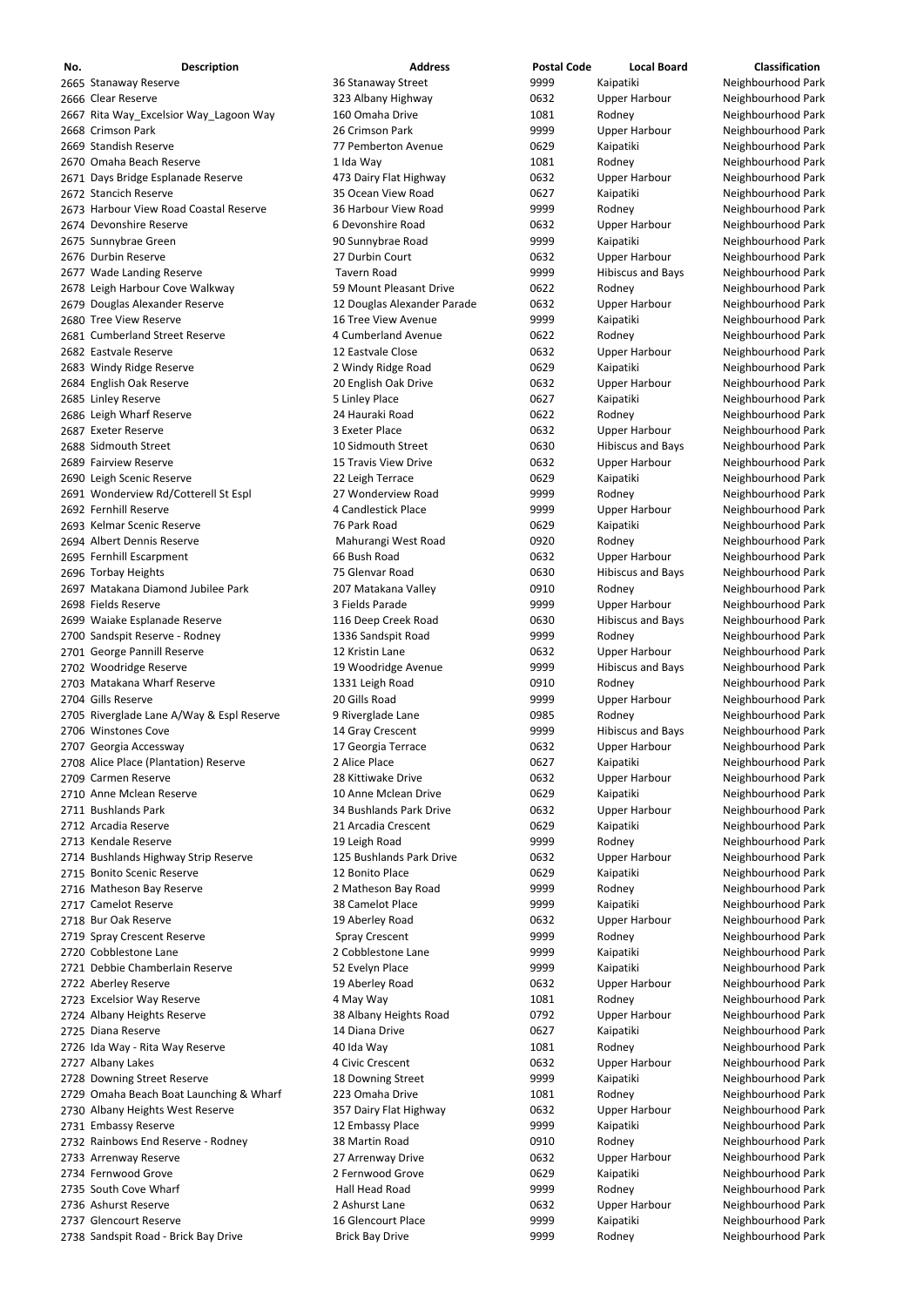| No. | <b>Description</b>                          | <b>Address</b>          | <b>Postal Code</b> | <b>Local Board</b>       | <b>Classification</b> |
|-----|---------------------------------------------|-------------------------|--------------------|--------------------------|-----------------------|
|     | 2739 Attwood Reserve                        | 138 Attwood Road        | 0632               | <b>Upper Harbour</b>     | Neighbourhood Park    |
|     | 2740 Glendhu Scenic Reserve                 | 48 Glendhu Road         | 0629               | Kaipatiki                | Neighbourhood Park    |
|     | 2741 Awatahi Reserve                        | 3 Awatahi Place         | 0632               | <b>Upper Harbour</b>     | Neighbourhood Park    |
|     | 2742 Greenvalley Reserve                    | 32 Greenvalley Rise     | 9999               | Kaipatiki                | Neighbourhood Park    |
|     | 2743 Gretel Scenic Reserve                  | 8 Gretel Place          | 0627               | Kaipatiki                | Neighbourhood Park    |
|     | 2744 Glen Bay Close Reserve                 | 114 Hugh Green Drive    | 9999               | <b>Upper Harbour</b>     | Neighbourhood Park    |
|     | 2745 Kowhai Park                            | 1 Matakana Road         | 0910               | Rodney                   | Neighbourhood Park    |
|     | 2746 Holland Reserve                        | 63 Holland Road         | 9999               | Kaipatiki                | Neighbourhood Park    |
|     | 2747 Baker St Link Reserve                  | 52 Travis View Drive    | 0632               | <b>Upper Harbour</b>     | Neighbourhood Park    |
|     | 2748 Langridge Reserve                      | <b>Auckland Road</b>    | 0910               | Rodney                   | Neighbourhood Park    |
|     | 2749 Kaipatiki Esplanade Reserve            | 83 Pemberton Avenue     | 0629               | Kaipatiki                | Neighbourhood Park    |
|     | 2750 Ballintra Accessway                    | 12 Ballintra Close      | 9999               | <b>Upper Harbour</b>     | Neighbourhood Park    |
|     | 2751 Lucy Moore Memorial Park               | 1 Baxter Street         | 0910               | Rodney                   | Neighbourhood Park    |
|     | 2752 Lancelot Reserve                       | 16 Lancelot Place       | 9999               | Kaipatiki                | Neighbourhood Park    |
|     | 2753 Baker St Drainage Reserve              | 3 Mcmenamin Place       | 0632               | <b>Upper Harbour</b>     | Neighbourhood Park    |
|     | 2754 Ashley Reserve                         | 55 Ashley Avenue        | 0630               | <b>Hibiscus and Bays</b> | Neighbourhood Park    |
|     | 2755 Barbados Reserve                       | 79 Barbados Drive       | 0632               | <b>Upper Harbour</b>     | Neighbourhood Park    |
|     | 2756 View Road Bush Reserve                 | 36 View Road            | 0910               | Rodney                   | Neighbourhood Park    |
|     | 2757 Antares Place Reserve                  | 16 Antares Place        | 0632               | <b>Upper Harbour</b>     | Neighbourhood Park    |
|     | 2758 Bluebird Reserve                       | 82 Bluebird Crescent    | 0632               | <b>Upper Harbour</b>     | Neighbourhood Park    |
|     | 2759 Warkworth River Bank-Town W/Way        | <b>Wharf Street</b>     | 0910               | Rodney                   | Neighbourhood Park    |
|     | 2760 Winscombe Cove                         | 24 Winscombe Street     | 0622               | Devonport-Takapuna       | Neighbourhood Park    |
|     | 2761 Bronzewing Reserve                     | 7A Bronzewing Terrace   | 0632               | <b>Upper Harbour</b>     | Neighbourhood Park    |
|     | 2762 Borneo Reserve                         | 16 Borneo Drive         | 0632               | <b>Upper Harbour</b>     | Neighbourhood Park    |
|     | 2763 Whaka Maumahara                        | 204R Guys Road          | 9999               | Howick                   | Neighbourhood Park    |
|     | 2764 Brookfield Park                        | 9 Vanderbilt Parade     | 0632               | <b>Upper Harbour</b>     | Neighbourhood Park    |
|     | 2765 Brookfield Stream Reserve              | 397 Rosedale Road       | 0632               | <b>Upper Harbour</b>     | Neighbourhood Park    |
|     | 2766 Wharf Road Reserve - Howick            | 2W Bucklands Beach Road | 2012               | Howick                   | Neighbourhood Park    |
|     | 2767 Burnside Escarpment                    | 33 Clemow'S Lane        | 0632               | <b>Upper Harbour</b>     | Neighbourhood Park    |
|     | 2768 Morrin Cooper Park (Whitford Park)     | 39R Whitford Road       | 9999               | Howick                   | Neighbourhood Park    |
|     | 2769 Whitaker Road Reserve                  | 15 Whitaker Road        | 0910               | Rodney                   | Neighbourhood Park    |
|     | 2770 Baker St Reserve                       | 52 Travis View Drive    | 0632               | Upper Harbour            | Neighbourhood Park    |
|     | 2771 Paremoremo Esplanade Access Reserve    | 201 Paremoremo Road     | 0632               | <b>Upper Harbour</b>     | Neighbourhood Park    |
|     | 2772 Whitley Park (Whitley No 1)            | 21R Whitley Crescent    | 9999               | Otara-Papatoetoe         | Neighbourhood Park    |
|     | 2773 Currys Bush Reserve                    | 17 Wi Apo Place         | 0900               | Rodney                   | Neighbourhood Park    |
|     | 2774 Cooper Park (Whitley No 2 Reserve)     | 35R Whitley Crescent    | 9999               | Otara-Papatoetoe         | Neighbourhood Park    |
|     | 2775 George Deane Place Reserve             | 36 George Deane Place   | 0632               | <b>Upper Harbour</b>     | Neighbourhood Park    |
|     | 2776 Whiteacres Park                        | 20R Whiteacres Drive    | 2010               | Howick                   | Neighbourhood Park    |
|     | 2777 Watson Place Reserve                   | <b>Watson Place</b>     | 0900               | Rodney                   | Neighbourhood Park    |
|     | 2778 Wellsford South Entrance Reserve Layby | 28 Rodney Street        | 9999               | Rodney                   | Neighbourhood Park    |
|     | 2779 Whitford Road Roundabout Reserve       | 184R Whitford Road      | 9999               | Howick                   | Neighbourhood Park    |
|     | 2780 Worthington Road Reserve               | Worthington Road        | 9999               | Rodney                   | Neighbourhood Park    |
|     | 2781 Wickman Way\Tennessee Reserve          | 94R Wickman Way         | 2024               | Mangere-Otahuhu          | Neighbourhood Park    |
|     | 2782 Ashton Road - Leigh Road Reserve       | Ashton Road             | 2121               | Rodney                   | Neighbourhood Park    |
|     | 2783 Wiri Station Road Corner               | 683R Great South Road   | 1062               | Otara-Papatoetoe         | Neighbourhood Park    |
|     | 2784 William Bryan Drive Reserve            | 25R William Bryan Drive | 9999               | Howick                   | Neighbourhood Park    |
|     | 2785 Glenmore Drive Industry Screening      | <b>Glenmore Drive</b>   | 0910               | Rodney                   | Neighbourhood Park    |
|     | 2786 Falls Rd River Esplanade Reserve       | <b>Falls Road</b>       | 9999               | Rodney                   | Neighbourhood Park    |
|     | 2787 Elizabeth Street Reserve               | 21 Elizabeth Street     | 0910               | Rodney                   | Neighbourhood Park    |
|     | 2788 Amanda Reserve                         | 2 Amanda Lane           | 0920               | Rodney                   | Neighbourhood Park    |
|     | 2789 Wilencote Reserve                      | 7R Wilencote Place      | 2113               | Papakura                 | Neighbourhood Park    |
|     | 2790 West Fairway Park                      | 18R West Fairway        | 2013               | Howick                   | Neighbourhood Park    |
|     | 2791 Ariki Reserve                          | Ariki Drive             | 0920               | Rodney                   | Neighbourhood Park    |
|     | 2792 Fidelis Avenue Reserve                 | <b>Fidelis Avenue</b>   | 0920               | Rodney                   | Neighbourhood Park    |
|     | 2793 Piccadilly Circus Reserve              | 19 Picadilly Circus     | 0920               | Rodney                   | Neighbourhood Park    |
|     | 2794 Snells Beach (Sunrise Boulevard)       | Sunrise Boulevard       | 0920               | Rodney                   | Neighbourhood Park    |
|     | 2795 Sunburst Reserve & Tamatea Espl        | Sunburst Avenue         | 0920               | Rodney                   | Neighbourhood Park    |

 Sunrise Boulevard & Dalton Rd Dalton Road 0920 Rodney Neighbourhood Park 2797 Woodlands Avenue Reserve **21 Woodlands Avenue 2797 Woodlands Avenue** 0920 Rodney Neighbourhood Park 2798 Mangakura Reserve **2798 Mangakura Reserve** 3691a State Highway 16 **19900** Rodney Rodney Neighbourhood Park 2799 Ti Point Road Reserve **154 Ti Point Road** 154 Ti Point Road 154 Ti Point Road 2799 Rodney Rodney Neighbourhood Park 2800 Ti Point Walkway **Ti Point Road** Ti Point Road 9999 Rodney Roman Neighbourhood Park 2801 Opango Creek Reserve **Exercise State Creek Reserve** Leigh Road Neighbourhood Park 2802 Cement Works **Mullet Accord Wilson Road** Milson Road Mullet Regional - Rodney Neighbourhood Park 2803 Church Hill Reserve **3 Church Hill 19920** Rodney Rodney Neighbourhood Park 2804 Slipper Lake Reserve **COLECT ACCES AND CONTACT CONTROL** POCEAN View Road COLECT 9999 Rodney Neighbourhood Park 2805 Big Omaha Wharf Reserve **Leigh Road** Communication COSS Rodney Neighbourhood Park 2806 Kaipara Flats Rd Recreation Reserve **Kaipara Flats Road** 0910 Rodney Rodney Neighbourhood Park 2807 Tindalls Bay Road Plantation Reserve - 42B Tindalls Bay Road 6930 Hibiscus and Bays Neighbourhood Park 2808 Bruce Scott Reserve **Music Community Constructs Constructs** Wade River Road and 9999 Hibiscus and Bays Neighbourhood Park Wade River Road Reserves & Berm 254 Wade River Road 0932 Hibiscus and Bays Neighbourhood Park 2810 James Titford Reserve **1988 12 Waiwera Road** 19931 19931 Hibiscus and Bays Neighbourhood Park 2811 Waiwera Bird Lookout Reserve **79 Weranui Road (opposite)** 0931 Hibiscus and Bays Neighbourhood Park 2812 Waiwera Place Reserve **Maiwera Place Waiwera Place Communist COSES 12 Hibiscus and Bays** Neighbourhood Park

| 920 | Rodney      |
|-----|-------------|
| 900 | Rodney      |
| 999 | Rodney      |
| 999 | Rodney      |
| 999 | Rodney      |
| 999 | Regional -  |
| 920 | Rodney      |
| 999 | Rodney      |
| 985 | Rodney      |
| 910 | Rodney      |
| 930 | Hibiscus ar |
| 999 | Hibiscus ar |
| 932 | Hibiscus ar |
| 931 | Hibiscus ar |
| 931 | Hibiscus ar |
| 931 | Hibiscus ar |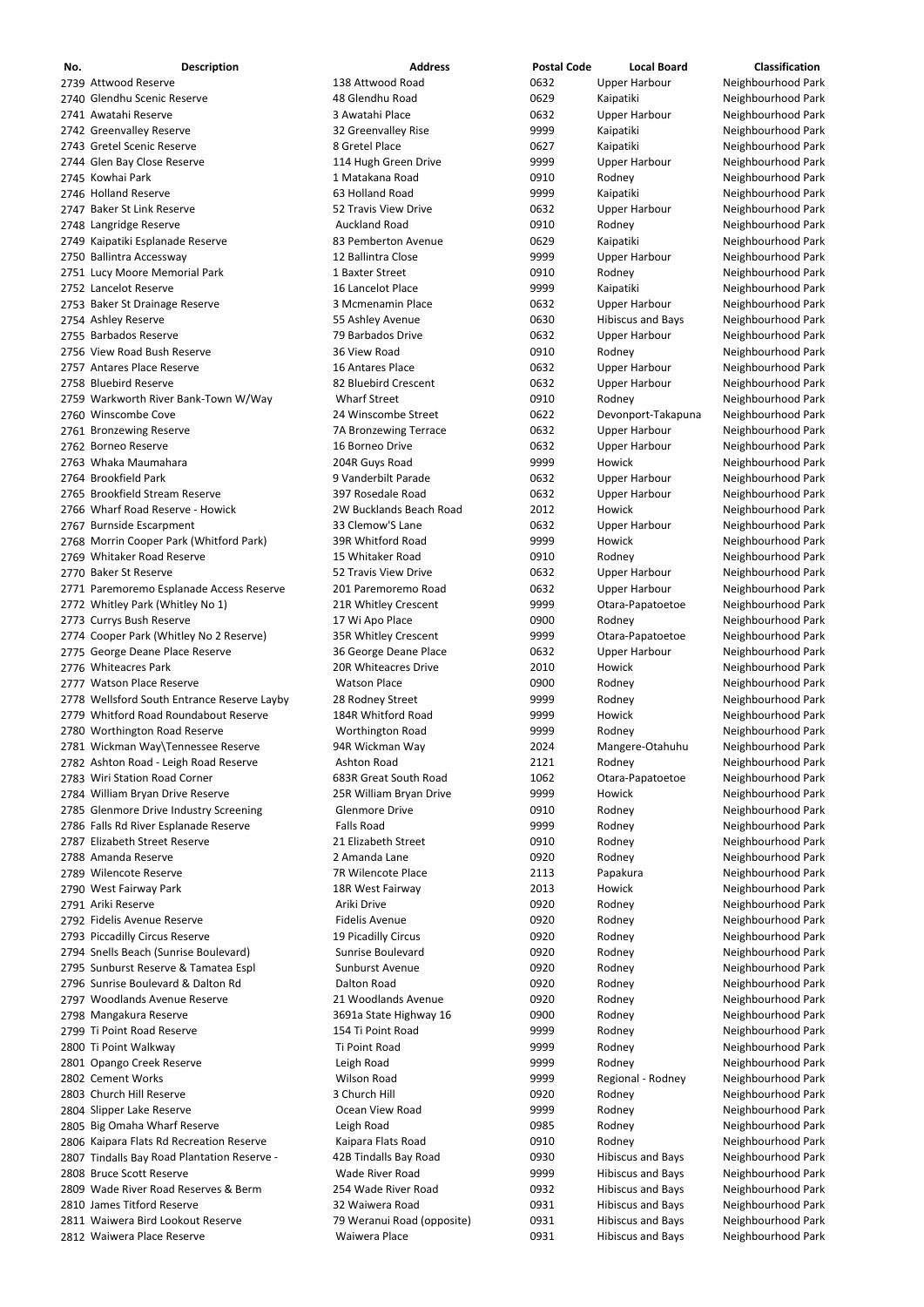| No. | <b>Description</b>                                                               | <b>Address</b>                                                    | <b>Postal Code</b> | <b>Local Board</b>                           | <b>Classification</b>                    |
|-----|----------------------------------------------------------------------------------|-------------------------------------------------------------------|--------------------|----------------------------------------------|------------------------------------------|
|     | 2813 Waiwera Rd Espl Rsve - Behind Petrol Stn                                    | Waiwera Road                                                      | 0931               | <b>Hibiscus and Bays</b>                     | Neighbourhood Park                       |
|     | 2814 Polkinghorne Reserve                                                        | 722 Whangaparaoa Road                                             | 9999               | <b>Hibiscus and Bays</b>                     | Neighbourhood Park                       |
|     | 2815 Audrey Luckens - Rautawhiri Reserve                                         | 10 Audrey Luckens Lane                                            | 0800               | Rodney                                       | Neighbourhood Park                       |
|     | 2816 Bridge Street - Awaroa Stream Espl                                          | <b>Stewart Street</b>                                             | 9999               | Rodney                                       | Neighbourhood Park                       |
|     | 2817 Cabeleigh Reserves                                                          | 7 Cabeleigh Drive                                                 | 9999               | Rodney                                       | Neighbourhood Park                       |
|     | 2818 Creek Lane                                                                  | Creek Lane                                                        | 9999               | Rodney                                       | Neighbourhood Park                       |
|     | 2819 Green Lane Reserve                                                          | 1A Green Lane                                                     | 9999               | Rodney                                       | Neighbourhood Park                       |
|     | 2820 Helensville Civic Centre Grounds                                            | 49 Commercial Road                                                | 0800               | Rodney                                       | Neighbourhood Park                       |
|     | 2821 Helensville River Walkway                                                   | Creek Lane                                                        | 9999               | Rodney                                       | Neighbourhood Park                       |
|     | 2822 Hardley Reserve                                                             | 6 Hardley Avenue                                                  | 0930               | <b>Hibiscus and Bays</b>                     | Neighbourhood Park                       |
|     | 2823 De Luen Ave Beachfront Reserve                                              | De Luen Avenue                                                    | 0930               | <b>Hibiscus and Bays</b>                     | Neighbourhood Park                       |
|     | 2824 Cedar Reserve                                                               | 7 Cedar Terrace                                                   | 0932               | <b>Hibiscus and Bays</b>                     | Neighbourhood Park                       |
|     | 2825 Cooper - Lea Reserve                                                        | 17 Cooper Road                                                    | 0932               | <b>Hibiscus and Bays</b>                     | Neighbourhood Park                       |
|     | 2826 D'Oyly/Stanmore Bay Weir Reserve                                            | 63 Charlotte Street                                               | 0932               | <b>Hibiscus and Bays</b>                     | Neighbourhood Park                       |
|     | 2827 Duncansby Lookout & Esplanade Reserve                                       | 37 Duncansby Road                                                 | 0932               | <b>Hibiscus and Bays</b>                     | Neighbourhood Park                       |
|     | 2828 Elan Reserve                                                                | Elan Place                                                        | 0932               | <b>Hibiscus and Bays</b>                     | Neighbourhood Park                       |
|     | 2829 Francis Avenue Reserve                                                      | 1 Francis Avenue                                                  | 0932               | <b>Hibiscus and Bays</b>                     | Neighbourhood Park                       |
|     | 2830 Joydon Place Reserve                                                        | Joydon Place                                                      | 0932               | <b>Hibiscus and Bays</b>                     | Neighbourhood Park                       |
|     | 2831 Poplar Road Esplanade Reserve                                               | Poplar Road                                                       | 0932               | <b>Hibiscus and Bays</b>                     | Neighbourhood Park                       |
|     | 2832 Shadon/Springtime Reserve                                                   | 43 Shadon Place                                                   | 0932               | <b>Hibiscus and Bays</b>                     | Neighbourhood Park                       |
|     | 2833 Waiora Reserve                                                              | 41 Waiora Road                                                    | 0932               | <b>Hibiscus and Bays</b>                     | Neighbourhood Park                       |
|     | 2834 Kaipara Crescent Reserve                                                    | 24 Kaipara Crescent                                               | 0800               | Rodney                                       | Neighbourhood Park                       |
|     | 2835 Stanmore Bay Rd-Ardern Ave Accessway                                        | Ardern Avenue                                                     | 0932               | <b>Hibiscus and Bays</b>                     | Neighbourhood Park                       |
|     | 2836 Vipond Road Beach Reserve                                                   | 276 Vipond Road                                                   | 0932               | <b>Hibiscus and Bays</b>                     | Neighbourhood Park                       |
|     | 2837 Weiti Esplanade Reserve Accessway                                           | Whangaparaoa Road                                                 | 9999               | <b>Hibiscus and Bays</b>                     | Neighbourhood Park                       |
|     | 2838 Weiti Views Reserve                                                         | 5 Blue Heron Rise                                                 | 0932               | <b>Hibiscus and Bays</b>                     | Neighbourhood Park                       |
|     | 2839 Buster Elliot Memorial Landing Reserve                                      | 70 Duck Creek Road                                                | 9999               | <b>Hibiscus and Bays</b>                     | Neighbourhood Park                       |
|     | 2840 Dacre Historic & Esplanade Reserve                                          | Pt Lot 4 DP 95984, East Coast Road                                | 0794               | <b>Hibiscus and Bays</b>                     | Neighbourhood Park                       |
|     | 2841 Duck Creek Reserve                                                          | Duck Creek Road                                                   | 0993               | <b>Hibiscus and Bays</b>                     | Neighbourhood Park                       |
|     | 2842 Stillwater Reserve                                                          | Duck Creek Road                                                   | 9999               | Regional - Hibiscus and B Neighbourhood Park |                                          |
|     | 2843 Willow Lane Duck Creek Rd Corner                                            | <b>Willow Lane</b>                                                | 9999               | <b>Hibiscus and Bays</b>                     | Neighbourhood Park                       |
|     | 2844 Crown Reserve                                                               | <b>Tindalls Bay Road</b>                                          | 0930               | <b>Hibiscus and Bays</b>                     | Neighbourhood Park                       |
|     | 2845 Stanmore Bay West Beach Reserve                                             | 234 Vipond Road                                                   | 0932               | <b>Hibiscus and Bays</b>                     | Neighbourhood Park                       |
|     | 2846 Morrison Scenic Reserve                                                     | 1667 Kaipara Hills Road                                           | 0910               | Rodney                                       | Neighbourhood Park                       |
|     | 2847 Makiri Rd - Mcleod St Closed Landfill                                       | <b>Mcleod Street</b>                                              | 9999               | Rodney                                       | Neighbourhood Park                       |
|     | 2848 Rata Reserve                                                                | 5 Rata Street                                                     | 9999               | Rodney                                       | Neighbourhood Park                       |
|     | 2849 Mosquito Bay                                                                | South Head Road                                                   | 9999               | Rodney                                       | Neighbourhood Park                       |
|     | 2850 Taupaki Esplanade Reserve No                                                | 230 State Highway 16                                              | 9999               | Rodney                                       | Neighbourhood Park                       |
|     | 2851 Buttercup Reserve                                                           | 20 Buttercup Place                                                | 0812               | Rodney                                       | Neighbourhood Park                       |
|     | 2852 Freshfield Road-Rosella Grove Walkway                                       | 18 Freshfields Road                                               | 9999               | Rodney                                       | Neighbourhood Park                       |
|     | 2853 Rosella Grove Reserve                                                       | 25 Rosella Grove                                                  | 0812               | Rodney                                       | Neighbourhood Park                       |
|     | 2854 Sarah Todd Rsve & W/Way To Buttercup                                        | 21 Sarah Todd Lane                                                | 0812               | Rodney                                       | Neighbourhood Park                       |
|     | 2855 Thomas Grace Scenic Reserve                                                 | 1621 State Highway 16                                             | 9999               | Rodney                                       | Neighbourhood Park                       |
|     | 2856 Highfield Garden & The Glade Reserve                                        | 31a Fidelis Avenue                                                | 0920               | Rodney                                       | Neighbourhood Park                       |
|     | 2857 Mariner Grv, Algies Bay Espl Rsve                                           | <b>37A Mariners Grove</b>                                         | 0920               | Rodney                                       | Neighbourhood Park                       |
|     | 2858 Willjames Ave Espl & Recreation                                             | 39 Willjames Avenue                                               | 0920               | Rodney                                       | Neighbourhood Park                       |
|     | 2859 Baddeleys Beach Reserve                                                     | 1 Baddeleys Beach Road                                            | 9999               | Rodney                                       | Neighbourhood Park                       |
|     | 2860 Brick Bay Drive - Puriri Place Reserve                                      | 114 Brick Bay Drive                                               | 9999               | Rodney                                       | Neighbourhood Park                       |
|     | 2861 Buckleton Beach Reserve                                                     | 46 Buckleton Road                                                 | 9999               | Rodney                                       | Neighbourhood Park                       |
|     | 2862 Campbells Beach Reserve                                                     | 4 Campbell Road                                                   | 2018               | Rodney                                       | Neighbourhood Park                       |
|     | 2863 Pigeon Place A/Way, Campbells Beach                                         | 6a Pigeon Place                                                   | 9999               | Rodney                                       | Neighbourhood Park                       |
|     | 2864 Jamieson Bay Esplanade Reserve                                              | 44 Jamieson Road                                                  | 9999               | Rodney                                       | Neighbourhood Park                       |
|     | 2865 Omana Ave Esplanade Reserve                                                 | Omana Avenue                                                      | 0920               | Rodney                                       | Neighbourhood Park                       |
|     | 2866 Riverhead Triangle Reserve                                                  | Queen Street                                                      | 9999               | Rodney                                       | Neighbourhood Park                       |
|     | 2867 Riverhead Historic Mill Espl Reserve                                        | 999 Coatesville-Riverhead Highway                                 | 9999               | Rodney                                       | Neighbourhood Park                       |
|     | 2868 West Park                                                                   | <b>Porter Crescent</b>                                            | 0800               | Rodney                                       | Neighbourhood Park                       |
|     | 2869 Merlot Heights                                                              | 48 Merlot Heights                                                 | 0810               | Rodney                                       | Neighbourhood Park                       |
|     | 2870 Pinotage Espl Rsve, Adj Council                                             | 29 Pinotage Place                                                 | 0810               | Rodney                                       | Neighbourhood Park                       |
|     | 2871 Station Rd Corner Sh16                                                      | 2 Station Road                                                    | 0810               | Rodney                                       | Neighbourhood Park                       |
|     |                                                                                  |                                                                   | 0810               |                                              | Neighbourhood Park                       |
|     | 2872 Sunny Crescent - Merlot Heights Reserve<br>2873 Taylor Rd Esplanade Reserve | 60 Sunny Crescent<br><b>Taylor Road</b>                           | 0810               | Rodney                                       | Neighbourhood Park                       |
|     |                                                                                  | 943 Kaipara Coast Highway                                         |                    | Rodney                                       | Neighbourhood Park                       |
|     | 2874 Kaukapakapa Hall & Library Reserve<br>2875 Kaukapakapa Plantation Reserve   | Kaipara Coast Highway                                             | 9999<br>0800       | Rodney                                       | Neighbourhood Park                       |
|     | 2876 Kaukapakapa Sh16 #887 Esplanade Res                                         |                                                                   | 0800               | Rodney                                       | Neighbourhood Park                       |
|     | 2877 Makarau Bridge Reserve                                                      | 887 Kaipara Coast Highway (Next to)<br>2001 Kaipara Coast Highway | 9999               | Rodney<br>Rodney                             | Neighbourhood Park                       |
|     | 2878 Omeru Scenic Reserve                                                        | 1842 Kaipara Coast Highway                                        | 0910               |                                              |                                          |
|     | 2879 Hamilton Rd Esplanade Reserve                                               | <b>Hamilton Road</b>                                              |                    | Rodney                                       | Neighbourhood Park<br>Neighbourhood Park |
|     |                                                                                  | 341 Motutara Road                                                 | 0614<br>9999       | Rodney                                       |                                          |
|     | 2880 Muriwai Beach Playground (DOC)<br>2881 Springs Road Wharf & Boat Ramp       | Springs Road (East end of)                                        | 0800               | Rodney                                       | Neighbourhood Park<br>Neighbourhood Park |
|     |                                                                                  |                                                                   | 0830               | Rodney                                       |                                          |
|     | 2882 Te Moau Rsv & River Espl, Parakai Av<br>2883 Edward Jonkers Reserve         | 25 Te Moau Avenue (adjacent to)<br>8 Edward Jonkers Drive         | 9999               | Rodney                                       | Neighbourhood Park                       |
|     | 2884 Murray Jones Reserve                                                        | 27 Newton Road                                                    | 9999               | Rodney<br>Rodney                             | Neighbourhood Park<br>Neighbourhood Park |
|     | 2885 Huapai Riverbank, Service Centre,                                           | 24 Oraha Road                                                     | 0810               | Rodney                                       | Neighbourhood Park                       |
|     | 2886 Lews Bay                                                                    | 483 Leigh Road                                                    | 2121               | Rodney                                       | Neighbourhood Park                       |
|     |                                                                                  |                                                                   |                    |                                              |                                          |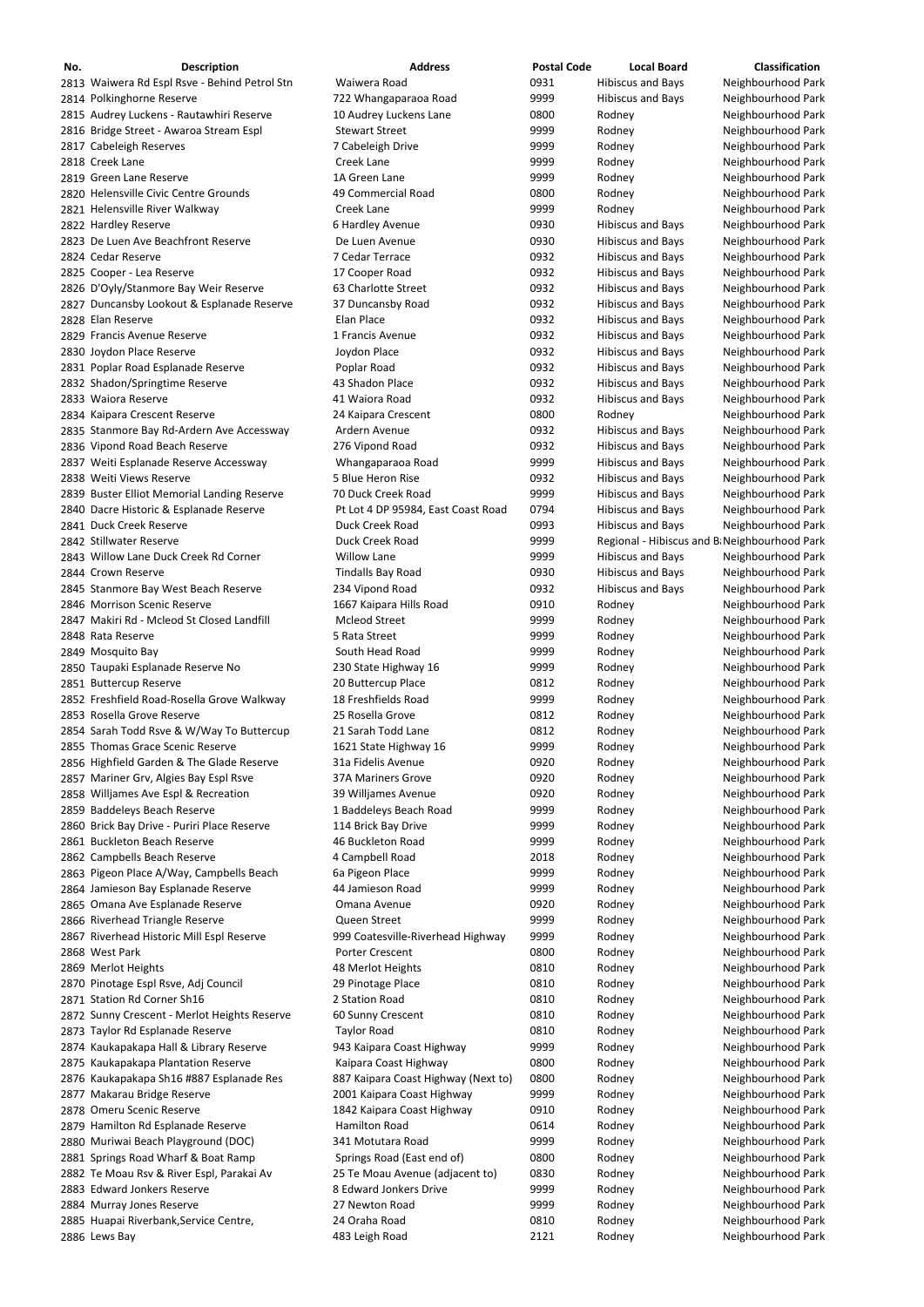| No. | <b>Description</b>                   | <b>Address</b>                | <b>Postal Code</b> | <b>Local Board</b>       | <b>Classification</b> |
|-----|--------------------------------------|-------------------------------|--------------------|--------------------------|-----------------------|
|     | 2887 Stables Landing Reserve         | Witheford Road                | 0900               | Rodney                   | Neighbourhood Park    |
|     | 2888 Crosby Reserve - West Harbour   | Crosby Road                   | 0618               | Henderson-Massey         | Neighbourhood Park    |
|     | 2889 Cutler Reserve                  | 15 Cutler Street              | 0600               | Whau                     | Neighbourhood Park    |
|     | 2890 Cutlers Walk                    | 15 Cutler Street              | 0600               | Whau                     | Neighbourhood Park    |
|     | 2891 Cyclarama Reserve               | 64 Cyclarama Crescent         | 0614               | Henderson-Massey         | Neighbourhood Park    |
|     | 2892 Dalmatia Green                  | 7 Chislehurst Street          | 0612               | Henderson-Massey         | Neighbourhood Park    |
|     | 2893 Daffodil Scenic Reserve         | Waerenga Place                | 0604               | <b>Waitakere Ranges</b>  | Neighbourhood Park    |
|     | 2894 Da Vinci Park                   | 14A Da Vinci Place            | 0618               | <b>Upper Harbour</b>     | Neighbourhood Park    |
|     | 2895 Daytona Reserve                 | Daytona Road                  | 0610               | Henderson-Massey         | Neighbourhood Park    |
|     | 2896 Delta Triangle                  | <b>Great North Road</b>       | 0600               | Whau                     | Neighbourhood Park    |
|     | 2897 Don Buck Corner                 | Glen Road                     | 0612               | Henderson-Massey         | Neighbourhood Park    |
|     | 2898 Shays Reserve                   | 63 Wirihana Road              | 0604               | <b>Waitakere Ranges</b>  | Neighbourhood Park    |
|     | 2899 Cron Reserve                    | 24 Tirimoana Road             | 0602               | Henderson-Massey         | Neighbourhood Park    |
|     | 2900 Buckingham Common               | <b>Buisson Glade</b>          | 0618               | Henderson-Massey         | Neighbourhood Park    |
|     | 2901 Buisson Glade Reserve           | <b>Buisson Glade</b>          | 0618               | Henderson-Massey         | Neighbourhood Park    |
|     | 2902 Christmas Beach                 | The Terrace                   | 0618               | <b>Upper Harbour</b>     | Neighbourhood Park    |
|     | 2903 Clarence Reserve                | <b>Chamari Close</b>          | 0604               | <b>Waitakere Ranges</b>  | Neighbourhood Park    |
|     | 2904 Claude Able Reserve             | 54 Garden Road                | 0772               | <b>Waitakere Ranges</b>  | Neighbourhood Park    |
|     | 2905 Cellarmans Corner               | 2 St Jerome Avenue            | 0610               | Henderson-Massey         | Neighbourhood Park    |
|     | 2906 Claverdon Park                  | 29 Claverdon Drive            | 0614               | Henderson-Massey         | Neighbourhood Park    |
|     | 2907 Clayburn Reserve                | 53 Clayburn Road              | 0602               | <b>Waitakere Ranges</b>  | Neighbourhood Park    |
|     | 2908 Green Bay Community Corner      | 50 Godley Road                | 0604               | Whau                     | Neighbourhood Park    |
|     | 2909 Connemara Reserve               | 38 Connemara Court            | 0618               | <b>Upper Harbour</b>     | Neighbourhood Park    |
|     | 2910 Copley Reserve                  | 38 Copley Street              | 0600               | Whau                     | Neighbourhood Park    |
|     | 2911 Coroglen Reserve                | Glenarden Way                 | 0612               | Henderson-Massey         | Neighbourhood Park    |
|     | 2912 Corran Reserve                  | Corran Place                  | 0612               | Henderson-Massey         | Neighbourhood Park    |
|     | 2913 Claridge Street Common          | 45 Woodglen Road              | 0602               | <b>Waitakere Ranges</b>  | Neighbourhood Park    |
|     | 2914 Starforth Reserve               | 32 Starforth Place            | 0612               | Henderson-Massey         | Neighbourhood Park    |
|     | 2915 Tane Reserve                    | 47 Tane Road                  | 0604               | <b>Waitakere Ranges</b>  | Neighbourhood Park    |
|     | 2916 Tatyana Park                    | 24A Tatyana Place             | 0614               | Henderson-Massey         | Neighbourhood Park    |
|     | 2917 Waimarie Beach                  | Waimarie Road                 | 0618               | <b>Upper Harbour</b>     | Neighbourhood Park    |
|     | 2918 Tirimoana Reserve               | 88 Glendene Avenue            | 0602               | Henderson-Massey         | Neighbourhood Park    |
|     | 2919 Tornado Reserve                 | 19 Tornado Place              | 0618               | <b>Upper Harbour</b>     | Neighbourhood Park    |
|     | 2920 Trojan Crescent Reserve         | 45 Trojan Crescent            | 0600               | Whau                     | Neighbourhood Park    |
|     | 2921 Swanson Oaks                    | 702 Swanson Road              | 0612               | <b>Waitakere Ranges</b>  | Neighbourhood Park    |
|     | 2922 Taupiko Reserve                 | 5 Taupiko Place               | 0604               | Whau                     | Neighbourhood Park    |
|     | 2923 Semillon Reserve                | 23 Semillon Avenue            | 0612               | Henderson-Massey         | Neighbourhood Park    |
|     | 2924 Starlight Park                  | 15A Starlight Cove            | 0618               | Upper Harbour            | Neighbourhood Park    |
|     | 2925 St Margarets Park               | 38 St Catherine Crescent      | 0618               | Henderson-Massey         | Neighbourhood Park    |
|     | 2926 Sunline Park                    | 69 Sunline Avenue             | 0614               | Henderson-Massey         | Neighbourhood Park    |
|     | 2927 Sunhill Scenic Reserve          | Awaroa Road                   | 0612               | Henderson-Massey         | Neighbourhood Park    |
|     | 2928 Sunvue Park                     | 94 Sunvue Road                | 0602               | <b>Waitakere Ranges</b>  | Neighbourhood Park    |
|     | 2929 Swanson Scenic Reserve          | <b>Birdwood Road</b>          | 0614               | <b>Waitakere Ranges</b>  | Neighbourhood Park    |
|     | 2930 Sylvan Reserve                  | 247 Huia Road                 | 0604               | <b>Waitakere Ranges</b>  | Neighbourhood Park    |
|     | 2931 Takahe Reserve                  | 16 Takahe Road                | 0604               | <b>Waitakere Ranges</b>  | Neighbourhood Park    |
|     | 2932 Tamariki Reserve                | 753 South Titirangi Road      | 0604               | <b>Waitakere Ranges</b>  | Neighbourhood Park    |
|     | 2933 Tangiwai Reserve                | 201 Huia Road                 | 0604               | <b>Waitakere Ranges</b>  | Neighbourhood Park    |
|     | 2934 Swan Arch Reserve               | <b>Central Park Drive</b>     | 0610               | Henderson-Massey         | Neighbourhood Park    |
|     | 2935 Bush Road Plantation            | 45 Bush Road                  | 0604               | <b>Waitakere Ranges</b>  | Neighbourhood Park    |
|     | 2936 Brigham Creek Road Rec Reserve  | <b>Brigham Creek Road</b>     | 0618               | <b>Upper Harbour</b>     | Neighbourhood Park    |
|     | 2937 Whisper Cove                    | 70 Kokihi Lane                | 9999               | Rodney                   | Neighbourhood Park    |
|     | 2938 Omaha Estuary Causeway Reserve  | Omaha Causeway                | 1081               | Rodney                   | Neighbourhood Park    |
|     | 2939 Ferry Rd/ Hawaiian Pde Junction | Ferry Road                    | 9999               | <b>Hibiscus and Bays</b> | Neighbourhood Park    |
|     | 2940 Dawson Road Reserve             | Dawson Road                   | 0920               | Rodney                   | Neighbourhood Park    |
|     | 2941 Chatham Hill Reserve            | 15 Cape Cod Drive             | 0930               | <b>Hibiscus and Bays</b> | Neighbourhood Park    |
|     | 2942 Seagate Reserve                 | 16 Seagate Way                | 9999               | <b>Hibiscus and Bays</b> | Neighbourhood Park    |
|     | 2943 Dormer Rd Esplanade Reserve     | 11 Dormer Road (East side of) | 0800               | Rodney                   | Neighbourhood Park    |
|     |                                      |                               |                    |                          |                       |

2945 Woodcocks Kawaka Reserve **1000 Woodcocks Road** 1999 9999 Rodney Rodney Neighbourhood Park 2946 Vera Reserve Baddeleys Road **Baddeleys Beach Road** 0910 Rodney Neighbourhood Park 2947 Muriwai Village Green **Coast Road** Coast Road Coast Road Coast Road Coast Road Coast 20614 Rodney Neighbourhood Park 2948 18 Hibiscus Coast Highway **Hibiscus Coast Highway** 9999 Hibiscus and Bays Neighbourhood Park 2949 Solan Drive Reserve **1963** State Highway 16 19999 Rodney Rodney Neighbourhood Park 2950 Barwick Reserve **1988 Construct Automobile 2012** Albert 20032 Mibiscus and Bays Neighbourhood Park 2951 Balboa Reserve **Laguna Place Laguna Place Communist Additional Access of Access** Albiscus and Bays Meighbourhood Park 2952 Golf Course Reserve **118 Mangatawhiri Road** 1081 Rodney Neighbourhood Park 2953 Sh16 Opp 965 **2008** 950 Sh16 950 Sh16 0883 Rodney Neighbourhood Park 2954 Metro Park - East **218 Millwater Parkway 218 Millwater Parkway** 0932 Hibiscus and Bays Neighbourhood Park 2955 Astelia Grandis Reserve **Chelmsley Avenue** Chelmsley Avenue 0612 Henderson-Massey Neighbourhood Park 2956 Bancroft Park **1988** Meighbourhood Park 42 Bancroft Crescent 19602 Whau Neighbourhood Park 2957 Bannings Way Reserve 2010 22-24 Wiseley Road Communication 0618 Upper Harbour Neighbourhood Park 2958 Barrys Reserve **16 Barrys Road** 16 Barrys Road 16 Barrys Road 16 Barrys Road 20602 Henderson-Massey Neighbourhood Park 2959 Bass Reserve **18 Contract Exercise Seass Street** 5 Bass Street 1600 0618 Upper Harbour Neighbourhood Park 2960 Bridge Avenue Reserve **Bridge Avenue** Bridge Avenue by D610 Henderson-Massey Neighbourhood Park

Waikoukou Valley Esplanade Reserves Waikoukou Valley Road 9999 Rodney Neighbourhood Park

| 9999 | Rodney     |
|------|------------|
| )910 | Rodney     |
| 0614 | Rodney     |
| 9999 | Hibiscus a |
| 9999 | Rodney     |
| )932 | Hibiscus a |
| 9999 | Hibiscus a |
| 1081 | Rodney     |
| 0883 | Rodney     |
| )932 | Hibiscus a |
| 0612 | Henderso   |
| 0602 | Whau       |
| 0618 | Upper Ha   |
| 0602 | Henderso   |
| 0618 | Upper Ha   |
| 0610 | Henderso   |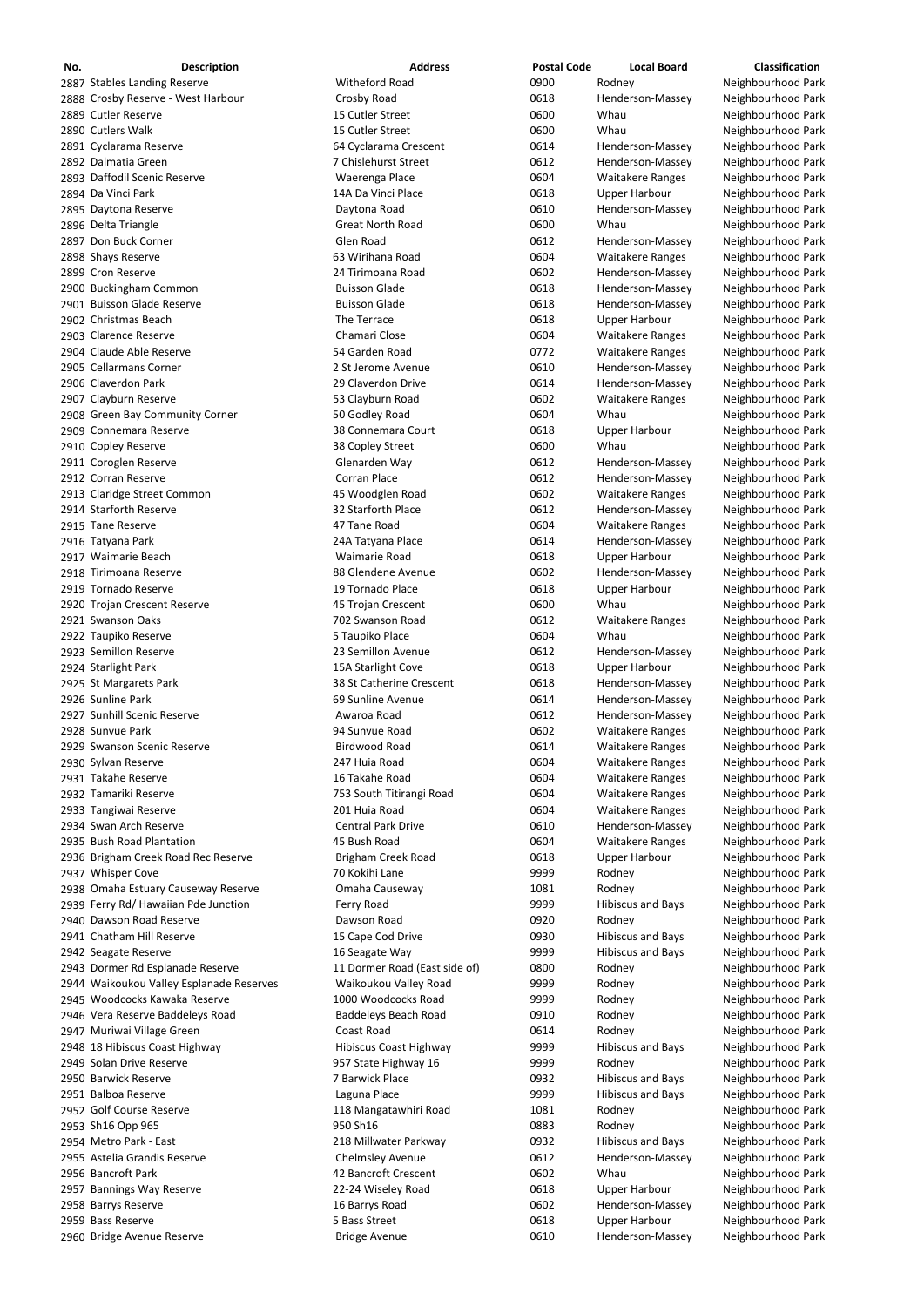| No. | <b>Description</b>                          | <b>Address</b>             | <b>Postal Code</b> | <b>Local Board</b>       | <b>Classification</b> |
|-----|---------------------------------------------|----------------------------|--------------------|--------------------------|-----------------------|
|     | 2961 Bledisloe Park                         | Old Titirangi Road         | 0604               | Whau                     | Neighbourhood Park    |
|     | 2962 Bill Moir Reserve                      | 66 Waimarie Road           | 0618               | <b>Upper Harbour</b>     | Neighbourhood Park    |
|     | 2963 Bob Hill Reserve                       | 18 Hill Crescent           | 0600               | Whau                     | Neighbourhood Park    |
|     | 2964 Bosun Walk                             | <b>Bosun Place</b>         | 0610               | Henderson-Massey         | Neighbourhood Park    |
|     | 2965 Bosun Reserve                          | <b>Bosun Place</b>         | 0610               | Henderson-Massey         | Neighbourhood Park    |
|     | 2966 Brandon Walk                           | <b>Brandon Road</b>        | 0602               | <b>Waitakere Ranges</b>  | Neighbourhood Park    |
|     | 2967 Tuscany Green                          | 24 Vinograd Drive          | 0610               | Henderson-Massey         | Neighbourhood Park    |
|     | 2968 Godley Green                           | 100 Godley Road            | 0604               | Whau                     | Neighbourhood Park    |
|     | 2969 Kings Farm (Wainui)                    | Wainui Road                | 9999               | Rodney                   | Neighbourhood Park    |
|     | 2970 Upper Waiwera Reserve                  | 711 Weranui Road (next to) | 0931               | Rodney                   | Neighbourhood Park    |
|     | 2971 Park View To Island View 1             | 75 Island View Drive       | 9999               | <b>Hibiscus and Bays</b> | Neighbourhood Park    |
|     | 2972 Park View To Island View 3             | <b>Island View Drive</b>   | 0930               | <b>Hibiscus and Bays</b> | Neighbourhood Park    |
|     | 2973 Riverhaven Drive                       | Riverhaven Drive           | 9999               | <b>Hibiscus and Bays</b> | Neighbourhood Park    |
|     | 2974 Millwater Park Playground Reserve      | <b>Botanical Drive</b>     | 0932               | <b>Hibiscus and Bays</b> | Neighbourhood Park    |
|     | 2975 Atarua Way                             | 15 Raroa Terrace           | 0604               | <b>Waitakere Ranges</b>  | Neighbourhood Park    |
|     | 2976 Alan Reserve                           | 19 Tango Place             | 0610               | Henderson-Massey         | Neighbourhood Park    |
|     | 2977 Ambrico Reserve                        | 5 Ambrico Place            | 0600               | Whau                     | Neighbourhood Park    |
|     | 2978 Annison Green                          | 5 Annison Avenue           | 0602               | <b>Waitakere Ranges</b>  | Neighbourhood Park    |
|     | 2979 Atkinson / Norman Road Reserve         | Atkinson Road              | 0604               | <b>Waitakere Ranges</b>  | Neighbourhood Park    |
|     | 2980 Sikkim Park (Pulman Place Reserve)     | 47R Sikkim Crescent        | 2023               | Otara-Papatoetoe         | Neighbourhood Park    |
|     | 2981 Prince Regent Drive                    | 110R Prince Regent Drive   | 2012               | Howick                   | Neighbourhood Park    |
|     | 2982 Kilimanjaro Park                       | 42R Kilimanjaro Drive      | 9999               | Howick                   | Neighbourhood Park    |
|     | 2983 Kingsclere Place Reserve               | 13R Goodwood Drive         | 2105               | Manurewa                 | Neighbourhood Park    |
|     | 2984 Kirikiri Reserve                       | 8R Kirikiri Drive          | 9999               | Papakura                 | Neighbourhood Park    |
|     | 2985 Kirkbride Road Reserve (Lili Chen)     | 2R Kirkbride Road          | 9999               | Mangere-Otahuhu          | Neighbourhood Park    |
|     | 2986 Kitchener Road Reserve                 | Kitchener Road             | 2113               | Franklin                 | Neighbourhood Park    |
|     | 2987 Kitchener Rd Stormwater Reserve        | 48 Kitchener Road          | 2113               | Franklin                 | Neighbourhood Park    |
|     | 2988 Kevan Lawrence Park                    | 12 King Street             | 9999               | Franklin                 | Neighbourhood Park    |
|     | 2989 Kindergarten Reserve                   | 9R Kindergarten Drive      | 9999               | Papakura                 | Neighbourhood Park    |
|     | 2990 Kowhai Place Reserve                   | 1 Kowhai Place             | 2110               | Franklin                 | Neighbourhood Park    |
|     | 2991 Kingseat Recreation Reserve            | Mcrobbie Road              | 9999               | Franklin                 | Neighbourhood Park    |
|     | 2992 Kuaka Reserve                          | 68R Kuaka Drive            | 0600               | Papakura                 | Neighbourhood Park    |
|     | 2993 Kurt-Elsa Park (Kurt Lane Reserve)     | 7R Vickerman Street        | 9999               | Otara-Papatoetoe         | Neighbourhood Park    |
|     | 2994 Karaka Lakes Res (Lake Detention Pond) | 1R Anchorage Drive         | 2113               | Papakura                 | Neighbourhood Park    |
|     | 2995 Lappington Park                        | 23R Lappington Road        | 9999               | Otara-Papatoetoe         | Neighbourhood Park    |
|     | 2996 Larkin Place Reserve                   | 17R Larkin Place           | 9999               | Howick                   | Neighbourhood Park    |
|     | 2997 Killington Reserve                     | 31R Killington Crescent    | 9999               | Mangere-Otahuhu          | Neighbourhood Park    |
|     | 2998 Kilkenny Park                          | 114R Kilkenny Drive        | 9999               | Howick                   | Neighbourhood Park    |
|     | 2999 Kayes Road Reserve                     | Kayes Road                 | 2113               | Franklin                 | Neighbourhood Park    |
|     | 3000 Keeney Reserve                         | 2R Keeney Court            | 2110               | Papakura                 | Neighbourhood Park    |
|     | 3001 Kellaway Drive Reserve                 | 20R Kelvin Hart Drive      | 9999               | Howick                   | Neighbourhood Park    |
|     | 3002 Kennelly Park                          | 29 Kennelly Cresent        | 2113               | Franklin                 | Neighbourhood Park    |
|     | 3003 Kennel Hill Reserve                    | 29R Hamill Road            | 2023               | Otara-Papatoetoe         | Neighbourhood Park    |
|     | 3004 Keri Anne Park                         | 26R Keri Anne Place        | 9999               | Manurewa                 | Neighbourhood Park    |
|     | 3005 Kerswill Corner Reserve                | 18R Pakuranga Road         | 9999               | Howick                   | Neighbourhood Park    |
|     | 3006 Keryn Reserve                          | 7R Keryn Place             | 2110               | Papakura                 | Neighbourhood Park    |
|     | 3007 Lastell Park                           | 23R Lastel Place           | 2014               | Howick                   | Neighbourhood Park    |
|     | 3008 Luke Street Reserve                    | 30 Luke Street             | 9999               | Mangere-Otahuhu          | Neighbourhood Park    |
|     | 3009 Aberfeldy Park (Madrona Place Reserve) | 76R Aberfeldy Avenue       | 2010               | Howick                   | Neighbourhood Park    |
|     | 3010 Magnolia Place Reserve                 | 8 Magnolia Drive           | 2016               | Franklin                 | Neighbourhood Park    |
|     | 3011 Mahia Road No.1 Reserve                | 359R Mahia Road            | 9999               | Manurewa                 | Neighbourhood Park    |
|     | 3012 Mahia Road Stream                      | 117R Mahia Road            | 9999               | Manurewa                 | Neighbourhood Park    |
|     | 3013 Mahon Park                             | 151 St George Street       | 9999               | Otara-Papatoetoe         | Neighbourhood Park    |
|     | 3014 Mahunga Reserve No 1                   | 63R Mahunga Drive          | 2024               | Mangere-Otahuhu          | Neighbourhood Park    |
|     | 3015 Mahunga Reserve No 2                   | 48R Mahunga Drive          | 2022               | Mangere-Otahuhu          | Neighbourhood Park    |
|     | 3016 Mahunga Reserve No 3                   | 59R Mahunga Drive          | 9999               | Mangere-Otahuhu          | Neighbourhood Park    |
|     | 3017 Alex Maich Park (Maich Park)           | 95R Maich Road             | 9999               | Manurewa                 | Neighbourhood Park    |

3018 Malaspina Reserve **111 Malaspina Place** 111 Malaspina Place **1999** Otara-Papatoetoe Neighbourhood Park 3019 Manukau Park **1988 Muir Avenue** 196R Muir Avenue 2022 Mangere-Otahuhu Neighbourhood Park 3020 Lolim Place Reserve **608 COR Norana Avenue** 69999 Mangere-Otahuhu Neighbourhood Park 3021 Lochview Recreation Reserve **Adams Drive** Adams Drive 2113 Franklin Neighbourhood Park 3022 Leaver Park **3R Leaver Place** 3R Leaver Place 6632 Manurewa Neighbourhood Park 3023 Leeson Place Reserve **11R Leeson Place** 11R Leeson Place 9999 Mangere-Otahuhu Neighbourhood Park Lemonwood Place Reserve 32R Lemonwood Place 2105 Manurewa Neighbourhood Park 3025 Lendenfield Reserve **28 Lendenfield Drive 28 Lendenfield Drive** 9999 Otara-Papatoetoe Neighbourhood Park Les Fisher Place Reserve Les Fisher Place 2113 Franklin Neighbourhood Park 3027 Lexington Park **1988 1998 Spears Place** 1988 Spears Place 1999 1999 Howick 1999 Neighbourhood Park Liberty Park 52R Liberty Crescent 2018 Franklin Neighbourhood Park Liddesdale Stormwater Reserve 21R Liddesdale Place 2110 Papakura Neighbourhood Park 3030 Lime Reserve **120 COR Lime Crescent** 19999 Papakura Papakura Neighbourhood Park Lina Place Reserve Lina Place 2123 Franklin Neighbourhood Park 3032 Lippiatt Reserve **1** Lippiatt Road 1 Dippiatt Road 9999 Mangere-Otahuhu Neighbourhood Park 3033 Lady Jane Franklin Botanical Reserve **20 Kitchener Road** 9999 9999 Franklin Neighbourhood Park 3034 Lower Mauku/Glenrbook Rd Espl Res Franklin States and States and States and States and States and States A

| 2022 | Mangere-Ot  |
|------|-------------|
| 9999 | Mangere-Ot  |
| 2113 | Franklin    |
| 0632 | Manurewa    |
| 9999 | Mangere-Ot  |
| 2105 | Manurewa    |
| 9999 | Otara-Papat |
| 2113 | Franklin    |
| 9999 | Howick      |
| 2018 | Franklin    |
| 2110 | Papakura    |
| 9999 | Papakura    |
| 2123 | Franklin    |
| 9999 | Mangere-Ot  |
| 9999 | Franklin    |
| 9999 | Franklin    |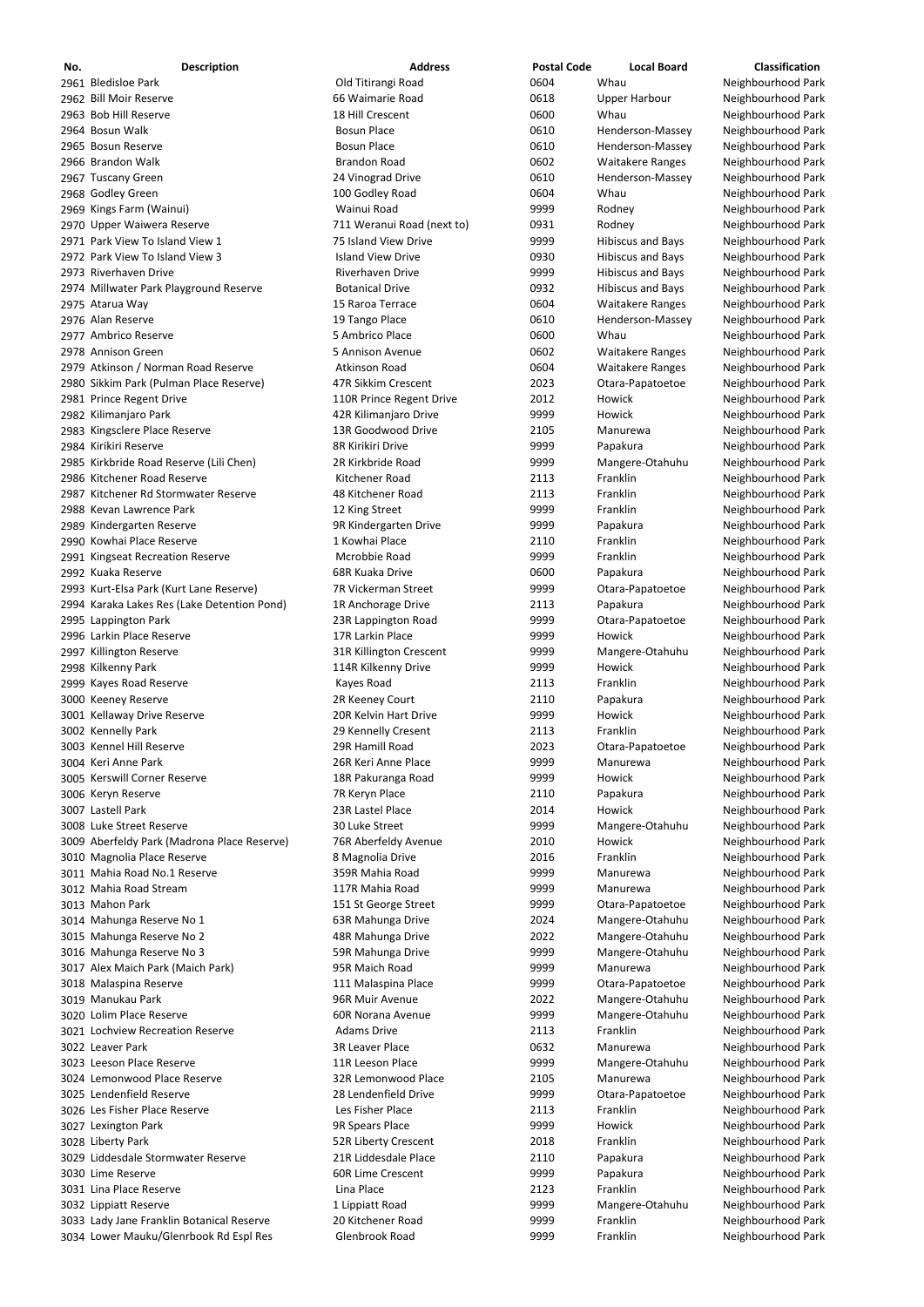| No. | <b>Description</b>                          | <b>Address</b>                | <b>Postal Code</b> | <b>Local Board</b> | <b>Classification</b> |
|-----|---------------------------------------------|-------------------------------|--------------------|--------------------|-----------------------|
|     | 3035 Longford Park Link Reserve             | 26R Longford Park Drive       | 9999               | Papakura           | Neighbourhood Park    |
|     | 3036 Longford Park Reserve                  | 83R Longford Park Drive       | 9999               | Papakura           | Neighbourhood Park    |
|     | 3037 Lough Bourne Drive Reserve             | Lough Bourne Drive            | 2113               | Franklin           | Neighbourhood Park    |
|     | 3038 Lochend Park                           | 17R Cascades Road             | 2010               | Howick             | Neighbourhood Park    |
|     | 3039 Logan Carr Reserve                     | 585R Chapel Road              | 9999               | Howick             | Neighbourhood Park    |
|     | 3040 Kauri Road Verge                       | Kauri Road                    | 2110               | Franklin           | Neighbourhood Park    |
|     | 3041 Kauri Drive Reserve                    | 28R Kauri Drive               | 0626               | Papakura           | Neighbourhood Park    |
|     | 3042 Johns Lane Shops Reserve               | 2R Johns Lane                 | 2010               | Howick             | Neighbourhood Park    |
|     | 3043 John Walker Park                       | 64R John Walker Drive         | 9999               | Manurewa           | Neighbourhood Park    |
|     | 3044 Weymouth Park (Joshua Place Reserve)   | 454R Weymouth Road            | 2103               | Manurewa           | Neighbourhood Park    |
|     | 3045 Judge Richardson Detention Pond 1      | 20R Judge Richardson Drive    | 9999               | Papakura           | Neighbourhood Park    |
|     | 3046 Judge Richardson Detention Pond 2      | 26R Judge Richardson Drive    | 9999               | Papakura           | Neighbourhood Park    |
|     | 3047 Juliet Avenue Reserve                  | 61R Patons Road               | 2014               | Howick             | Neighbourhood Park    |
|     | 3048 Jutland Road Recreation Reserve        | 1 Jutland Road                | 2113               | Franklin           | Neighbourhood Park    |
|     | 3049 Kaipara Reserve                        | 353R Kaipara Road             | 9999               | Papakura           | Neighbourhood Park    |
|     | 3050 Kamaka Park                            | 13R Koru Street               | 2022               | Mangere-Otahuhu    | Neighbourhood Park    |
|     | 3051 Kaniere Park                           | 16R Kaniere Place             | 9999               | Howick             | Neighbourhood Park    |
|     | 3052 Karaka Road Reserve (Kawakawa Bay)     | 13R Karaka Road               | 2018               | Franklin           | Neighbourhood Park    |
|     | 3053 Karaka Road 72R - Beachlands           | 72R Karaka Road               | 2018               | Franklin           | Neighbourhood Park    |
|     | 3054 Karaka Road Reserve (Beachlands)       | 92R Karaka Road               | 2018               | Franklin           | Neighbourhood Park    |
|     | 3055 John Gill Park                         | 14R Cyclades Place            | 2014               | Howick             | Neighbourhood Park    |
|     | 3056 John Mcanulty Reserve                  | 93 Hutton Street              | 9999               | Mangere-Otahuhu    | Neighbourhood Park    |
|     | 3057 Jack Farrell Park                      | 64R Rushgreen Avenue          | 2113               | Papakura           | Neighbourhood Park    |
|     | 3058 Islay Walkways                         | 13R Islay Place               | 9999               | Manurewa           | Neighbourhood Park    |
|     | 3059 Jacobs Way Park                        | 124R Maraetai School Road     | 2018               | Franklin           | Neighbourhood Park    |
|     | 3060 Jade Avenue Reserve                    | 34R Jade Avenue               | 2010               | Howick             | Neighbourhood Park    |
|     | 3061 Jerpoint Park                          | 15R Topland Drive             | 9999               | Howick             | Neighbourhood Park    |
|     | 3062 Finlayson Park (Maplesden Drive)       | 18R Maplesden Drive           | 9999               | Manurewa           | Neighbourhood Park    |
|     | 3063 Maraetai Drive Reserve                 | 161R Maraetai Drive           | 2018               | Franklin           | Neighbourhood Park    |
|     | 3064 Pacific Steel Reserve                  | 161R Favona Road              | 2024               | Mangere-Otahuhu    | Neighbourhood Park    |
|     | 3065 Paerata Recreation Reserve             | Paerata Road                  | 2120               | Franklin           | Neighbourhood Park    |
|     | 3066 Palmcrest Grove Reserve                | 19R Palmcrest Grove           | 2010               | Howick             | Neighbourhood Park    |
|     | 3067 Pallant Park                           | 28R Pallant Street            | 2102               | Manurewa           | Neighbourhood Park    |
|     | 3068 Palmetto Place Reserve                 | <b>3R Palmetto Place</b>      | 2105               | Manurewa           | Neighbourhood Park    |
|     | 3069 Pandora Park                           | 33R Pandora Place             | 2010               | Howick             | Neighbourhood Park    |
|     | 3070 Park Hill Road Walkway                 | 21R Beach Road                | 0626               | Howick             | Neighbourhood Park    |
|     | 3071 Paul Place Reserve                     | <b>6R Paul Place</b>          | 2010               | Howick             | Neighbourhood Park    |
|     | 3072 Norwood Estate Park                    | 29R Jeffs Road                | 9999               | Howick             | Neighbourhood Park    |
|     | 3073 Old Barn Bridal Trail                  | 51R Old Barn Road             | 9999               | Papakura           | Neighbourhood Park    |
|     | 3074 O'Conner Drive Reserve                 | 48 O'Connor Drive             | 9999               | Franklin           | Neighbourhood Park    |
|     | 3075 O'Connor Reserve                       | 2R Flat Bush Road             | 9999               | Otara-Papatoetoe   | Neighbourhood Park    |
|     | 3076 Crawford Reserve                       | 10R Picton Street             | 2024               | Howick             | Neighbourhood Park    |
|     | 3077 Boundary Park (Oreti Place Reserve)    | 20R Oreti Place               | 9999               | Otara-Papatoetoe   | Neighbourhood Park    |
|     | 3078 Orford Park                            | 40R Hill Road                 | 9999               | Manurewa           | Neighbourhood Park    |
|     | 3079 Orlando 1,2,3                          | 125R Te Irirangi Drive        | 9999               | Otara-Papatoetoe   | Neighbourhood Park    |
|     | 3080 Othello Park                           | 28R Orthello Drive            | 9999               | Otara-Papatoetoe   | Neighbourhood Park    |
|     | 3081 Oruarangi Road Esplanade 490r          | 490R Oruarangi Road           | 9999               | Mangere-Otahuhu    | Neighbourhood Park    |
|     | 3082 Oruarangi Road Reserve                 | 498R Oruarangi Road           | 9999               | Mangere-Otahuhu    | Neighbourhood Park    |
|     | 3083 Pony Park Reserve                      | 25R Pony Park Place           | 2018               | Franklin           | Neighbourhood Park    |
|     | 3084 Portofino Detention Pond               | 1R Portofino Point            | 2113               | Papakura           | Neighbourhood Park    |
|     | 3085 Portage Canal Foreshore Reserve        | 4 Portage Road                | 1062               | Mangere-Otahuhu    | Neighbourhood Park    |
|     | 3086 Sharland Park (Poutini Place)          | 53R Sharland Avenue           | 9999               | Manurewa           | Neighbourhood Park    |
|     | 3087 Premila Drive Reserve                  | Premila Drive                 | 2113               | Franklin           | Neighbourhood Park    |
|     | 3088 Preston Road Reserve                   | 191R Preston Road             | 9999               | Otara-Papatoetoe   | Neighbourhood Park    |
|     | 3089 Ray Fausett Reserve                    | 180 Princes Street West       | 2113               | Franklin           | Neighbourhood Park    |
|     | 3090 Proude Reserve                         | Razorback Road                | 9999               | Franklin           | Neighbourhood Park    |
|     | 3091 Puhinui Domain                         | <b>50R Plunket Avenue</b>     | 9999               | Otara-Papatoetoe   | Neighbourhood Park    |
|     | 3092 Pukekohe Hill Reserve                  | 327 Anzac Road                | 2113               | Franklin           | Neighbourhood Park    |
|     | 3093 Pukeroa Park                           | 32R Pukeroa Place             | 9999               | Papakura           | Neighbourhood Park    |
|     | 3094 Possum Bourne Reserve                  | 36 Lough Bourne Drive         | 2113               | Franklin           | Neighbourhood Park    |
|     | 3095 Pakuranga Country Club Esplanade       | 199 Botany Road               | 9999               | Howick             | Neighbourhood Park    |
|     | 3096 Frank Nobilo (Pebble Beach Pl Reserve) | 24R Frank Nobilo Drive        | 2013               | Howick             | Neighbourhood Park    |
|     | 3097 Penion Park                            | 28R Penion Drive              | 9999               | Otara-Papatoetoe   | Neighbourhood Park    |
|     | 3098 Peretao Rise Reserve                   | 8R Peretao Rise               | 2105               | Manurewa           | Neighbourhood Park    |
|     | 3099 Windrush Park (Pershore Reserve)       | 52R Heyford Close             | 2022               | Mangere-Otahuhu    | Neighbourhood Park    |
|     | 3100 Pescara Reserve                        | 26R Pescara Point             | 2113               | Papakura           | Neighbourhood Park    |
|     | 3101 Porchester Road Reserve (192R)         | 192R Porchester Road          | 2105               | Papakura           | Neighbourhood Park    |
|     | 3102 Norton Reserve - Mangere               | <b>34W Staverton Crescent</b> | 2022               | Mangere-Otahuhu    | Neighbourhood Park    |
|     | 3103 Pickaberry Ave Accessway               | 65R Pickaberry Avenue         | 2113               | Papakura           | Neighbourhood Park    |
|     | 3104 Pikitea Road Reserve                   | 12R Pikitea Road              | 2022               | Mangere-Otahuhu    | Neighbourhood Park    |
|     | 3105 Pine Harbour Park                      | 43R Pine Harbour Parade       | 2018               | Franklin           | Neighbourhood Park    |
|     | 3106 Piriti Place 7r                        | 7R Piriti Place               | 2103               | Manurewa           | Neighbourhood Park    |
|     | 3107 Pixie Place Reserve                    | 14R Pixie Place               | 2010               | Howick             | Neighbourhood Park    |
|     | 3108 Pohutukawa Park (Whitford)             | 22R Whitford-Maraetai Road    | 2016               | Franklin           | Neighbourhood Park    |
|     |                                             |                               |                    |                    |                       |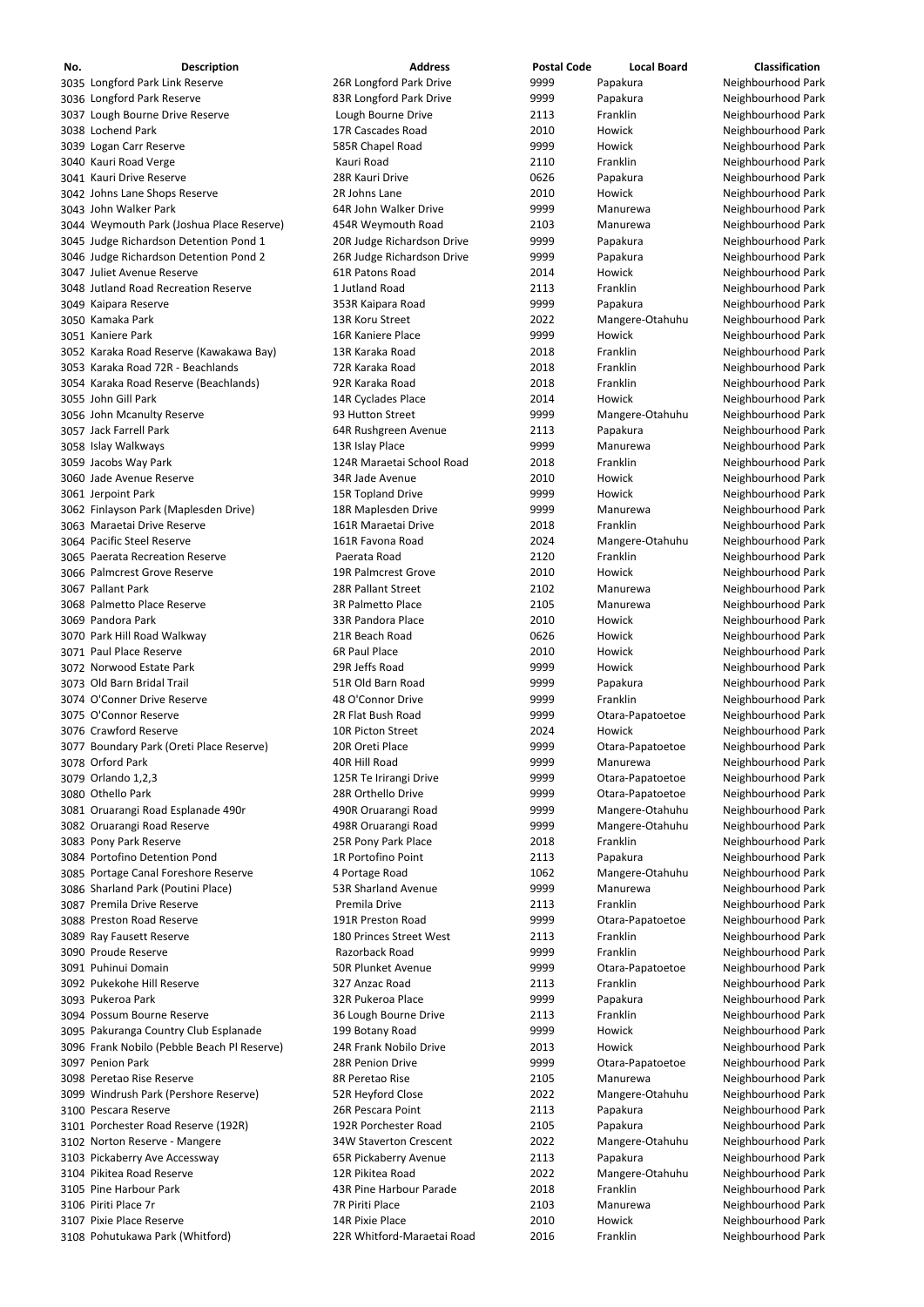| No. | <b>Description</b>                           | <b>Address</b>               | <b>Postal Code</b> | <b>Local Board</b>  | Classification     |
|-----|----------------------------------------------|------------------------------|--------------------|---------------------|--------------------|
|     | 3109 Pohutukawa Road Reserve No 17           | 17R Pohutukawa Road          | 2018               | Franklin            | Neighbourhood Park |
|     | 3110 Pohutukawa Road Reserve No 39           | 39R Pohutukawa Road          | 0618               | Franklin            | Neighbourhood Park |
|     | 3111 Mckinstry Park                          | <b>30R Kivell Close</b>      | 2024               | Mangere-Otahuhu     | Neighbourhood Park |
|     | 3112 McKittrick Reserve                      | <b>18R McKittrick Avenue</b> | 9999               | Howick              | Neighbourhood Park |
|     | 3113 Mcleay Reserve                          | 31R Haseler Crescent         | 2014               | Howick              | Neighbourhood Park |
|     | 3114 Mcshane Street Reserve                  | 31 Mcshane Street            | 2113               | Franklin            | Neighbourhood Park |
|     | 3115 Macwhinney Reserve                      | 78R Macwhinney Drive         | 9999               | Papakura            | Neighbourhood Park |
|     | 3116 Medvale Ave Reserve                     | 51R Medvale Avenue           | 9999               | Howick              | Neighbourhood Park |
|     | 3117 Megan Park                              | 3R Megan Avenue              | 2010               | Howick              | Neighbourhood Park |
|     | 3118 Macadamia Park (Melia Grove Reserve)    | 15 Melia Grove               | 2105               | Manurewa            | Neighbourhood Park |
|     | 3119 Melleray Park                           | 108R Shifnal Drive           | 2105               | Manurewa            | Neighbourhood Park |
|     | 3120 Mellons Bay Bush Reserve                | 140R Mellons Bay Road        | 2014               | Howick              | Neighbourhood Park |
|     | 3121 Porchester Road Reserve (224R)          | 224R Porchester Road         | 2105               | Papakura            | Neighbourhood Park |
|     | 3122 Middlemore Crescent                     | 25R Middlemore Crescent      | 2025               | Otara-Papatoetoe    | Neighbourhood Park |
|     | 3123 Mccahill Views Reserve                  | <b>54R Mccahill Views</b>    | 9999               | Howick              | Neighbourhood Park |
|     | 3124 Marengo Parkway Reserve (36R)           | 36R Marengo Parkway          | 2112               | Papakura            | Neighbourhood Park |
|     | 3125 Margarita Rise Reserve                  | 13 Margarita Dive            | 2113               | Franklin            | Neighbourhood Park |
|     | 3126 Marendellas Park                        | 29R Marendellas Drive        | 9999               | Howick              | Neighbourhood Park |
|     | 3127 Marybeth Reserve                        | 22R Marybeth Place           | 2113               | Papakura            | Neighbourhood Park |
|     | 3128 Mascot Park                             | 6R Mascot Avenue             | 9999               | Mangere-Otahuhu     | Neighbourhood Park |
|     | 3129 Mascot Walkway No 1                     | 25W Mascot Avenue            | 2022               | Mangere-Otahuhu     | Neighbourhood Park |
|     | 3130 Mascot Walkway No 2                     | 35W Mascot Avenue            | 2022               | Mangere-Otahuhu     | Neighbourhood Park |
|     | 3131 Mascot Walkway No 3                     | 7R Mascot Avenue             | 9999               | Mangere-Otahuhu     | Neighbourhood Park |
|     | 3132 Mathews Park                            | 29R Matthews Road            | 2023               | Otara-Papatoetoe    | Neighbourhood Park |
|     | 3133 Lower Mauku Forestry Reserve            | Glenbrook Road               | 9999               | Franklin            | Neighbourhood Park |
|     | 3134 Matakawau Recreation & Plantation Res   | Matakawau Road               | 9999               | Franklin            | Neighbourhood Park |
|     | 3135 Maxwell Park                            | 27R Maxwell Avenue           | 1021               | Otara-Papatoetoe    | Neighbourhood Park |
|     | 3136 Mayflower Park                          | 50R Mayflower Close          | 2024               | Mangere-Otahuhu     | Neighbourhood Park |
|     | 3137 Mcintosh Park                           | 7R Romilly Court             | 2110               | Papakura            | Neighbourhood Park |
|     | 3138 Mihaka Park                             | 2R Mihaka Road               | 9999               | Franklin            | Neighbourhood Park |
|     | 3139 Milano Reserve                          | 12R Milano Boulevard         | 2113               | Papakura            | Neighbourhood Park |
|     | 3140 Neales Park                             | 44R Neales Road              | 9999               | Howick              | Neighbourhood Park |
|     | 3141 Samuel Miller Park (Nelson St Reserve)  | 42 Nelson Street - Pukekohe  | 9999               | Franklin            | Neighbourhood Park |
|     | 3142 Kiwi Ngaio Park (Ngaio Avenue Reserve)  | 9R Ngaio Avenue              | 2022               | Mangere-Otahuhu     | Neighbourhood Park |
|     | 3143 Nga Waka Reserve                        | 10 Rangiwhea Road            | 2123               | Franklin            | Neighbourhood Park |
|     | 3144 Nimrod Park                             | 13R Nimrod Place             | 2012               | Howick              | Neighbourhood Park |
|     | 3145 Orangewood Park (Northpark Ave          | 23R Orangewood Drive         | 2013               | Howick              | Neighbourhood Park |
|     | 3146 Norfolk Rise Reserve                    | 14A Norfolk Rise             | 9999               | Franklin            | Neighbourhood Park |
|     | 3147 North Road Reserve                      | 6 North Road                 | 2105               | Franklin            | Neighbourhood Park |
|     | 3148 Murvale Reserve                         | 16R Murvale Drive            | 9999               | Howick              | Neighbourhood Park |
|     | 3149 Mulroy Park                             | 24R Mulroy Place             | 0632               | Howick              | Neighbourhood Park |
|     | 3150 Millen Avenue Reserve                   | 15R Millen Avenue            | 1041               | Howick              | Neighbourhood Park |
|     | 3151 Miro Road 1r                            | 1R Miro Road                 | 1051               | Mangere-Otahuhu     | Neighbourhood Park |
|     | 3152 Mirrabooka Park                         | 7R Mirrabooka Avenue         | 9999               | Howick              | Neighbourhood Park |
|     | 3153 Mission Heights Reserve                 | 104R Jeffs Road              | 9999               | Howick              | Neighbourhood Park |
|     | 3154 Manuroa Reserve                         | 103R Manuroa Road            | 9999               | Papakura            | Neighbourhood Park |
|     | 3155 Molesworth Reserve                      | 15R Hall Avenue              | 2022               | Mangere-Otahuhu     | Neighbourhood Park |
|     | 3156 Montgomerie Road Reserve                | 80R Montgomerie Road         | 2022               | Mangere-Otahuhu     | Neighbourhood Park |
|     | 3157 Mooneys Bridge Sth Reserve - Howick     | 1R Aviemore Drive            | 2010               | Howick              | Neighbourhood Park |
|     | 3158 Mooneys Bridge North Reserve            | 536R Pakuranga Road          | 9999               | Howick              | Neighbourhood Park |
|     | 3159 Mooneys Bridge Sth Reserve - Pakuranga  | 493R Pakuranga Road          | 9999               | Howick              | Neighbourhood Park |
|     | 3160 Motatau Park                            | 74R Motatau Road             | 2025               | Otara-Papatoetoe    | Neighbourhood Park |
|     | 3161 Ashton Park (Motorway Off Ramp Reserve) | 10R Ashton Avenue            | 2023               | Otara-Papatoetoe    | Neighbourhood Park |
|     | 3162 Wayne Francis Park (Monash Park)        | 93R Wayne Francis Drive      | 9999               | Howick              | Neighbourhood Park |
|     | 3163 Monte Cecilia Park                      | 72A Hillsborough Road        | 1042               | Puketapapa          | Neighbourhood Park |
|     | 3164 Bella Vista Reserve                     | 46 Bella Vista Road          | 1011               | Waitemata           | Neighbourhood Park |
|     | 3165 Cooper Reserve                          | 36 Cooper Street             | 9999               | Waitemata           | Neighbourhood Park |
|     | 3166 Moira Reserve                           | 14 Moira Street              | 1021               | Waitemata           | Neighbourhood Park |
|     | 3167 Greenlane West Reserve                  | 207 Great South Road         | 1051               | Albert-Eden         | Neighbourhood Park |
|     | 3168 Moa Reserve                             | 73 Moa Road                  | 1022               | Albert-Eden         | Neighbourhood Park |
|     | 3169 Moa Reserve De Luen Road                | De Luen Street               | 1022               | Albert-Eden         | Neighbourhood Park |
|     | 3170 Ryle Reserve                            | 45 Georgina Street           | 9999               | Waitemata           | Neighbourhood Park |
|     | 3171 Davis Car Park                          | 36 Coles Crescent            | 2110               | Papakura            | Neighbourhood Park |
|     | 3172 Challen Reserve                         | 2R Challen Close             | 9999               | Papakura            | Neighbourhood Park |
|     | 3173 Charles Dickens Park                    | 25R Charles Dickens Drive    | 2014               | Howick              | Neighbourhood Park |
|     | 3174 Wolseley Reserve                        | 649 New North Road           | 9999               | Albert-Eden         | Neighbourhood Park |
|     | 3175 Wellpark Reserve                        | 50 Larchwood Avenue          | 1022               | Waitemata           | Neighbourhood Park |
|     | 3176 Old Mill Reserve                        | 120 Old Mill Road            | 1022               | Waitemata           | Neighbourhood Park |
|     | 3177 Apirana Corner Reserve                  | 233 Apirana Avenue           | 9999               | Maungakiekie-Tamaki | Neighbourhood Park |
|     | 3178 Celtic Crescent Reserve                 | 112 Celtic Crescent          | 9999               | Orakei              | Neighbourhood Park |
|     | 3179 Commissariat Reserve                    | 82B Commissariat Road        | 1060               | Maungakiekie-Tamaki | Neighbourhood Park |
|     | 3180 Awatea Reserve                          | 35 Awatea Road               | 1052               | Waitemata           | Neighbourhood Park |
|     | 3181 Basque Park                             | 17 Exmouth Street            | 1021               | Waitemata           | Neighbourhood Park |
|     | 3182 Bonnie Brae Reserve                     | 10 Bonnie Brae Road          | 1072               | Orakei              | Neighbourhood Park |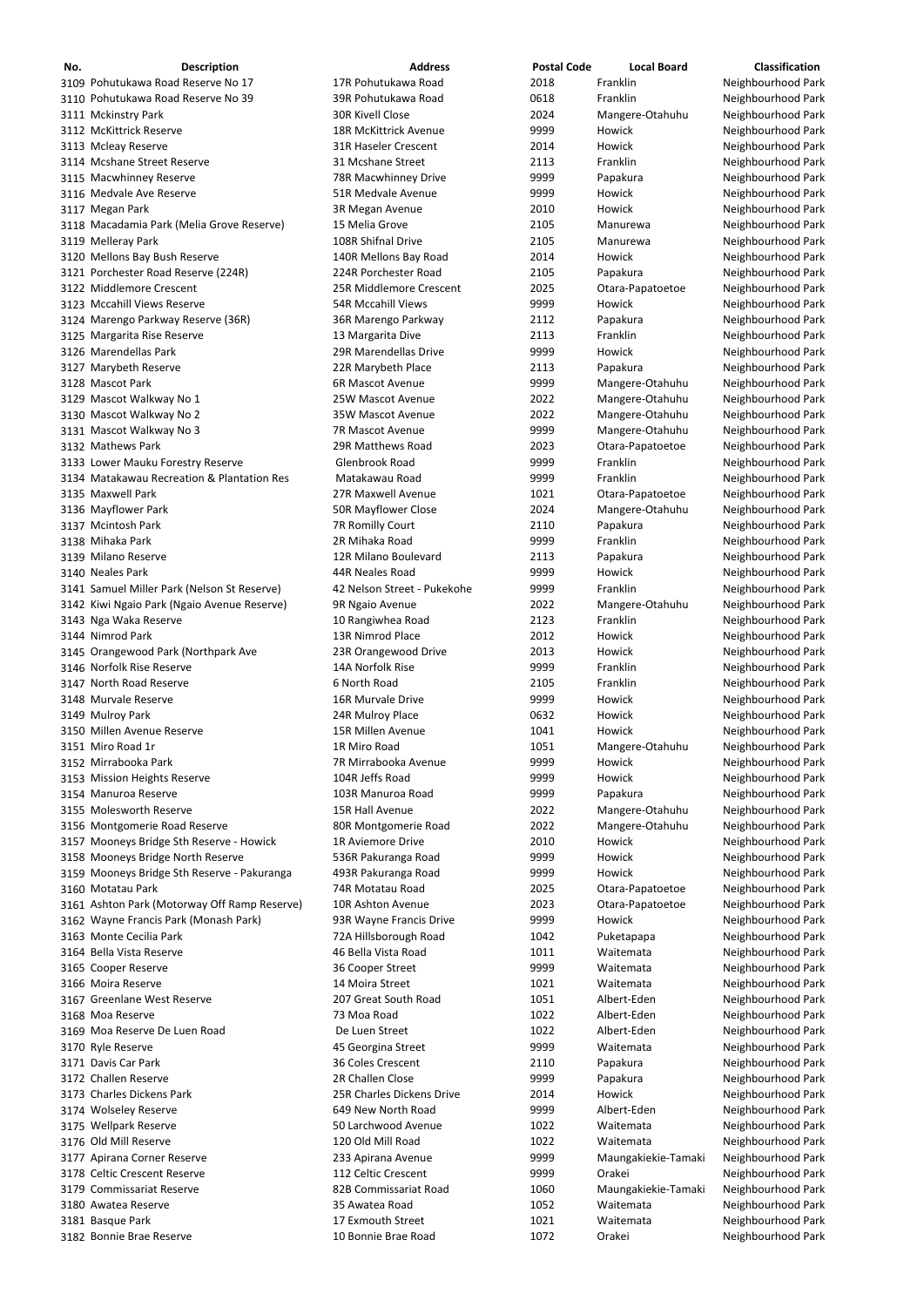| No. | <b>Description</b>                                       | <b>Address</b>                            | <b>Postal Code</b> | <b>Local Board</b>                         | Classification                           |
|-----|----------------------------------------------------------|-------------------------------------------|--------------------|--------------------------------------------|------------------------------------------|
|     | 3183 Canon Park                                          | 11 Kenneth Small Place                    | 9999               | Orakei                                     | Neighbourhood Park                       |
|     | 3184 Elam Street Walkway                                 | Elam Street                               | 1052               | Waitemata                                  | Neighbourhood Park                       |
|     | 3185 Fancourt Reserve                                    | 41 Fancourt Street                        | 1072               | Orakei                                     | Neighbourhood Park                       |
|     | 3186 Fraser Park                                         | 1 Parnell Road                            | 9999               | Waitemata                                  | Neighbourhood Park                       |
|     | 3187 Glen Atkinson Reserve A<br>3188 Glendowie Park      | 10 Lawndale Place<br>148 Riddell Road     | 1071<br>1071       | Orakei<br>Orakei                           | Neighbourhood Park                       |
|     | 3189 Kelvin Reserve                                      | 67 Kelvin Road                            | 9999               | Orakei                                     | Neighbourhood Park<br>Neighbourhood Park |
|     | 3190 Kepa Bush Reserve                                   | 9 Colenso Place                           | 1071               | Orakei                                     | Neighbourhood Park                       |
|     | 3191 Khyber Pass Reserve                                 | 267 Khyber Pass Road                      | 1023               | Waitemata                                  | Neighbourhood Park                       |
|     | 3192 Kohimarama Reserve                                  | 324A Kohimarama Road                      | 1071               | Orakei                                     | Neighbourhood Park                       |
|     | 3193 Koraha Reserve                                      | 70 Abbotts Way                            | 9999               | Orakei                                     | Neighbourhood Park                       |
|     | 3194 Kupe North Reserve                                  | 97 Kupe Street                            | 1071               | Orakei                                     | Neighbourhood Park                       |
|     | 3195 Lingarth Reserve                                    | 64 Lingarth Street                        | 9999               | Orakei                                     | Neighbourhood Park                       |
|     | 3196 Grampian Road Retention Dam                         | 45 Grampian Road                          | 9999               | Orakei                                     | Neighbourhood Park                       |
|     | 3197 Andersons Beach Reserve                             | 379 Riddell Road                          | 1071               | Orakei                                     | Neighbourhood Park                       |
|     | 3198 Ascot Park                                          | 61 Greenlane East Road                    | 1050               | Orakei                                     | Neighbourhood Park                       |
|     | 3199 Apihai Reserve                                      | 24 Tautari Street                         | 1071               | Orakei                                     | Neighbourhood Park                       |
|     | 3200 Aotea Reserve                                       | 110 Aotea Street                          | 1071               | Orakei                                     | Neighbourhood Park                       |
|     | 3201 Fong Reserve                                        | <b>Captain Springs Road</b>               | 1061<br>1060       | Maungakiekie-Tamaki                        | Neighbourhood Park                       |
|     | 3202 Niall Burgess Reserve<br>3203 Taurima Reserve       | 8 Niall Burgess Road<br>9 Taurima Avenue  | 1072               | Maungakiekie-Tamaki<br>Maungakiekie-Tamaki | Neighbourhood Park<br>Neighbourhood Park |
|     | 3204 Torino Reserve                                      | 58 Torino Street                          | 1072               | Maungakiekie-Tamaki                        | Neighbourhood Park                       |
|     | 3205 Te Kawa Reserve                                     | 67A Te Kawa Road                          | 1061               | Maungakiekie-Tamaki                        | Neighbourhood Park                       |
|     | 3206 Maroa Reserve                                       | 7A Maroa Road                             | 1061               | Maungakiekie-Tamaki                        | Neighbourhood Park                       |
|     | 3207 Wheturangi Pleasance                                | 76A Wheturangi Road                       | 1051               | Albert-Eden                                | Neighbourhood Park                       |
|     | 3208 Hillsdale Reserve                                   | 348B Hillsborough Road                    | 1042               | Puketapapa                                 | Neighbourhood Park                       |
|     | 3209 Church Street Reserve                               | 225B Church Street                        | 1061               | Maungakiekie-Tamaki                        | Neighbourhood Park                       |
|     | 3210 Manukau Domain                                      | 137 Halsey Drive                          | 1042               | Puketapapa                                 | Neighbourhood Park                       |
|     | 3211 Hibiscus Reserve                                    | 368A Hillsborough Road                    | 1042               | Puketapapa                                 | Neighbourhood Park                       |
|     | 3212 Kingswood Reserve                                   | 3 Kingswood Terrace                       | 1042               | Puketapapa                                 | Neighbourhood Park                       |
|     | 3213 Pallister Reserve                                   | 2 Pallister Drive                         | 9999               | Puketapapa                                 | Neighbourhood Park                       |
|     | 3214 Fenton Circus                                       | 1 Fenton Circus                           | 1071               | Orakei                                     | Neighbourhood Park                       |
|     | 3215 Allen Johnston Reserve                              | 3 Allen Johnston Place                    | 1072               | Orakei                                     | Neighbourhood Park                       |
|     | 3216 Karaka Bay                                          | 22 Peacock Street                         | 1071               | Orakei                                     | Neighbourhood Park                       |
|     | 3217 Rawene Reserve<br>3218 Walters Foreshore Reserve    | 16 Rawene Avenue<br>35A Walters Road      | 1022<br>1062       | Waitemata<br>Maungakiekie-Tamaki           | Neighbourhood Park<br>Neighbourhood Park |
|     | 3219 Riverside Reserve                                   | 129 Point England Road                    | 1072               | Maungakiekie-Tamaki                        | Neighbourhood Park                       |
|     | 3220 Mauinaina Reserve                                   | 12 Matapan Road                           | 1072               | Maungakiekie-Tamaki                        | Neighbourhood Park                       |
|     | 3221 Ireland Road Tree Grove                             | 135 Ireland Road                          | 9999               | Maungakiekie-Tamaki                        | Neighbourhood Park                       |
|     | 3222 Sunset View Reserve                                 | 6 Sunset View Road                        | 9999               | Maungakiekie-Tamaki                        | Neighbourhood Park                       |
|     | 3223 Court Crescent Reserve                              | <b>4C Court Crescent</b>                  | 1072               | Maungakiekie-Tamaki                        | Neighbourhood Park                       |
|     | 3224 Martin Reserve                                      | 1 Martin Place                            | 9999               | Maungakiekie-Tamaki                        | Neighbourhood Park                       |
|     | 3225 Lavas Reserve                                       | 4 Lavas Place                             | 9999               | Maungakiekie-Tamaki                        | Neighbourhood Park                       |
|     | 3226 Cebalo Recreation Reserve                           | 18 Cebalo Place                           | 9999               | Maungakiekie-Tamaki                        | Neighbourhood Park                       |
|     | 3227 Waipuna Recreation Area                             | 198 Mt Wellington Highway                 | 1060               | Maungakiekie-Tamaki                        | Neighbourhood Park                       |
|     | 3228 Malone Road Reserve                                 | 25 Malone Road                            | 9999               | Maungakiekie-Tamaki                        | Neighbourhood Park                       |
|     | 3229 Wimbledon Reserve                                   | 45 Elstree Avenue                         | 1072               | Maungakiekie-Tamaki                        | Neighbourhood Park                       |
|     | 3230 Eastview Reserve                                    | 7 Eastview Road                           | 9999               | Maungakiekie-Tamaki                        | Neighbourhood Park                       |
|     | 3231 Vandammes Lagoon<br>3232 Michael Bosher Way Reserve | 7A Triangle Road<br>7R Michael Bosher Way | 1060<br>2016       | Maungakiekie-Tamaki<br>Howick              | Neighbourhood Park<br>Neighbourhood Park |
|     | 3233 Brookesmith Drive Reserve                           | <b>Brookesmith Drive</b>                  | 2123               | Franklin                                   | Neighbourhood Park                       |
|     | 3234 Rainbows End Reserve - Manukau                      | 28R Manukau Station Road                  | 2104               | Otara-Papatoetoe                           | Neighbourhood Park                       |
|     | 3235 Waiuku Cenotaph                                     | Queen Street                              | 2123               | Franklin                                   | Neighbourhood Park                       |
|     | 3236 Grovenor Drive Reserve                              | 86 Grovenor Drive                         |                    | <b>Hibiscus and Bays</b>                   | Neighbourhood Park                       |
|     | 3237 Clare Place Reserve                                 | 2R Clare Place                            | 2024               | Mangere-Otahuhu                            | Neighbourhood Park                       |
|     | 3238 Coombe Avenue Reserve                               | Coombe Avenue                             | 2023               | Otara-Papatoetoe                           | Neighbourhood Park                       |
|     | 3239 Hauraki Corner Reserve                              | 320 Lake Road                             | 0622               | Devonport-Takapuna                         | Neighbourhood Park                       |
|     | 3240 Clearview Heights, Ranui                            | 27 Clearview Heights                      | 0612               | Henderson-Massey                           | Neighbourhood Park                       |
|     | 3241 Palmgreen Reserve & Rata Road A/Way                 | 36 Palmgreen Court                        | 0932               | <b>Hibiscus and Bays</b>                   | Neighbourhood Park                       |
|     | 3242 Tauhoa Landing Reserve                              | 4281 Kaipara Coast Highway                | 0984               | Rodney                                     | Neighbourhood Park                       |
|     | 3243 Metro Park - West                                   | R51 Butler Stoney Crescent                |                    | <b>Hibiscus and Bays</b>                   | Neighbourhood Park                       |
|     | 3244 Belmont Rose Gardens<br>3245 Worker Road Reserve    | 152 Lake Road<br>30 Worker Road           |                    | Devonport-Takapuna<br>Rodney               | Neighbourhood Park<br>Neighbourhood Park |
|     | 3246 Scotts Landing Wharf                                | Ridge Road (South end)                    |                    | Rodney                                     | Neighbourhood Park                       |
|     | 3247 Waiwera Bridge Jetty                                | SH1 to east of bridge                     |                    | <b>Hibiscus and Bays</b>                   | Neighbourhood Park                       |
|     | 3248 Northcote Shops                                     | <b>Ernie Mays Street</b>                  |                    | Kaipatiki                                  | Neighbourhood Park                       |
|     | 3249 Babich Reserve                                      | 98 Babich Road North                      | 0612               | Henderson-Massey                           | Neighbourhood Park                       |
|     | 3250 Kowhai Road Reserve                                 | 179 Kowhai Road                           |                    | <b>Hibiscus and Bays</b>                   | Neighbourhood Park                       |
|     | 3251 Buckland Cenotaph                                   | <b>Buckland Road</b>                      | 2677               | Franklin                                   | Neighbourhood Park                       |
|     | 3252 Glencairn Place Res-Buckland Estate Res             | 9 Glencairn Place                         | 2677               | Franklin                                   | Neighbourhood Park                       |
|     | 3253 Avonbrook Lane Stormwater Reserve                   | Avonbrook Lane                            | 2120               | Franklin                                   | Neighbourhood Park                       |
|     | 3254 Index Place Reserve                                 | 92R Alfriston Road                        | 2105               | Manurewa                                   | Neighbourhood Park                       |
|     | 3255 Marengo Parkway Reserve (7R)                        | 7R Marengo Parkway                        | 2112               | Papakura                                   | Neighbourhood Park                       |
|     | 3256 Crampton Court Reserve                              | 5 Crampton Court (opposite)               |                    | <b>Hibiscus and Bays</b>                   | Neighbourhood Park                       |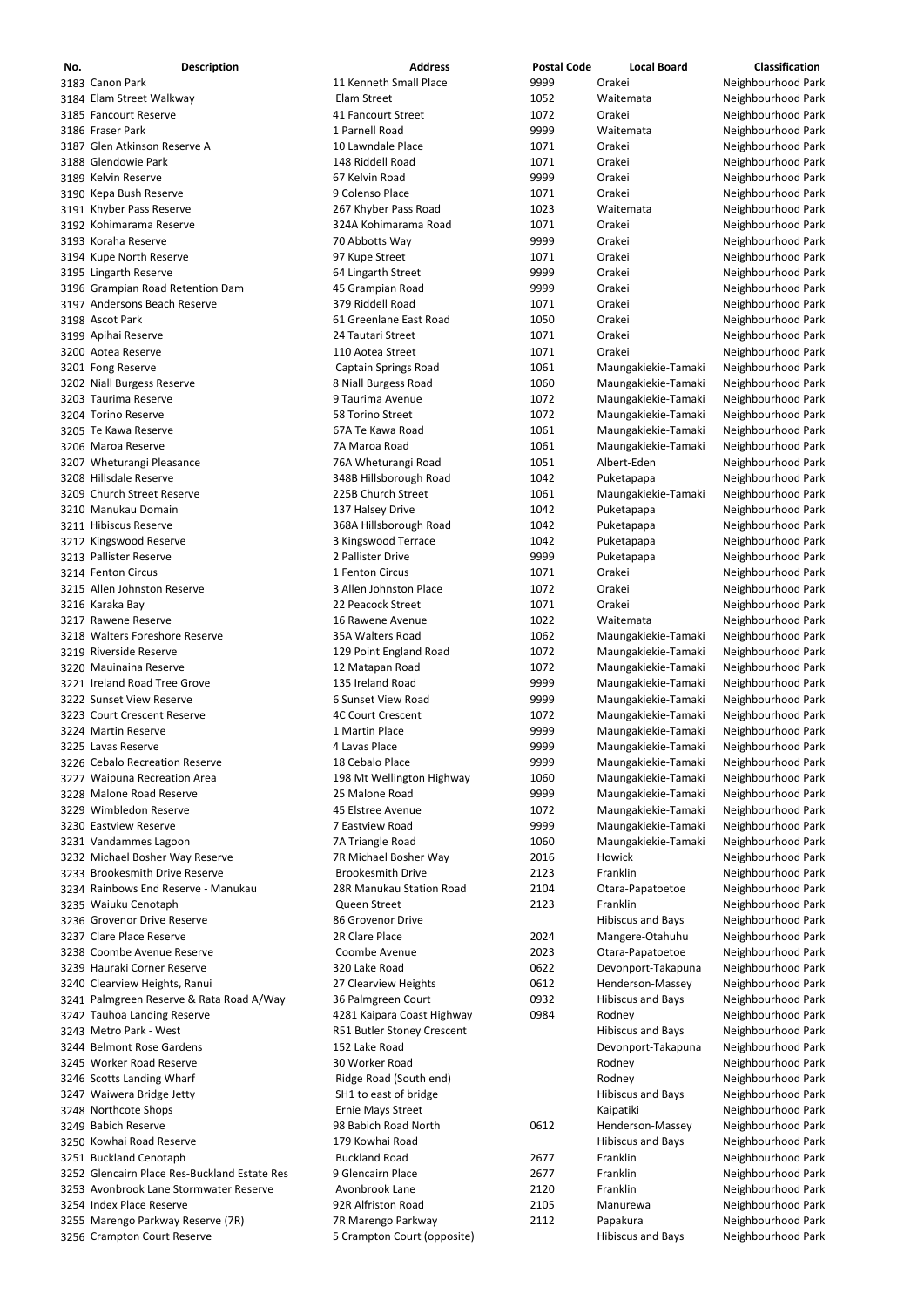| No. | <b>Description</b>                            | <b>Address</b>                     | <b>Postal Code</b> | <b>Local Board</b>       | <b>Classification</b> |
|-----|-----------------------------------------------|------------------------------------|--------------------|--------------------------|-----------------------|
|     | 3257 Fuji Reserve                             | R22 Church Street                  |                    | Devonport-Takapuna       | Neighbourhood Park    |
|     | 3258 Hanlon Reserve                           | R63 Hanlon Crescent                |                    | Devonport-Takapuna       | Neighbourhood Park    |
|     | 3259 Hanlon Crescent Reserve                  | R51 Hanlon Crescent                |                    | Devonport-Takapuna       | Neighbourhood Park    |
|     | 3260 Kings Store Reserve                      | R93 Old Lake Road                  |                    | Devonport-Takapuna       | Neighbourhood Park    |
|     | 3261 Patuone Park                             | R69 Anzac Street                   |                    | Devonport-Takapuna       | Neighbourhood Park    |
|     | 3262 Hunua Road 75, Old Dog Pound             | 75 Hunua Road                      | 2110               | Papakura                 | Neighbourhood Park    |
|     | 3263 Goble/Channel View Rd Reserve            | Goble Road                         | 2679               | Franklin                 | Neighbourhood Park    |
|     | 3264 McLaughlins Road Reserve                 | 5R Wilco Place                     | 2104               | Manurewa                 | Neighbourhood Park    |
|     | 3265 Butler Avenue 6 Grounds                  | 6 Butler Avenue                    | 2025               | Otara-Papatoetoe         | Neighbourhood Park    |
|     | 3266 Cambridge Terrace 91 Grounds             | 91 Cambridge Terrace               | 2025               | Otara-Papatoetoe         | Neighbourhood Park    |
|     | 3267 Charles Street 27 Grounds                | 27 Charles Street                  | 2025               | Otara-Papatoetoe         | Neighbourhood Park    |
|     | 3268 Great South Rd 570 Grounds               | 570 Great South Road               | 2025               | Otara-Papatoetoe         | Neighbourhood Park    |
|     | 3269 Ramesh Place Reserve                     | Ramesh Place                       | 2120               | Franklin                 | Neighbourhood Park    |
|     | 3270 Ernies Reserve / Brownlee Lake           | 22 Reynolds Roads                  | 2120               | Franklin                 | Neighbourhood Park    |
|     | 3271 Max Short Drive Reserve                  | Max Short Drive                    | 2120               | Franklin                 | Neighbourhood Park    |
|     | 3272 Northvale Place Verges                   | Northvale Place                    | 2120               | Franklin                 | Neighbourhood Park    |
|     |                                               | Pukekohe East Road                 | 2677               | Franklin                 | Neighbourhood Park    |
|     | 3273 Pukekohe East Road Verge Strip           |                                    |                    | Franklin                 |                       |
|     | 3274 Ring Road (Stadium Drive) Verges         | <b>Stadium Drive</b>               | 2120               |                          | Neighbourhood Park    |
|     | 3275 Ring Road (Tobin Street) Verges          | <b>Tobin Street</b>                | 2120               | Franklin                 | Neighbourhood Park    |
|     | 3276 Ring Road (Wesley Street) Verges         | <b>Wesley Street</b>               | 2120               | Franklin                 | Neighbourhood Park    |
|     | 3277 Valley Road Verge                        | Valley Road                        |                    | Franklin                 | Neighbourhood Park    |
|     | 3278 The Track Reserve (15R)                  | 15R The Track                      | 2112               | Papakura                 | Neighbourhood Park    |
|     | 3279 Marengo Parkway Reserve (8R)             | 8R Marengo Parkway                 | 2112               | Papakura                 | Neighbourhood Park    |
|     | 3280 Station Road Park and Ride               | <b>Station Road</b>                | 2025               | Otara-Papatoetoe         | Neighbourhood Park    |
|     | 3281 Moore Street 41 Grounds                  | 41 Moore Street                    | 2014               | <b>Howick</b>            | Neighbourhood Park    |
|     | 3282 Manurewa Railway Park & Ride             | 20 Beatty Avenue                   | 2102               | Manurewa                 | Neighbourhood Park    |
|     | 3283 Puhinui Road 204 & 206 House Grnds Parks | 204 Puhinui Road                   | 2025               | Otara-Papatoetoe         | Neighbourhood Park    |
|     | 3284 Redoubt Road Corner Reserve              | <b>Redoubt Road</b>                | 2104               | Otara-Papatoetoe         | Neighbourhood Park    |
|     | 3285 Sires Parkway Reserve                    | 8R Calumet Way                     | 2112               | Papakura                 | Neighbourhood Park    |
|     | 3286 Calumet Way Reserve                      | 25R Calumet Way                    | 2112               | Papakura                 | Neighbourhood Park    |
|     | 3287 Uxbridge Rd 20 & 24 Grounds              | 20 - 24 Uxbridge                   | 2014               | Howick                   | Neighbourhood Park    |
|     | 3288 Searle Drive Stormwater Reserve          | 45 Searle Drive                    | 2679               | Franklin                 | Neighbourhood Park    |
|     | 3289 Spartan Road Stormwater Reserve          | 35R Spartan Road                   | 2105               | Papakura                 | Neighbourhood Park    |
|     | 3290 Cape Hill Link Reserve                   | 31 Cape Hill Road                  | 2120               | Franklin                 | Neighbourhood Park    |
|     | 3291 Manurewa Transport Interchange           | 8 Selwyn Road                      | 2102               | Manurewa                 | Neighbourhood Park    |
|     | 3292 Sunnynook Square                         | R 130 Sunnynook Road               |                    | Devonport-Takapuna       | Neighbourhood Park    |
|     | 3293 Phar Lap Crescent Reserve                | Phar Lap Crescent                  | 2112               | Papakura                 | Neighbourhood Park    |
|     |                                               | <b>McGinty Street</b>              | 2112               |                          | Neighbourhood Park    |
|     | 3294 McGinty Street Reserve                   |                                    |                    | Papakura                 |                       |
|     | 3295 Mahoe Glade Stormwater Reserve           | Mahoe Glade                        | 2679               | Franklin                 | Neighbourhood Park    |
|     | 3296 Kaipara Hill Res-Keri Vista Pond         | 139R Kaipara Road                  | 2582               | Papakura                 | Neighbourhood Park    |
|     | 3297 Asola Accessway                          | 260 Harbourside Drive              | 2113               | Papakura                 | Neighbourhood Park    |
|     | 3298 Dalgety Drive Corner                     | 2R Dalgety Drive                   | 2104               | Manurewa                 | Neighbourhood Park    |
|     | 3299 Sir Woolf Fisher Park                    | 30 Barrack Road                    | 1060               | Maungakiekie-Tamaki      | Neighbourhood Park    |
|     | 3300 Willow Camp Road Reserve                 | Wilow Camp Road                    | 2112               | Papakura                 | Neighbourhood Park    |
|     | 3301 Ravello Rise Reserve                     | 16R Ravello Rise                   | 2016               | Howick                   | Neighbourhood Park    |
|     | 3302 Cnr Broadway and Railway St West         | Railway Street West                | 2110               | Papakura                 | Neighbourhood Park    |
|     | 3303 Neil Morrison Park                       | 25 Tiraumea Drive                  | 2010               | Howick                   | Neighbourhood Park    |
|     | 3304 Alexander Recreation Reserve             | 42 Alexander Road                  | 0920               | Rodney                   | Neighbourhood Park    |
|     | 3305 Whangateau Reserve                       | 533 Leigh Road                     | 0985               | Rodney                   | Neighbourhood Park    |
|     | 3306 Beatty Reserve                           | 28B Beatty Parade                  | 1081               | Waiheke                  | Neighbourhood Park    |
|     | 3307 Valderama Reserve                        | 50-62 Valderama Drive              | 2016               | Howick                   | Neighbourhood Park    |
|     | 3308 Fissure Park                             | 55 Korere Terrace                  | 1072               | Orakei                   | Neighbourhood Park    |
|     | 3309 NZ Native Park                           | 57 Tihi Street                     | 1072               | Orakei                   | Neighbourhood Park    |
|     | 3310 Oaktree Reserve                          | 52 Oaktree Avenue                  | 0630               | <b>Hibiscus and Bays</b> | Neighbourhood Park    |
|     | 3311 Orakei Wharf                             | 23 Tamaki Drive                    | 1071               | Orakei                   | Neighbourhood Park    |
|     | 3312 Kelly Thompson Memorial Recreational Res | R1540 Weranui Road                 | 0873               | Rodney                   | Neighbourhood Park    |
|     | 3313 Gulf Harbour Drive Plantation Reserve    | <b>Gulf Harbour Drive</b>          | 0930               | <b>Hibiscus and Bays</b> | Neighbourhood Park    |
|     | 3314 Ernie Clark Reserve                      | Corner of Gills Ave and Coles Cres | 2110               | Papakura                 | Neighbourhood Park    |
|     |                                               |                                    |                    |                          |                       |
|     | 3315 Omaha South Quarry Reserve               | 180 - 184 Mangatawhiri Road        | 0986               | Rodney                   | Neighbourhood Park    |
|     | 3316 Wiri Animal Shelter                      | 33 McLauglins Road                 | 2104               | Manurewa                 | Neighbourhood Park    |
|     | 3317 Great South Rd 274 Manurewa              | 274 Great South Road               | 2102               | Manurewa                 | Neighbourhood Park    |
|     | 3318 Boulder Bay Track                        | Greenside Road                     | 0991               | Great Barrier            | Neighbourhood Park    |
|     | 3319 Whangapoua Stream Reserve                | 1452 Aotea Road                    | 0991               | <b>Great Barrier</b>     | Neighbourhood Park    |
|     | 3320 Abbotsford Way                           | R1 Abbotsford Terrace              | 0624               | Devonport-Takapuna       | Neighbourhood Park    |
|     | 3321 Major Henry Greens                       | <b>Major Henry Greens</b>          | 0992               | <b>Hibiscus and Bays</b> | Neighbourhood Park    |
|     | 3322 Neil Avenue Track                        | 31 Anzac Road                      | 1971               | Waiheke                  | Neighbourhood Park    |
|     | 3323 Millers Hill Subdivision Walkway         | Shoal Bay Road                     | 0991               | <b>Great Barrier</b>     | Neighbourhood Park    |
|     | 3324 Muritai Road Reserve - Waiheke           | Muritai Road                       | 1081               | Waiheke                  | Neighbourhood Park    |
|     | 3325 Waiwhauwhau-Tram Valley Reserve          | 27 Christian Road                  | 0614               | <b>Waitakere Ranges</b>  | Neighbourhood Park    |
|     | 3326 23 Waipuna Road                          | 198 Mount Wellington Highway       | 9999               | Maungakiekie-Tamaki      | Neighbourhood Park    |
|     | 3327 Arkles Strand Reserve                    | 59 Arkles Strand                   | 0932               | <b>Hibiscus and Bays</b> | Neighbourhood Park    |
|     | 3328 Eaton Road Reserve                       | 25A Eaton Road                     | 1042               | Puketapapa               | Neighbourhood Park    |
|     | 3329 Long Drive Road Reserve                  | 1-3 Long Drive                     | 1071               | Orakei                   | Neighbourhood Park    |
|     | 3330 Western Springs Reserve                  | 820 Great North Road               | 1021               | Waitemata                | Neighbourhood Park    |
|     |                                               |                                    |                    |                          |                       |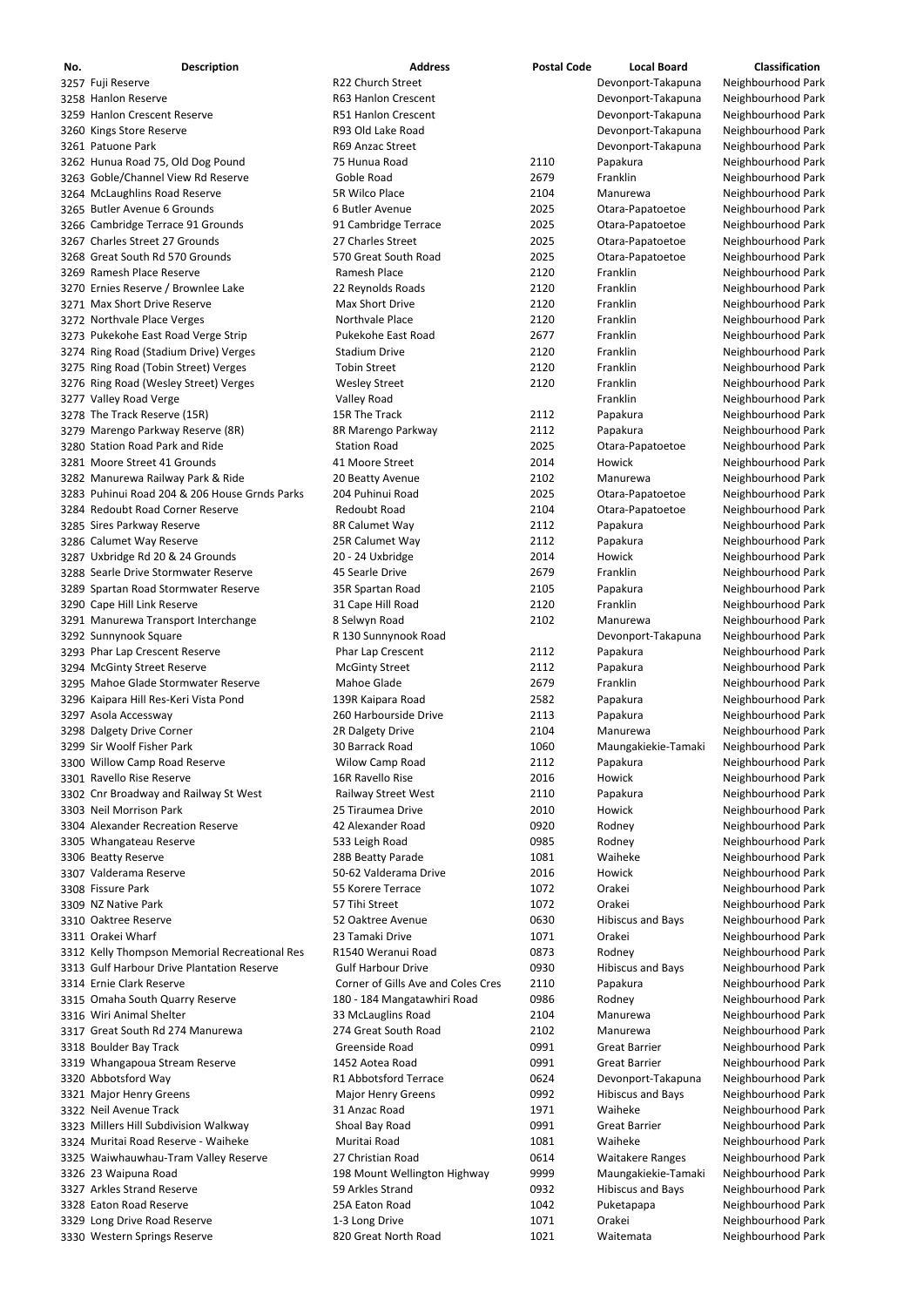| No. | <b>Description</b>                                                     | <b>Address</b>                                           | <b>Postal Code</b> | <b>Local Board</b>                                   | <b>Classification</b>                    |
|-----|------------------------------------------------------------------------|----------------------------------------------------------|--------------------|------------------------------------------------------|------------------------------------------|
|     | 3331 Galbraith Greens                                                  | 179 Millwater Parkway                                    | 0992               | <b>Hibiscus and Bays</b>                             | Neighbourhood Park                       |
|     | 3332 Blake Greens Millwater                                            | R293 Millwater Parkway                                   | 0992               | <b>Hibiscus and Bays</b>                             | Neighbourhood Park                       |
|     | 3333 Hunua Township Field                                              | 2303-2309 Hunua Road                                     | 2583               | Franklin                                             | Neighbourhood Park                       |
|     | 3334 117 Lynbrooke Ave Accessway                                       | 117 Lynbrooke Avenue                                     | 0600               | Whau                                                 | Neighbourhood Park                       |
|     | 3335 Okoka Road Quarry Reserve                                         | 29-31 Okoka Road                                         | 1081               | Waiheke                                              | Neighbourhood Park                       |
|     | 3336 Jacobs Ladder and St Marys Bay Walkway                            | 16A Waitemata Street                                     | 1011               | Waitemata                                            | Neighbourhood Park                       |
|     | 3337 Winthrop Way Reserve<br>3338 Northcross Reserve                   | 37-39 Winthrop Way - Mangere East<br>91 John Downs Drive | 0630               | Mangere-Otahuhu                                      | Neighbourhood Park                       |
|     | 3339 Geranium Park                                                     | 301 Ormiston Road                                        |                    | <b>Upper Harbour</b><br>Howick                       | Neighbourhood Park<br>Neighbourhood Park |
|     | 3340 Millers Look Out                                                  | Shoal Bay Road                                           | 0991               | <b>Great Barrier</b>                                 | Neighbourhood Park                       |
|     | 3341 Cory Road to Miro Road Track                                      | 39E Miro Road                                            | 1081               | Waiheke                                              | Neighbourhood Park                       |
|     | 3342 Schooner Bay Beach                                                | Schooner Bay Road                                        | 0991               | <b>Great Barrier</b>                                 | Neighbourhood Park                       |
|     | 3343 Station Rock Walkway                                              | <b>Medland Road</b>                                      | 0991               | <b>Great Barrier</b>                                 | Neighbourhood Park                       |
|     | 3344 Harataonga Walkway                                                | 270 Harataonga Road                                      | 0991               | <b>Great Barrier</b>                                 | Neighbourhood Park                       |
|     | 3345 Capriole Reserve                                                  | 24 Capriole Crescent - Kingseat                          |                    | Franklin                                             | Neighbourhood Park                       |
|     | 3346 Pollok School Grounds                                             | 2112 Awhitu Road                                         | 2684               | Franklin                                             | Neighbourhood Park                       |
|     | 3347 Sesquicentennial Walkway                                          | R13 Pound Street                                         | 0910               | Rodney                                               | Neighbourhood Park                       |
|     | 3348 Rotary Grove (Warkworth)                                          | R2 Brown Road                                            | 0910               | Rodney                                               | Neighbourhood Park                       |
|     | 3349 Albro Lane                                                        | 17 Albro Lane                                            | 0920               | Rodney                                               | Neighbourhood Park                       |
|     | 3350 Vicente Way Oteha                                                 | R26 Vicente Place<br>R52 Rock Isle Road                  | 0632               | <b>Upper Harbour</b>                                 | Neighbourhood Park                       |
|     | 3351 Rock Isle Beach Reserve<br>3352 Swell Park                        | 10 Boardwalk Rise                                        | 0630<br>0630       | <b>Hibiscus and Bays</b><br><b>Hibiscus and Bays</b> | Neighbourhood Park<br>Neighbourhood Park |
|     | 3353 Highwic House                                                     | 40 Gillies Avenue                                        | 1023               | Waitemata                                            | Neighbourhood Park                       |
|     | 3354 Kennedy Point Wharf Carpark                                       | Donald Bruce Road                                        | 1081               | Waiheke                                              | Neighbourhood Park                       |
|     | 3355 Donegal Glen Reserve                                              | 105 Flat Bush School Road                                |                    | Howick                                               | Neighbourhood Park                       |
|     | 3356 97 Oteha Valley Road                                              | 97 Oteha Valley Road                                     | 0632               | <b>Upper Harbour</b>                                 | Neighbourhood Park                       |
|     | 3357 Citrus Corner                                                     | 1 Miami Avenue                                           | 1081               | Waiheke                                              | Neighbourhood Park                       |
|     | 3358 Playtime Park                                                     | 12 Fynes Avenue                                          | 1072               | Orakei                                               | Neighbourhood Park                       |
|     | 3359 Lake Town Green                                                   | 57 Jutland Road                                          | 0622               | Devonport-Takapuna                                   | Neighbourhood Park                       |
|     | 3360 Lyttle Lane                                                       | 2 Lyttle Lane                                            | 0984               | Rodney                                               | Neighbourhood Park                       |
|     | 3361 Kumeu River                                                       | 14 Main Road                                             | 0810               | Rodney                                               | Neighbourhood Park                       |
|     | 3362 Hampton Mews                                                      | <b>Hampton Mews</b>                                      | 0982               | Rodney                                               | Neighbourhood Park                       |
|     | 3363 Robinia Place Reserve                                             | 11 Robinia Place                                         | 0920               | Rodney                                               | Neighbourhood Park                       |
|     | 3364 118 Percy Street                                                  | 118 Percy Street                                         | 0910               | Rodney                                               | Neighbourhood Park                       |
|     | 3365 Lax Reserve<br>3366 Mountain Coronation Rd Cnr Res (LEASED)       | 27 Kendale Drive<br>18-22 Mountain Road                  | 0985<br>2022       | Rodney<br>Mangere-Otahuhu                            | Neighbourhood Park<br>Neighbourhood Park |
|     | 3367 36 Tauoma Crescent                                                | 36 Taouma Crescent                                       | 1072               | Orakei                                               | Neighbourhood Park                       |
|     | 3368 Omaha Golf Course Bush                                            | Omaha Drive                                              | 0986               | Rodney                                               | Neighbourhood Park                       |
|     | 3369 Bayvista Drive Reserve                                            | <b>Bayvista Drive Reserve</b>                            | 2113               | Papakura                                             | Neighbourhood Park                       |
|     | 3370 Apollo Drive Reserve                                              | 87 Apollo Drive                                          | 0632               | <b>Upper Harbour</b>                                 | Neighbourhood Park                       |
|     | 3371 98 Pinecrest Drive                                                | 98 Pinecrest Drive                                       | 0930               | <b>Hibiscus and Bays</b>                             | Neighbourhood Park                       |
|     | 3372 Blue Heron Rise Esplanade                                         | R38 Blue Heron Rise                                      | 0932               | <b>Hibiscus and Bays</b>                             | Neighbourhood Park                       |
|     | 3373 Canaveral Drive Reserve                                           | R124 Rosedale Road                                       | 0632               | <b>Upper Harbour</b>                                 | Neighbourhood Park                       |
|     | 3374 Guiniven Reserve                                                  | 2 Guiniven Avenue                                        | 0622               | Devonport-Takapuna                                   | Neighbourhood Park                       |
|     | 3375 Living Stream Road Reserve                                        | 2 Living Stream Road                                     | 0632               | <b>Upper Harbour</b>                                 | Neighbourhood Park                       |
|     | 3376 Mahurangi River Alnwick Street                                    | <b>Alnwick Street</b>                                    | 0910               | Rodney                                               | Neighbourhood Park                       |
|     | 3377 Maylee Crescent<br>3378 Island View Drive Gulf Harbour            | 73 Maylee Crescent<br><b>Gulf Harbour Drive</b>          | 0930<br>0930       | <b>Hibiscus and Bays</b>                             | Neighbourhood Park                       |
|     | 3379 430 Sunnyside Road Coatesville                                    | 430 Sunnyside Road                                       | 0792               | <b>Hibiscus and Bays</b><br>Rodney                   | Neighbourhood Park<br>Neighbourhood Park |
|     | 3380 Ararimu Stream                                                    | R47 Ararimu Valley Road                                  | 0882               | Rodney                                               | Neighbourhood Park                       |
|     | 3381 Batten Street Scout Reserve                                       | 13 Batten Street                                         | 0900               | Rodney                                               | Neighbourhood Park                       |
|     | 3382 Brick Bay Drive                                                   | R30 Brick Bay Drive                                      | 0982               | Rodney                                               | Neighbourhood Park                       |
|     | 3383 Brigham Creek Esplanade Coatesville                               | Coatesville-Riverhead Highway                            | 0892               | Rodney                                               | Neighbourhood Park                       |
|     | 3384 Colonial Corner                                                   | 101A Mokoia Road                                         | 0626               | Kaipatiki                                            | Neighbourhood Park                       |
|     | 3385 Constable Road Muriwai                                            | Constable Road                                           | 0881               | Rodney                                               | Neighbourhood Park                       |
|     | 3386 Cowan Bay Road                                                    | Cowan Bay Road                                           | 0981               | Rodney                                               | Neighbourhood Park                       |
|     | 3387 Crabb Fields Lane Riverhead                                       | 26 Crabb Fields Lane                                     | 0820               | Rodney                                               | Neighbourhood Park                       |
|     | 3388 Duck Creek Warkworth                                              | Duck Creek Road                                          | 0982               | Rodney                                               | Neighbourhood Park                       |
|     | 3389 East Avenue Tiri Road Esplanade Reserve                           | East Avenue                                              | 0930               | <b>Hibiscus and Bays</b>                             | Neighbourhood Park                       |
|     | 3390 Forestry Road Waitoki<br>3391 Glenvar Close Reserve               | <b>Forestry Road</b><br>R362 Glenvar Road                | 0871<br>0630       | Rodney<br><b>Hibiscus and Bays</b>                   | Neighbourhood Park<br>Neighbourhood Park |
|     | 3392 Grange Street                                                     | Muncaster Road                                           | 0920               | Rodney                                               | Neighbourhood Park                       |
|     | 3393 Hoteo North Recreation Reserve                                    | 5208 Kaipara Coast Highway                               | 0972               | Rodney                                               | Neighbourhood Park                       |
|     | 3394 Kaipara River Waimauku                                            | Waikoukou Valley Road                                    | 0882               | Rodney                                               | Neighbourhood Park                       |
|     | 3395 Kent Terrace Esplanade Riverhead                                  | Kent Terrace                                             | 0820               | Rodney                                               | Neighbourhood Park                       |
|     | 3396 Kraak Road corner Dome Valley                                     | State Highway 1                                          | 0981               | Rodney                                               | Neighbourhood Park                       |
|     | 3397 Kumeu River Taupaki                                               | <b>Boord Crescent</b>                                    | 0891               | Rodney                                               | Neighbourhood Park                       |
|     | 3398 Laurie Southwick Parade                                           | Laurie Southwick Parade                                  | 0930               | <b>Hibiscus and Bays</b>                             | Neighbourhood Park                       |
|     | 3399 Lloyd Road Esplanade Riverhead                                    | Lloyd Road                                               | 0793               | Rodney                                               | Neighbourhood Park                       |
|     | 3400 Grand Drive Orewa                                                 | <b>Grand Drive</b>                                       | 0931               | <b>Hibiscus and Bays</b>                             | Neighbourhood Park                       |
|     | 3401 Higham Road Waionek                                               | Higham Road                                              | 0874               | Rodney                                               | Neighbourhood Park                       |
|     | 3402 South Head Road Mairetahi                                         | South Head Road                                          | 0874               | Rodney                                               | Neighbourhood Park                       |
|     | 3403 Mahurangi River Kowhai View<br>3404 Mahurangi River Sandspit Road | <b>Wilson Road</b><br>Sandspit Road                      | 0981<br>0982       | Rodney<br>Rodney                                     | Neighbourhood Park<br>Neighbourhood Park |
|     |                                                                        |                                                          |                    |                                                      |                                          |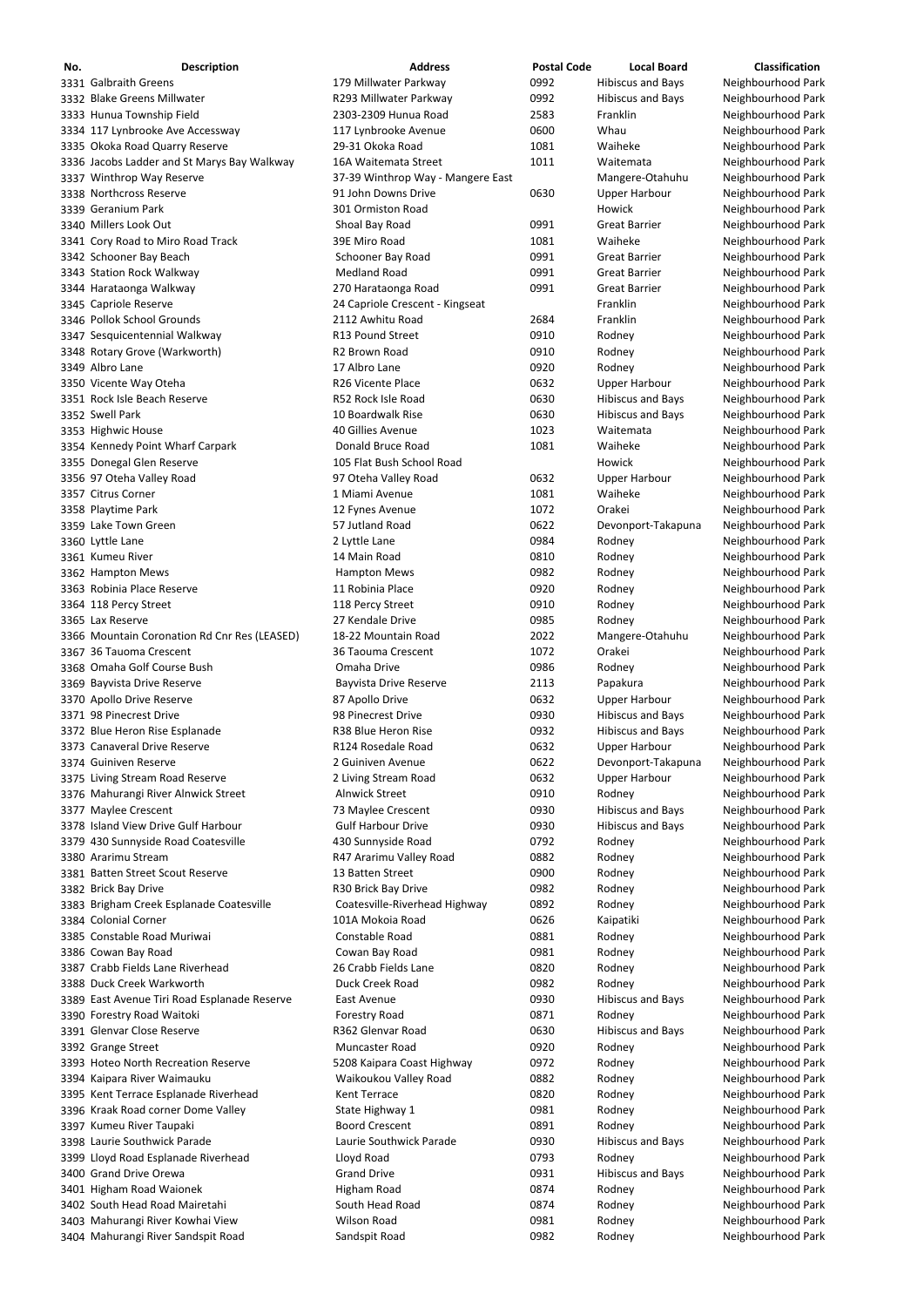| No. | <b>Description</b>                            | <b>Address</b>                     | <b>Postal Code</b> | <b>Local Board</b>       | <b>Classification</b> |
|-----|-----------------------------------------------|------------------------------------|--------------------|--------------------------|-----------------------|
|     | 3405 McElroy Scenic Reserve                   | Cowan Bay Road                     | 0983               | Rodney                   | Neighbourhood Park    |
|     | 3406 Mildred Amy Kerr-Taylor Recreation       | <b>Taylor Road</b>                 | 0882               | Rodney                   | Neighbourhood Park    |
|     | 3407 Mohenui Stream Coatesville               | Sunnyside Road                     | 0793               | Rodney                   | Neighbourhood Park    |
|     | 3408 Pipitiwai Reserve                        | Pipitiwai Drive                    | 0871               | Rodney                   | Neighbourhood Park    |
|     | 3409 Puhoi River                              | Ahuroa Road                        | 0873               | Rodney                   | Neighbourhood Park    |
|     | 3410 Rangitopuni Stream Dairy Flat            | Landfill Access Road               | 0794               | Rodney                   | Neighbourhood Park    |
|     | 3411 Rangitopuni Stream Coatesville           | Coatesville-Riverhead Highway      | 0793               | Rodney                   | Neighbourhood Park    |
|     | 3412 Rangitopuni Stream Riverhead             | Coatesville-Riverhead Highway      | 0793               | Rodney                   | Neighbourhood Park    |
|     | 3413 Short Road Esplanade Riverhead           | Riverhead Road                     | 0892               | Rodney                   | Neighbourhood Park    |
|     | 3414 South Head Road Haranui                  | South Head Road                    | 0874               | Rodney                   | Neighbourhood Park    |
|     | 3415 South Head Road Waioneke                 | South Head Road                    | 0874               | Rodney                   | Neighbourhood Park    |
|     | 3416 Upper Waiwera Road                       | Upper Waiwera Road                 | 0994               | Rodney                   | Neighbourhood Park    |
|     | 3417 Waitoki Stream Colgan Lane               | Colgan Lane                        | 0871               | Rodney                   | Neighbourhood Park    |
|     | 3418 Waitoki Stream Kahikatea Flat Road       | Kahikatea Flat Road                | 0871               | Rodney                   | Neighbourhood Park    |
|     | 3419 Waitoki Stream Pebble Brook Road         | Waitoki Road                       | 0871               | Rodney                   | Neighbourhood Park    |
|     | 3420 Wautaiti Stream Riverhead                | <b>Cobblers Land</b>               | 0820               | Rodney                   | Neighbourhood Park    |
|     | 3421 Weiti Stream Pine Valley Road            | Pine Valley Road                   | 0992               | Rodney                   | Neighbourhood Park    |
|     | 3422 West Coast Road Komokoriki Hill          | West Coast Road                    | 0981               | Rodney                   | Neighbourhood Park    |
|     |                                               |                                    |                    |                          |                       |
|     | 3423 Jordan Road                              | Jordan Road                        | 0984               | Rodney                   | Neighbourhood Park    |
|     | 3424 Rakauananga Point Esplanade              | 29 Island View Drive               | 0930               | <b>Hibiscus and Bays</b> | Neighbourhood Park    |
|     | 3425 Riverside Road Esplanade                 | R54 Riverside Road                 | 0931               | <b>Hibiscus and Bays</b> | Neighbourhood Park    |
|     | 3426 Snells Beach Esplanade                   | Ferndale Drive                     | 0920               | Rodney                   | Neighbourhood Park    |
|     | 3427 Stanmore Bay East Beach Reserve          | Langton Road                       | 0932               | <b>Hibiscus and Bays</b> | Neighbourhood Park    |
|     | 3428 Millwater A5                             | Lot 9 DP 322954, Millwater Parkway | 0932               | <b>Hibiscus and Bays</b> | Neighbourhood Park    |
|     | 3429 Tindalls to Crown Road Esplanade         | 42B Tindalls Bay Road              | 0930               | <b>Hibiscus and Bays</b> | Neighbourhood Park    |
|     | 3430 Christopher Lane Reserve                 | 11 Christopher Lane                | 0910               | Rodney                   | Neighbourhood Park    |
|     | 3431 Wright Road Redvale                      | R148 Wright Road                   | 0794               | Rodney                   | Neighbourhood Park    |
|     | 3432 Blue Gum Drive                           | 42 Blue Gum Drive                  | 0910               | Rodney                   | Neighbourhood Park    |
|     | 3433 Waikahikatea Stream Kaukapakapa          | Kahikatea Flat Road                | 0871               | Rodney                   | Neighbourhood Park    |
|     | 3434 Digby's Patch                            | 143 Wallace Road                   | 2022               | Mangere-Otahuhu          | Neighbourhood Park    |
|     | 3435 Ballysaggart Track                       | 306 Sea View Road                  | 1081               | Waiheke                  | Neighbourhood Park    |
|     | 3436 Sir Peter Blake Reserve                  | 2 Sir Peter Blake Parade           | 0622               | Devonport-Takapuna       | Neighbourhood Park    |
|     | 3437 Sunshine Boulevard Reserve (Provisional) | 20 Sunshine Boulevard              | 0612               | Henderson-Massey         | Neighbourhood Park    |
|     | 3438 Sunshine Boulevard Accessway             | Sunshine Boulevard                 | 0612               | Henderson-Massey         | Neighbourhood Park    |
|     | 3439 Horseshoe Bay Reserve                    | 2 Kotare Place                     | 0982               | Rodney                   | Neighbourhood Park    |
|     | 3440 Berechiah Gardens                        | 270 Dairy Flat Highway             | 0793               | <b>Upper Harbour</b>     | Neighbourhood Park    |
|     | 3441 Westwell Ave Street Reserve              | <b>Westwell Road</b>               | 0622               | Devonport-Takapuna       | Neighbourhood Park    |
|     | 3442 Isabella Drive Stormwater Reserve        | Isabella Drive                     | 2120               | Franklin                 | Neighbourhood Park    |
|     | 3443 Church View Road Reserve                 | 7R Church View Road                | 2679               | Franklin                 | Neighbourhood Park    |
|     | 3444 Ariki Drive Walkways                     | Ariki Drive                        | 0920               | Rodney                   | Neighbourhood Park    |
|     | 3445 Church View Road Stormwater Reserve      | 31R Church View Road               | 2679               | Franklin                 | Neighbourhood Park    |
|     | 3446 Darroch Shipyard Bridge Reserve          | <b>Birdsall Road</b>               | 0985               | Rodney                   | Neighbourhood Park    |
|     | 3447 Opoia Drive Stormwater Reserve           | 9 Opoia Drive                      | 2684               | Franklin                 | Neighbourhood Park    |
|     | 3448 Becker Drive Reserve                     | 48R Becker Drive                   | 2103               | Manurewa                 |                       |
|     |                                               |                                    | 0986               |                          | Neighbourhood Park    |
|     | 3449 Clinton Road-Baddeleys Beach Walkway     | 26 Clinton Road                    |                    | Rodney                   | Neighbourhood Park    |
|     | 3450 Western Reserve to Centreway             | 16 Edgewater Grove                 | 0931               | <b>Hibiscus and Bays</b> | Neighbourhood Park    |
|     | 3451 Te Kotuitanga Park                       | 72-80 Tiverton Road                | 0600               | Whau                     | Neighbourhood Park    |
|     | 3452 Puhoi Fire Station                       | 52 Ahuroa Road                     | 0873               | Rodney                   | Neighbourhood Park    |
|     | 3453 Puhoi Band Rotunda                       | 2 Ahuroa Road                      | 0873               | Rodney                   | Neighbourhood Park    |
|     | 3454 Weza Lane                                | Weza Lane                          | 0810               | Rodney                   | Neighbourhood Park    |
|     | 3455 Anchorage Drive Walkway                  | 66R Anchorage Drive                | 2113               | Papakura                 | Neighbourhood Park    |
|     | 3456 Kumeu Lions Garden Reserve               | Main Road                          | 0810               | Rodney                   | Neighbourhood Park    |
|     | 3457 Lake Ototoa Reserve                      | Donohue Road                       | 0874               | Rodney                   | Neighbourhood Park    |
|     | 3458 Nirmal Place Utility Reserve             | 15 Nirmal Place                    | 0612               | Henderson-Massey         | Neighbourhood Park    |
|     | 3459 Anselmi Ridge Rise Reserve               | 14 Knoll Rise                      | 2120               | Franklin                 | Neighbourhood Park    |
|     | 3460 Pate Crescent Reserve                    | 7 Pate Crescent                    | 2024               | Mangere-Otahuhu          | Neighbourhood Park    |
|     | 3461 Hall Ave No.2 Reserve                    | 120 Hall Avenue                    | 2024               | Mangere-Otahuhu          | Neighbourhood Park    |
|     | 3462 Kahawairahi Drive Reserve                | 24 Kahawairahi Drive               | 2571               | Franklin                 | Neighbourhood Park    |

 Leadership Crescent Reserve Leadership Crescent 2580 Papakura Neighbourhood Park 3464 Battalion Drive Road Verge **Battalion Drive Battalion Drive** 2580 Papakura Neighbourhood Park 3465 Success-Dungarvon-Dornie Walkway Lot 255 DP 166823, Omaha Drive 0986 Rodney Neighbourhood Park 3466 Blue Bell-Thistle-Day Dawn Walkway Lot 255 DP 166823, Omaha Drive 0986 Rodney Neighbourhood Park 3467 Day Dawn-Blue Bell-Darroch Walkway 36 Day Dawn Crescent 60986 Rodney Rodney Neighbourhood Park 3468 Jane Gifford-Meiklejohn Walkway Lot 255 DP 166823, Omaha Drive 0986 Rodney Neighbourhood Park 3469 Dungarvon-Blue Bell Walkway **Lot 255 DP 166823, Omaha Drive** 0986 Rodney Neighbourhood Park 3470 Maygrove Esplanade Reserve **35 Maygrove Drive 39 Maygrove Drive 1931** Hibiscus and Bays Neighbourhood Park Jamie Lane Reserve Jamie Lane 0981 Rodney Neighbourhood Park 3472 Waikaraka Park Cemetery 21 Waikaraka Road 1061 Regional - Maungakiekie-Open Cemetery 3473 Onetangi Cemetery 191&205 Onetangi Road 1081 Regional - Waiheke Open Cemetery 3474 Awhitu Central Cemetery **Manukau Heads Road** Regional - Franklin Open Cemetery 3475 Pukekohe Cemetery **82 Wellington Street** 2120 Regional - Franklin Open Cemetery 3476 Waipipi Cemetery **Awhitu Road** Awhitu Road Regional - Franklin Open Cemetery 3477 Waiuku Cemetery North Cemetery Road 2123 Regional - Franklin Open Cemetery 3478 Heights Park Cemetery **Mateur Computer State Cenetical Heights Road** 2676 Regional - Franklin Open Cemetery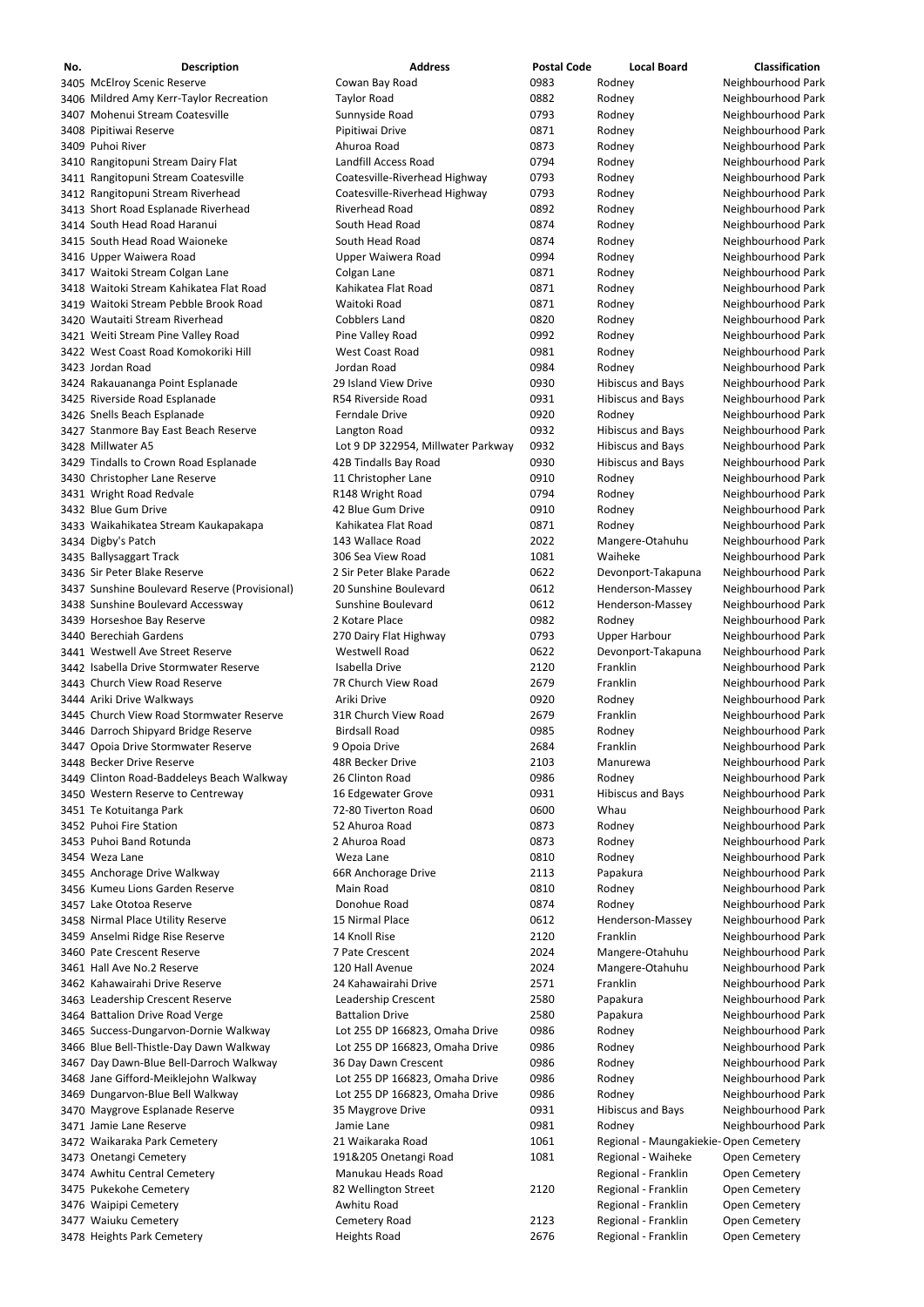| No. | <b>Description</b>                  | <b>Address</b>               | <b>Postal Code</b> | <b>Local Board</b>                     | Classification       |
|-----|-------------------------------------|------------------------------|--------------------|----------------------------------------|----------------------|
|     | 3479 Manukau Memorial Gardens       | 361 Puhinui Road             | 2025               | Regional - Otara-Papatoe Open Cemetery |                      |
|     | 3480 North Shore Memorial Park      | 235 Schnapper Rock Road      | 0632               | Regional - Upper Harboul Open Cemetery |                      |
|     | 3481 Papakura South Cemetery        | 75 Gatland Road              | 2113               | Regional - Papakura                    | Open Cemetery        |
|     | 3482 Waikumete Cemetery             | 4128A Great North Road       | 0602               | Regional - Waitakere Ran Open Cemetery |                      |
|     | 3483 Waiau Pa Cemetery              | Seagrove Road                | 9999               | Regional - Franklin                    | Open Cemetery        |
|     |                                     |                              | 0991               |                                        |                      |
|     | 3484 Whangaparapara Cemetery        | Whangaparapara Road          |                    | Regional - Great Barrier               | <b>Open Cemetery</b> |
|     | 3485 Gooseberry Flat Cemetery       | 426 Shoal Bay Road           | 0991               | Regional - Great Barrier               | <b>Open Cemetery</b> |
|     | 3486 Ararimu Cemetery               | Ararimu Road                 | 9999               | Regional - Franklin                    | Open Cemetery        |
|     | 3487 Swanson Cemetery               | 54 Oneills Road              | 0614               | Regional - Waitakere Ran Open Cemetery |                      |
|     | 3488 Leigh Cemetery                 | 35 Harbour View Road         | 0622               | Rodney                                 | Open Cemetery        |
|     | 3489 Kohekohe Cemetery              | Cooper Road                  | 9999               | Regional - Franklin                    | Open Cemetery        |
|     | 3490 Pollok Cemetery                | Given Road                   | 9999               | Regional - Franklin                    | Open Cemetery        |
|     | 3491 Mauku Cemetery                 | <b>Findlay Road</b>          | 9999               | Regional - Franklin                    | Open Cemetery        |
|     |                                     |                              |                    |                                        |                      |
|     | 3492 Glorit Cemetery                | 3180 Kaipara Coast Highway   |                    | Rodney                                 | Open Cemetery        |
|     | 3493 Helensville Cemetery           | 130 Garfield Road            | 0800               | Regional - Rodney                      | Open Cemetery        |
|     | 3494 Hoteo North Cemetery           | 623 Wayby Station Road       |                    | Regional - Rodney                      | Open Cemetery        |
|     | 3495 Wellsford Cemetery             | 80 School Road               | 0900               | Regional - Rodney                      | Open Cemetery        |
|     | 3496 Kaipara Flats Cemetery         | 1703 Kaipara Flats Road      | 0984               | Regional - Rodney                      | Open Cemetery        |
|     | 3497 Kaukapakapa Cemetery           | 21 Shanks Road               | 0875               | Regional - Rodney                      | Open Cemetery        |
|     | 3498 Puhoi Cemetery                 | 160 Ahuroa Road              | 0994               | Regional - Rodney                      | Open Cemetery        |
|     |                                     |                              |                    |                                        |                      |
|     | 3499 Warkworth Cemetery             | 93-97 McKinney Road          | 0981               | Regional - Rodney                      | Open Cemetery        |
|     | 3500 Te Kapa Cemetery               | 70 Miller Way                | 0982               | Regional - Rodney                      | Open Cemetery        |
|     | 3501 Wainui Cemetery                | 26 Cemetery Road             | 0992               | Regional - Rodney                      | Open Cemetery        |
|     | 3502 Kumeu Cemetery                 | 6 Farrand Road               |                    | Rodney                                 | Open Cemetery        |
|     | 3503 Tapora Cemetery                | 648 Okahukura Road (NW of)   |                    | Regional - Rodney                      | Open Cemetery        |
|     | 3504 Komakoriki Cemetery            | West Coast Road              | 0981               | Regional - Rodney                      | Open Cemetery        |
|     | 3505 Selwyn Reserve - Mission Bay   | 48-56 Tamaki Drive           | 1071               | Orakei                                 | <b>Premier Park</b>  |
|     | 3506 Victoria Park                  | 203-271 Victoria Street West | 1010               | Waitemata                              | <b>Premier Park</b>  |
|     |                                     |                              |                    |                                        |                      |
|     | 3507 Auckland Domain Premier        | 20 Park Road                 | 1023               | Regional - Waitemata                   | <b>Premier Park</b>  |
|     | 3508 Western Springs Lakeside       | 859 Great North Road         | 1021               | Waitemata                              | <b>Premier Park</b>  |
|     | 3509 Dove Myer Robinson Park        | 85-87 Gladstone Road         | 1052               | Waitemata                              | <b>Premier Park</b>  |
|     | 3510 Western Park - Freemans Bay    | 5-7 Ponsonby Road            | 1011               | Waitemata                              | <b>Premier Park</b>  |
|     | 3511 Albert Park                    | 33-43 Princes Street         | 1010               | Waitemata                              | <b>Premier Park</b>  |
|     | 3512 Michael Joseph Savage Memorial | 9-15 Hapimana Street         | 1071               | Orakei                                 | <b>Premier Park</b>  |
|     |                                     | 2R Bells Road                | 2010               | Howick                                 | <b>Premier Park</b>  |
|     | 3513 Lloyd Elsmore Park             |                              |                    |                                        |                      |
|     | 3514 Mountfort Park                 | 25R Dr Pickering Avenue      | 2102               | Manurewa                               | <b>Premier Park</b>  |
|     | 3515 Murphys Bush Reserve           | 160R Murphys Road            | 2016               | Howick                                 | <b>Premier Park</b>  |
|     | 3516 Clevedon Showgrounds Reserve   | 73R Monument Road            | 2582               | Franklin                               | <b>Premier Park</b>  |
|     | 3517 Puhinui Reserve                | 108 Prices Road              | 2025               | Otara-Papatoetoe                       | <b>Premier Park</b>  |
|     | 3518 Barry Curtis Park              | 163 Chapel Road              | 2016               | Howick                                 | <b>Premier Park</b>  |
|     | 3519 Hayman Park                    | 57R Wiri Station Road        | 2104               | Otara-Papatoetoe                       | <b>Premier Park</b>  |
|     | 3520 Totara Park                    | 90R Wairere Road             | 2105               | Regional - Manurewa                    | <b>Premier Park</b>  |
|     |                                     |                              |                    |                                        |                      |
|     | 3521 Rosedale Park                  | 2 Jack Hinton Drive          | 0632               | <b>Upper Harbour</b>                   | <b>Premier Park</b>  |
|     | 3522 Birkenhead War Memorial Park   | 102 Birkenhead Avenue        | 0626               | Kaipatiki                              | <b>Premier Park</b>  |
|     | 3523 Onewa Domain                   | 44 Northcote Road            | 0627               | Kaipatiki                              | <b>Premier Park</b>  |
|     | 3524 Browns Bay Beach Reserve       | 3 Manly Esplanade            | 0630               | <b>Hibiscus and Bays</b>               | <b>Premier Park</b>  |
|     | 3525 Browns Bay Village Green       | 11 Inverness Road            | 0630               | <b>Hibiscus and Bays</b>               | <b>Premier Park</b>  |
|     | 3526 Massey Park - Papakura         | 2R Ron Keat Drive            | 2110               | Papakura                               | <b>Premier Park</b>  |
|     | 3527 Parrs Park                     | 471-479 West Coast Road      | 0602               | <b>Waitakere Ranges</b>                | <b>Premier Park</b>  |
|     | 3528 Picasso Reserve                | 31A Picasso Drive            | 0618               | <b>Upper Harbour</b>                   | <b>Premier Park</b>  |
|     |                                     |                              |                    |                                        |                      |
|     | 3529 Piha Domain                    | 21 Seaview Road              | 0772               | <b>Waitakere Ranges</b>                | <b>Premier Park</b>  |
|     | 3530 Te Pai Park                    | 31-35 Te Pai Place           | 0610               | Henderson-Massey                       | <b>Premier Park</b>  |
|     | 3531 Cranwell Park                  | 20 Alderman Drive            | 0612               | Henderson-Massey                       | <b>Premier Park</b>  |
|     | 3532 Jack Pringle Village Green     | 595 Te Atatu Road            | 0610               | Henderson-Massey                       | <b>Premier Park</b>  |
|     | 3533 Tui Glen Reserve               | 2 Claude Brookes Drive       | 0612               | Henderson-Massey                       | <b>Premier Park</b>  |
|     | 3534 Olympic Park                   | 36 Portage Road              | 0600               | Whau                                   | <b>Premier Park</b>  |
|     | 3535 Windsor Reserve                | 2 Victoria Road              | 0624               | Devonport-Takapuna                     | <b>Premier Park</b>  |
|     |                                     | 513A Beach Road              | 0630               | <b>Hibiscus and Bays</b>               | <b>Premier Park</b>  |
|     | 3536 Murrays Bay Beach Reserve      |                              |                    |                                        |                      |
|     | 3537 Rothesay Bay Beach Reserve     | 60 Rothersay Bay Road        | 0630               | <b>Hibiscus and Bays</b>               | <b>Premier Park</b>  |
|     | 3538 Waiake Beach Reserve           | 921 Beach Road               | 0630               | <b>Hibiscus and Bays</b>               | <b>Premier Park</b>  |
|     | 3539 West Harbour Esplanade - East  | 225 West Harbour Drive       | 0618               | <b>Upper Harbour</b>                   | <b>Premier Park</b>  |
|     | 3540 Hobsonville Point Park         | <b>Buckley Avenue</b>        | 0618               | <b>Upper Harbour</b>                   | <b>Premier Park</b>  |
|     | 3541 Colwill Esplanade              | 127 Colwill Road             | 0614               | Henderson-Massey                       | <b>Premier Park</b>  |
|     | 3542 Macleans Park                  | 67R The Esplanade            | 2012               | Howick                                 | <b>Premier Park</b>  |
|     | 3543 Otuataua Stonefields Reserve   | 56 Ihumatao Quarry Road      | 2022               | Mangere-Otahuhu                        | <b>Premier Park</b>  |
|     |                                     |                              |                    |                                        |                      |
|     | 3544 Botanic Gardens Regional Park  | 100 Hill Road                | 2105               | Regional - Manurewa                    | <b>Regional Park</b> |
|     | 3545 Te Arai Regional Park          | Te Arai Point Road           | 0975               | Regional - Rodney                      | <b>Regional Park</b> |
|     | 3546 Atiu Regional Park             | 414 Run Road                 | 0977               | Regional - Rodney                      | <b>Regional Park</b> |
|     | 3547 Omana Regional Park            | 44R Maraetai Drive           | 2018               | Regional - Franklin                    | <b>Regional Park</b> |
|     | 3548 Hunua Ranges Regional Park     | Falls Road                   | 2583               | Regional - Franklin                    | <b>Regional Park</b> |
|     | 3549 Duder Regional Park            | 933R North Road              | 2585               | Regional - Franklin                    | <b>Regional Park</b> |
|     | 3550 Awhitu Regional Park           | <b>Brook Road</b>            |                    | Regional - Franklin                    | <b>Regional Park</b> |
|     |                                     |                              |                    |                                        |                      |
|     | 3551 Ambury Regional Park           | 66 Wellesley Road            | 2022               | Regional - Mangere-Otah Regional Park  |                      |
|     | 3552 Wenderholm Regional Park       | 37 Schischka Road            | 0994               | Regional - Rodney                      | <b>Regional Park</b> |
|     |                                     |                              |                    |                                        |                      |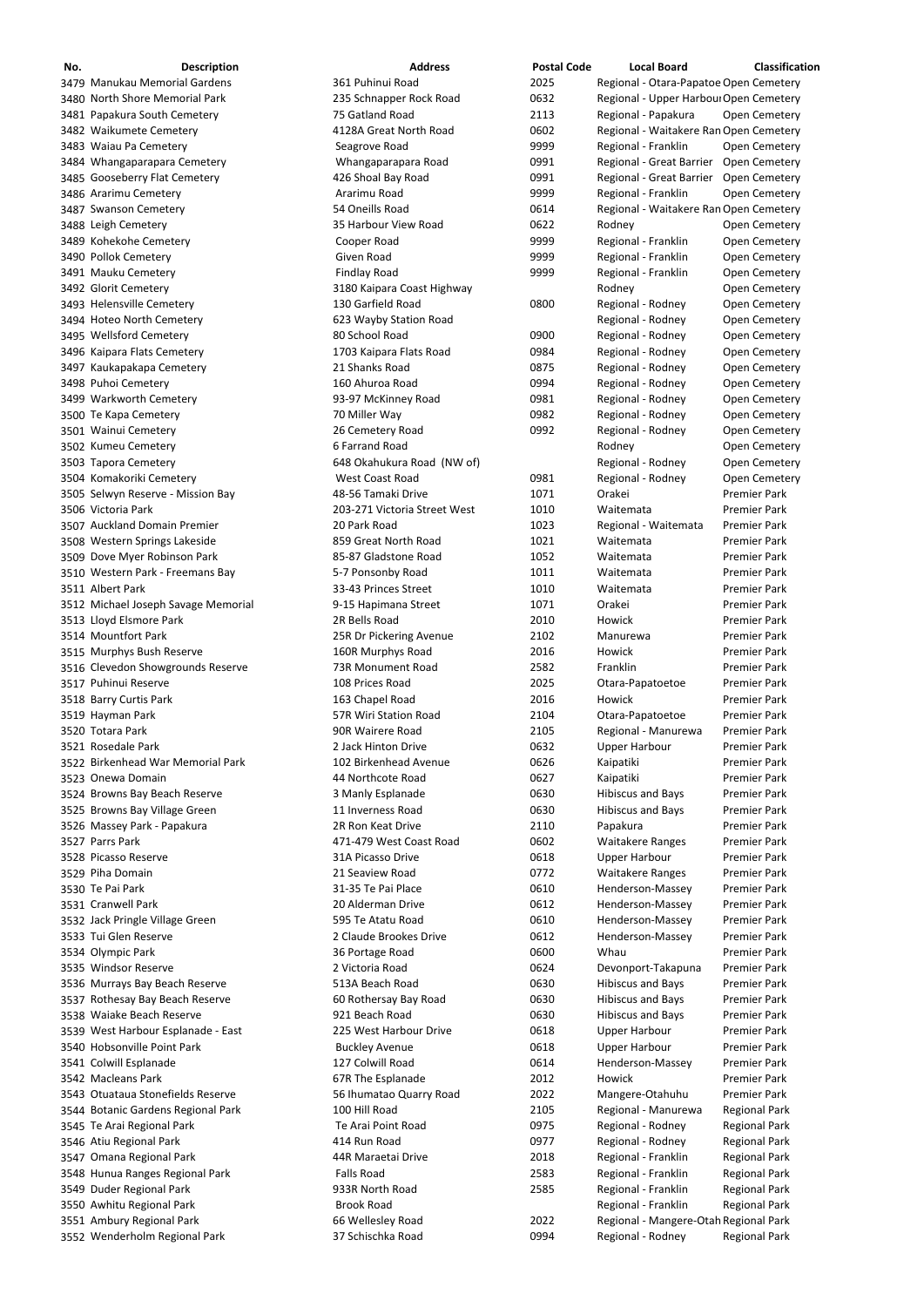| No. | <b>Description</b>                             | <b>Address</b>              | <b>Postal Code</b> | <b>Local Board</b>                      | <b>Classification</b> |
|-----|------------------------------------------------|-----------------------------|--------------------|-----------------------------------------|-----------------------|
|     | 3553 Long Bay Regional Park                    | 2000 Beach Road             | 0792               | Regional - Hibiscus and B Regional Park |                       |
|     | 3554 Mahurangi Regional Park                   | 190 Ngarewa Drive           | 0983               | Regional - Rodney                       | <b>Regional Park</b>  |
|     | 3555 Pakiri Regional Park                      | 242 Pakiri River Road       | 0972               | Regional - Rodney                       | <b>Regional Park</b>  |
|     |                                                |                             |                    |                                         |                       |
|     | 3556 Scandrett Regional Park                   | 114 Scandrett Road          | 0982               | Regional - Rodney                       | <b>Regional Park</b>  |
|     | 3557 Te Muri Regional Park                     | 184 Hungry Creek Road       | 0983               | Regional - Rodney                       | <b>Regional Park</b>  |
|     | 3558 Shakespear Regional Park                  | 1468 Whangaparaoa Road      | 0930               | Regional - Hibiscus and B Regional Park |                       |
|     | 3559 Tawharanui Regional Park                  | 1181 Takatu Road            | 0986               | Regional - Rodney                       | <b>Regional Park</b>  |
|     | 3560 Orere Point Regional Park                 | 149 Bays Road               | 2585               | Regional - Franklin                     | <b>Regional Park</b>  |
|     | 3561 Tapapakanga Regional Park                 | 95 Deerys Road              | 2585               | Regional - Franklin                     | <b>Regional Park</b>  |
|     | 3562 Hamlins Hill Regional Park                | 1014 Great South Road       | 1060               | Regional - Maungakiekie- Regional Park  |                       |
|     |                                                |                             | 0881               |                                         |                       |
|     | 3563 Muriwai Regional Park                     | 447 Motutara Road           |                    | Regional - Rodney                       | <b>Regional Park</b>  |
|     | 3564 Waitakere West Regional Park              | 21 Long Street              | 0722               | Regional - Waitakere Ran Regional Park  |                       |
|     | 3565 Tawhitokino Regional Park                 | 265 Kawakawa Bay Coast Road | 2585               | Regional - Franklin                     | <b>Regional Park</b>  |
|     | 3566 Waitakere South Regional Park             | 21 Long Road                | 0781               | Regional - Waitakere Ran Regional Park  |                       |
|     | 3567 Waitakere North Regional Park             | <b>Falls Road</b>           | 0781               | Regional - Waitakere Ran Regional Park  |                       |
|     | 3568 Waitakere Central Regional Park           | 300 Scenic Drive            | 0612               | Regional - Waitakere Ran Regional Park  |                       |
|     | 3569 Te Rau Puriri Regional Park               | 2911 South Head Road        | 0874               | Regional - Rodney                       | <b>Regional Park</b>  |
|     | 3570 Waitawa Regional Park                     | 1168 Clevedon Kawakawa Road | 2585               | Regional - Franklin                     | <b>Regional Park</b>  |
|     | 3571 Whakatiwai Regional Park                  | East Coast Road             | 2583               | Regional - Franklin                     | <b>Regional Park</b>  |
|     |                                                | 75 Gordons Road             |                    |                                         |                       |
|     | 3572 Whakanewha Regional Park                  |                             | 1971               | Regional - Waiheke                      | <b>Regional Park</b>  |
|     | 3573 Waharau Regional Park                     | 1748 East Coast Road        | 2473               | Regional - Franklin                     | <b>Regional Park</b>  |
|     | 3574 Prawn Farm                                | 3308 South Head Road        | 0874               | Regional - Rodney                       | <b>Regional Park</b>  |
|     | 3575 McLeods Farm                              | 3202 South Head Road        | 0874               | Regional - Rodney                       | <b>Regional Park</b>  |
|     | 3576 Seddon Fields                             | 180 Meola Road              | 1022               | Waitemata                               | <b>Sports Park</b>    |
|     | 3577 Orakei Domain B                           | 40 Reihana Street           | 1071               | Orakei                                  | Sports Park           |
|     | 3578 Walker Park                               | 7-51 Walker Road            | 1022               | Albert-Eden                             | Sports Park           |
|     | 3579 Waiheke Island Sports Club                | 43 Causeway Road            | 1081               | Waiheke                                 | <b>Sports Park</b>    |
|     |                                                |                             |                    |                                         |                       |
|     | 3580 May Road War Memorial Park                | 13 May Road                 | 1041               | Puketapapa                              | Sports Park           |
|     | 3581 Western Springs Outer Fields              | 731 Great North Road        | 1021               | Waitemata                               | <b>Sports Park</b>    |
|     | 3582 Martyn Wilson Fields & Sonia Res          | 153-183 Shore Road          | 1050               | Orakei                                  | <b>Sports Park</b>    |
|     | 3583 Three Kings Resv, incl Fickling, Metrowat | 1011 Mount Eden Road        | 1042               | Puketapapa                              | <b>Sports Park</b>    |
|     | 3584 Ellerslie Domain                          | 182-186 Main Highway        | 1050               | Orakei                                  | <b>Sports Park</b>    |
|     | 3585 Edendale Reserve                          | 423 Sandringham Road        | 1041               | Albert-Eden                             | Sports Park           |
|     | 3586 Murray Halberg Park                       | 117 Richardson Road         | 1025               | Albert-Eden                             | Sports Park           |
|     | 3587 Eastdale Reserve                          | 33-37 Eastdale Road         | 1026               | Whau                                    | Sports Park           |
|     | 3588 Nixon Park                                | 11 Centra Road              | 1021               | Albert-Eden                             | Sports Park           |
|     |                                                |                             |                    |                                         |                       |
|     | 3589 Grey Lynn Park                            | 69-71 Williamson Avenue     | 1021               | Waitemata                               | Sports Park           |
|     | 3590 Seaside Park                              | 1-15 Brady Road             | 1062               | Mangere-Otahuhu                         | Sports Park           |
|     | 3591 Platina Reserve                           | 14-16 Platina Street        | 1050               | Orakei                                  | Sports Park           |
|     | 3592 Freyberg Field                            | 47A Kiwitea Street          | 1041               | Albert-Eden                             | Sports Park           |
|     | 3593 Waikaraka Park                            | 175-243 Neilson Street      | 1061               | Maungakiekie-Tamaki                     | Sports Park           |
|     | 3594 Fearon Park                               | 21A Fearon Avenue           | 1041               | Puketapapa                              | Sports Park           |
|     | 3595 Seymour Park                              | 121-129A Pah Road           | 1023               | Puketapapa                              | Sports Park           |
|     | 3596 View Road Reserve                         | 19 View Road                | 1024               | Albert-Eden                             | <b>Sports Park</b>    |
|     | 3597 Hamlin Park                               | 39 Hamlin Road              | 1060               | Maungakiekie-Tamaki                     |                       |
|     |                                                |                             |                    |                                         | Sports Park           |
|     | 3598 Glover Park                               | 32 Glover Road              | 1071               | Orakei                                  | Sports Park           |
|     | 3599 Anderson Park                             | 19A Preston Avenue          | 1025               | Albert-Eden                             | <b>Sports Park</b>    |
|     | 3600 Thompson Park                             | 50 Banks Road               | 1060               | Maungakiekie-Tamaki                     | Sports Park           |
|     | 3601 Coxs Bay Reserve                          | 44-66 West End road         | 1022               | Waitemata                               | Sports Park           |
|     | 3602 Point England Reserve                     | 122 Elstree Avenue          | 1072               | Maungakiekie-Tamaki                     | <b>Sports Park</b>    |
|     | 3603 Fergusson Domain                          | 5 Olea Road                 | 1061               | Maungakiekie-Tamaki                     | Sports Park           |
|     | 3604 Simson Reserve                            | 62-78 Hugo Johnston Penrose | 1061               | Maungakiekie-Tamaki                     | Sports Park           |
|     | 3605 Windmill Park                             | 48 Windmill Road            | 1024               | Albert-Eden                             | Sports Park           |
|     | 3606 Alan Wood Reserve A                       | 63 Hendon Avenue            | 1025               | Albert-Eden                             | Sports Park           |
|     |                                                |                             |                    |                                         |                       |
|     | 3607 Onetangi Sports Park (Rangihoua)          | 133-165 Onetangi Road       | 1081               | Waiheke                                 | Sports Park           |
|     | 3608 Warren Freer Park                         | 19 Watson Avenue            | 1025               | Albert-Eden                             | Sports Park           |
|     | 3609 Chamberlain Park                          | 46A Linwood Avenue          | 1025               | Albert-Eden                             | Sports Park           |
|     | 3610 Sturges Park                              | 25A Fort Richard Road       | 1062               | Mangere-Otahuhu                         | Sports Park           |
|     | 3611 Phyllis Reserve                           | 22 Phyllis Street           | 1025               | Albert-Eden                             | <b>Sports Park</b>    |
|     | 3612 Bill Mckinlay Park                        | 3-35 Ireland Road           | 1060               | Maungakiekie-Tamaki                     | <b>Sports Park</b>    |
|     | 3613 Pollard Park                              | 1A Waitomo Avenue           | 1024               | Albert-Eden                             | <b>Sports Park</b>    |
|     | 3614 Owairaka Park                             | 56-60 Owairaka Avenue       | 1025               | Albert-Eden                             | <b>Sports Park</b>    |
|     |                                                | 660 Richardson Road         | 1041               |                                         |                       |
|     | 3615 Keith Hay Park                            |                             |                    | Puketapapa                              | <b>Sports Park</b>    |
|     | 3616 Hillsborough Park                         | 27-45 Carlton Street        | 1042               | Puketapapa                              | Sports Park           |
|     | 3617 Blockhouse Bay Recreation Res             | 31-35 Terry Street          | 0600               | Whau                                    | Sports Park           |
|     | 3618 Margaret Griffen Park                     | 16-18 Griffen Park Road     | 1041               | Puketapapa                              | Sports Park           |
|     | 3619 Murphy Park                               | 102 Church Street           | 1062               | Mangere-Otahuhu                         | Sports Park           |
|     | 3620 Gribblehirst Park                         | 225 Sandringham Road        | 1041               | Albert-Eden                             | Sports Park           |
|     | 3621 Fowlds Park                               | 50 Western Springs Road     | 1022               | Albert-Eden                             | Sports Park           |
|     | 3622 Thomas Bloodworth Park                    | 2-30 Shore Road             | 1050               | Orakei                                  | <b>Sports Park</b>    |
|     | 3623 Mt Wellington War Memorial Reserve        | 50 Dunkirk Road             | 1072               | Maungakiekie-Tamaki                     | Sports Park           |
|     | 3624 Crossfield Reserve                        | 83 Crossfield Road          | 1071               | Orakei                                  |                       |
|     |                                                |                             |                    |                                         | <b>Sports Park</b>    |
|     | 3625 Melville Park                             | 249-259 Gillies Avenue      | 1023               | Albert-Eden                             | Sports Park           |
|     | 3626 Riversdale Reserve                        | 93-123 Riversdale Road      | 1026               | Whau                                    | Sports Park           |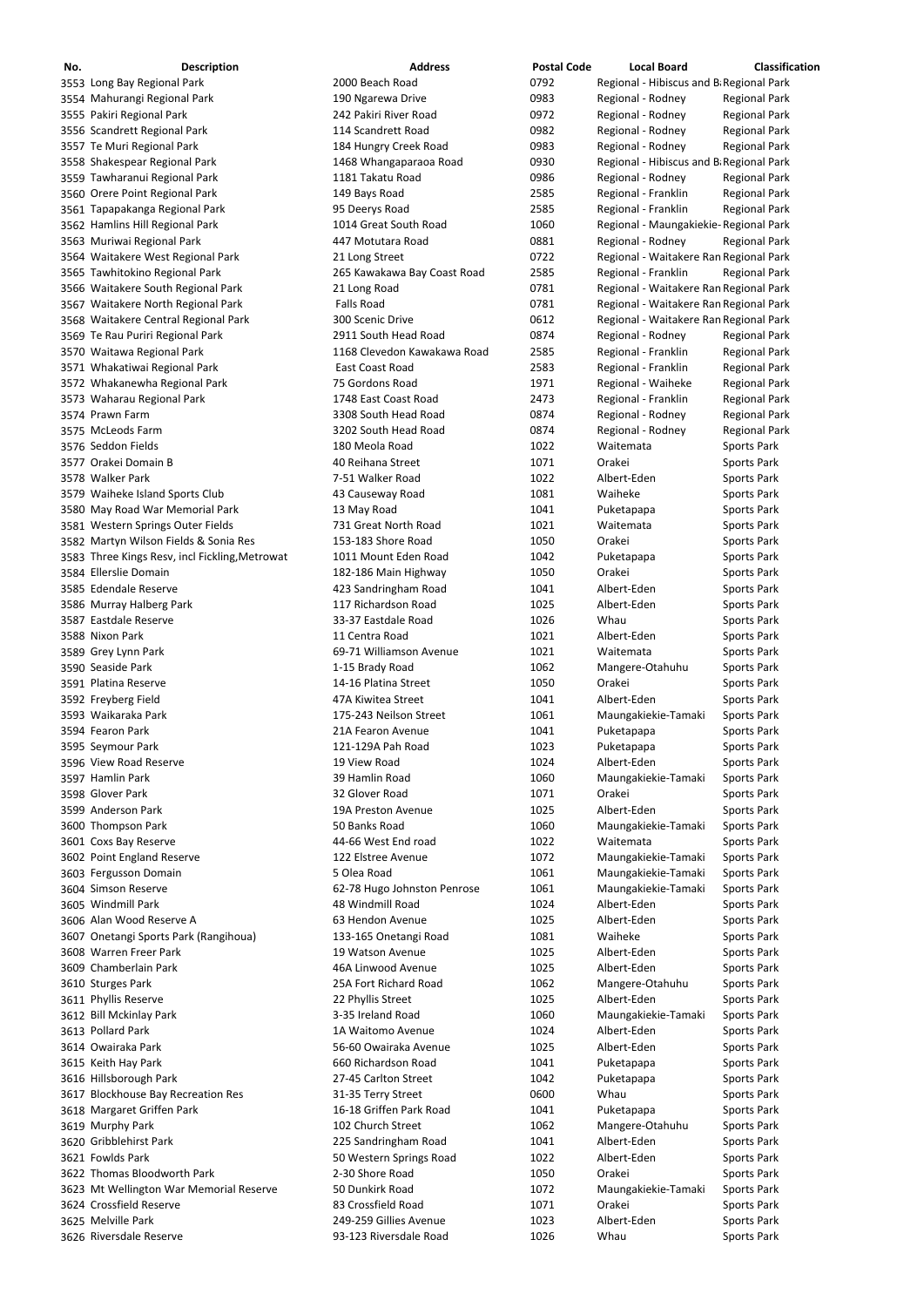| No. | <b>Description</b>                              | <b>Address</b>              | <b>Postal Code</b> | <b>Local Board</b>                   | <b>Classification</b> |
|-----|-------------------------------------------------|-----------------------------|--------------------|--------------------------------------|-----------------------|
|     | 3627 Madills Farm Recreation Reserve            | 6 Baddeley Avenue           | 1071               | Orakei                               | <b>Sports Park</b>    |
|     | 3628 Michaels Avenue Reserve                    | 46 Michaels Avenue          | 1051               | Orakei                               | <b>Sports Park</b>    |
|     | 3629 Nicholson Park                             | 25 Poronui Street           | 1024               | Albert-Eden                          | Sports Park           |
|     | 3630 Hunua Hall, Tennis & Netball Courts        | 2316 Hunua Road             | 2110               | Franklin                             | Sports Park           |
|     |                                                 |                             |                    |                                      |                       |
|     | 3631 Hamilton Estate Recreation Reserve         | <b>Hamilton Drive</b>       | 2123               | Franklin                             | Sports Park           |
|     | 3632 Bledisloe Park - Franklin                  | 86 Queen Street             | 2120               | Franklin                             | Sports Park           |
|     | 3633 Colin Lawrie Fields                        | 47 Reynolds Road            | 2120               | Franklin                             | <b>Sports Park</b>    |
|     | 3634 Karaka Sports Park                         | <b>Blackbridge Road</b>     | 2580               | Franklin                             | Sports Park           |
|     | 3635 Massey Park - Waiuku                       | 2 Belgium Street            | 2123               | Franklin                             | Sports Park           |
|     | 3636 Patumahoe Recreation Reserve               | 5 John St                   | 2344               | Franklin                             | Sports Park           |
|     | 3637 Puni Recreation Reserve                    | <b>Attwells Road</b>        | 2123               | Franklin                             | <b>Sports Park</b>    |
|     | 3638 Rosa Birch Park                            | 2 Puni Road                 | 2113               | Franklin                             | Sports Park           |
|     |                                                 |                             |                    |                                      |                       |
|     | 3639 Waiau Pa Domain                            | Waiau Pa Road               | 2679               | Franklin                             | Sports Park           |
|     | 3640 Waiuku Netball, Golf&Squash Clubs (LEASED) | Racecourse Road             | 2123               | Franklin                             | Sports Park           |
|     | 3641 Beachlands Domain                          | <b>35R Beachlands Road</b>  | 2018               | Franklin                             | Sports Park           |
|     | 3642 Moyle Park                                 | 48R Bader Drive             | 2022               | Mangere-Otahuhu                      | Sports Park           |
|     | 3643 Manukau Sports Bowl                        | 1 Boundary Road             | 2023               | Regional - Otara-Papatoe Sports Park |                       |
|     | 3644 Leabank Park                               | 30R Claymore Street         | 2102               | Manurewa                             | Sports Park           |
|     | 3645 Murdoch Park                               | 27R Chestnut Road           | 2025               | Otara-Papatoetoe                     | Sports Park           |
|     | 3646 Rogers Park                                | 178R Clovelly Road          | 2012               | Howick                               | Sports Park           |
|     |                                                 |                             |                    |                                      |                       |
|     | 3647 Gallaher Park                              | 21R Alfriston Road          | 2102               | Manurewa                             | <b>Sports Park</b>    |
|     | 3648 Walter Massey Park                         | 10R Hain Avenue             | 2024               | Mangere-Otahuhu                      | Sports Park           |
|     | 3649 Omana Park                                 | 23R Omana Road              | 2025               | Otara-Papatoetoe                     | Sports Park           |
|     | 3650 Manurewa Netball Complex                   | 1R Dalgety Drive            | 2104               | Manurewa                             | Sports Park           |
|     | 3651 James Watson Park                          | 22R Israel Avenue           | 2023               | Otara-Papatoetoe                     | Sports Park           |
|     | 3652 Mayfield Park                              | 42R Hills Road              | 2023               | Otara-Papatoetoe                     | <b>Sports Park</b>    |
|     | 3653 Sandbrook Reserve                          | 259R Bairds Road            | 2023               | Otara-Papatoetoe                     | Sports Park           |
|     |                                                 |                             |                    |                                      |                       |
|     | 3654 Manurewa War Memorial Park                 | 16R Gibbs Road              | 2102               | Manurewa                             | Sports Park           |
|     | 3655 Finlayson Ave Reserve                      | 76R Finlayson Avenue        | 2103               | Manurewa                             | <b>Sports Park</b>    |
|     | 3656 Laurie Gibbons Memorial Park               | 38R Gibbons Road            | 2103               | Manurewa                             | <b>Sports Park</b>    |
|     | 3657 Glenmore Road Tennis Courts                | 57 Glenmore Road            | 2010               | Howick                               | <b>Sports Park</b>    |
|     | 3658 Elm Park                                   | 44R Gossamer Drive          | 2010               | Howick                               | <b>Sports Park</b>    |
|     | 3659 Riverhills Park                            | 168R Gossamer Drive         | 2010               | Howick                               | Sports Park           |
|     | 3660 Blyton Lane Reserve                        | 111 Gossamer Drive          | 2010               | Howick                               | Sports Park           |
|     |                                                 | 244R East Tamaki Road       |                    |                                      |                       |
|     | 3661 East Tamaki Reserve                        |                             | 2023               | Otara-Papatoetoe                     | Sports Park           |
|     | 3662 Paparoa Park                               | 52R Paparoa Road            | 2014               | Howick                               | Sports Park           |
|     | 3663 Meadowland Park                            | 41R Meadowland Drive        | 2014               | Howick                               | Sports Park           |
|     | 3664 Ngati Otara Park                           | 100R Otara Road             | 2023               | Otara-Papatoetoe                     | Sports Park           |
|     | 3665 William Green Domain                       | 600R Pakuranga Road         | 2010               | Howick                               | Sports Park           |
|     | 3666 Robert White Park                          | 49R Pah Road                | 2025               | Otara-Papatoetoe                     | Sports Park           |
|     | 3667 House Park                                 | 241R Kirkbride Road         | 2022               | Mangere-Otahuhu                      | Sports Park           |
|     | 3668 Papatoetoe Recreation Grounds              | 295R Great South Road       | 2025               | Otara-Papatoetoe                     | Sports Park           |
|     |                                                 |                             |                    |                                      |                       |
|     | 3669 Jellicoe Park                              | 40R Jellicoe Road           | 2102               | Manurewa                             | Sports Park           |
|     | 3670 David Lange Park                           | 98R Bader Drive             | 2022               | Mangere-Otahuhu                      | Sports Park           |
|     | 3671 Millhouse Park                             | 67R Millhouse Drive         | 2013               | Howick                               | Sports Park           |
|     | 3672 Swanson Park                               | 2R Mcintyre Road            | 2022               | Mangere-Otahuhu                      | Sports Park           |
|     | 3673 Aorere Park                                | 53R Raglan Street           | 2024               | Otara-Papatoetoe                     | Sports Park           |
|     | 3674 Stadium Reserve - Papatoetoe               | 27 St George Street         | 2025               | Otara-Papatoetoe                     | Sports Park           |
|     | 3675 Kohuora Park                               | 44R Station Road            | 2025               | Otara-Papatoetoe                     | Sports Park           |
|     |                                                 |                             |                    |                                      |                       |
|     | 3676 Mangere Centre Park                        | 141R Robertson Road         | 2024               | Mangere-Otahuhu                      | Sports Park           |
|     | 3677 Nixon Centennial Park                      | 70R Sale Street             | 2014               | Howick                               | Sports Park           |
|     | 3678 Ti Rakau Park                              | 27R William Roberts Road    | 2010               | Howick                               | Sports Park           |
|     | 3679 Radonich Park (Lost City Reserve)          | 40 Cleek Road               | 2024               | Mangere-Otahuhu                      | Sports Park           |
|     | 3680 Te Puru Park                               | 954R Whitford Maraetai Road | 2571               | Franklin                             | Sports Park           |
|     | 3681 Howick Domain                              | 90R Wellington Street       | 2014               | Howick                               | Sports Park           |
|     | 3682 Williams Park                              | <b>63R Viscount Street</b>  | 2022               | Mangere-Otahuhu                      | Sports Park           |
|     | 3683 Whitford War Memorial Domain               | 53R Whitford-Maraetai Road  | 2571               | Franklin                             | Sports Park           |
|     | 3684 Stafford Park                              | 18 Denby Lane               | 0627               |                                      |                       |
|     |                                                 |                             |                    | Kaipatiki                            | Sports Park           |
|     | 3685 Shepherds Park                             | 31-35 Cresta Avenue         | 0626               | Kaipatiki                            | Sports Park           |
|     | 3686 Onepoto Domain                             | 24 Tarahanga Street         | 0627               | Kaipatiki                            | <b>Sports Park</b>    |
|     | 3687 Wainoni Park North                         | 56 Churchouse Road          | 0632               | <b>Upper Harbour</b>                 | <b>Sports Park</b>    |
|     | 3688 Greenhithe War Memorial Park               | 10 Roland Road              | 0632               | <b>Upper Harbour</b>                 | <b>Sports Park</b>    |
|     | 3689 Collins Park                               | 15 Greenhithe Road          | 0632               | <b>Upper Harbour</b>                 | Sports Park           |
|     | 3690 Constellation Reserve                      | 1 Upper Harbour Highway     | 0632               | <b>Upper Harbour</b>                 | Sports Park           |
|     | 3691 Devonport Domain                           | 52 King Edward Parade       | 0624               | Devonport-Takapuna                   | Sports Park           |
|     |                                                 |                             |                    |                                      |                       |
|     | 3692 Bay City Park                              | 50 Andersons Road           | 0630               | <b>Upper Harbour</b>                 | Sports Park           |
|     | 3693 Freyberg Park                              | 4 Woodlands Crescent        | 0630               | <b>Hibiscus and Bays</b>             | Sports Park           |
|     | 3694 Mairangi Bay Park                          | 63 Maxwellton Drive         | 0630               | <b>Hibiscus and Bays</b>             | Sports Park           |
|     | 3695 Becroft Park Reserve                       | 8 Becroft Drive             | 0620               | Devonport-Takapuna                   | Sports Park           |
|     | 3696 Sunnynook Park                             | 90 Sunnynook Road           | 0620               | Devonport-Takapuna                   | Sports Park           |
|     | 3697 Taharoto Park                              | 13 Taharoto Road            | 0622               | Devonport-Takapuna                   | Sports Park           |
|     | 3698 Barrys Point Reserve                       | 37 Fred Thomas Drive        | 0622               | Devonport-Takapuna                   | Sports Park           |
|     |                                                 |                             |                    |                                      |                       |
|     | 3699 McFetridge Park                            | 115 Archers Road            | 0627               | Kaipatiki                            | Sports Park           |
|     | 3700 Bayswater Park                             | 131 Bayswater Avenue        | 0622               | Devonport-Takapuna                   | Sports Park           |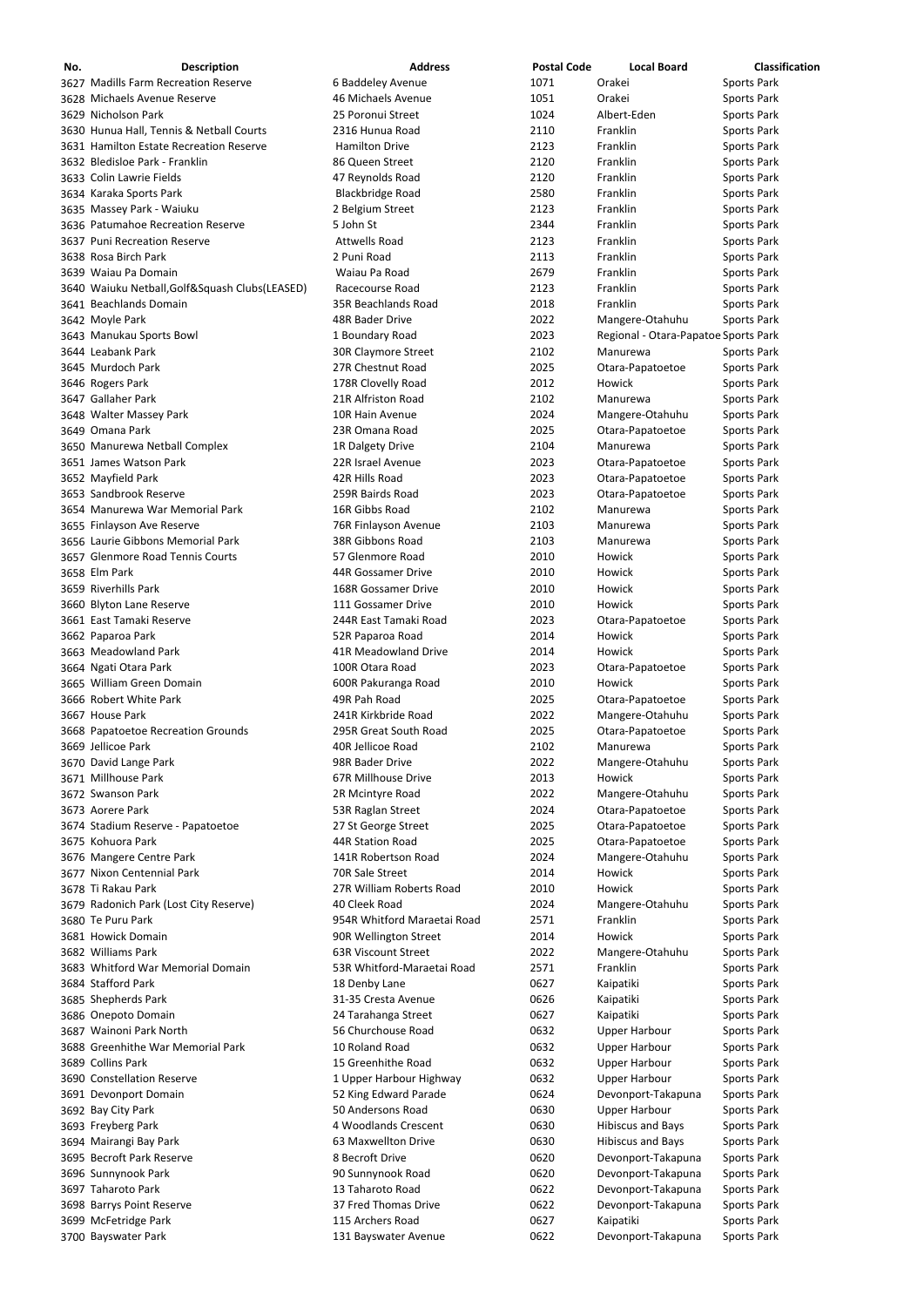| No. | <b>Description</b>                     | <b>Address</b>                | <b>Postal Code</b> | <b>Local Board</b>       | <b>Classification</b> |
|-----|----------------------------------------|-------------------------------|--------------------|--------------------------|-----------------------|
|     | 3701 Te Koiwi Park                     | 29R Hunua Road                | 2110               | Papakura                 | <b>Sports Park</b>    |
|     | 3702 Drury Domain                      | 214-230 Great South Road      | 2113               | Papakura                 | <b>Sports Park</b>    |
|     | 3703 Prince Edward Park                | 1R Wharf Street               | 2110               | Papakura                 | <b>Sports Park</b>    |
|     | 3704 Mclennan Park                     | 98R Arimu Road                | 2110               | Papakura                 | <b>Sports Park</b>    |
|     | 3705 Drury Sports Complex              | 20R Victoria Street           | 2578               | Papakura                 | <b>Sports Park</b>    |
|     | 3706 Southern Park                     | 44R Beach Road                | 2113               | Papakura                 | <b>Sports Park</b>    |
|     | 3707 Bourne Dean Recreation Reserve    | 903 Kaipara Flats Road        |                    | Rodney                   | <b>Sports Park</b>    |
|     | 3708 Ramlea Park                       | 26-28 Taikata Road            | 0610               | Henderson-Massey         | <b>Sports Park</b>    |
|     | 3709 Ranui Domain                      | 504A Swanson Road             | 0612               | Henderson-Massey         | <b>Sports Park</b>    |
|     | 3710 Royal Reserve                     | 5 Beauchamp Drive             | 0614               | Henderson-Massey         | <b>Sports Park</b>    |
|     | 3711 Sister Rene Shadbolt Park         | 130 Portage Road              | 0600               | Whau                     | <b>Sports Park</b>    |
|     | 3712 Ken Maunder Park                  | 34 Binsted Road               | 0600               | Whau                     | <b>Sports Park</b>    |
|     | 3713 Waitakere War Memorial Park       | 13 Bethells Road              | 0614               | <b>Waitakere Ranges</b>  | <b>Sports Park</b>    |
|     | 3714 Owen's Green                      | 436B Huia Road                | 0604               | <b>Waitakere Ranges</b>  | <b>Sports Park</b>    |
|     | 3715 Fred Taylor Park                  | 184 Fred Taylor Drive         | 0814               | Henderson-Massey         | <b>Sports Park</b>    |
|     | 3716 Gloria Park                       | 50A Gloria Avenue             | 0610               | Henderson-Massey         | <b>Sports Park</b>    |
|     | 3717 Jack Colvin Park                  | 44 Titoki Street              | 0610               | Henderson-Massey         | <b>Sports Park</b>    |
|     | 3718 Jack Pringle Sports Park          | 5-13 Harbour View Road        | 0610               | Henderson-Massey         | <b>Sports Park</b>    |
|     | 3719 Henderson Park - Henderson        | 41A Wilsher Crescent          | 0612               | Henderson-Massey         | <b>Sports Park</b>    |
|     | 3720 Corban Reserve                    | 130-136 Henderson Valley Road | 0612               | Henderson-Massey         | <b>Sports Park</b>    |
|     | 3721 Lawson Park                       | 38 Willerton Avenue           | 0600               | Whau                     |                       |
|     |                                        |                               |                    |                          | <b>Sports Park</b>    |
|     | 3722 Starling Park                     | Waitemata Drive               | 0612               | Henderson-Massey         | <b>Sports Park</b>    |
|     | 3723 Singer Park                       | 331-345 West Coast Road       | 0602               | <b>Waitakere Ranges</b>  | <b>Sports Park</b>    |
|     | 3724 Brains Park                       | 35 Vanguard Road              | 0602               | Whau                     | <b>Sports Park</b>    |
|     | 3725 Te Atatu Peninsula Park           | 39 Neil Avenue                | 0610               | Henderson-Massey         | <b>Sports Park</b>    |
|     | 3726 Harold Moody Reserve              | 44 Glendale Road              | 0602               | <b>Waitakere Ranges</b>  | <b>Sports Park</b>    |
|     | 3727 Ceramco Park                      | 112 Glendale Road             | 0602               | <b>Waitakere Ranges</b>  | <b>Sports Park</b>    |
|     | 3728 Massey Domain                     | 4 Red Hills Road              | 0614               | Henderson-Massey         | <b>Sports Park</b>    |
|     | 3729 Moire Park                        | 91-97 Moire Road              | 0614               | Henderson-Massey         | <b>Sports Park</b>    |
|     | 3730 McLeod Park                       | 200 McLeod Road               | 0610               | Henderson-Massey         | <b>Sports Park</b>    |
|     | 3731 Silverdale War Memorial Park      | 12 Hibiscus Coast Highway     | 0993               | <b>Hibiscus and Bays</b> | <b>Sports Park</b>    |
|     | 3732 Greville Reserve                  | 253 Forrest Hill Road         | 0620               | Devonport-Takapuna       | <b>Sports Park</b>    |
|     | 3733 Greenslade Reserve                | 1 Greenslade Crescent         | 0627               | Kaipatiki                | <b>Sports Park</b>    |
|     | 3734 Db Ground                         | 113R Bader Drive              | 9999               | Mangere-Otahuhu          | <b>Sports Park</b>    |
|     | 3735 Waiuku Sports Park                | Constable Road                | 9999               | Franklin                 | <b>Sports Park</b>    |
|     | 3736 Colin Dale Park                   | 87R Prices Road               | 2025               | Otara-Papatoetoe         | <b>Sports Park</b>    |
|     | 3737 Colin Maiden Park                 | <b>Merton Road</b>            | 1072               | Regional - Orakei        | <b>Sports Park</b>    |
|     | 3738 Liston Park                       | 71 Abbotts Way                | 1050               | Orakei                   | <b>Sports Park</b>    |
|     | 3739 Gulf Harbour Recreation Reserve   | R 40 Gulf Harbour Drive       | 0930               | <b>Hibiscus and Bays</b> | <b>Sports Park</b>    |
|     | 3740 Clive Howe Rd Recreation Reserve  | Clive Howe Road               | 9999               | Franklin                 | <b>Sports Park</b>    |
|     | 3741 Greenmount Park                   | 81R Guys Road                 | 9999               | Howick                   | <b>Sports Park</b>    |
|     | 3742 Red Beach Park                    | 10 William Bayes Place        | 9999               | <b>Hibiscus and Bays</b> | <b>Sports Park</b>    |
|     | 3743 Glenbrook Road Recreation Reserve | 1298 Glenbrook Road           | 2681               | Franklin                 | <b>Sports Park</b>    |
|     | 3744 Growers Stadium & Stadium No. 2   | 21 Stadium Drive              | 2120               | Franklin                 | Sports Park           |
|     | 3745 Duck Park                         | 23 Captain Scott Road         | 0602               | <b>Waitakere Ranges</b>  | <b>Sports Park</b>    |
|     | 3746 Sovereign Stadium                 | 564 East Coast Road           | 9999               | <b>Upper Harbour</b>     | Sports Park           |
|     | 3747 Gloucester Park North             | 62 Onehunga Mall              | 1061               | Maungakiekie-Tamaki      | Sports Park           |
|     | 3748 Green Bay Domain                  | 23 Cliff View Drive           | 0604               | Whau                     | Sports Park           |
|     | 3749 Army Fields                       | 75 Walters Road               | 1062               | Papakura                 | Sports Park           |
|     | 3750 Arch Hill Scenic Reserve          | 89 Ivanhoe Road               | 9999               | Waitemata                | <b>Sports Park</b>    |
|     | 3751 McManus Park                      | 671 Mt Wellington Highway     | 1060               | Maungakiekie-Tamaki      | Sports Park           |
|     | 3752 Bell Field                        | 587R Papakura-Clevedon Road   | 9999               | Franklin                 | Sports Park           |
|     | 3753 Avondale Racecourse               | 2 Ash Street                  | 9999               | Whau                     | Sports Park           |
|     | 3754 Rongomai Park                     | 80R Rongomai Road             | 2023               | Otara-Papatoetoe         | Sports Park           |
|     | 3755 Boggust Park                      | 55R Lenore Road               | 9999               | Mangere-Otahuhu          | <b>Sports Park</b>    |
|     | 3756 Valonia Reserve                   | 35 Valonia Street             | 0600               | Whau                     | Sports Park           |
|     | 3757 Ray Small Park                    | 31 Ray Small Drive            | 2110               | Papakura                 | <b>Sports Park</b>    |
|     | 3758 Randwick Park (Secretariat Place) | 42R Secretariat Place         | 2105               | Manurewa                 | <b>Sports Park</b>    |
|     | 3759 Shore Road Reserve                | 32B Shore Road                | 9999               | Orakei                   | Sports Park           |
|     | 3760 Northall Park                     | 107 Titirangi Road            | 0600               | Whau                     | <b>Sports Park</b>    |
|     | 3761 Zita Maria Park                   | 32 Zita Maria Drive           | 0614               | Henderson-Massey         | <b>Sports Park</b>    |
|     |                                        | 58 Station Road               | 2113               | Franklin                 |                       |
|     | 3762 Franklin A&P Showgrounds          |                               |                    |                          | Sports Park           |
|     | 3763 Warkworth Showgrounds             | 2 Great North Road            | 0920               | Rodney                   | Sports Park           |
|     | 3764 Te Hana Reserve                   | Whakapirau Road               | 0900               | Rodney                   | <b>Sports Park</b>    |
|     | 3765 Crum Park                         | 52A Hilling Street            | 0604               | Whau                     | <b>Sports Park</b>    |
|     | 3766 Te Atatu South Park               | 164 Te Atatu Road             | 0610               | Henderson-Massey         | <b>Sports Park</b>    |
|     | 3767 Archibald Park                    | 109 Archibald Road            | 0602               | Whau                     | <b>Sports Park</b>    |
|     | 3768 Keri Downs Park                   | 200R Dominion Road            | 9999               | Papakura                 | <b>Sports Park</b>    |
|     | 3769 Mansell Field                     | 34R Marne Road                | 9999               | Papakura                 | <b>Sports Park</b>    |
|     | 3770 Otahuhu College Memorial Field    | 5B Kuranui Place              | 1062               | Mangere-Otahuhu          | <b>Sports Park</b>    |
|     | 3771 Pollok Recreation Reserve         | Awhitu Road                   | 9999               | Franklin                 | <b>Sports Park</b>    |
|     | 3772 Miami Street Reserve              | 14 Miami Street               | 2024               | Mangere-Otahuhu          | <b>Sports Park</b>    |
|     | 3773 Nga Hau E Wha Marae               | 88 Beatty Road                | 9999               | Franklin                 | <b>Sports Park</b>    |
|     | 3774 Norana Park                       | 21R Norana Avenue             | 9999               | Mangere-Otahuhu          | Sports Park           |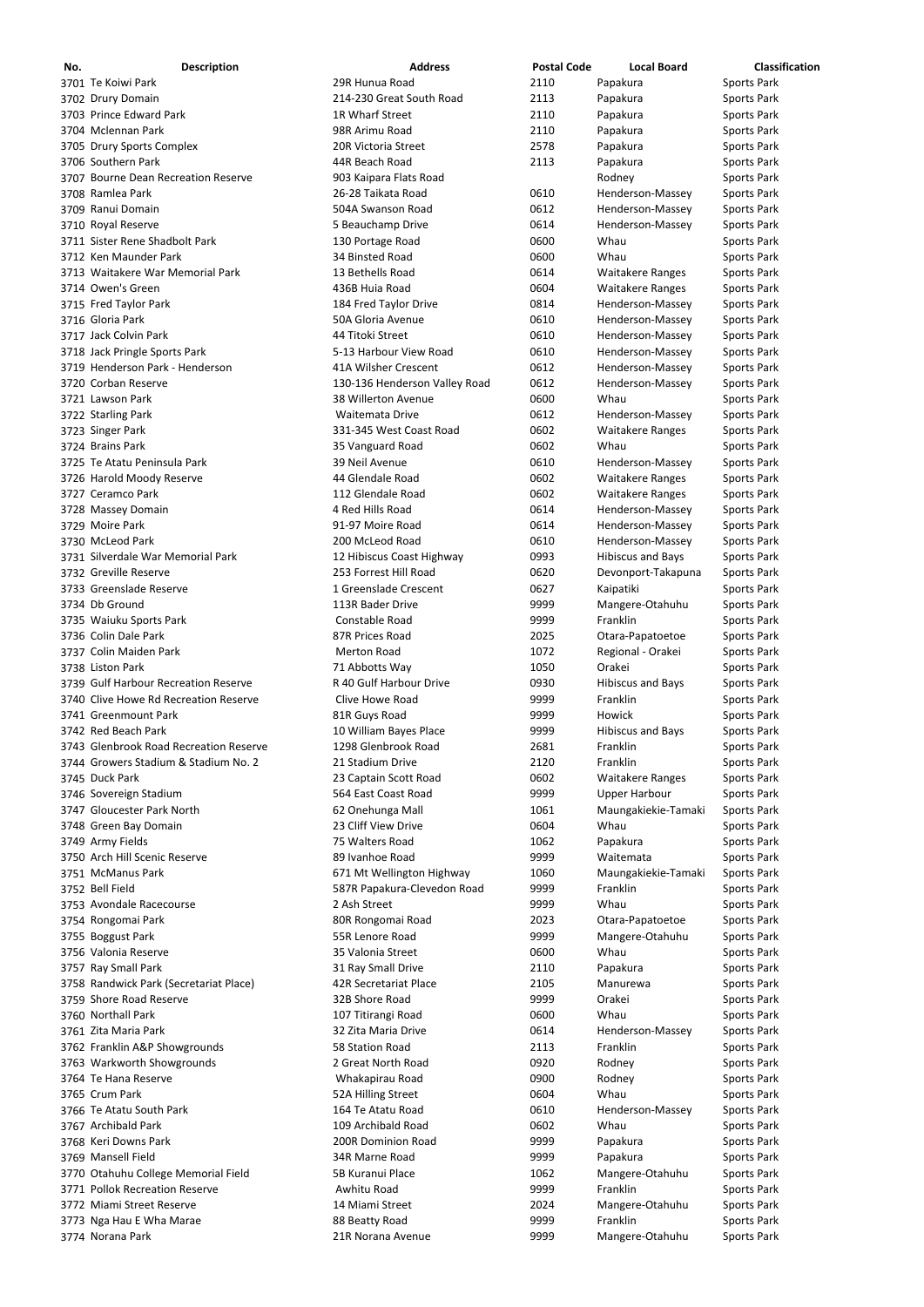| No. | <b>Description</b>                            | <b>Address</b>           | <b>Postal Code</b> | <b>Local Board</b>                           | <b>Classification</b>     |
|-----|-----------------------------------------------|--------------------------|--------------------|----------------------------------------------|---------------------------|
|     | 3775 Caribbean Sportsfield                    | 67 Caribbean Drive       |                    | <b>Upper Harbour</b>                         | Sports Park               |
|     | 3776 Belmont Intermediate Sportsfield         | 10 Winscombe Street      |                    | Devonport-Takapuna                           | Sports Park               |
|     | 3777 Hendon Park                              | 6 Barrymore Road         | 1025               | Albert-Eden                                  | Sports Park               |
|     | 3778 Te Puke o Tara Sports Park               | 383 East Tamaki Road     | 2013               | Otara-Papatoetoe                             | Sports Park               |
|     | 3779 Opaheke Sports Park                      | 165 Opaheke Road         | 2113               | Papakura                                     | Sports Park               |
|     | 3780 654a Whangaparaoa Road                   | 654A Whangaparaoa Road   | 0932               | Regional - Hibiscus and B Stormwater Reserve |                           |
|     | 3781 Beauvoir Avenue                          | 29 Beauvoir Avenue       | 0930               | <b>Hibiscus and Bays</b>                     | <b>Stormwater Reserve</b> |
|     | 3782 Millennial Way Pond                      | Millennial Way           | 0932               | <b>Hibiscus and Bays</b>                     | <b>Stormwater Reserve</b> |
|     | 3783 Ferry Road Stormwater Pond Reserve       | 85 Ferry Road            | 0932               | <b>Hibiscus and Bays</b>                     | <b>Stormwater Reserve</b> |
|     | 3784 Sw Storage Basin Res - 119 Glendale Rd   | 121 Glendale Road        | 0602               | <b>Waitakere Ranges</b>                      | <b>Stormwater Reserve</b> |
|     | 3785 Sw Storage Basin Res - 12 Kora Ave       | 12 Kora Avenue           | 0612               | Henderson-Massey                             | <b>Stormwater Reserve</b> |
|     | 3786 Sw Storage Basin Res - 10 Welcome Pl     | 10 Welcome Place         | 0610               | Henderson-Massey                             | <b>Stormwater Reserve</b> |
|     | 3787 Sw Storage Basin Res - 97B Pooks Rd      | 97B Pooks Road           | 0612               | Henderson-Massey                             | <b>Stormwater Reserve</b> |
|     | 3788 Sw Storage Basin Res - Lucienne Dr       | Lucienne Drive           | 0612               | Henderson-Massey                             | <b>Stormwater Reserve</b> |
|     | 3789 Sw Storage Basin Res - Tony Street       | <b>Tony Street</b>       | 0610               | Henderson-Massey                             | <b>Stormwater Reserve</b> |
|     | 3790 Sw Storage Basin Res - 28D Fruitvale Rd  | 28D Fruitvale Road       | 0600               | Whau                                         | <b>Stormwater Reserve</b> |
|     | 3791 Sw Storage Basin Res - 31 Blueridge Cl   | 31 Blueridge Close       | 0612               | Henderson-Massey                             | <b>Stormwater Reserve</b> |
|     | 3792 Sw Storage Basin Res - 37 View Ridge Dr  | 37 View Ridge Drive      | 0612               | Henderson-Massey                             | <b>Stormwater Reserve</b> |
|     | 3793 Cabeleigh Drive Pond Reserve             | 25 Cabeleigh Drive       | 9999               | Rodney                                       | <b>Stormwater Reserve</b> |
|     | 3794 Omana Ave Stormwater Pond                | 64 Omana Avenue          | 0920               | Rodney                                       | <b>Stormwater Reserve</b> |
|     | 3795 Jelas Saltwood Pond Reserve              | 8 Saltwood Street        | 9999               | <b>Hibiscus and Bays</b>                     | <b>Stormwater Reserve</b> |
|     | 3796 Manuka Grove Stormwater Pond             | Manuka Grove             | 9999               | Rodney                                       | <b>Stormwater Reserve</b> |
|     | 3797 Barwick Place Stormwater Pond Reserve    | 2 Barwick Place          | 0932               | <b>Hibiscus and Bays</b>                     | <b>Stormwater Reserve</b> |
|     | 3798 Millwater Parkway                        | 228 Millwater Parkway    | 0992               | <b>Hibiscus and Bays</b>                     | <b>Stormwater Reserve</b> |
|     | 3799 Millwater Park Bush Reserve              | 320 Millwater Park Road  | 0992               | <b>Hibiscus and Bays</b>                     | <b>Stormwater Reserve</b> |
|     | 3800 Riverleigh Drive Pond Reserve            | 22-26 Riverleigh Drive   | 9999               | Rodney                                       | <b>Stormwater Reserve</b> |
|     | 3801 Bonair Crescent Stormwater Pond          | Bonair Crescent (end of) |                    | <b>Hibiscus and Bays</b>                     | <b>Stormwater Reserve</b> |
|     | 3802 Norwood Road Stormwater Reserve          | R73A Northwood Road      |                    | Devonport-Takapuna                           | <b>Stormwater Reserve</b> |
|     | 3803 Rodney Brown Reserve                     | R380 Rosedale Road       |                    | <b>Upper Harbour</b>                         | <b>Stormwater Reserve</b> |
|     | 3804 Springvale Stormwater Reserve            | R27 Springvale Drive     | 0632               | <b>Upper Harbour</b>                         | <b>Stormwater Reserve</b> |
|     | 3805 Wairau Ponds                             | R21 Croftfield Lane      | 0627               | Kaipatiki                                    | <b>Stormwater Reserve</b> |
|     | 3806 Dressage Stormwater Reserve              | R79 Greenhithe Road      |                    | <b>Upper Harbour</b>                         | <b>Stormwater Reserve</b> |
|     | 3807 Fernbank Stormwater Reserve              | R91 Kyle Road            |                    | <b>Upper Harbour</b>                         | <b>Stormwater Reserve</b> |
|     | 3808 Kittiwake Stormwater Reserve             | R116 Kittiwake Drive     |                    | <b>Upper Harbour</b>                         | <b>Stormwater Reserve</b> |
|     | 3809 Link Drive Stormwater Pond               | R11 Link Drive           | 0627               | Kaipatiki                                    | <b>Stormwater Reserve</b> |
|     | 3810 Rising Parade Stormwater Pond            | R4 Rising Parade         | 0632               | <b>Upper Harbour</b>                         | <b>Stormwater Reserve</b> |
|     | 3811 Omega Stormwater Pond                    | 33 Omega Street          | 0632               | <b>Upper Harbour</b>                         | <b>Stormwater Reserve</b> |
|     | 3812 Oakway Drive Stormwater Pond             | 21 Oakway Drive          | 0632               | <b>Upper Harbour</b>                         | <b>Stormwater Reserve</b> |
|     | 3813 Alnwick Street Stormwater Pond           | 66-68 Alnwick Street     | 0910               | Rodney                                       | <b>Stormwater Reserve</b> |
|     | 3814 John Andrew Drive Stormwater Pond        | 5 Ngahau Street          | 0910               | Rodney                                       | <b>Stormwater Reserve</b> |
|     | 3815 Orwell Road Stormwater Pond              | R29 Orwell Road          | 0632               | <b>Upper Harbour</b>                         | <b>Stormwater Reserve</b> |
|     | 3816 Aberley Road Stormwater Pond             | R91 Aberley Road         | 0632               | <b>Upper Harbour</b>                         | <b>Stormwater Reserve</b> |
|     | 3817 Sw Storage Basin Res - 48 Westgate Drive | 48 Westgate Drive        | 0614               | Henderson-Massey                             | <b>Stormwater Reserve</b> |
|     | 3818 Sw Storage Basin Res - 12 Blueridge Cl   | 12 Blueridge Close       | 0612               | Henderson-Massey                             | <b>Stormwater Reserve</b> |
|     | 3819 Sw Storage Basin Res - 44 Greenberry Dr  | 44 Greenberry Drive      | 0612               | Henderson-Massey                             | <b>Stormwater Reserve</b> |
|     | 3820 Sw Storage Basin Res - 12 Mantra Rd      | 12 Mantra Road           | 0614               | Henderson-Massey                             | <b>Stormwater Reserve</b> |
|     | 3821 Sw Storage Basin Res - 28 Anna Ln        | 28 Anna Lane             | 0602               | <b>Waitakere Ranges</b>                      | <b>Stormwater Reserve</b> |
|     | 3822 Sw Storage Basin Res - 88-90 Pooks Rd    | 88-90 Pooks Road         | 0612               | Henderson-Massey                             | <b>Stormwater Reserve</b> |
|     | 3823 Evelyn Street Stormwater Pond            | R9 Evelyn Street         | 0981               | Rodney                                       | <b>Stormwater Reserve</b> |
|     | 3824 Sw Storage Basin Res - 2 Mt Lebanon Ln   | 2 Mt Lebanon Lane        | 0612               | Henderson-Massey                             | <b>Stormwater Reserve</b> |
|     | 3825 Sw Storage Basin Res - 26 Westgate Dr    | 26 Westgate Drive        | 0614               | Henderson-Massey                             | <b>Stormwater Reserve</b> |
|     | 3826 Sw Storage Basin Res - Babich Rd         | <b>Babich Road</b>       | 0614               | Henderson-Massey                             | <b>Stormwater Reserve</b> |
|     | 3827 Sw Drainage Basin Res - Tiriwa Dr        | <b>Tiriwa Drive</b>      | 0614               | Henderson-Massey                             | <b>Stormwater Reserve</b> |
|     | 3828 Sw Storage Basin Res - 15 Seymour Rd     | 15 Seymour Road          | 0612               | Henderson-Massey                             | <b>Stormwater Reserve</b> |
|     | 3829 46 Armitage Road Wellsford               | 46 Armitage Road         | 0900               | Rodney                                       | Undeveloped Land          |
|     | 3830 Clotworthy Park                          | 189R Hingaia Road        | 9999               | Papakura                                     | Undeveloped Land          |
|     | 3831 Wiri Stream Unmaintained                 | 59R Wiri Station Road    | 9999               | Otara-Papatoetoe                             | Undeveloped Land          |
|     | 3832 Doc - North Head                         | 18 Takarunga Road        | 9999               | Devonport-Takapuna                           | Undeveloped Land          |

 Mercer Reserve 24R Mercer Street 9999 Papakura Undeveloped Land 3834 359 East Tamaki Road 359 East Tamaki Road 359 East Tamaki Road 2013 Otara-Papatoetoe Undeveloped Land 383 East Tamaki Road 383 East Tamaki Road 2013 Otara‐Papatoetoe Undeveloped Land 89 Flat Bush School Road 89 Flat Bush School Road 2019 Howick Undeveloped Land 3837 Okura River Esplanade **East Coast Road** East Coast Road COST 0794 Hibiscus and Bays Undeveloped Land 3838 Kensington Drive **Kensington Drive** Kensington Drive **COLOGIC 1984** Hibiscus and Bays Undeveloped Land 3839 Beachwood Stormwater Pond 2 Beachwood Drive 19931 Hibiscus and Bays Undeveloped Land 21 Landmark Terrace 21 Landmark Terrace 0931 Hibiscus and Bays Undeveloped Land Fennell Crescent 16 Fennell Crescent 0992 Hibiscus and Bays Undeveloped Land 3842 11 Parkside Drive **11 Parkside Drive** 11 Parkside Drive **11 Parkside Drive 0931** Hibiscus and Bays Undeveloped Land 8 Puriri Boulevard 8 Puriri Boulevard 0931 Hibiscus and Bays Undeveloped Land 3844 Moores Road Millwater **Moores Road** Moores Road 6932 Hibiscus and Bays Undeveloped Land 3845 526 Hibiscus Coast Highway **526 Hibiscus Coast Highway** 0931 Hibiscus and Bays Undeveloped Land 3846 Forest Glen Esplanade **R37 Forest Glen** 19931 Hibiscus and Bays Undeveloped Land 3847 Gulf Harbour to Matakatia Esplanade **Roberts Road** 19930 Hibiscus and Bays Undeveloped Land Gills Road 41 Golden Morning Drive 0632 Upper Harbour Undeveloped Land

| 99 | Papakura    |
|----|-------------|
| 13 | Otara-Papa  |
| 13 | Otara-Papa  |
| 19 | Howick      |
| 94 | Hibiscus ar |
| 31 | Hibiscus ar |
| 31 | Hibiscus ar |
| 31 | Hibiscus ar |
| 92 | Hibiscus ar |
| 31 | Hibiscus ar |
| 31 | Hibiscus ar |
| 32 | Hibiscus an |
| 31 | Hibiscus ar |
| 31 | Hibiscus ar |
| 30 | Hibiscus ar |
| 32 | Upper Harl  |